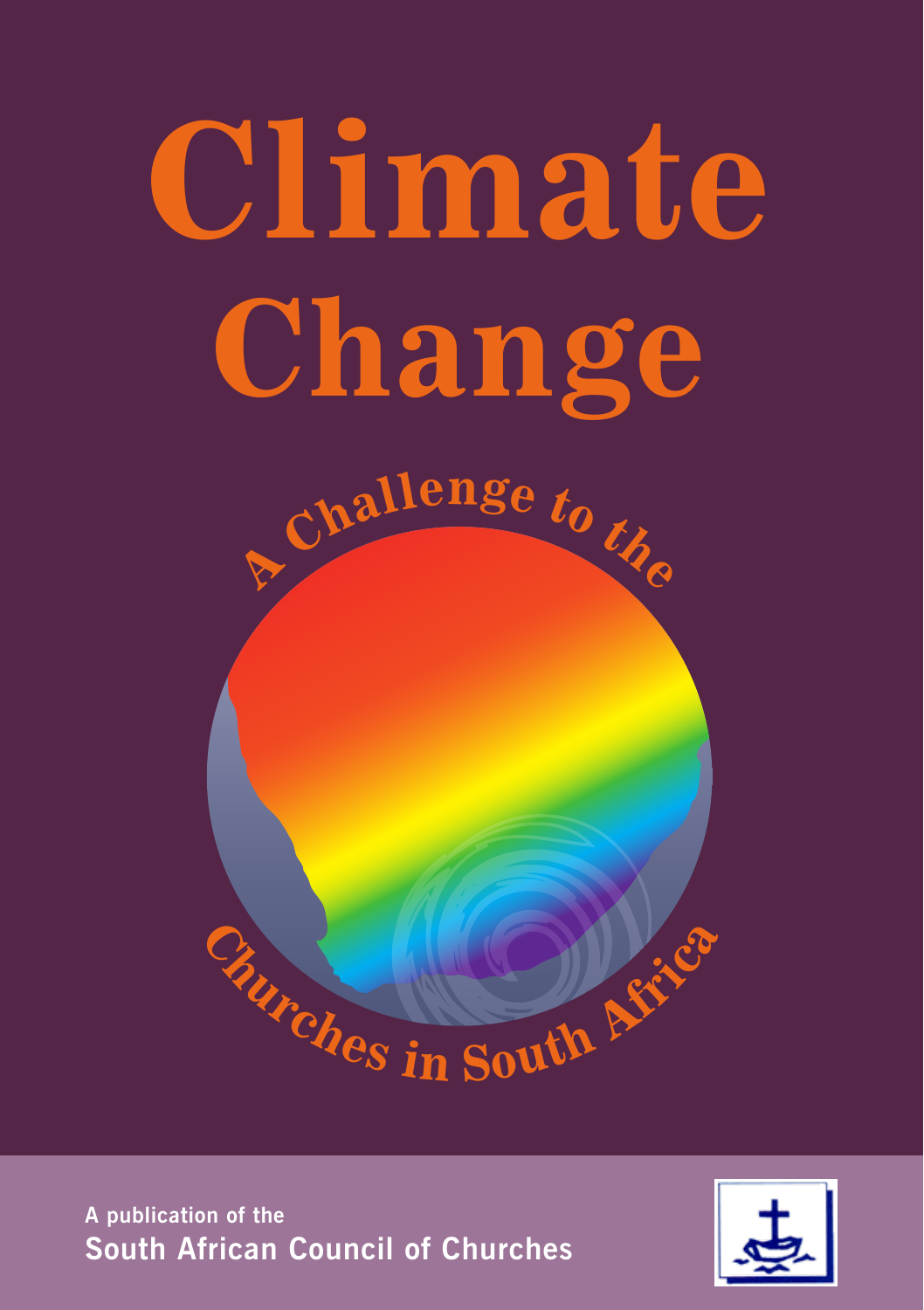# **Climate Change – A Challenge to the Churches in South Africa**

# **South African Council of Churches**

# **Climate Change Committee**



# **Marshalltown**

# **November 2009**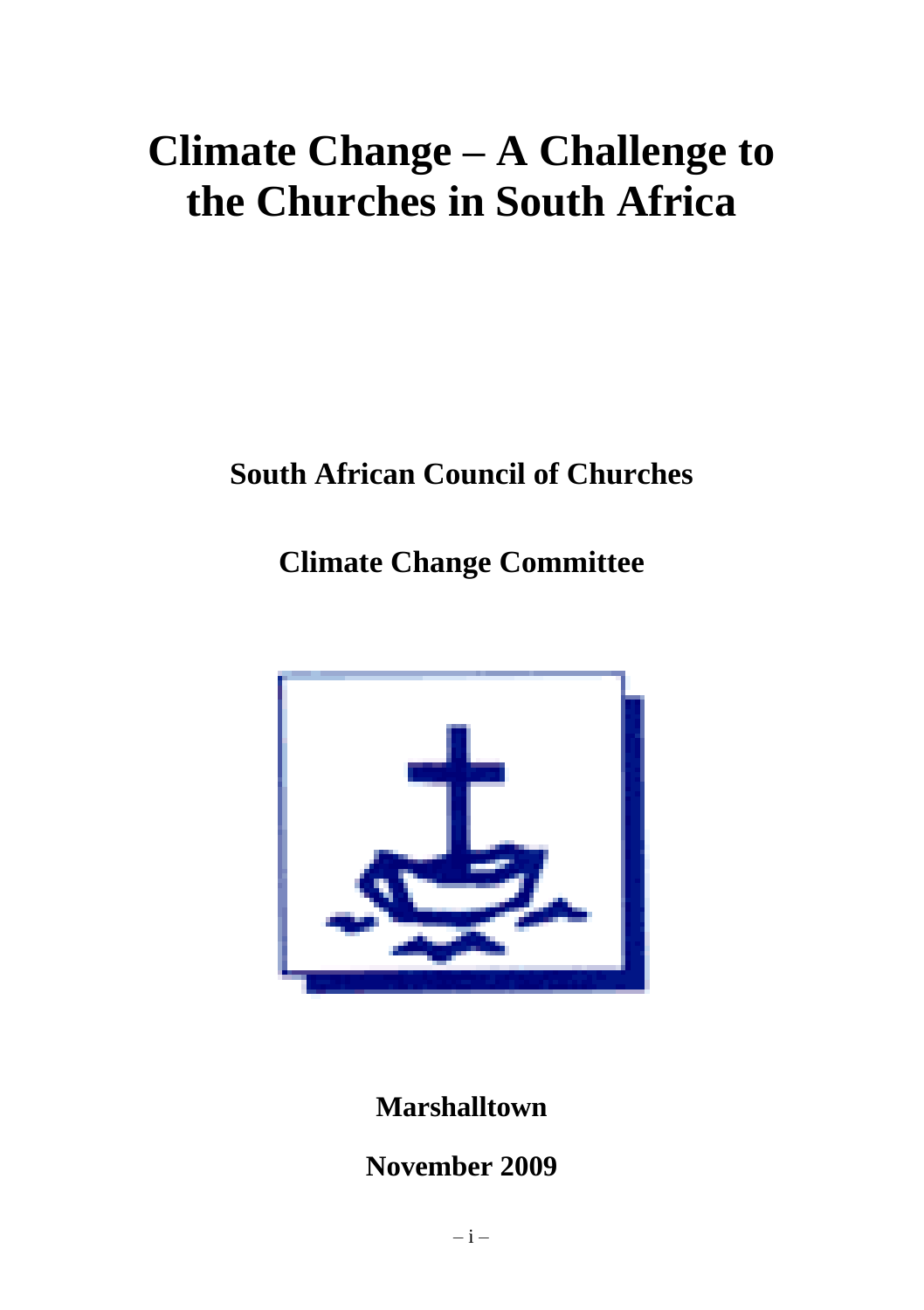© The South African Council of Churches, 2009

Copyright: Any part of this publication may be reproduced or transmitted in any form or by any means, subject to prior written permission from the publisher and acknowledgement of the committee that produced the document.

This document was prepared by the Climate Change Committee of the South African Council of Churches, administratively located under the auspices of the SACC (Western Cape).

ISBN: 978-0-620-45062-1

Contact details:

South African Council of Churches PO Box 62098 Marshalltown, 2107 South Africa, Tel. 011241 7800, Fax. 011 492 1448, E-mail: <tmm@sacc.org.za> Website: <http://www.sacc.org.za>

Publication date: October 2009 Cover design by Monica Kirsten Printed by SUN Media, Stellenbosch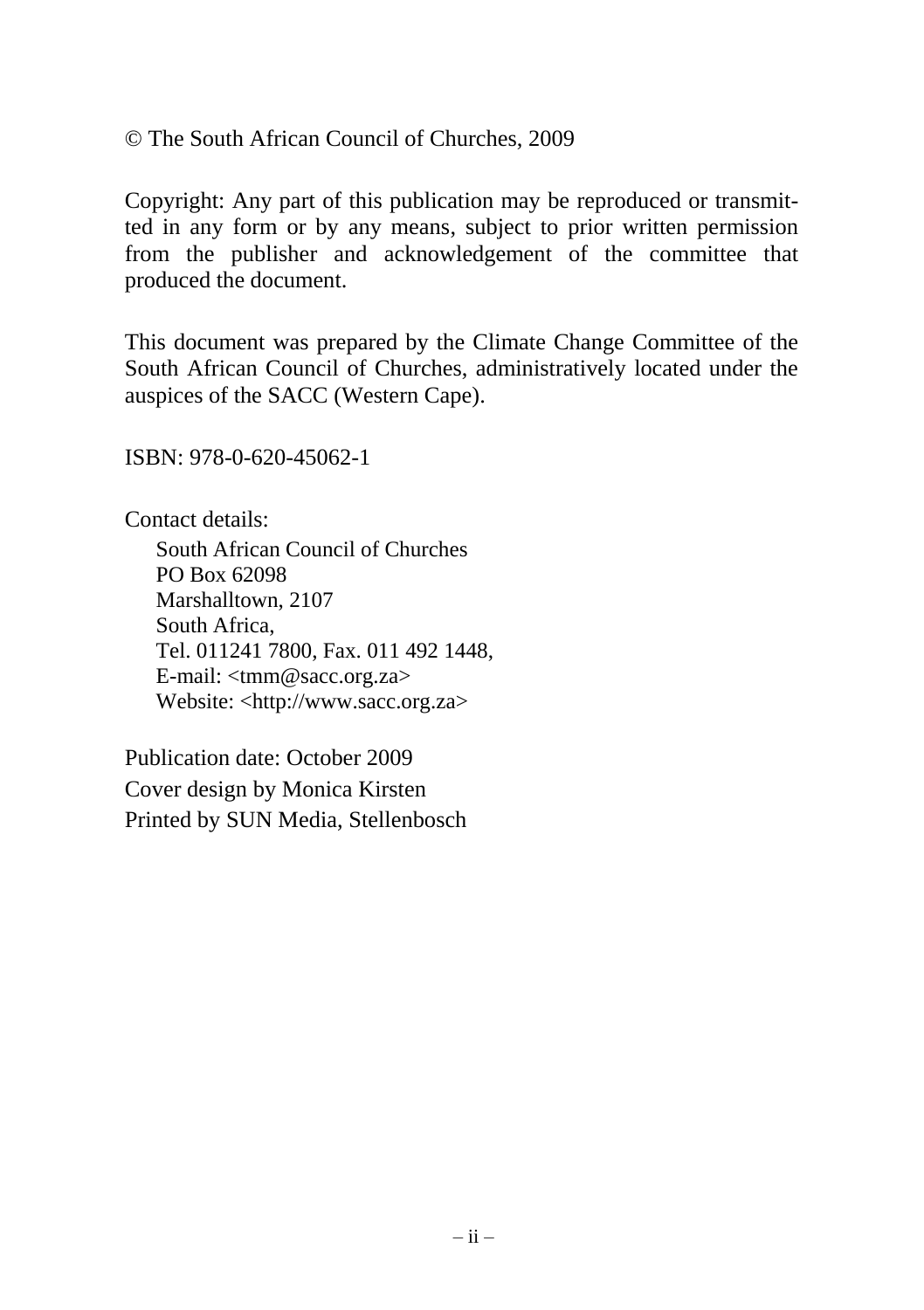# **Table of contents**

|  | Preface by Eddie Makue                                        | V  |
|--|---------------------------------------------------------------|----|
|  | Background to the document                                    | vi |
|  | Executive summary                                             | ix |
|  | 1. Climate change on the agenda of Christians in South        |    |
|  | <b>Africa</b>                                                 | 1  |
|  | The aims of the document                                      | 1  |
|  | Climate change as a challenge to Christians                   | 3  |
|  | Climate change as a moral, cultural and spiritual challenge   | 5  |
|  | Climate change as a new Kairos                                | 7  |
|  | 2. Christian responses to climate change ("Acting" and the    |    |
|  | need for ecclesial analysis)                                  | 8  |
|  | Recognising the role of attitudes and perceptions             | 8  |
|  | Recognising inadequate theological trends                     | 12 |
|  | Recognising existing Christian responses                      | 16 |
|  | 3. Investigating what is at stake ("Seeing" and the need for  |    |
|  | social analysis)                                              | 19 |
|  | Seeing the analyses of scientific experts on climate change   | 19 |
|  | Seeing the recommendations of policy makers                   | 23 |
|  | a) Mitigation                                                 | 23 |
|  | b) Adaptation                                                 | 25 |
|  | Seeing beneath the surface: The structural causes of climate  |    |
|  | change                                                        | 26 |
|  | a) The production of wealth                                   | 26 |
|  | b) The distribution of wealth                                 | 28 |
|  | c) The redefinition of wealth                                 | 31 |
|  | Understanding the interplay between the production, distribu- |    |
|  | tion and redefinition of wealth                               | 33 |
|  | Discerning the significance of the production of wealth       | 36 |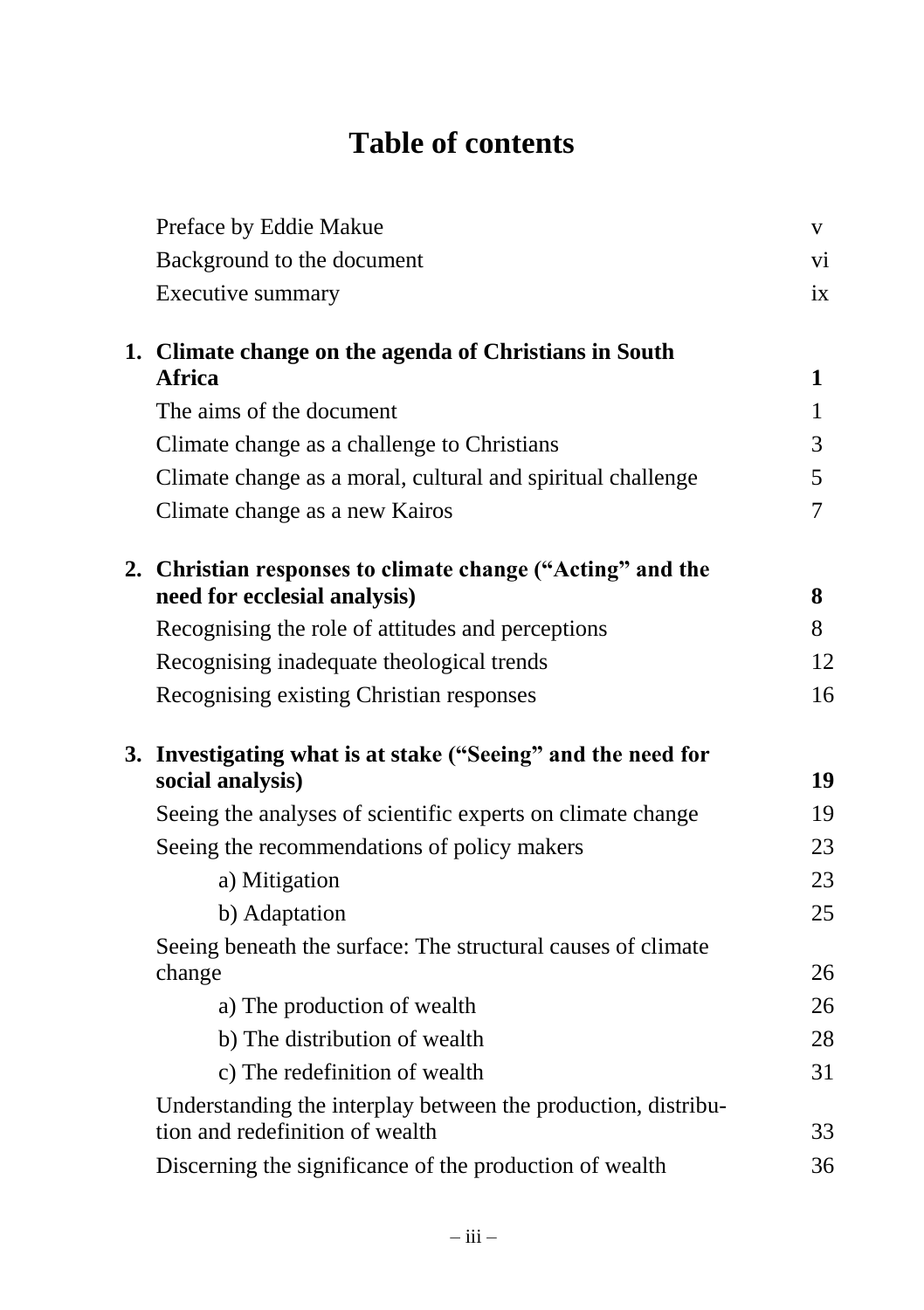|                                       | 4. Identifying the roots of the problem ("Judging" and the<br>need for theological discernment)                                           | 37 |
|---------------------------------------|-------------------------------------------------------------------------------------------------------------------------------------------|----|
|                                       | Judging the inability to offer an alternative economic vision                                                                             | 37 |
|                                       | A lack of moral vision amongst Christians in South Africa?                                                                                | 41 |
|                                       | The gospel is being compromised in the context of<br>consumerism                                                                          | 42 |
|                                       | The Christian faith itself is being distorted: Prophetic critique,<br>idolatry and heresy                                                 | 44 |
|                                       | In search of an alternative vision of hope                                                                                                | 46 |
|                                       | a) Justice                                                                                                                                | 47 |
|                                       | b) Peace                                                                                                                                  | 49 |
|                                       | c) A sustainable society                                                                                                                  | 53 |
|                                       | d) How are these three visions related to one another?                                                                                    | 56 |
|                                       | A biblical analogy                                                                                                                        | 57 |
|                                       | In search of appropriate theological metaphors                                                                                            | 59 |
|                                       | 5. Responding to this vision (renewed acting)                                                                                             | 62 |
|                                       | A moment of reflection on Christian action                                                                                                | 62 |
|                                       | New commandments for an age of climate change                                                                                             | 64 |
|                                       | 6. Doxology: The Earth belongs to God                                                                                                     | 73 |
|                                       | Addendum A: Endorsements                                                                                                                  | 77 |
|                                       | Addendum B: Resolution on climate change adopted by the 2007<br>triennial national conference of the South African Council of<br>Churches | 79 |
|                                       | Addendum C: Declaration of the Fellowship of Christian Council                                                                            |    |
|                                       | in Southern Africa (FOCCISA) on ecological debt and climate<br>change                                                                     | 80 |
|                                       | Addendum D: WCC Statement on eco-justice and ecological debt                                                                              | 84 |
| Addendum E: The term "consumer class" |                                                                                                                                           | 90 |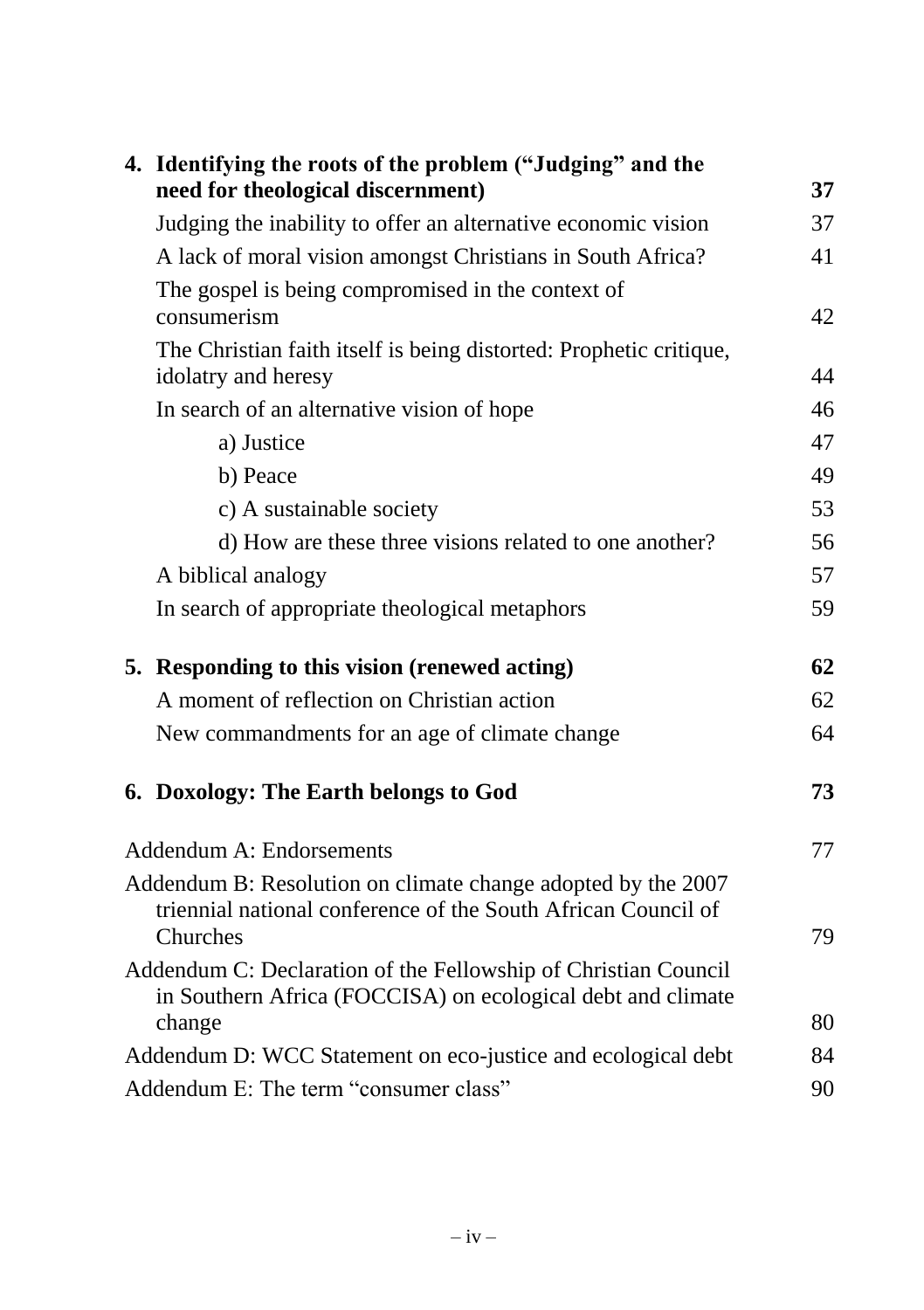# **Preface**

It is with gratitude, excitement and expectation that we make this book available. Throughout the decades of our existence, the South African Council of Churches, in a responsible and pro-active manner, strive to provide theological leadership regarding the immense challenges that contemporary societies face. The publication of this book bears testimony to our efforts to live faithfully to this calling.

A *Christian* response entails that we, as followers of Christ, act priestly, prophetically and also in a royal-servant manner. This document indeed offers a Christian – and therefore a priestly, prophetic and royalservant – response to the immense challenges of climate change that we have to deal with.

In order to live in a Christian way in the world we need to live with *priestly love* and pay attention to what is going on around us. The famous North American theologian, H. Richard Niebuhr, argues that the first step in faithful Christian living is to pay attention to what is going on around us. Climate change requires our attention. We need to pay attention. As those who adhere to an ethos of justice, peace and the integrity of creation, we pay attention to the plight of our natural environment as well. So, priestly Christian living is to pay attention and to show compassion. This affectionate and caring attention is an expression of love.

According to Philippians 1 verses 8 and 9, the apostle Paul prays that this love may abound in us, so that we can distinguish what really matters in life, so that we can discern the real priorities of life. This priestly love enable Christians all over the world to pay appropriate attention to this world that God loves so much.

This document is an expression of love and concern for God's world. and it testifies to the priestly care and compassion of the ecumenical movement for God"s world, specifically for the most vulnerable peoples, communities and ecosystems. This book will hopefully prevent Christians from repeating that classic saying that reflects the absence of the virtue of paying attention: *we did not know*. It recognises that Christianity (in South Africa and elsewhere in the world) is as much part of the problem as it may contribute to the solution. It therefore focuses on that which is specific to the Christian tradition.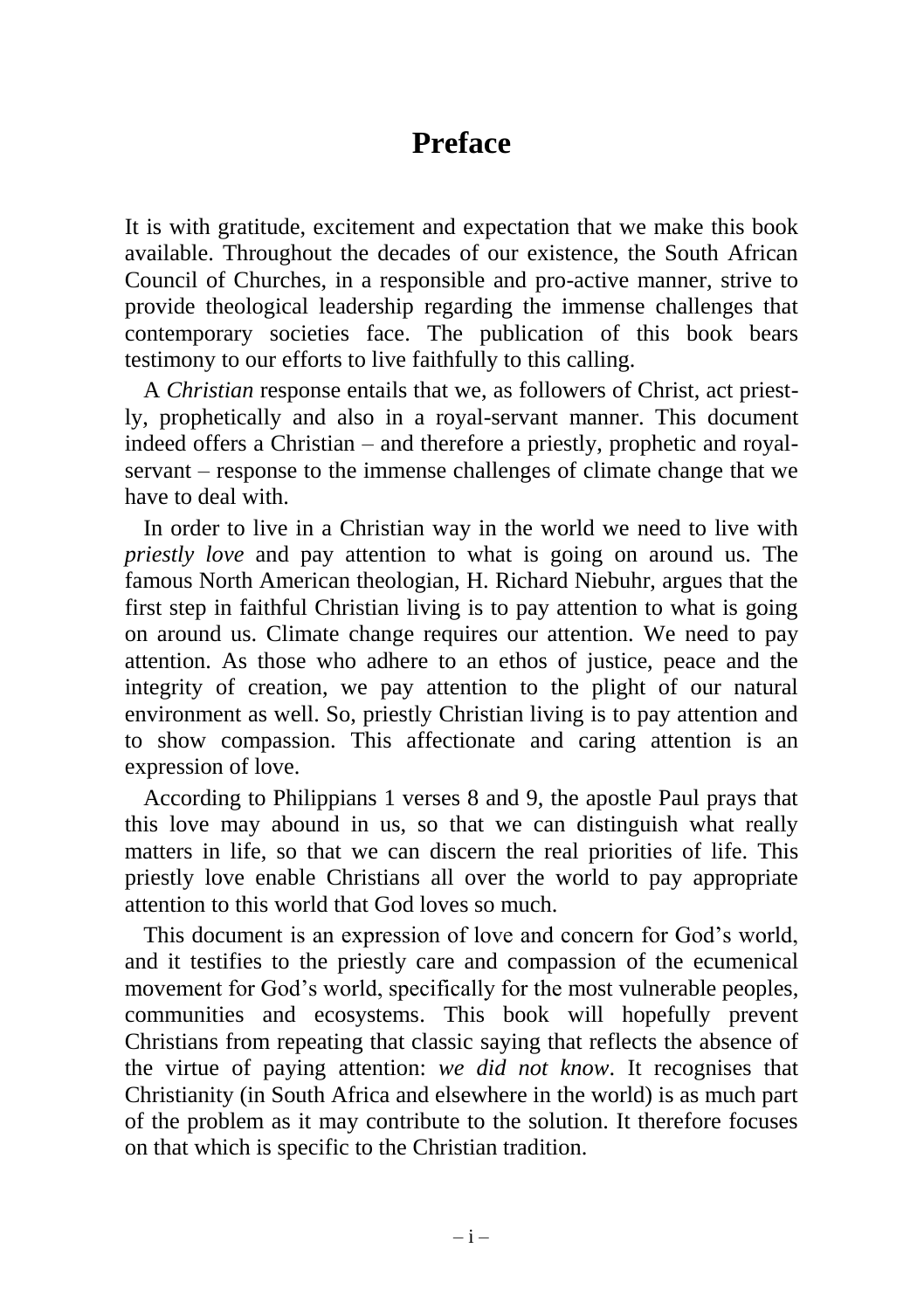Christian living also entails that we live with *prophetic faith*. The prophet proclaims the vision of an alternative society where the most vulnerable – and the earth, as one form of the most vulnerable – are not wronged. In December 2009, the next UN climate summit will be held in Copenhagen officially called the 15th Conference of the Parties to the UN Framework Convention on Climate Change (COP15). The Copenhagen summit is critical because governments must come to agreement soon on a new accord to take effect once the first commitment period of the Kyoto Protocol expires.

No matter what will happen in Copenhagen (whether it is a huge success or an immense failure), climate change will continue and its consequences will continue to affect the most vulnerable communities. There is a sense in which the SACC should look beyond Copenhagen and enhance the responses of the churches to the challenges posed by climate change.

This book attempts to strengthen the prophetic calling of churches to seek justice for the most vulnerable and for the earth. It offers to help us on the path of being perceptive visionaries, courageous and constructive critics, empathetic narrators of the plight of the poor and the environment, vigorous technical analysts and prophetic participants in justiceseeking policymaking.

Christian living lastly entails that we live with *royal hope*. We know Jesus as Lord. The crucified One is also the resurrected Saviour, the ascended One who is seated at the right hand of our heavenly Parent. Our Creator God still reigns. *He's got the whole world in his hands*. In loyalty to God we seek the well-being of the earth. We participate in this quest with hearts filled with hope. We celebrate the love of God for the world, and we participate in the work of the Spirit in individuals, the church and the whole world. This participation in the work of the Spirit fills our hearts with hope. And this hope is manifested and expressed in action! And to this hope in action this document inspires us.

This document indeed inspires and informs faithful Christian living amidst the pain and plight of our people and our planet. We thank the ecumenical task team who arduously worked on preparing this document, as well as the many who commented on and suggested amendments on the text.

The National Executive Committee (NEC) of the South African Council of Churches recognises that climate change is not just a human tragedy but changes the very basis of survival on this planet. Mindful of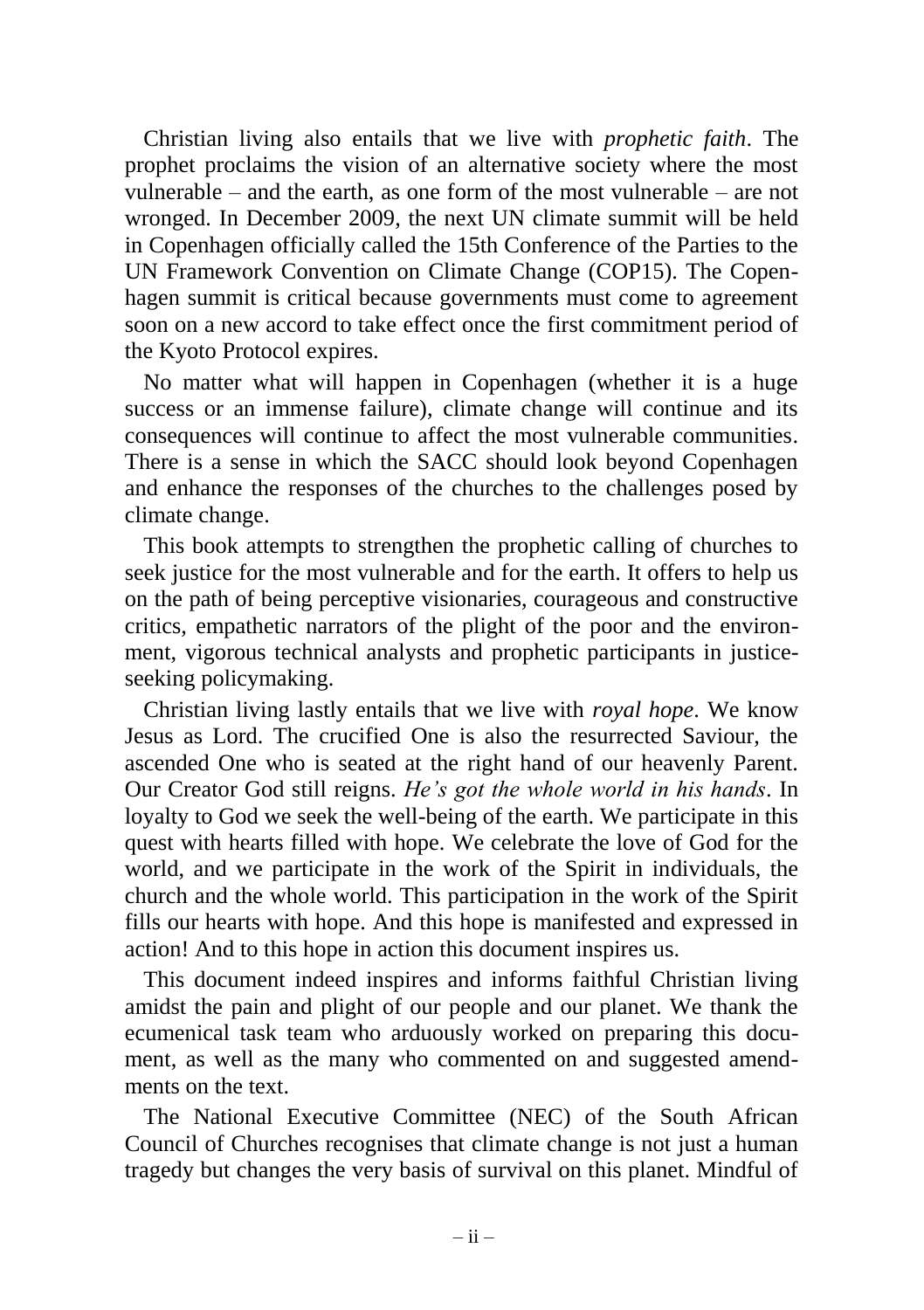the impacts of climate change on food and water security, our way of life, our culture, our community, our overall health and well being, the ecological systems on which we depend, other creatures with whom we share Gods creation, the NEC therefore endorsed this document and invites others to join in such endorsements.

Eddie Makue General Secretary, South African Council of Churches 18 September 2009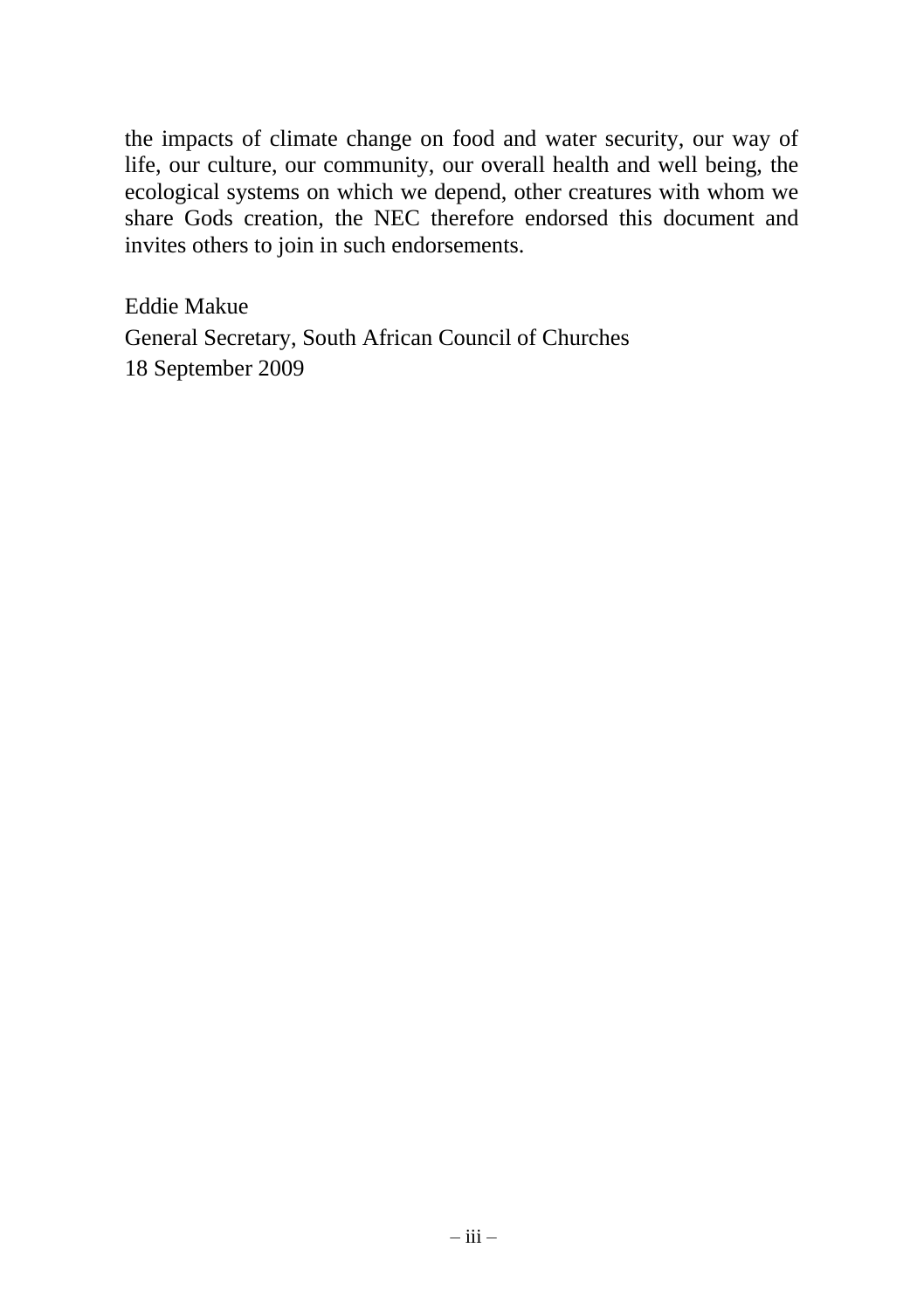# **Background to the document**

This document emerged from a number of ecumenical consultations and conferences on Christianity and climate change in the Southern African context. It follows on a series of similar theological statements on social issues emerging over the last few decades from within the (South) African region – including the *Message to the People of South Africa* (1968), the *Belhar confession* (1982/1986), the *Kairos Document* (1985/1986), the *Road to Damascus* (1989), *The Land is Crying for Justice* (2002), the *Accra Declaration* (2005) and the *Oikos Journey* (2006).

This document seeks to complement similar ecumenical processes and documents on climate change from other regions of the world. It builds on documents emerging from within the World Council of Churches on climate change, including *Accelerated Climate Change: Sign of Peril, Test of Faith* (1993), *Solidarity with Victims of Climate Change* (2002), *Alternative Globalization Addressing Peoples and Earth (AGAPE)*  (2005) and a series of climate change newsletters. Most recently, it draws from the WCC "Statement on eco-justice and ecological debt" (2/09/2009).

It also draws from statements in the context of the All Africa Conference of Churches (AACC), including the call from the AACC to the UN Climate Change conference, held from 13 to 19 December 2007 in Bali, Indonesia, entitled *Responsible church leadership to reverse global warming and to ensure equitable development* and the *African Church leaders' statement on climate change and water* (3-5 June 2008) and a report on an Ecumenical Consultation on Climate Change (Africa), held in Nairobi, 3-5 June 2008, as well as a declaration of the Fellowship of Christian Councils in Southern Africa (FOCCISA) on ecological debt and climate change (27-29 July 2009) (see Addendum C).

Finally, it should also be understood against the background of a resolution adopted by the 2007 triennial national conference of the South African Council of Churches (SACC) on climate change (see Addendum B).

This document emerged through a process of reflection, discussion and education amongst Christians in South Africa concerned with the many challenges posed by climate change, especially within our context.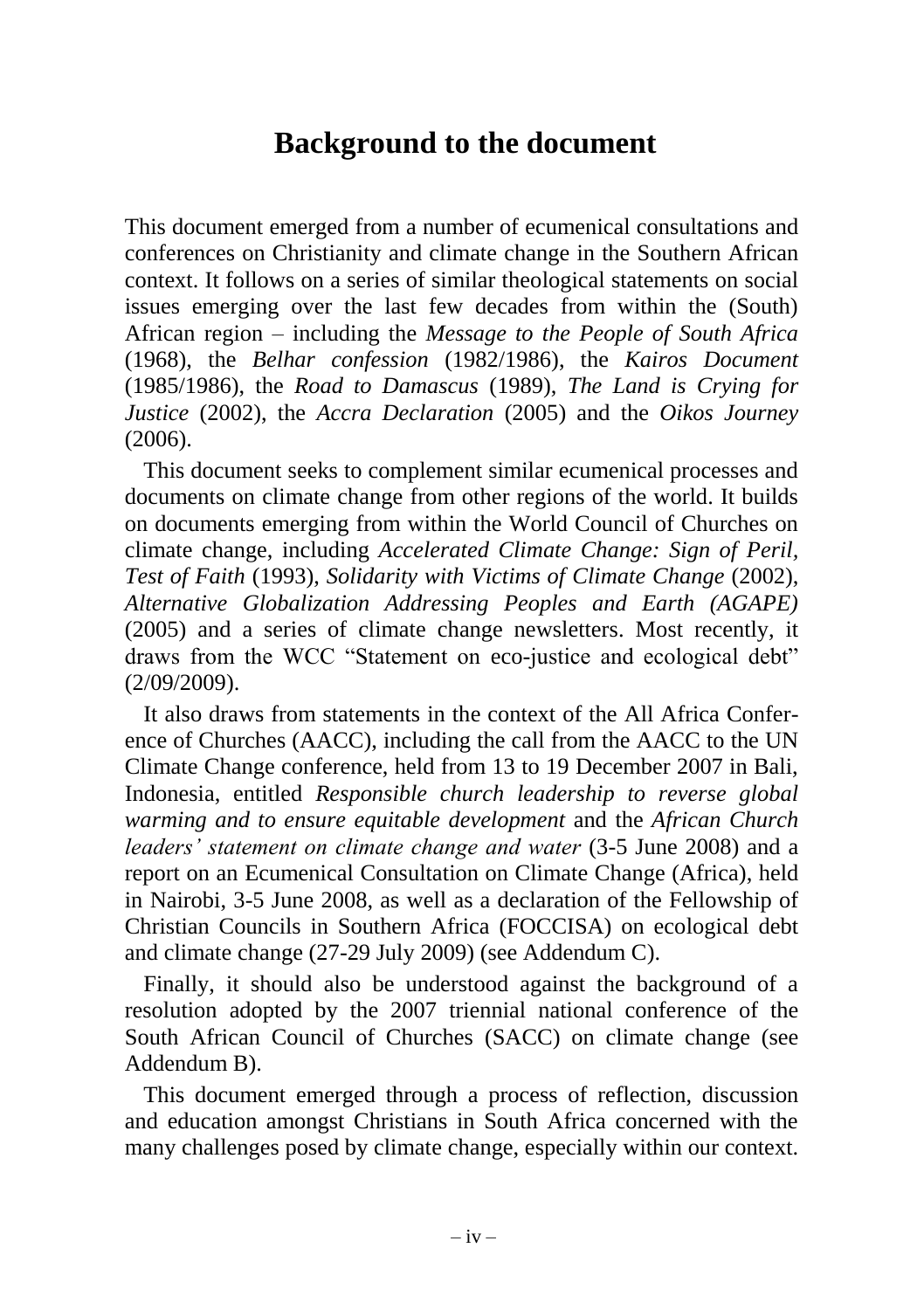It is the product of ongoing consultations over a period of two years following a conference on climate change held at the University of the Western Cape in November 2007. This conference recognised the need for such a document and also drafted a skeleton for that. Since then portions of the document have been discussed in various workshops, church meetings, interest groups, Bible study groups and conference sessions. During the course of this process more than ten versions of the document were produced, distributed for comment and the feedback incorporated.

Since March 2009 a Climate Change Committee of the SACC in the Western Cape accepted responsibility for the drafting and editing of the document. In this way the SACC accepted ownership of the process of producing the document. From the beginning it was recognised that this process may be as important as the eventual outcome. The finalised version of the text was submitted to the National Executive Committee of the South African Council of Churches in September 2009. The document was subsequently endorsed by the SACC NEC, as indicated in the preface by Eddie Makue, the General Secretary of the SACC, above.

The document is aimed primarily at churches in South Africa and since the process of reflection, education and discernment is crucial in this regard, the SACC NECC subsequently invited other church structures and Christian leaders to endorse the document as well. During the months of October and November 2009 it will be forwarded to as many other church structures in South Africa as possible for endorsement – ranging from small Bible study groups to local church councils, dioceses and synods. In addition, individual Christian leaders, involved in ministries at various levels in South Africa, are invited to endorse the document. To endorse this document not only implies that it is regarded as an appropriate statement to churches in South Africa on the challenges related to climate change. It also indicates an acceptance of the responsibility to help disseminate the document within one"s particular sphere of influence.

Recognising the significance of the Conference of the Parties to the UN Framework Convention on Climate Change (COP 15) planned for Copenhagen in December 2009, it was agreed to set 1 December 2009 as a cut-off date for a first round of endorsements. This does not imply that the main purpose of the document is to influence discussions in Copenhagen. Instead, this is primarily a theological statement addressed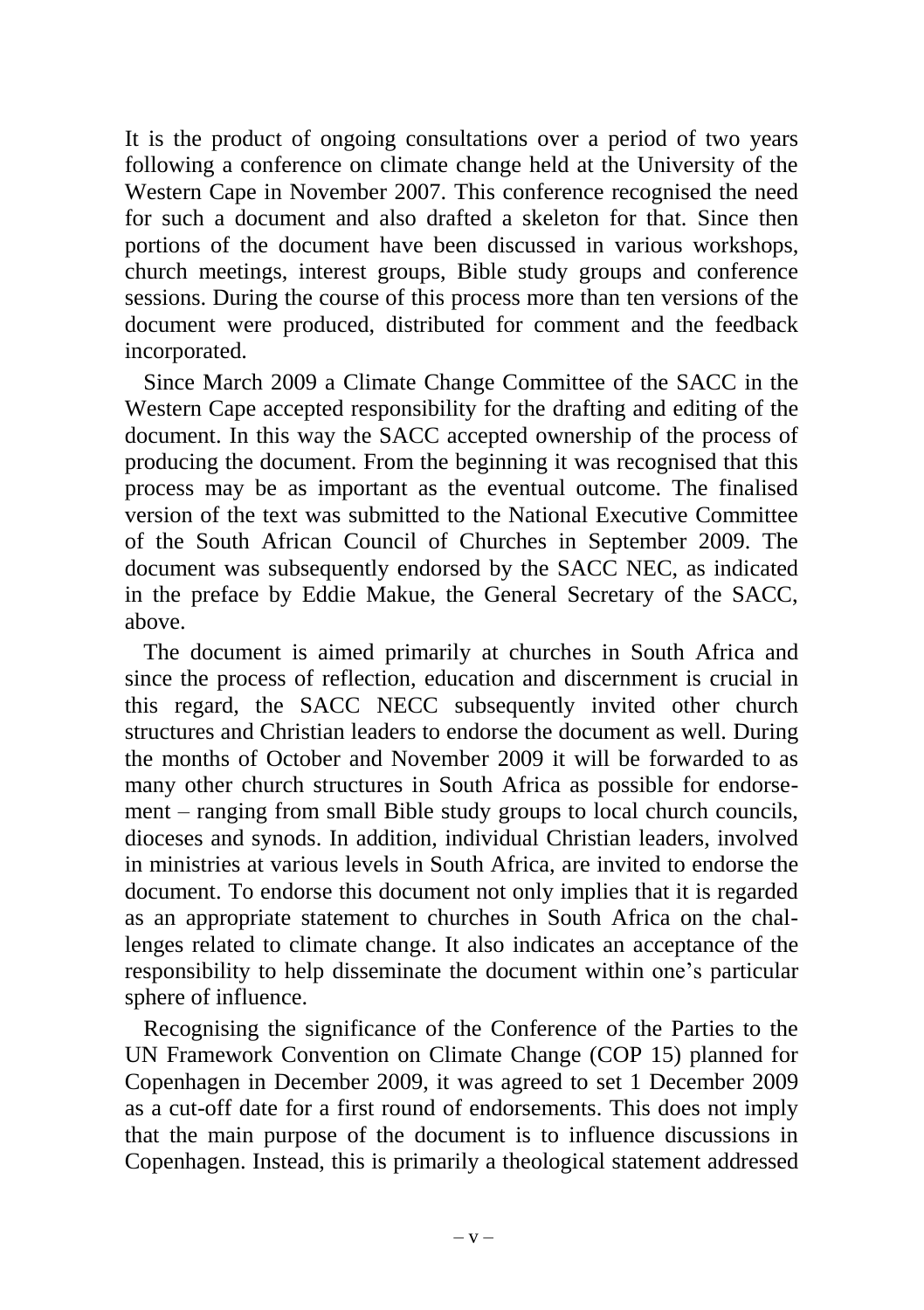to the church in South Africa, discerning that a moment of truth has arrived where Christians in South Africa, together with people of other faiths and from other countries, have to examine their own lives, habits, perceptions, attitudes, ethos and spirituality.

An electronic version of the document including the endorsements received will be made available by 1 December 2009 when the document will be officially launched. Church structures and Christian leaders who wish to endorse the document after this cut-off date are invited to do so and to demonstrate a commitment to address the challenges posed by climate change in this way. The process of reflection, discussion and education will clearly have to continue in the decades that lie ahead. See the section on endorsements in Addendum A in this regard.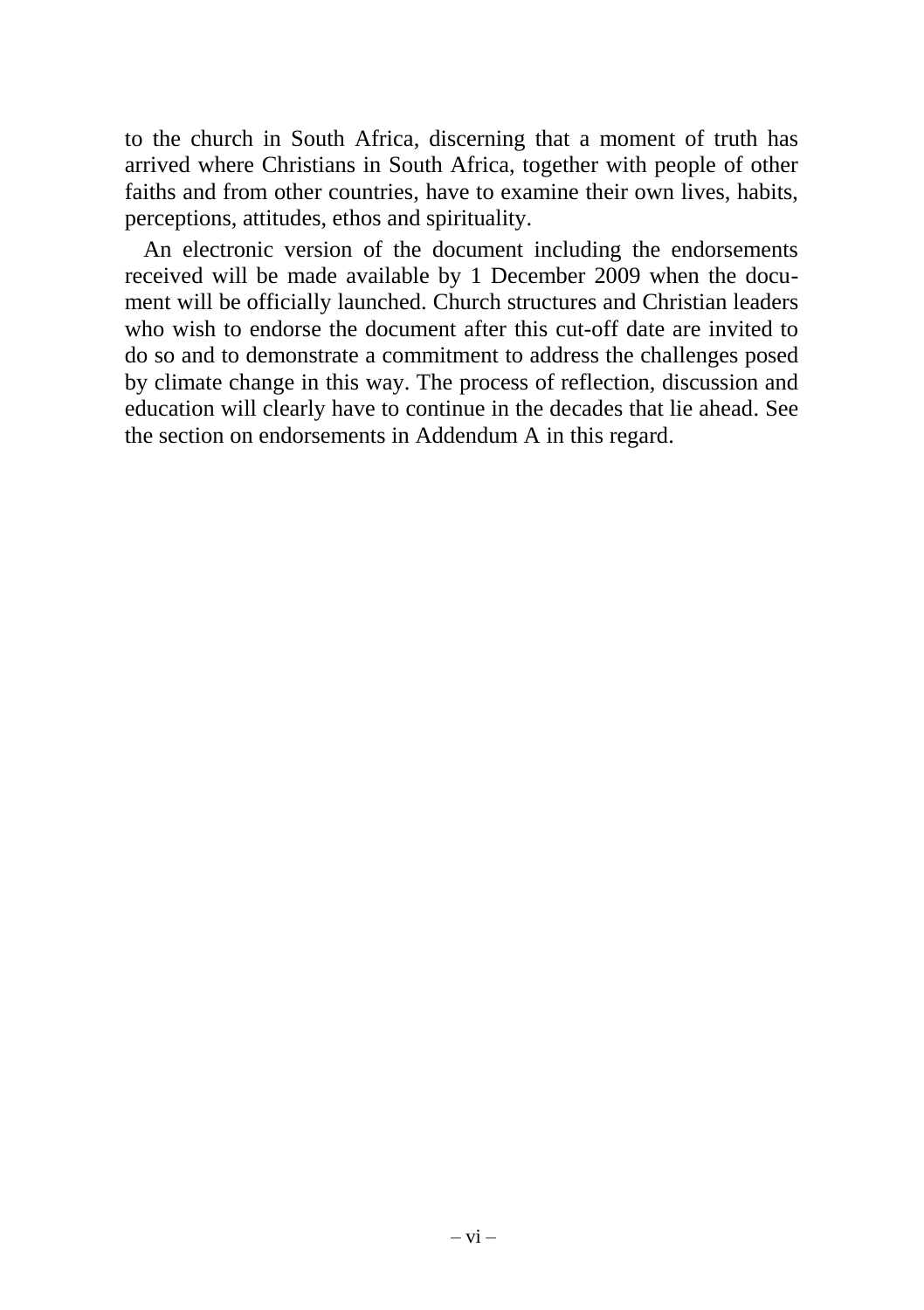# **Executive summary**

1. There is an urgent need for churches in South Africa to engage in theological reflection on the challenges posed by climate change in order to discern the signs of the times. This follows upon a series of similar theological statements on social issues emerging over the last few decades from within the (South) African context (p. vi-vii).

2. This document is not primarily addressed to policy makers in government or in business and industry. It does not suggest from a safe distance what others should do. In an exercise of critical self-examination it speaks to lay and ordained Christian leaders in South Africa to assist them in reflecting on the challenges posed by climate change (p. 1-3).

3. In this document we speak about a common task to live together on a planet that we share with each other, with people from other faith traditions and numerous other forms of life. About this challenge Christians in the consumer class and amongst the poor (the likely victims of climate change) have to learn to speak together. This is by no means easy as indicated in the multiple voices present in this document and the attempt to use the pronoun "we" across the divisions of race, class, gender, culture and language.

4. Unlike Christian witness from within the South African context in the past, we have to recognise that we do not occupy and cannot speak from the moral high ground – because Christianity is considered by many to be part of the problem, not the solution, because others have been acting as prophets in this regard, because South Africa"s carbon emissions are so high, and because the ideology of consumerism affects all of us in different ways. Any form of Christian witness in the context of climate change will therefore be to use a measure by which we will be measured (p. 3-5).

5. Climate change poses not merely a technological, an economic or a political challenge. Given the pervasiveness of the consumer culture and of consumerist desires, it is also a cultural, moral and indeed a spiritual problem – which lies not merely in the ecosystem but also in the human heart, in our attitudes, orientations and aspirations, in our priorities, habits, practices and institutions (p. 5-7). This implies that climate change requires from Christians, especially those in the consumer class, nothing less than conversion, a fundamental change of mind (*metanoia*).

6. Although it may be true that climate change has not nearly been at the top of the social agenda of churches in South Africa, it is affecting people more deeply than they may realise since it touches on our perceptions of the future. The educated and the illiterate alike notice weather changes and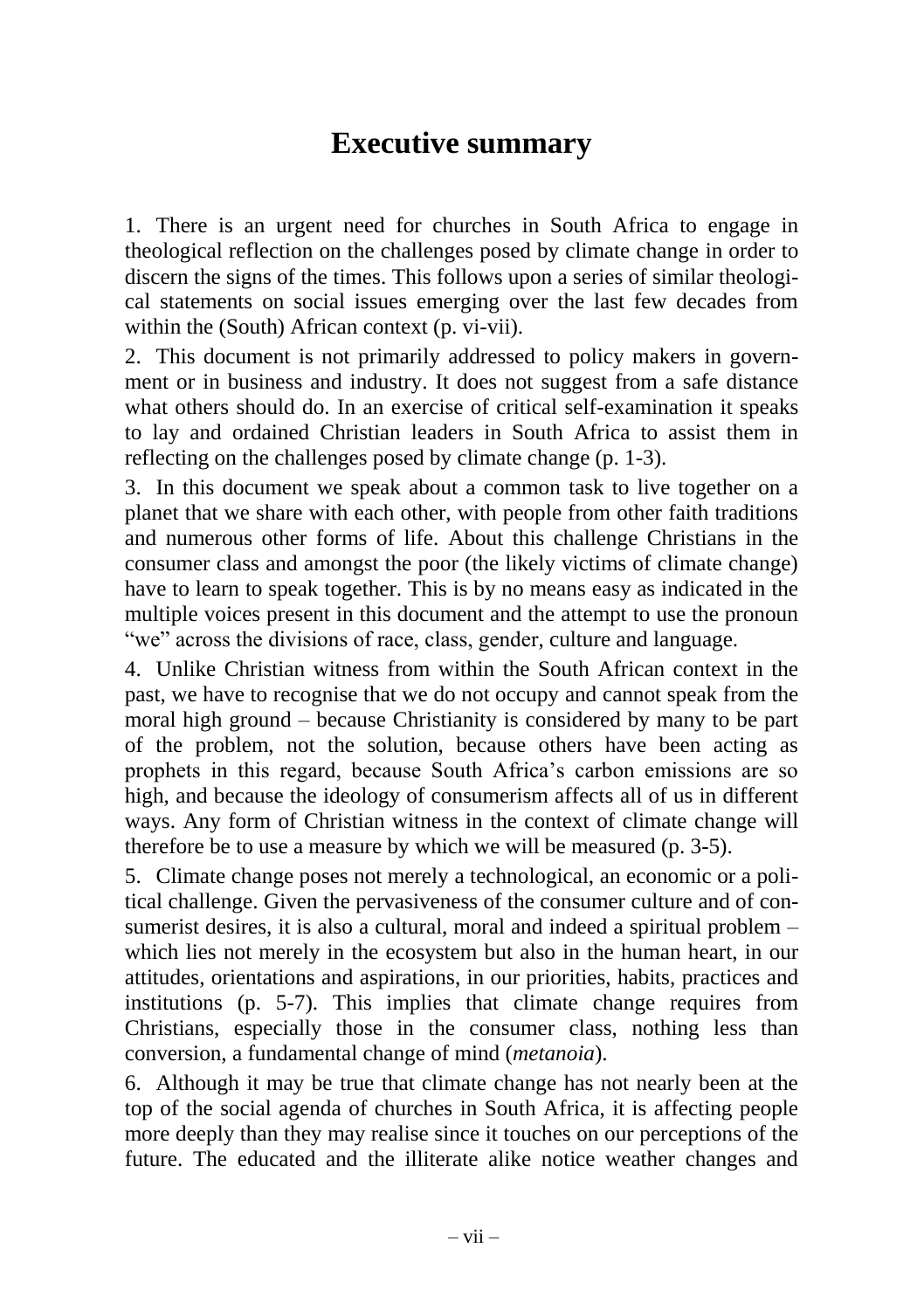wonder why this is the case. Deep down we fear what the future will bring for us and our children. In this document we seek to articulate how people from different sectors of the South Africa society actually respond to the issue of climate change (p. 8-12).

7. Amongst Christians, the quest to find an appropriate response has been inhibited by a number of theological trends that have to be exposed as inadequate. In this document we explore in this regard mastery theology, escapist theologies, inculturation theologies in the context of consumerism, blaming theologies and the prosperity gospel (p. 12-16).

8. Worldwide many people (including Christian communities in South Africa) have been wonderfully innovative in finding practical solutions to lower our collective carbon footprint (p. 16-19). However, the response has not nearly been commensurate to the scale and gravity of the problem. It is possible, even if difficult for people in the consumer class to reduce their personal carbon footprint by 10%, but what is required is a global reduction of around 50% (up to 80% amongst the consumer class and in highly industrialised countries). More good intentions will not resolve the problem!

9. Christian communities in South Africa need to educate themselves on how greenhouse gases are being emitted – through the use of fossil fuels, through the products that we buy and consume and through what is done in the public sphere on our behalf (p. 21-23).

10. Churches in South Africa will have a special responsibility in coming decades to assist the victims of climate change (including environmental refugees from elsewhere in Africa) who are unable to adapt to the impact of climate change and who could not be assisted through global adaptation measures. Indeed, when the impact of climate change will become severe, there is a likelihood that "love will grow lukewarm" (p. 25).

11. In analysing the root causes of climate change it is important to integrate the needs for the production of wealth (as emphasised in neo-liberal capitalism), the more equitable distribution of wealth (as emphasised in forms of socialism) and the redefinition of wealth (as emphasised in the so-called "new economics"). The document offers an extensive analysis that can aid further reflection amongst Christians on the economy and concludes that the church is called to emphasise that aspect which is neglected in a particular context (p. 26-35).

12. Although climate change has been on the global agenda for more than two decades, carbon emissions are still increasing and may well continue to do so. This takes place despite the fact that the technology to address the problem is already available. This suggests that the underlying problem is not just a lack of information or planning. It is a liberal fallacy to assume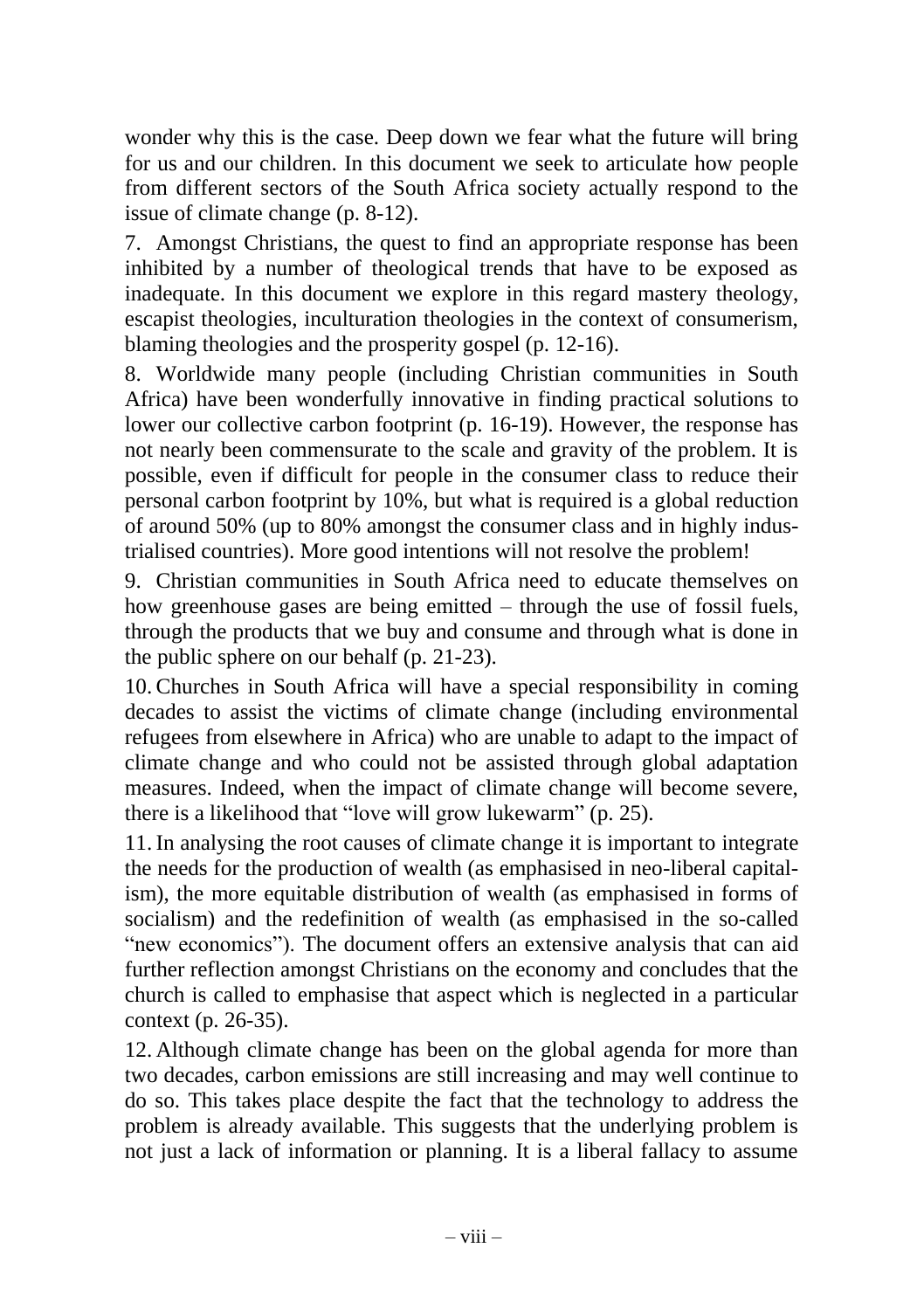that information and education is sufficient to encourage moral action. We suggest that, at a deeper level, the problem may be one of *a lack of moral imagination, moral courage and moral leadership.* It is a matter of moral vision. We need to envision alternatives to the current global economic order that has caused climate change. Such a vision needs to be attractive enough to motivate millions of people, to energise and mobilise action. The question is therefore whether a different world is indeed possible (p. 37-38).

13. Religious traditions can play a crucial role to offer the necessary inspiration, spiritual vision, ecological wisdom, ethical discernment, moral power and *hope* to sustain an ecological transformation. Religious traditions can provide what science cannot: they promise not only meaning, but also survival power, deliverance, healing, well-being (p. 39-40). Given the complicity of Christianity in climate change, it should be clear that Christians will need to play a crucial role in coming to terms with the deepest roots of the crisis.

14. It is deeply worrying that we as Christians, too, so often seem unable to portray through our witness and action the kind of alternative that is required – despite our cherished heritage in this regard. In fact, many Christians have been supporting a destructive vision. We have placed our faith and trust in human ingenuity, scientific progress and technological innovation. We believe that knowledge and education (or suitable qualifications) will offer us and our children a ticket to prosperity. We have followed the secular dreams of increasing prosperity and economic development. We have come to follow a lifestyle (or to hope to be able to adopt a lifestyle) that is not sustainable and cannot be adopted by all others. We have been captured by the lure of consumerism and hedonism (p. 40-41).

15. It is perhaps still understandable that we as Christians have been trapped by the lure of wealth. However, it is especially disturbing that we all too often interpret and proclaim the gospel accordingly. This leads to a form of cultural Christianity that fits all too snugly with the consumer society in which we find ourselves. In this document we identify several ways in which the gospel has been compromised in our own midst (p. 41-43).

16. Climate change is more than an ethical issue. It is also a matter where the content and the significance of the Christian faith are at stake. In the context of consumerism Christians have to reflect anew on the dangers of idolatry and the surrogates that we tend to find for trust in God and in the Way of the cross. We explore such surrogates and the dangers of heresy (p. 43-5). The very purpose of this document is to confront and expose new ways in which the Christian faith is being distorted amongst ourselves.

17. Where can we find an inspiring vision of hope in the context of climate change, one that will energise people to take the appropriate steps? We explore three concepts that have captured an ecumenical vision since the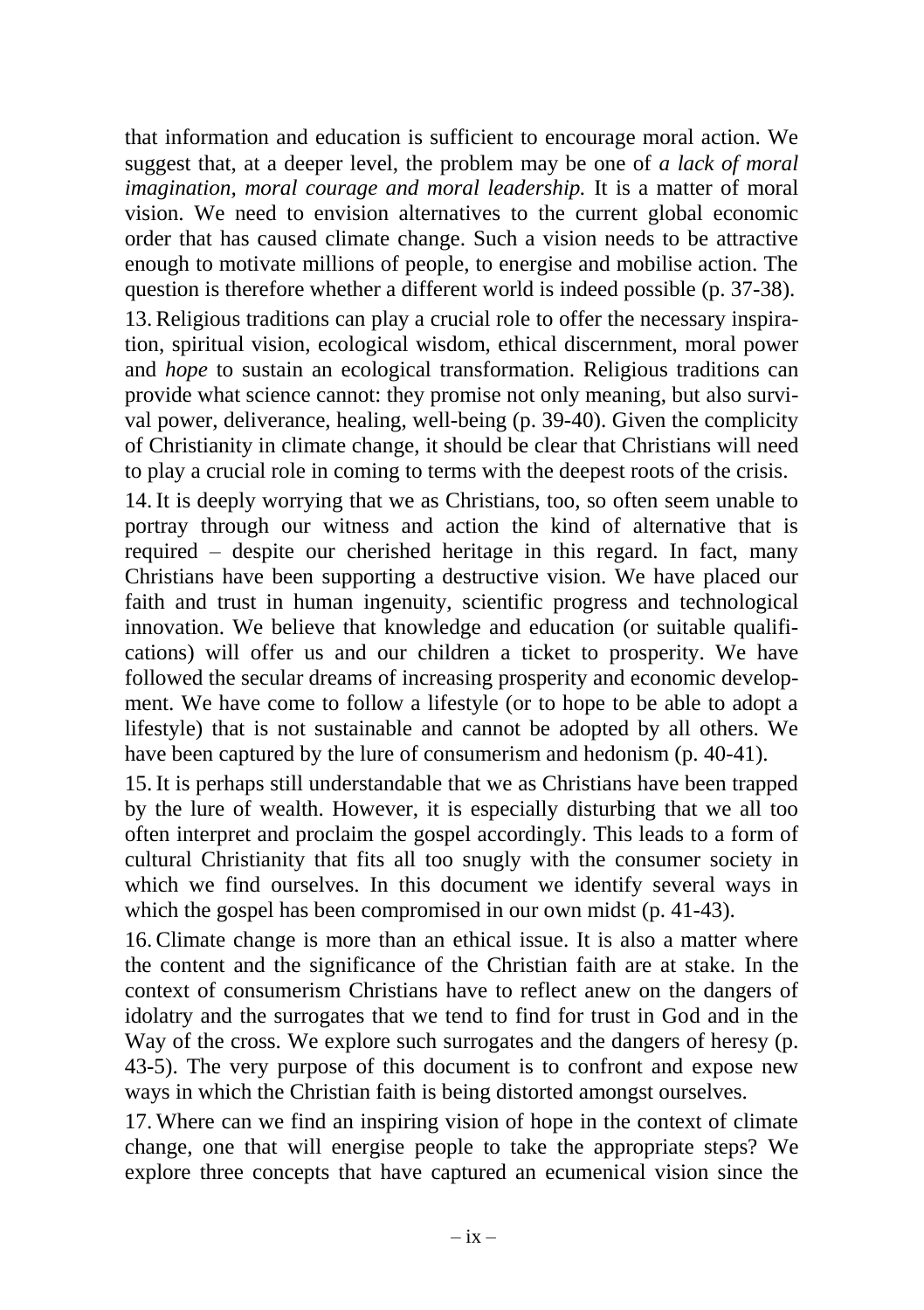Nairobi assembly of the World Council of Churches in 1975, namely *justice* (in the face of economic inequalities and injustices), *peace* (in the context of polarisation and conflict over scarce resources) and a *sustainable society* (amidst planetary threats to survival). We also explain why these aspects are sometimes in tension with each other because priorities are understood in different ways (p. 46-56).

18. In seeking a biblical analogy for our time, we focus on the reign of Josiah, king of Judah, when drastic reforms were seen as the only way that a looming catastrophe could be averted. This stimulated a return to the Torah, to an understanding of how God"s just and merciful laws have to be reinterpreted in that context. In a similar way we require a radical change of direction, a change of heart and mind, a transformation of our society towards a sustainable economy and a sustainable lifestyle (p. 57-58).

19. In reflecting on the content of Christian hope there is also a need for appropriate theological metaphors and models. In this document we suggest concepts such as liberation, reconstruction, reconciliation, healing, stewardship, wisdom and the well-being of the whole household of God. In the context of climate change we will probably need a whole array of such models to help us to discern the challenges, to guide us in our decision making and to inspire us with a vision of hope (p. 58-61).

20. If our collective inability to address climate change is not due to a lack of information or technology, but a lack of moral imagination, courage and leadership, it will not be sufficient merely to issue yet more prophetic calls upon Christians and others to respond. Although we know that we need to do something, we find ourselves unable to muster sufficient courage and moral energy to do what is required. The danger is that we can seek to respond to this enormous challenge through our own strength and our own efforts. We therefore act as if we have to do what we can to save the planet ourselves. We fail to take our own message seriously. We reduce the gospel of God"s work in Jesus Christ to save the world from sin and destruction to the feeble call upon Christians and others to make a difference themselves. Instead, we need to explore from within our context the resources of Christianity to offer a message to the world that is so sorely needed (p. 61-63).

21. In the Jewish-Christian tradition God"s law is not regarded as something onerous but as a source of wisdom and joy. It provides a sense of direction that God"s faithful gratefully receive. In this document we describe a set of new commandments for an age of climate change. These directives should best be regarded as signs of grace, not as a burden or a threat (p. 63-72).

22. In conclusion, in the form of a doxology derived from the Machakos statement of 2002, we reflect, from within the African context, on the significance of the affirmation that the Earth belongs to God (p. 72-75).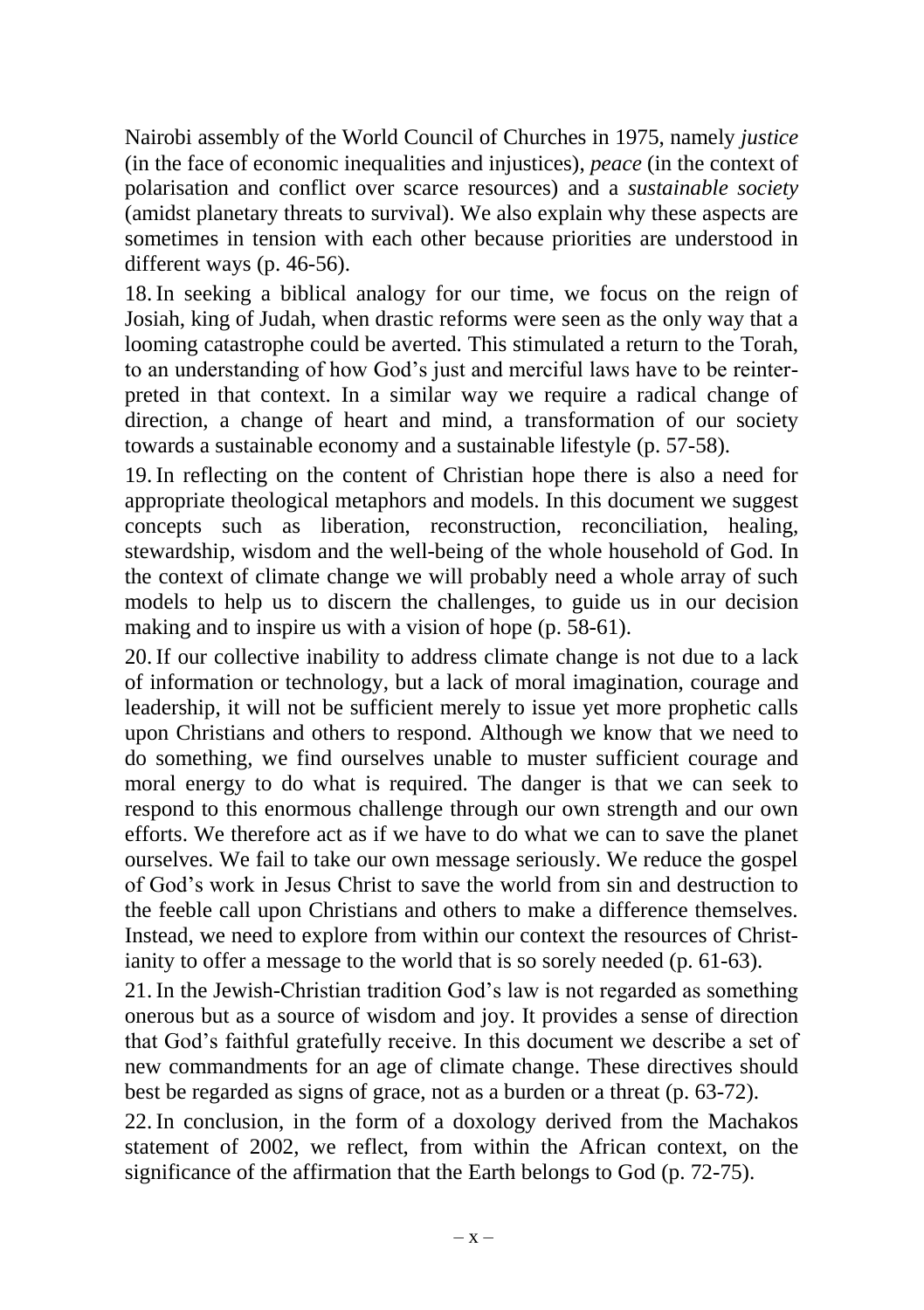# **1. Climate change on the agenda of Christians in South Africa**

### **The aims of the document**

This document emerged through a process of reflection, discussion and education amongst Christians in South Africa concerned with the challenges posed by climate change. The perspectives of Christians from quite different sectors of the South African society, across the divisions of race, class, gender, culture and language, are reflected in this document. The word "we"/"us" is therefore used in different ways – to refer to South African citizens, to Christians in South Africa, to those who have endorsed the document or to specific groups of Christians.

Although multiple voices are present, these voices speak about a common challenge and a common task to live together on a planet that we share with each other, with people from other faith traditions and numerous other forms of life. On this challenge we have to learn to speak *together* and in such a way that the voices of the victims are not dominated by others or even by their spokespersons. For Christians in South Africa, so deeply divided on the basis of race and class (and other variables), this is by no means easy. We also have to remind ourselves continuously that the victims include not only the poor and coming generations but also numerous other species affected by climate change.

The document is primarily aimed at lay and ordained Christian leaders in South Africa. The purpose of the document is to assist Christian communities to assess what is at stake in the challenges posed by climate change and to respond to such challenges from the perspective of Christian faith and practice. The aim of the document is therefore to offer prophetic witness, to recognise the sign of the times, to discern God's word for our time; but its focus is also educational, pastoral, confessional and practical. It calls upon Christians to be transformed by the renewing of our minds (Romans 12:2), for a transformation of our perceptions, thinking, visions, attitudes, orientation, habits, priorities, practices and institutions.

This form of prophetic witness is primarily aimed at churches and speaks to the wider society only on that basis. We recognise that others may be overhearing (perhaps with suspicion) what Christians are saying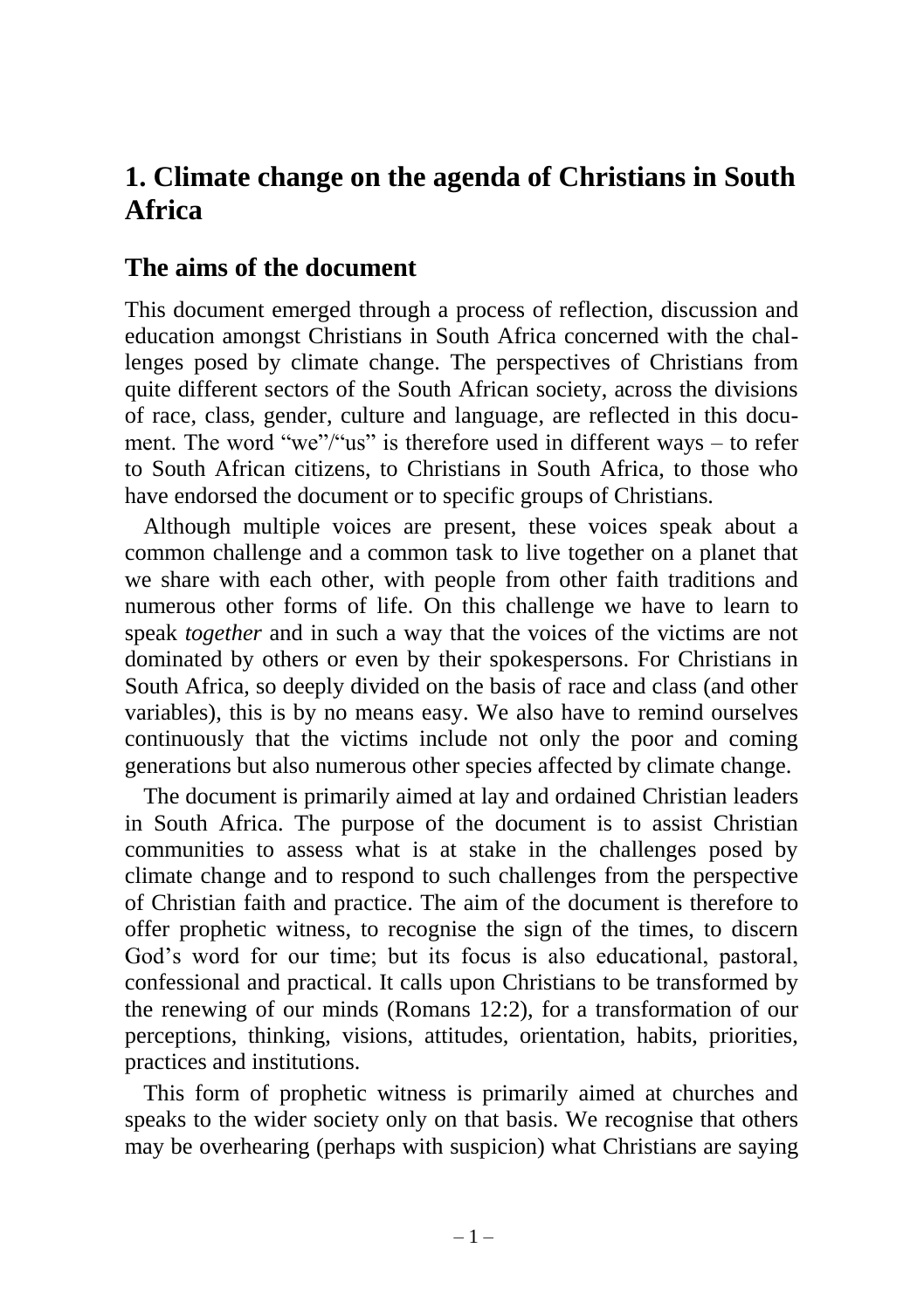amongst themselves. This is not a form of prophecy that safely allocates the blame elsewhere and that merely reiterates a call to do something – which those in government or in the corporate world may not even hear or read, let alone listen to or respond to. It is aware of the temptation to speak as if Christians can occupy some moral high ground, especially on the issue of climate change. Instead, this document recognises that the Word of God is living and active, sharper than any two-edged sword, that it is able to judge the thoughts and intentions of the heart and that it pierces through our own practices, habits and institutions (Heb 4:12). Indeed, God's "judgment begins with the household of God" (1 Pet 4: 17). As God"s "chosen people" we are particularly accountable.

This is a form of prophetic witness that gives weight to the voices of the many victims of society and of climate change. As is widely predicted, climate change will hit those of us who are already vulnerable (and have been so for a long time) the hardest – the poor, rural people, the elderly, the sick, women and children. Moreover, climate change will also affect numerous other forms of life that do not have a voice in human decision making processes. In continuity with other forms of prophetic witness emerging from within the South African context we therefore wish to listen to the voices of the victims in our own midst, including the theological questions that are raised in the process. These questions centre on suffering, God's promises, God's care and God's faithfulness. At the same time, some of us also need to recognise the temptation to speak on behalf of others (especially the victims of society, including other species) too eagerly, too confidently, too assertively. To be able to verbalise one"s thoughts quicker than others may be pretentious and does not necessarily imply that one is right.

On this basis, this document seeks to discern God"s word for our times and to assist Christian communities, within the larger household of God, to respond appropriately to the challenges ahead. In speaking of "our times" we are aware of the dangers of shallow, distorted or biased social analyses that cannot come to grips with the situation and of dressing up social analysis as if that would by itself amount to the Word of God. In speaking of "God's word" we are aware of the danger of speaking on God"s behalf as if we were God. We acknowledge that we do not possess the truth, that there is a difference between our perceptions of the truth and the Truth that we confess, that we are nothing more than witnesses to the grace that we have received. In "discerning" God's word, we recognise the need to speak in continuity with our fathers and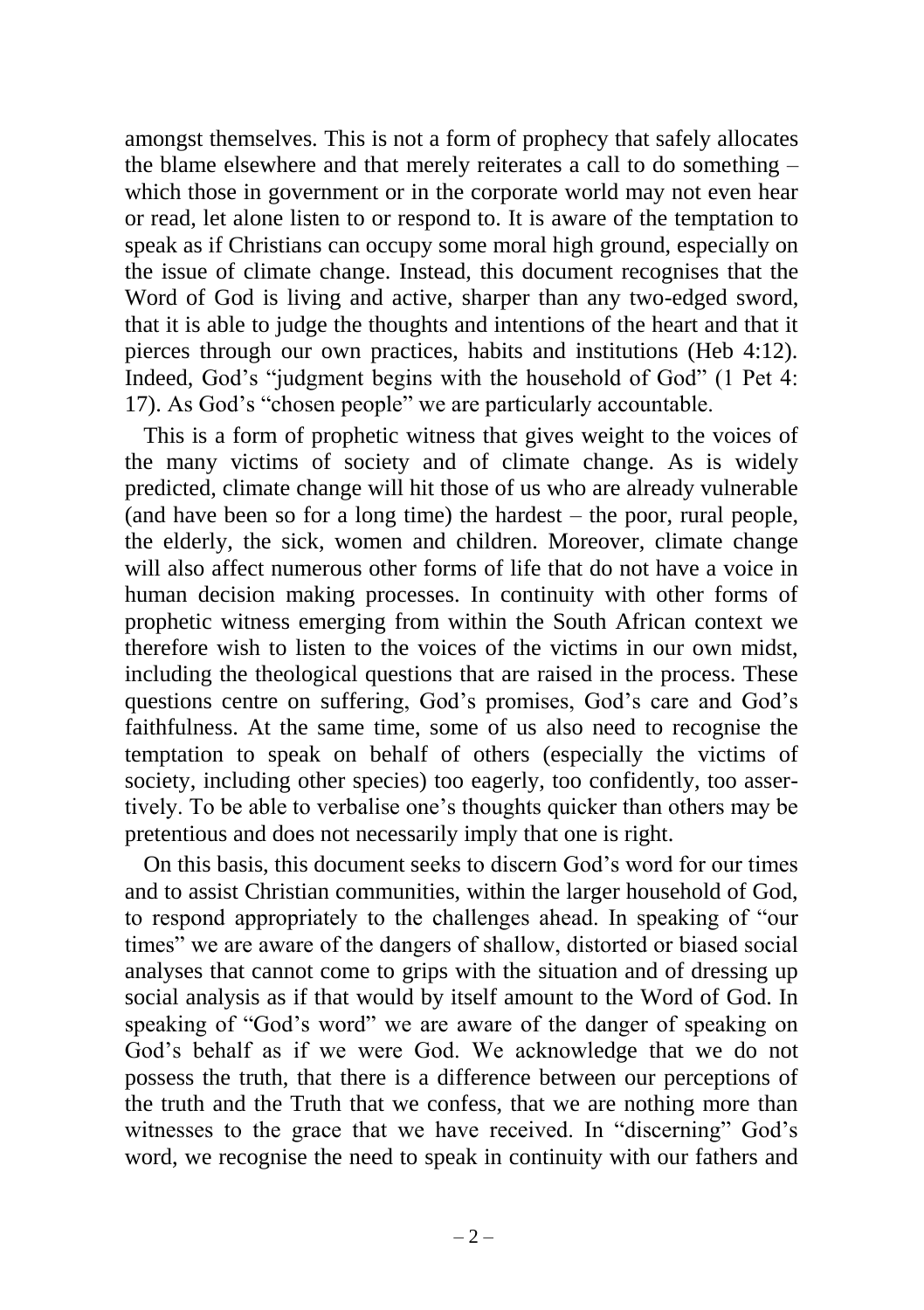mothers in the Christian faith and in solidarity with our brothers and sisters. We also acknowledge that we read the biblical texts in rather different ways. This is partly due to the rich diversity in the Bible and in the Christian tradition. However this can scarcely hide the deep divisions that continue to hamper the plausibility of Christian witness.

In terms of the method followed, the document assumes a tension between action and reflection. It thereby offers theological reflection on the existing responses of churches to climate change. It is structured in terms of the ongoing spiral of acting, seeing, judging and acting anew. Thus it describes current responses by churches on the basis of ecclesial analysis ("acting"), it investigates what is at stake on the basis of a social analysis of the context ("seeing"), it discerns the roots of the problem from the perspective of the Christian faith on the basis of theological discernment ("judging") and it seeks to deepen a Christian response on the basis of pastoral planning ("acting anew").

The term "action" is used here to describe the worship (*leitourgia*), proclamation (*kerugma*), fellowship (*koinonia*), service (*diakonia*) and witness (*marturia*) of Christian communities in South Africa. For this reason, a need was also recognised to produce, alongside this document, appropriate resources for Christian worship, preaching, Bible study, Christian education and guidelines for appropriate practical responses to climate change from within local Christian communities. Such resources should be available in a wide range of genres, including prayers, hymns, posters, lyrics, poetry, DVD"s, colouring books, T-shirts, bite-size chunks for reflection in internet chat-rooms, etc. Especially needed are stories about what Christians have done concretely – with all the failures and successes that this may entail. This document offers an extended theological statement that may serve as a basis document for such other resources.

### **Climate change as a challenge to Christians**

We as Christians in South Africa often find ourselves in two minds when faced with the challenges posed by climate change:

- On the one hand we are called to embody a spirit of hope; on the other hand we often share a sense of gloom over the many ills of our society, our continent and the planet in which we live.
- Although some Christians recognise the seriousness of the challenges posed by climate change, this is often dwarfed by numerous other social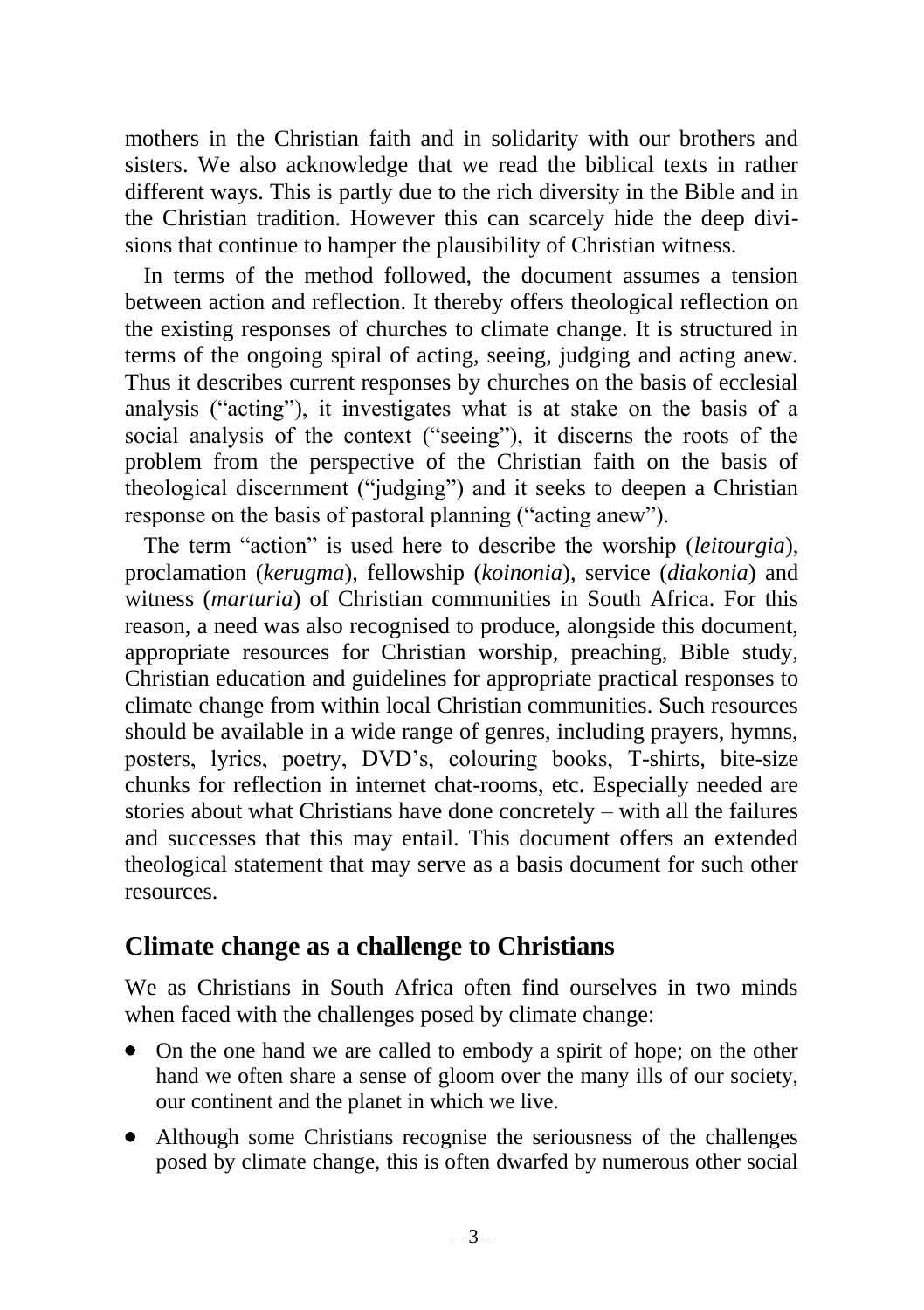concerns in our context. It is indeed hard to know what should receive the priority and how to energise action in this matter.

- Some fear that they will become victims of climate change and other forces well beyond their control; some recognise their involvement and guilt in contributing to the problem; many others are ignorant or unconcerned about the threats of climate change, probably since these seem to remain invisible and long-term.
- As citizens of a so-called emerging economy (in South Africa) we have no immediate obligations in terms of international treaties to reduce our carbon emissions. We nevertheless also recognise that our industries are polluting heavily and that our carbon emissions per capita are far above the global average.
- Some Christians are beneficiaries of the consumer society and the many advantages that accompany that, while the majority of Christians in Southern Africa find themselves marginalised by the forces that control the global economy. Some Christians form part of what may be termed the "consumer class" (see Addendum D), while most others desire and aspire to follow a similar lifestyle. We recognise that this lifestyle lies at the heart of the culture that brought about climate change, that this lifestyle cannot be followed by all people in a sustainable manner and that it will be crucial to address the inequalities in this regard.

In reflecting on the challenge of climate change from a Christian perspective, another tension has to be addressed. Those countries that have contributed most to climate change are also countries that are associated, at least from an historic perspective, with (Western) Christianity. As citizens of a southern country on the African continent, which has historical ties with both the North-West and the North-East we may wish to distance ourselves from responsibility for the impact of industrialisation on climate change. Yet, we are also the direct or indirect beneficiaries (and victims!) of such industrialisation.

Moreover, as Christians in dialogue with people of other living faiths we cannot distance ourselves from our Christian brothers and sisters elsewhere in the world. Indeed, Christianity is as much part of the problem underlying climate change as it may be part of an appropriate response to that. Likewise, during the 1980s many church leaders in South Africa dedicated themselves to the struggle against apartheid, but belonged to churches that failed to do that. As church leaders they could not distance themselves from responsibility for what their brothers and sisters did, even though that would have been the easy option.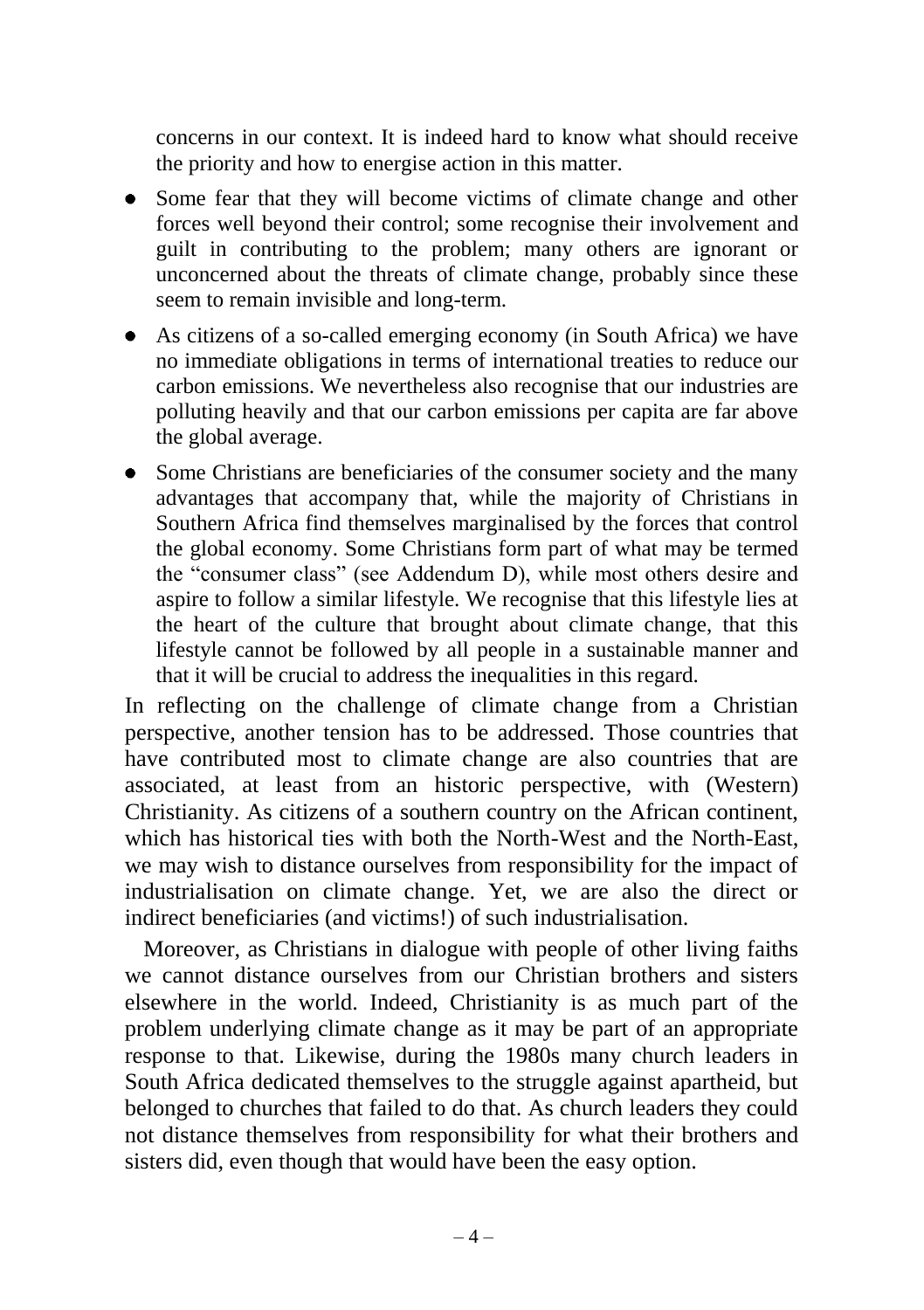An even deeper ambivalence characterises prophetic witness on climate change. The "prophets" who are typically issuing warnings about climate change do not do so in the name of Christianity or even from a religious perspective. Those who have taken the lead and have called for moral vision and moral leadership include scientists, consultants, politicians and journalists. Their work is in fact being undermined by (religious) prophets of doom and destruction who typically evoke fear, not hope. This leads to an inability to confront the stark challenges ahead. Moreover, the driving forces behind economic globalisation are often associated with a vocal form of right-wing Christianity. Christians in South Africa and elsewhere in the world therefore find themselves in an uncomfortable position. They are being addressed in a prophetic mode instead of exercising their own prophetic responsibility.

Moreover, as many churches have had to admit, climate change seldom receives a priority on the social agenda of the church. This implies that Christians cannot speak about climate change with any degree of moral authority. Unlike Christian witness from within the South African context in the past, we have to recognise that we do not occupy the moral high ground and cannot speak from such a position – as if we are able to recognise what is at stake more clearly than others, as if our judgement is particularly sound, as if the right is on our side, as if we can call upon others to do what should be done because we have been doing that.

To summarise, we do not occupy the moral high ground because Christianity is considered by many to be part of the problem, not the solution to it; because others have been acting as prophets; because South Africa"s carbon emissions are so high; because human-induced climate change results from economic production and consumption involving lifestyle issues and because the ideology of consumerism affects both the affluent and the poor, albeit in diverging ways. *Any form of Christian witness in the context of climate change will therefore be to expose oneself to the judgement of others – who may well urge us to measure ourselves with the measure that we employ* (cf. Matt 7:1-5)*.* 

### **Climate change as a moral, cultural and spiritual challenge**

The content of the message coming from the scientific experts on climate change is no longer ambiguous. There can be no doubt that climate change is by far the most threatening environmental concern and that it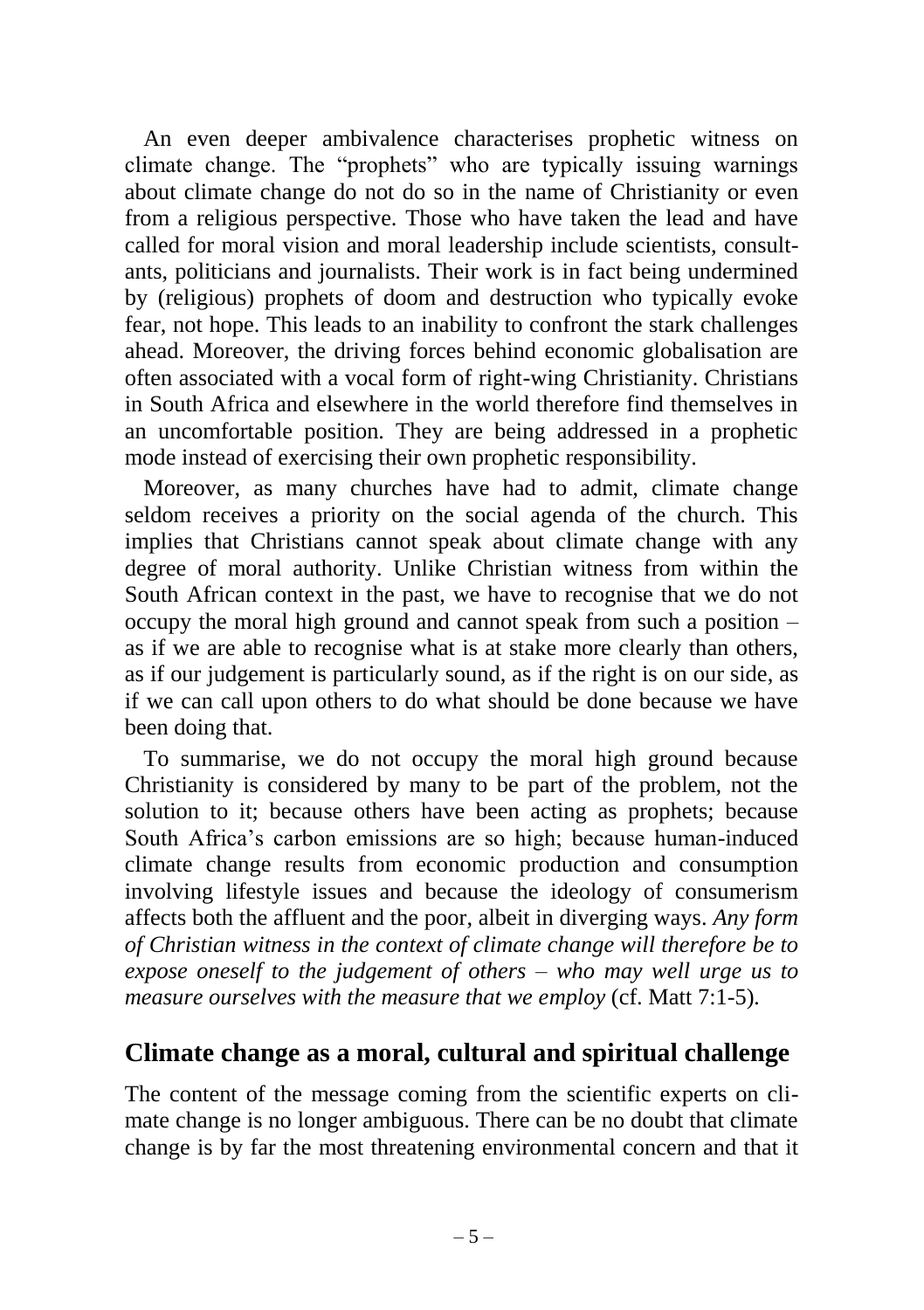will affect almost every aspect of our lives in the coming decades. It is therefore not only an environmental issue – which only some activists need to be concerned about. At stake are the very foundations of industrialised civilisation and indeed life on this planet. What is required to address climate change is a fundamental reorientation of the entire global economy. What needs to be changed are the sources of energy on which all economic activities rely – away from fossil fuels such as coal, oil and gas towards sustainable alternatives. Moreover, this will have to be done within four decades (if a stabilisation of greenhouse gases in the atmosphere is to be reached by 2050) – of which the first decade will be the most crucial. The decision to redirect the global economy has to be taken soon (probably in Copenhagen in December 2009) since it will necessarily take a long time to change its direction.

Climate change cannot be tackled merely through providing more information or prompting further planning. This problem cannot be resolved only on the basis of advanced forms of technology. The hope for quick technological fixes, that will leave consumerist ways of living untouched, has to be unmasked as false. This is less a problem of knowwhat or know-how than of know-why and know-wherefore. The crisis that we have to face is not merely an ecological one, but also a cultural crisis that touches on all aspects of life in the consumer society. Indeed, it is a deadly sign of cultural failure. This indicates that the values underlying the dominant global cultural and economic practices have become bankrupt. The problem lies not outside but inside ourselves, not in the ecosystem but in the human heart, in our attitudes, aspirations and orientations, in our priorities, habits, practices and institutions.

In the light of these cultural and spiritual dimensions of the challenge, the pervasive culture of consumerism is of crucial significance. As Ecumenical Patriarch Bartholomew 1 of Constantinople has observed: "Climate change is much more than an issue of environmental preservation. Insofar as human-induced, it is a profoundly moral and spiritual problem. To persist on the current path of ecological destruction is not only folly. It is no less than suicidal, jeopardizing the diversity of the very earth that we inhabit, enjoy and share." This assessment is also expressed in a "Declaration on the Environment" signed by Patriarch Bartholomew I and Pope John Paul 11 on 10 June 2002:

What is required is an act of repentance on our part and a renewed attempt to view ourselves, one another, and the world around us within the perspective of the divine design for creation. The problem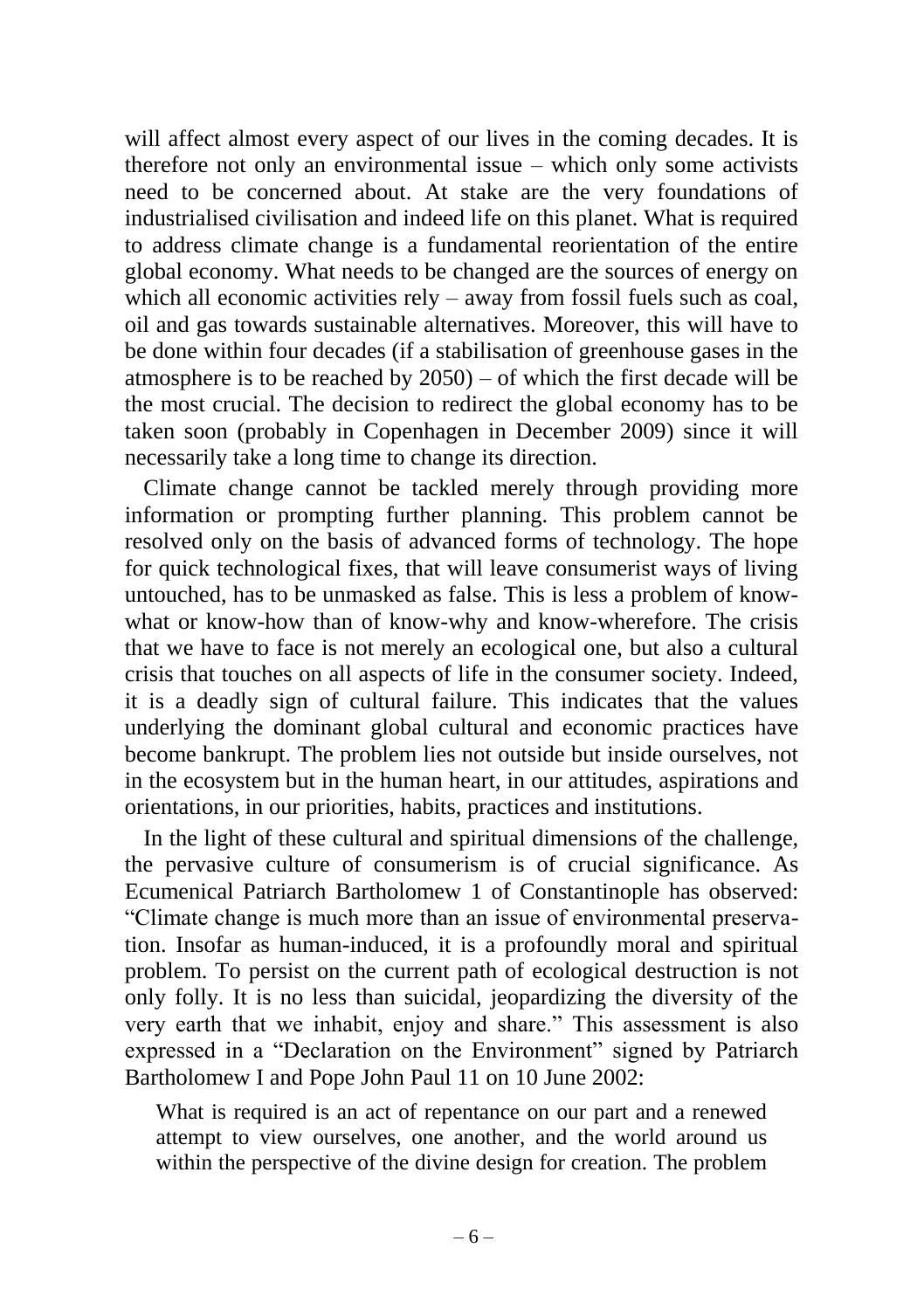is not simply economic and technological; it is moral and spiritual. A solution at the economic and technological level can be found only if we undergo, in the most radical way, an inner change of heart, which can lead to a change in lifestyle and of unsustainable patterns of consumption and production. A genuine conversion in Christ will enable us to change the way we think and act.

This document therefore does not focus on the technological roots of the problem or technological solutions to it. It takes note of scientific evidence without repeating that. It emphasises the role of appropriate policies without seeking to influence such policies directly (even though this is a very important task). It recognises a wide range of practical responses from individuals wherever they live and work, within various sectors of the economy and from various levels of government. Such responses to climate change are clearly all crucial. However, the document seeks to make a contribution that other sectors of society may not be able to do, namely to address the cultural, moral and indeed spiritual dimensions of the challenge that we are faced with. Since it recognises that Christianity (in South Africa and worldwide) is as much part of the problem as it may contribute to the solution, it focuses on that which is specific to the Christian tradition.

### **Climate change as a new Kairos**

It is therefore appropriate to see climate change as a new "kairos"  $-$  a moment of truth and of opportunity where our collective response will have far-reaching consequences. For Christians worldwide this poses a challenge, as the integrity of Christian witness and indeed of the gospel itself is at stake. In the midst of the struggle against apartheid in the 1980s Christians in South Africa also spoke of a "kairos" moment. This led to the publication of the *Kairos Document* in 1985. Since then we have been confronted with numerous other challenges – establishing democratic institutions, poverty, unemployment, the lasting legacy of our colonial and apartheid past, the HIV and Aids pandemic, the destruction of morals and family life, violence against the vulnerable, gangsterism and xenophobia, various addictions, crime, and corruption.

At this moment in history we are again called to recognise what is at stake in discerning the signs of our times. This is even more difficult than in the past. Although communities in South Africa are already experiencing the negative effects of climate change (often not recognising that as such), its full impact will become more visible only in coming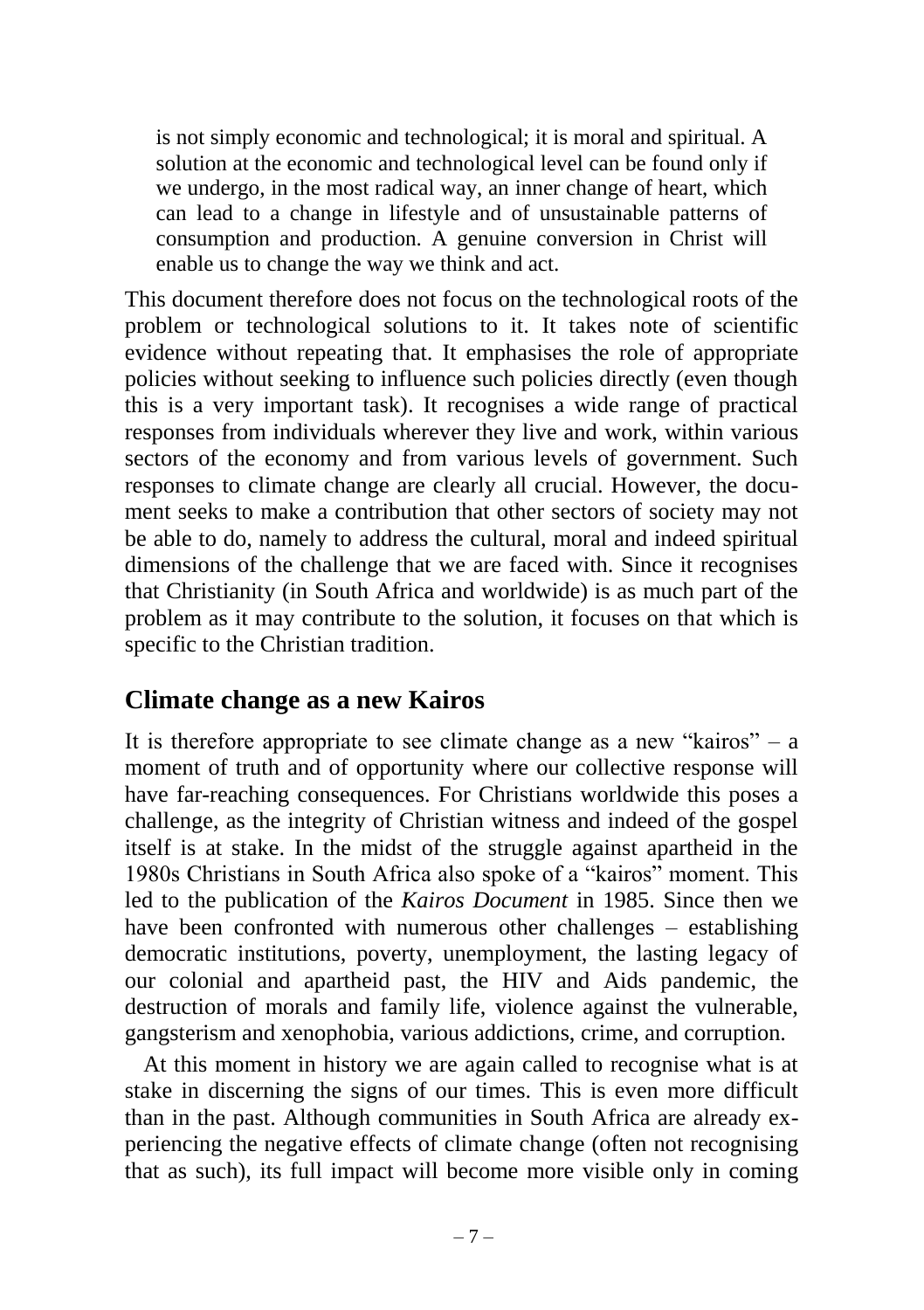decades. Our actions in the decade that lies ahead will have long-lasting implications for many generations to come. On this basis we speak in this document of the challenges related to climate change as a coming decade of truth for God"s household. It is a challenge that will require from us repentance and a fundamental change of heart, attitude and action, in short, a form of ecological conversion (*metanoia*).

### **2. Christian responses to climate change ("Acting" and the need for ecclesial analysis)**

### **Recognising the role of attitudes and perceptions**

In understanding what is at stake with regard to Christian responses to climate change, it is important to start with people"s perceptions and attitudes towards this issue. This is indeed a crucial part of the problem.

Relatively few literate adults in South Africa have not yet read about climate change. Although some sceptics remain who doubt the accuracy of the scientific reports, most of us comprehend intuitively what is at stake. It is not difficult to see why it has struck such a deep chord amongst ordinary people, including the very poor amongst us: we all like to talk about the weather. Those of us that have been here for many winters and those who observe the cycles of nature closely have noticed many small changes in weather patterns, in insects, plants and animal behaviour. And we wonder why this is the case. Are the ancestors angry with us? Is God displeased with us? Why? Are these signals of climate change? What is that conveying to us?

It is probably true that climate change is nowhere near the top of people"s agendas in terms of what is wrong and has to be addressed in South Africa. Crime, unemployment, poverty, HIV and Aids, education, health and rural development are far more obvious and immediate concerns. When one is faced with so many immediate needs, there is little room even to consider something that still seems so distant and way into the future. Many of us do not know whether and how we will be able to feed our children tonight or tomorrow. We know the meaning of the prayer: "Give us today our daily bread." Surely, in such a context, climate change seems very remote and not an immediate concern. It is like being advised to buy roses if your children need bread. Many would therefore ask whether it should really be a priority on the agenda of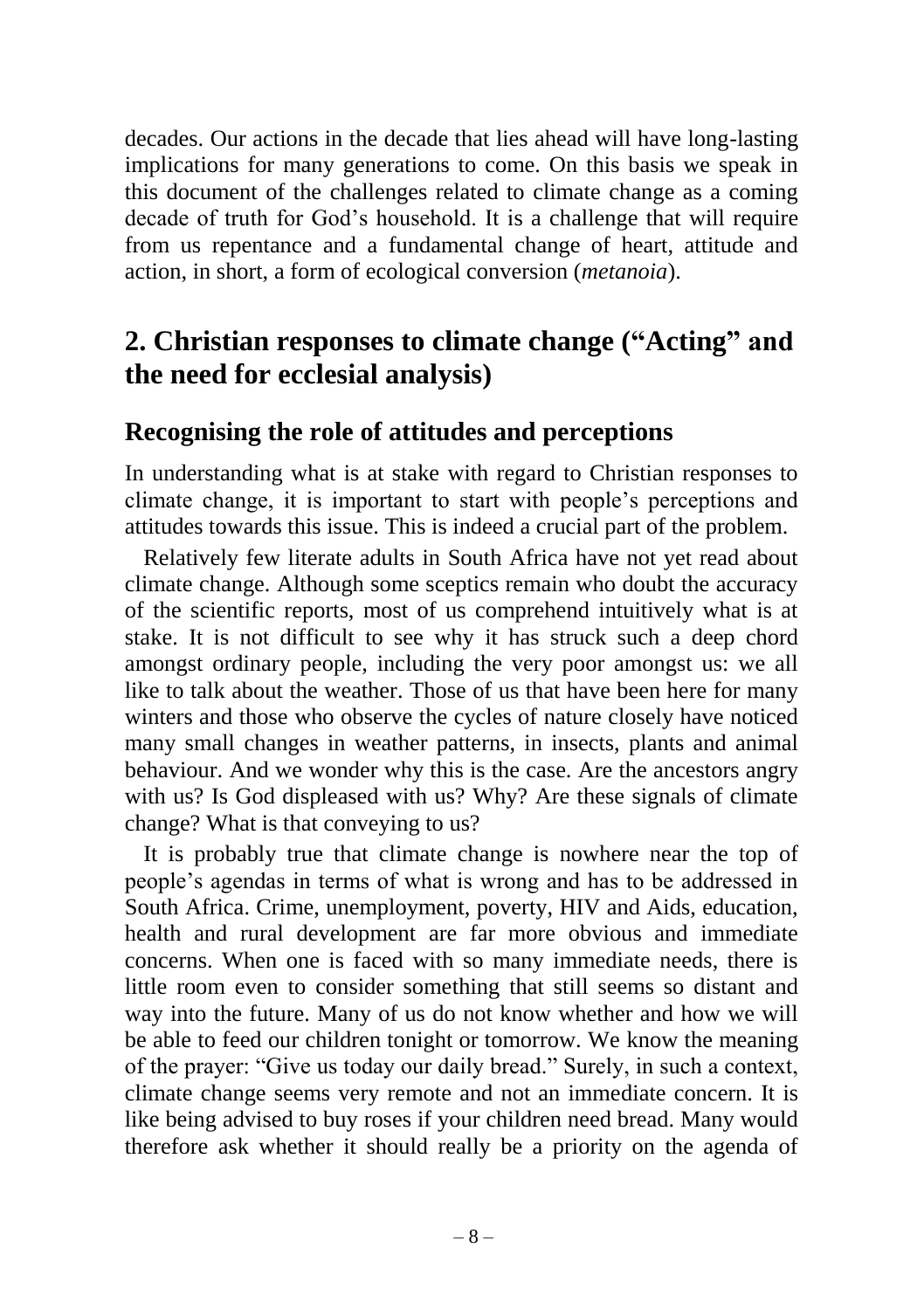churches in South Africa.

At the same time however, we need to recognise that the environment is not necessarily a separate item on the social agenda of the church but a dimension of all other issues. We cannot tackle anything without taking into account the intertwined issues of gender, finances, resources, health, education and the environment. While these may be separated at national level, in one"s own household one necessarily has to deal with them together.

Moreover, many of us would also admit that climate change evokes some silent but pervasive fears for the future. Most of us wonder what kind of world our children and grandchildren will inherit from us. While some may be excited about technological progress, climate change has placed a damper on any easy sense of optimism. We fear living on a hotter, drier, heavily polluted planet, under a more dangerous sun, with more people to feed, more refugees, more conflict over ever-scarcer resources and much beauty irrevocably lost.

Some consider apocalyptic images associated with the flooding of coastal areas, famine, rampant diseases and a drastic reduction of the human population by the end of this century. Such concerns over the future have a bearing on how we see and live our lives today, seeing that this uncertainty undermines almost everything else. When we are fundamentally uncertain about what tomorrow will bring, it is very difficult to know what to do today and to find the energy to do anything at all. In this way climate change influences us, also those of us who have enough for the moment, more deeply than we might think.

In the process of consultation that led to this document it was especially striking to hear from the youth, from diverse sectors of the South African society, that they intuitively recognise the significance and the gravity of the problem – one that they would have to cope with in their own lifetime.

Yet, South Africans respond to media reports about climate change in very different ways. Most people probably fall under one of the following typical responses:

*The blissfully ignorant:* Some have not even heard of climate change or have no clue what that is about. They are simply not informed. They do not know what it means. They wonder: "What are those people talking about? We have to live our lives anyway. What difference does it make to us?"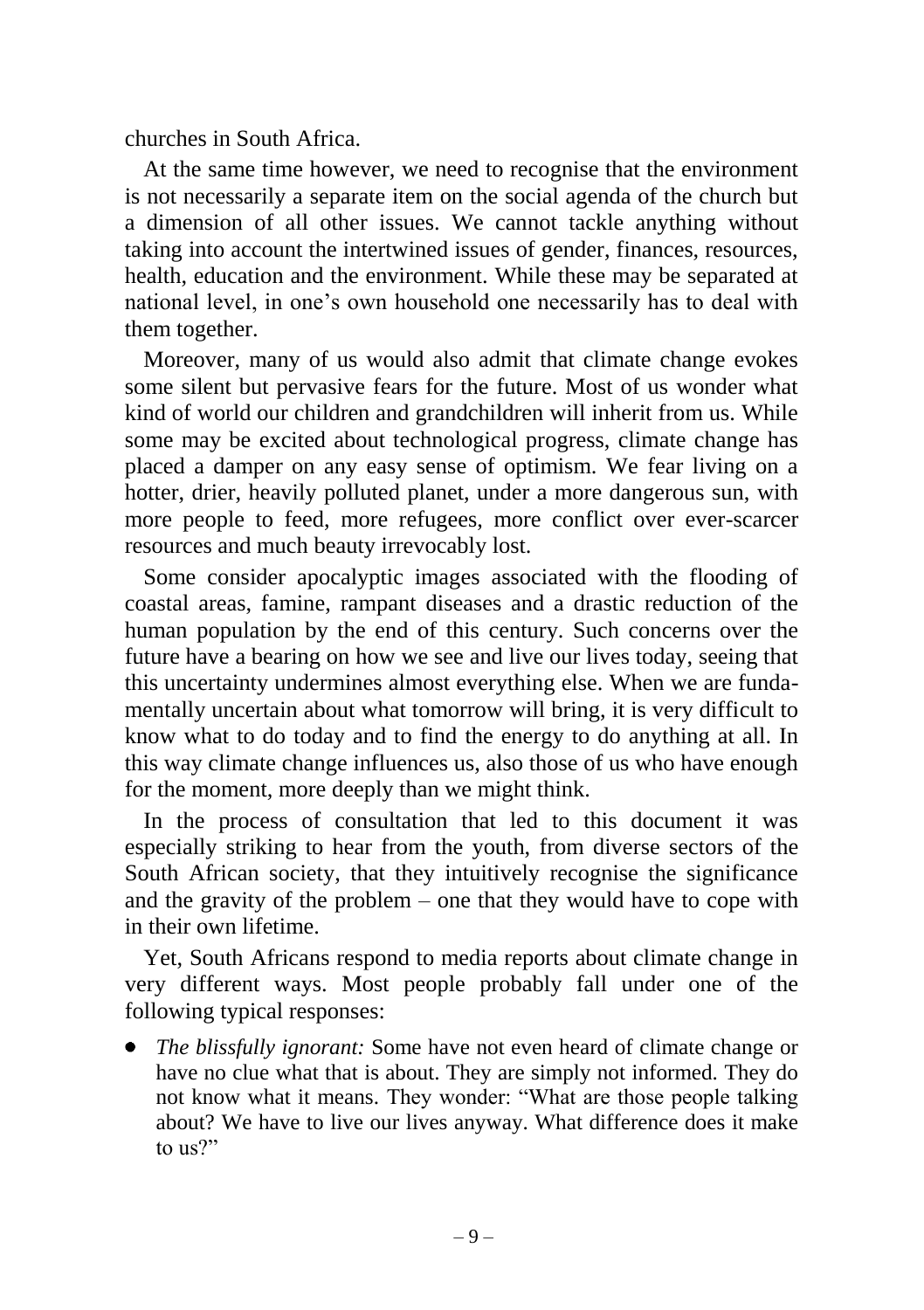- *The probable victims:* Many of us are or will probably become the victims of climate change. In South Africa this will be related to environmental refugees from elsewhere in Africa, increased competition for jobs, changing weather patterns in particular parts of the country, a lack of drinking water resulting from that, diminishing crop yields, diseases such as malaria becoming more widespread, rising food prices and transport costs. While the affluent may have the resources to overcome challenges in terms of food, health, housing, transport and security, the poor amongst us will be unable to attend to even our most basic needs. Those of us who are vulnerable therefore intuitively fear what climate change will bring. We know that we will be hit the hardest. We admit that we are scarcely in a position to worry about other forms of life – plants and animals on the brink of extinction – that are as vulnerable as we are. We feel that this is a problem caused by others and that they have to resolve it. Often we tend to dismiss climate change as a European, white, middle class matter. We are deeply angered and embittered by the injustice of it all.
- *The unapologetic:* Those of us who are part of the consumer class may be tempted to ignore or downplay the threats of climate change. Psychologically, we often feel numbed by all the challenges that we have to face and the many demands on our attention, including the media reports on climate change. We may take modest steps such as switching our light bulbs. However, our rampant consumerist desires usually trump any reduction of our carbon footprint. We compare ourselves with those who are wealthier than us and we therefore desire to have more – better salaries, bigger houses, smarter cars, more luxurious holidays, more air travel, more financial security, exotic foods and restaurant meals. Even though we may realise that each of these items will enlarge our carbon footprint, we find it easy to rationalise that on the basis of societal pressures. We regard our spending as necessary to cope with the tiring tempo of life. We seldom remember that not every human being on earth would be able to adopt a lifestyle comparable to our's – which would cause runaway climate change. We are sometimes more concerned about the impact of climate change on "nature out there" – where we enjoy to go to for holidays – than about those who are vulnerable much closer to our homes.
- *The frustrated up and coming*: Many of us grew up in relatively poor households. After the transition to democracy in 1994, we obtained better access to education and health services. We, or at least our children, therefore sense opportunities for better jobs, a higher income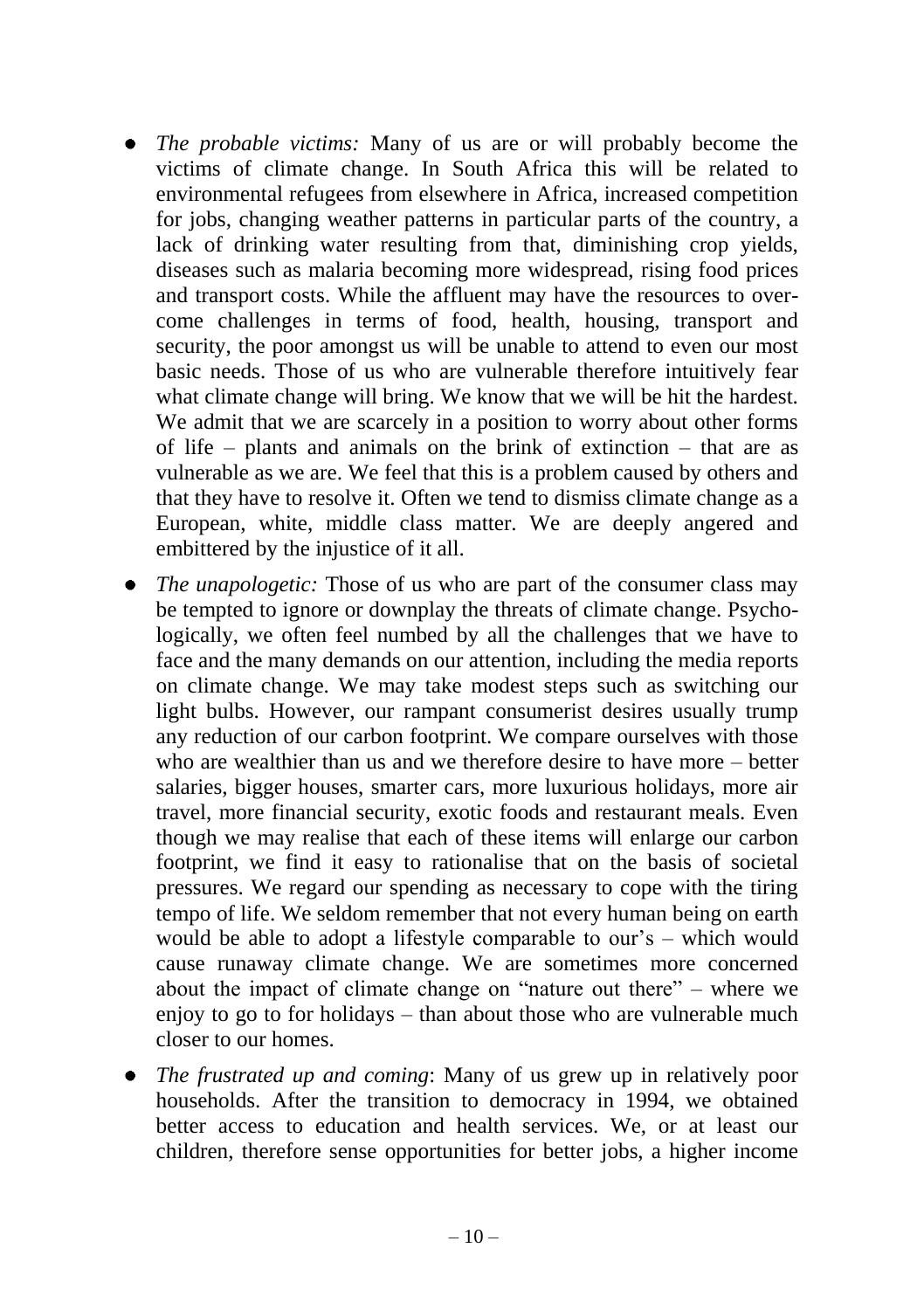and a more comfortable lifestyle. In our neighbourhoods we experience a strong upward social mobility. If we are not yet part of the middle class, we have realistic hopes of becoming that soon. When we hear reports on climate change we feel badly cheated. It seems unfair to us that everyone cannot be as affluent as the consumer class, because, we are told, it would simply not be sustainable. Some of us have only recently rejoiced in the moment when we could switch on a light bulb for the first time in our own home. Now we are told to switch it off. For the affluent candles may be romantic, for the poor it is a necessity. How can you save something that you have never had before? Some of us have not been able to afford a car before, but we hope to have one in future, especially if safe public transport does not become readily available. Why do we have to qualify the sense of an upward social mobility and why do we have to do it just now – when we are for the first time able to entertain hopes for a better future? We have to admit that we would have contributed to the problem of carbon emissions long ago if we had an opportunity to do so. We are angered because others had such opportunities which we did not have.

- *The righteous angry:* Some of us are deeply angered by the responses to climate change of those in decision-making positions in the global economy. We just shake our heads when we hear about wastefulness, injustices and the failure to recognise what is at stake. Our anger is perhaps a righteous anger but we may well be angry with ourselves. We tend to have a guilty conscience about our own environmental impact and our carbon footprint. We recognise the need for repentance and a fundamental change of heart, mind and lifestyle, but we find it hard to change. This is partly because of decisions we have already made in terms of housing, transport, food, education, health services and financial security. We are confronted with limits to what can be changed and especially can be changed rapidly. We do not live from the joy of God"s forgiveness and therefore we anxiously and frantically seek to save the planet through our own efforts – through conscientising others, through practical innovations or desperate activism.
- *The non-verbalising producers:* Some of us would argue that we are doing what we can to resolve the underlying problems in our society. We are economically active, regard entrepreneurship as crucial and find ourselves typically in positions of authority with a comfortable income. We create jobs for others on farms, in industry, business or through education. Although our personal carbon footprint may be extremely high indeed, we cannot allow ourselves to get bogged down by unhelpful feelings of guilt. We are non-verbalising producers, not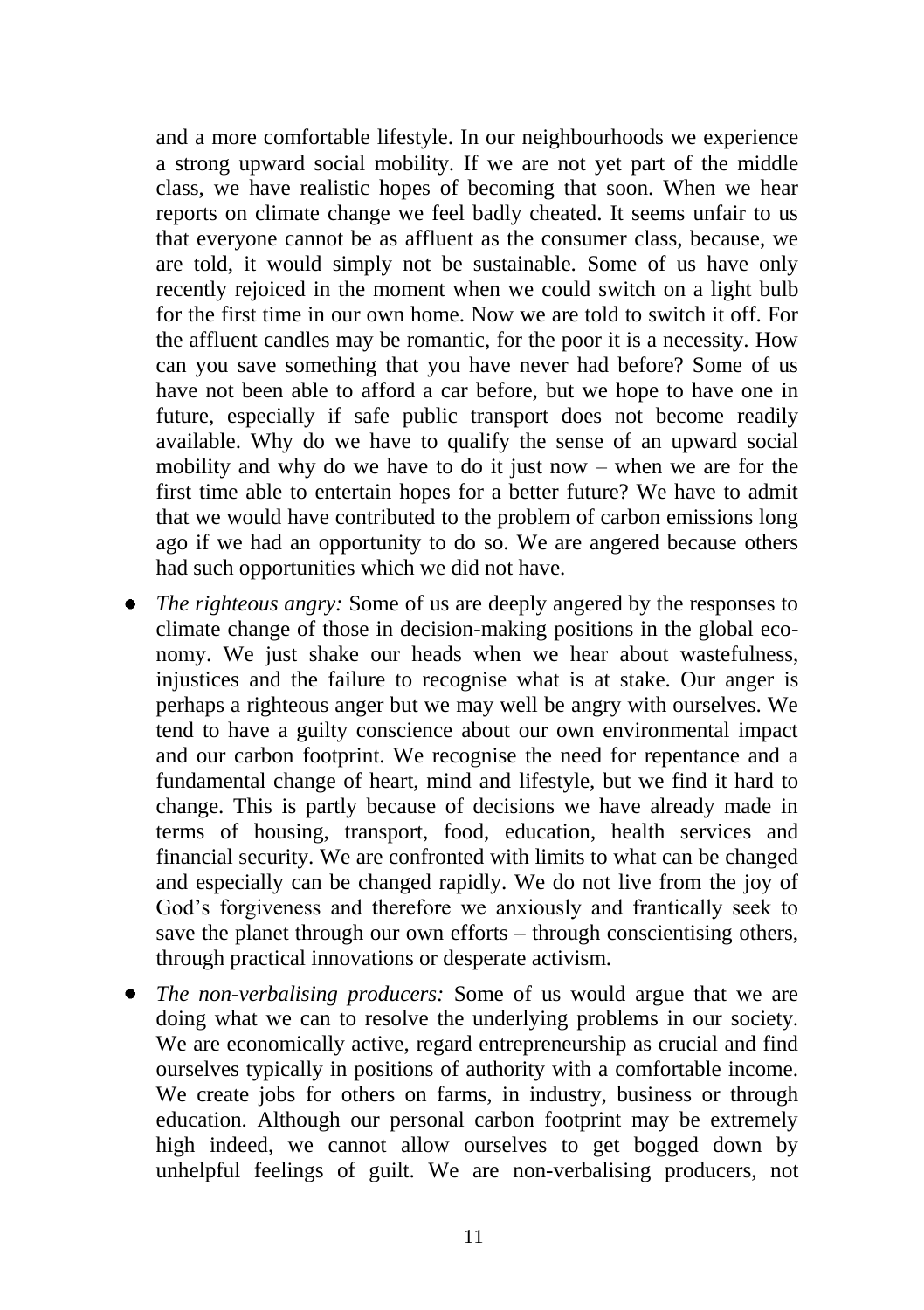verbalising non-producers. Our task is to produce enough food, create wealth, provide infrastructure and ensure economic growth. We have a larger agenda that may include issues concerning sustainability but cannot be restricted to that. If we have to increase the country"s environmental footprint in order to create jobs and help alleviate poverty, we would not hesitate. In fact, we would consider that to be our Christian duty. We are aware of the bigger picture around climate change, but can ill afford to make that our top priority at this time.

All of us probably recognise these differences amongst South Africans. We know all too well that our country is still marked by stark inequalities, despite 15 years of democracy, a constitution based on human rights and significant government spending on social services. However, most of us experience an inability to overcome such inequalities. The societal pressures and structures are so vastly complex that it is difficult to know how to address such inequalities. Thus we are tempted to allocate the blame for such problems elsewhere.

### **Recognising inadequate theological trends**

Environmental concerns such as climate change may not be a top priority on the social agenda of churches in South Africa. This should not blind us to recognise the ways in which we have indeed responded to such concerns through our perceptions, attitudes and practises. Indeed, it is impossible not to respond, seeing that no response also entails a (not so adequate) response. Moreover, we need to recognise that some Christian responses have been governed by theological assumptions that can only worsen the situation.

In line with the critique of "state theology" and "church theology" in the *Kairos Document*, we wish to highlight the following inadequate theological responses in the present context. In each case there is an element of truth which has to be recognised. However, where such a kernel of truth becomes isolated from other aspects of the Christian faith and disconnected from the context in which such Christian witness is situated, such forms of Christianity soon become radically distorted. Such a theology, if it could be termed that, may well become heretical. As we recognise such heresies in our own midst and in our own hearts, we call on others to recognise and resist such theological trends as well.

*Mastery theology*: This theology is typically based on the divine command in Genesis 1:27 to "subdue the earth" and to "rule over it". It also builds on Psalm 8 which portrays human beings as the "crown of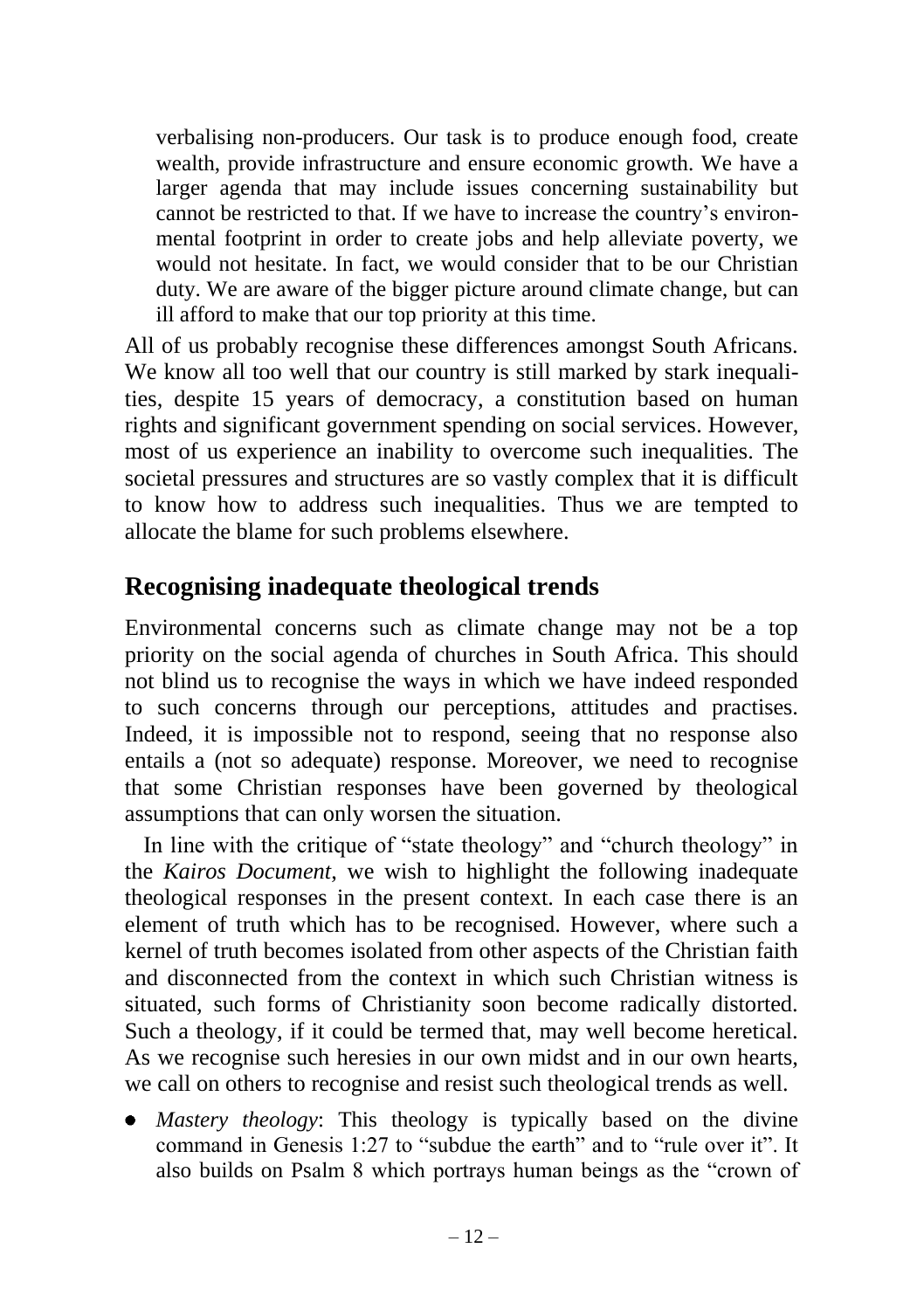creation". Accordingly, this theology suggests that God has created the entire universe for the sake of human beings. We may therefore use natural resources for our benefit as we deem appropriate. Sometimes such a mastery theology is softened towards a theology of dominion or stewardship in order to emphasise our human responsibility to use such resources wisely and frugally. However, a position of immense power and authority is still attributed to human beings. We entitle ourselves to rule over others, especially other species. We all too easily justify it to ourselves why we may kill and eat other animals or use them fo our experiments. Often this is associated with (adult) male power and authority. There can be little doubt about the need to exercise such human responsibility, especially given the impact of human-induced climate change. Nevertheless the way in which the place of humanity in God"s own creation is understood is arrogant, makes little cosmological sense and is easily abused to endorse unsustainable practices.

- *Escapist theologies*: There are many Christians who would resist the reduction of the Christian faith to the social agenda of the church. Accordingly, they emphasise that which is spiritual more than which is material, the soul more than the body, heaven more than earth, the life to come more than this life. This may well lead to a form of escapism where present realities are not addressed in the hope for the proverbial "pie in the sky when you die, bye and bye". The Christian message of redemption in Jesus Christ is understood as salvation *from* the earth and scarcely as the hope for the salvation *of* the whole earth. The God who redeems us has little to do with the God who created the world. At worst, such Christians are not concerned about climate change since they await the destruction of heaven and earth on religious grounds. They read reports on imminent catastrophes as ways of hastening the return of Jesus Christ to rescue the elect from this earthly "vale of tears". The looming threats of climate change, tipping points and nuclear disasters have provided ample images for such language. Such a message of doom and destruction typically elicits fear, not hope. Those who play on the fears of others are culpable and only strengthen the worst suspicions against Christianity amongst outsiders. Fear alone leads to an incapacity to confront the challenges. By contrast Christian hope also provides inspiration for Christians to work for the coming of God"s reign on earth, as it is in heaven.
- *Inculturation theologies in the context of consumerism*: Christians are not called to avoid that which is worldly. They may embrace various expressions of culture as given by God. This is especially the case in a context where African cultures were often portrayed as inferior. In such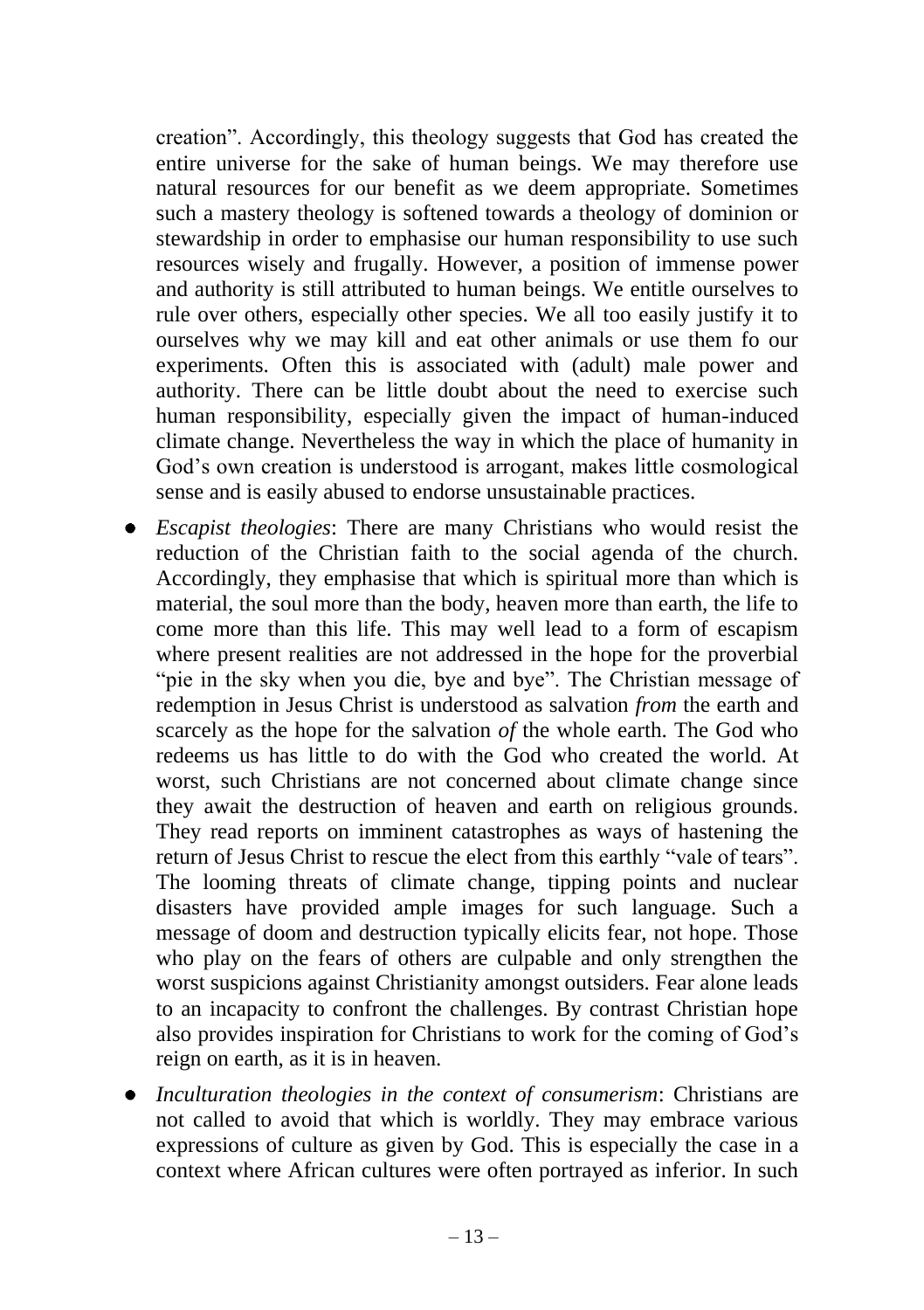a context the need arises to affirm culture. However, Christians also need to be vigilant and guard against any easy identification of the gospel with a particular culture. When a church becomes a carbon (!) copy of the consumer society in which we live, this would be to lose the critical edge of the gospel in a context of climate change. It is extremely easy to adapt the gospel to fit a society geared to meet the needs, wants and desires of religious consumers. Then we merely conform to the thought patterns of this age (Romans 12:2), an age of selfishness and greed. We will return to this aspect below.

*Blaming theologies*: The Christian notions of sin and of forgiveness of sins are sometimes criticised for being generalised. Some would say that we are all equally guilty and the gospel of forgiveness is therefore proclaimed to all. This fails to comprehend the ways in which domination in the name of the differences of gender, race, class, education, sexual orientation and species are so deeply embedded in our societies. Moreover, it is important to recognise how the victims of society tend to become psychologically numbed by decades of oppression. Oppression can easily become internalised when we accept our status as "inferior" citizens as ascribed by those in positions of power. In such a context, a bit of pleasure may provide some compensation for our inner hurt. As long as this hurt is not healed, the victims of society should clearly not be blamed for whatever little they contribute to climate change. In response, many Christians have suggested a distinction between those who are sinners and those who are sinned against. Jesus of Nazareth called sinners to repentance but showed mercy to the victims of society. This is particularly important in the context of climate change where those who will be the likely victims in the African context have contributed little if anything to the problem (except perhaps in the form of cutting down trees for charcoal, firewood or for farming). We do not contribute equally to the problem, nor do we bear an equal responsibility for we occupy different positions of power in society. This is indicated by the economic inequalities and injustices that characterise the South African context. Nevertheless, there is an unhelpful tendency to view victims necessarily as purely innocent, to always attribute problems to forces from the outside, beyond our control ("blame it on colonialism, imperialism, racism and apartheid"), never to accept responsibility for the ills of society. Sometimes we hold onto histories that we do not have. Sometimes we hold unto our pain because it gives us leverage. Then we do not really desire healing because our identity is so deeply shaped by what we can rightfully complain about. Moreover, people are all too often both victims and perpetrators (as in the case of gangsterism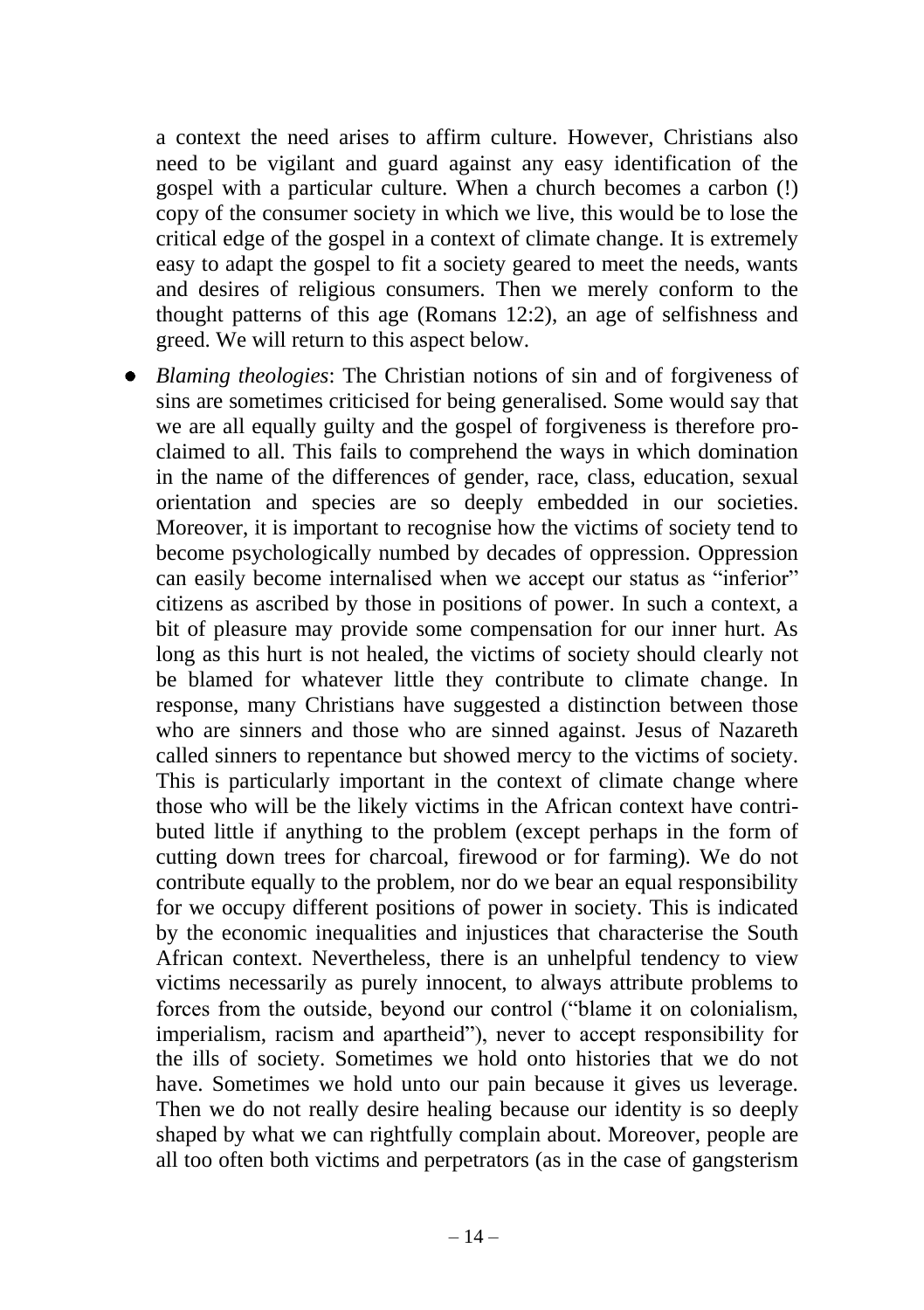and marriage trouble). In the face of climate change we have to accept collective responsibility as a species for the damage we are causing. We are in trouble together and will only resolve the coming crisis if it is done together. In the context of consumerism we have to be aware of the ways in which our rampant desires have fuelled the economy and have spiralled beyond control. Although the consumer class have led the way in this regard, sadly, we who belong to the lower middle class also desire that which we do not have. When it comes to a love of money, it may well be true that those who have it the least, love it the most. Here some pastoral sensitivity is clearly required to focus on the most serious sources of the problem and not to heap guilt upon the innocent or to induce feelings of guilt (that can only inhibit an appropriate response). At the same time we must fathom the secret corners of the human heart with honesty and integrity. Even this recognition, namely that climate change can only be addressed together (by the consumer class *and* the poor), can easily be used to underplay the priority of issues concerning justice and equity.

*The prosperity gospel:* The prosperity gospel flourishes on an element of truth, but also systematically distorts that the same truth. The element of truth here is gratitude for God"s blessings – including very concrete and material blessings such as enough rain on time, today and tomorrow"s bread on the table, protection on the roads, success with one"s studies, deliverance in times of crisis and enough income to live from. In certain instances money indeed can be the way in which God would bless people. For those trapped in poverty, to refrain from alcohol and drug abuse, visiting prostitutes, borrowing money and gambling, and at the same time to engage in honest hard work, spend money frugally, and be committed to the needs of one"s family may well lead to increasing prosperity in a material sense of the word. Who would deny that this is a concrete sign of God"s blessings? Moreover, the prosperity gospel may easily be misused to legitimise a sense of "upward social mobility". There are some of us who are for the first time entering the (lower) middle class in South Africa. We realise that we may not have received an adequate education, but that there are opportunities available for our children. If we can escape from the temptations of a culture of poverty, with some hard work and dedication, we can make it in life. We may soon be able to live in a suburban flat or house of our own, buy a car and perhaps become part of the consumer class. Pastors in such areas typically support such a sense of upward social mobility. They emphasise the role of talents and opportunities for education and training and speak of grabbing such possibilities as being God"s will. Although the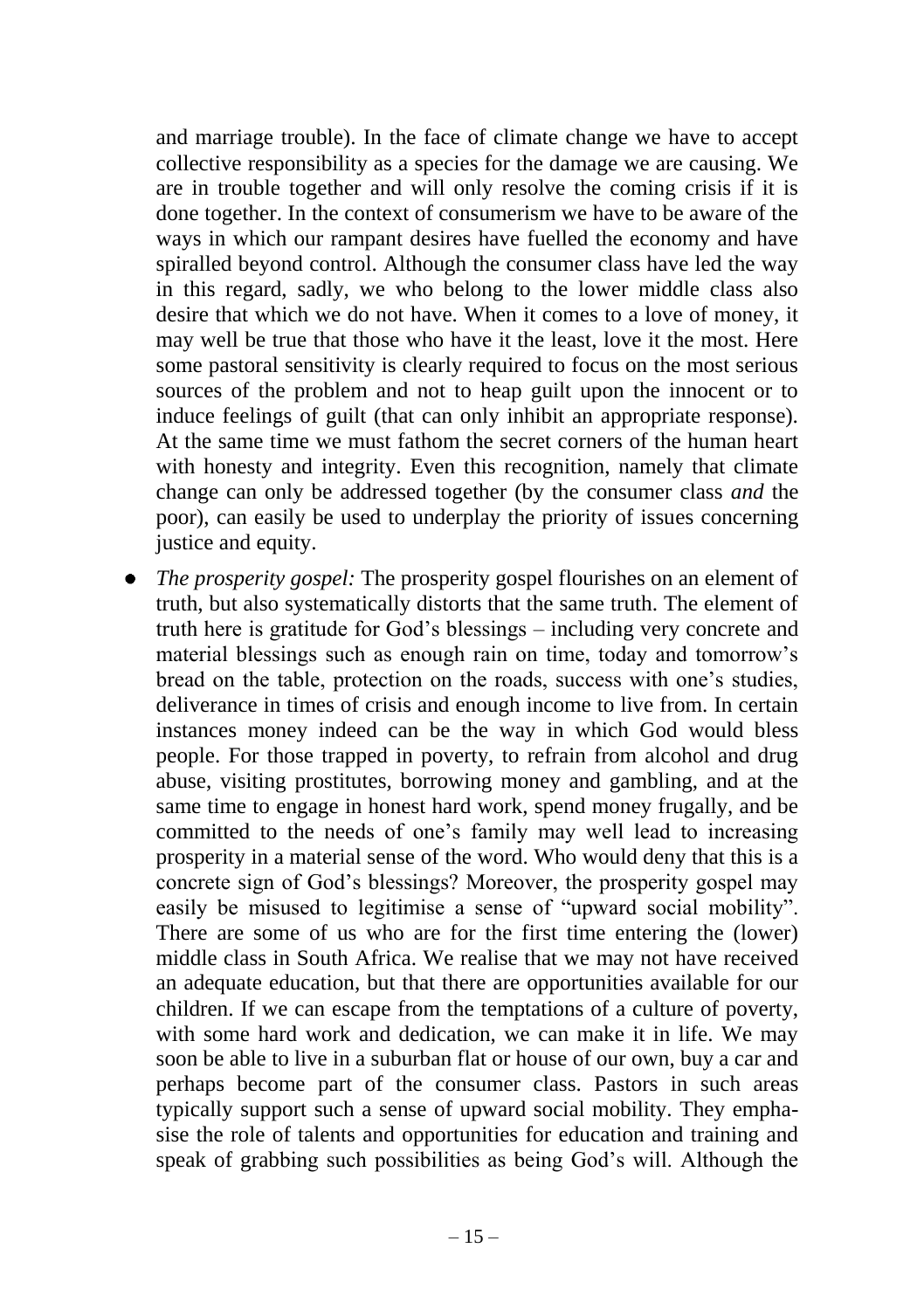lifestyles of the consumer class is not sustainable for all on earth, this theological undergirding for a sense of upward social mobility is again quite understandable, to say the least. It inspires church members to aim higher, to believe in themselves and thus to work harder so that they can reach the top (whatever that might mean). However, the prosperity gospel may also be misused to encourage overt forms of affluence. In many cases the underlying assumption is that, if you give your best to the Lord (and for the coffers of the local congregation), you will receive rich blessings from God. Thus such blessings become signs of the authenticity of one"s faith (and of the pastor"s leadership). If you do not receive such blessings, your faith is at fault. In such instances charismatic leadership often becomes abusive. That is when the prosperity gospel becomes heretical. It all too easily gives a divine blessing to institutionalised selfishness and greed. The portrayal of the gospel in terms of success, prosperity and wealth will become increasingly influential in the South African context. That is especially with regard to the growth of forms of Pentecostalism where the prosperity gospel is preached, the role of tele-evangelism and the broadcasting of religious programmes of this nature.

### **Recognising existing Christian responses**

There may be some who suppose that climate change is scarcely on the agenda of the church, that Christians are "silent" on climate change and that virtually nothing is being done in this regard. In many respects such assumptions are probably valid, also in South Africa. However, this is simply not true in all cases. It is neither necessary, nor appropriate to defend Christian engagement on issues of climate change here. It may be helpful, though, to articulate what Christians have been doing in order to fathom the strengths and limitations in this regard.

Many congregations have introduced earthkeeping concerns in their worship services and in various aspects of the liturgy. Some are celebrating Environmental Sunday (closest to World Environment day on 5 June) on an annual basis while others have introduced a Season of Creation in the church calendar (in the six weeks after 1 September). Already a wealth of material is available for the liturgy, preaching, hymns, prayers and catechism. Such liturgical innovation may not have an immediate impact on an issue such as climate change, but in the long run this will be crucial. The liturgy helps us as Christians to learn gradually to see the world through God"s eyes – with infinite compassion. On that basis it may lead to a fundamental reorientation of all other aspects of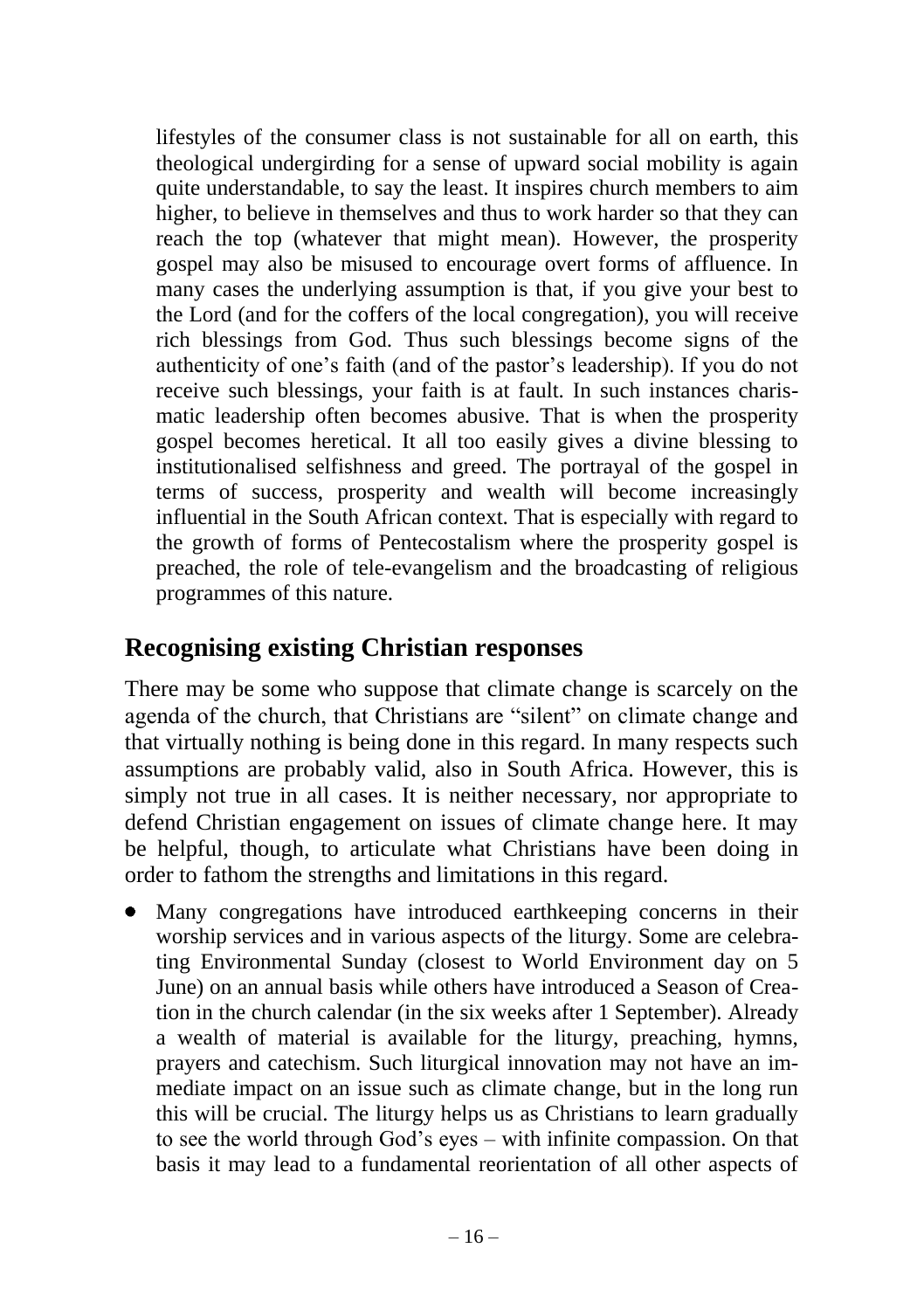our lives. Admittedly, one also has to consider the direct impact of the liturgy on climate change – in terms of transport to the church, the environmental footprint of church buildings and the paper consumed.

- There is a new movement toward the notion of an "eco-congregation". This is especially strong in the UK but the notion is also being adopted and adapted by local congregations within South Africa. This signals a commitment to introduce environmental concerns in the liturgy, address the environmental footprint of the congregation, raise an environmental awareness through teaching and promote specific environmental projects appropriate to its context and capabilities.
- Christian organisations and/or church groups have introduced a wide range of local earthkeeping projects, including projects to offset carbon emissions. These include projects such as tree planting, water harvesting, organic vegetable gardens, recycling, indigenous church gardens and "living graveyard campaigns". It also entails outdoor youth and family activities to promote the love of nature, nature conservation projects focusing on habitat, wildlife or indigenous plants, job creation projects in the field of appropriate technology, the development of teaching material and networks to communicate such work to others.. Admittedly, these projects remain all too few and far between, the organisation is often hampered by administrative and financial problems, while the negative impact of such projects on climate change (e.g. in terms of transport used) is often not factored in.
- Christian organisations and church structures at various levels have grappled with economic injustices and inequalities. Some have focused their energies in assisting the poor in very practical ways. Others have worked for the upliftment or "development" of local communities. Yet others have addressed the structural causes of poverty in terms of the policies, institutions and systems that contribute to the problem. Such work cannot be separated from concerns over climate change since the same processes that reinforce economic inequalities are also contributing to human-induced climate change.
- By far the most significant contribution that Christians can and do make to address environmental concerns is through the actions of the laity – individuals acting in responsible ways wherever they live and work. Numerous Christians in Southern Africa have a wealth of expertise and may sometimes exert significant influence in each and every sector of society. There can be no doubt about the responsibility that Christian farmers, politicians, administrators, engineers, town planners, architects and teachers – to mention only a few professions – have in this regard.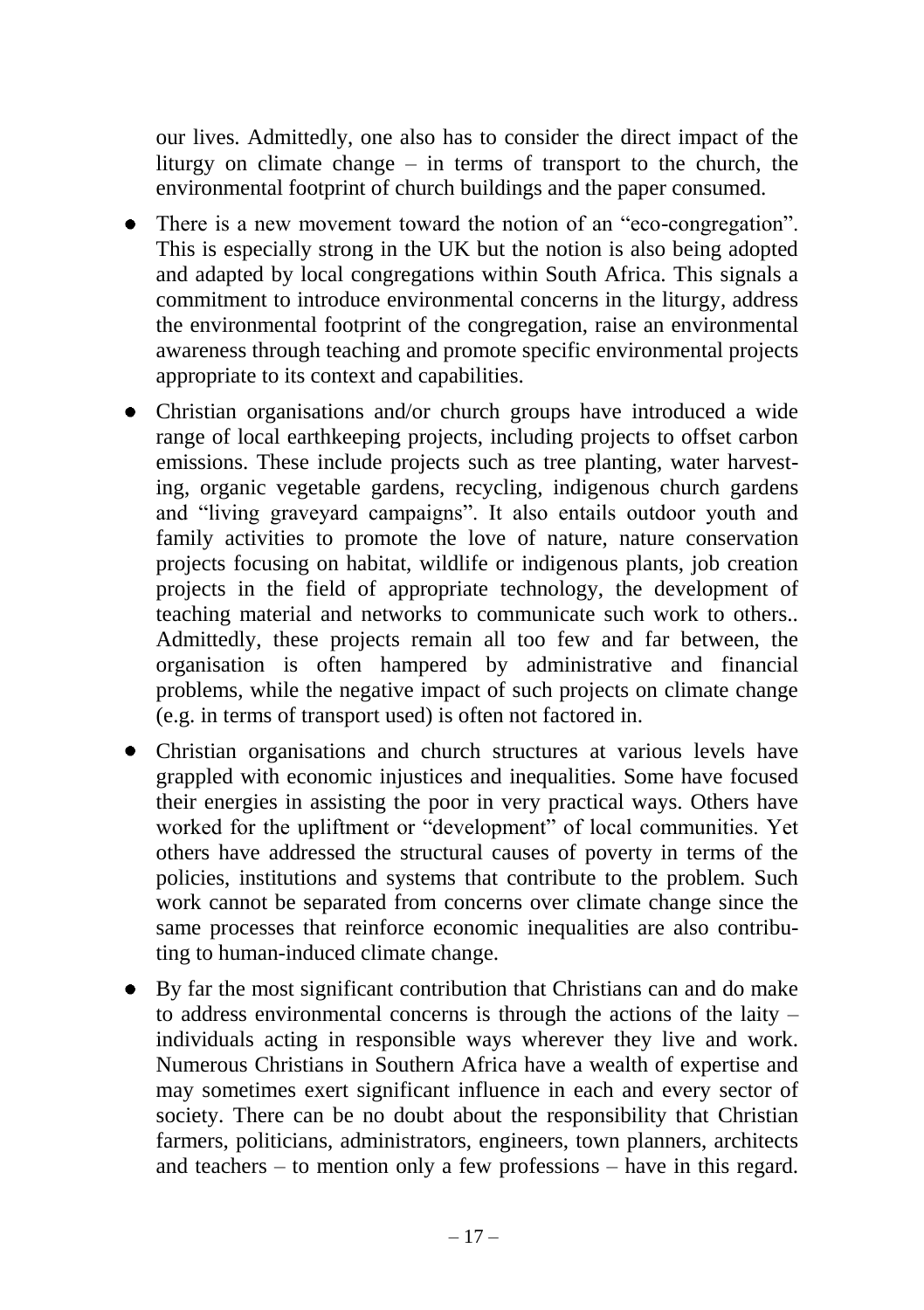This is not to discount the various inputs of workers on farms, in mines, factories and offices or in the transport industry who exercise responsibility in countless daily decisions, for example in their use of energy.

- Equally important are the ways of life adopted and promoted by Christian families – where they live their daily lives. Here one may consider practical decisions made on issues such as housing, food, shopping, lighting, electricity, transport and so forth. In such Christian families virtues such as gratitude, generosity, frugality, simplicity, temperance, justice and above all wisdom are cultivated and embodied. Here children can also learn to love God and to enjoy and appreciate the good gifts of God"s creation.
- Some Christians have offered courageous prophetic witness to address environmental damage and various forms of pollution. However, it has to be admitted that environmental activists have more often than not embarrassed Christians through their vigilance and commitment. It also has to be acknowledged that too many Christian resolutions, on climate change or on other matters, have called from a safe distance on others to act with no costs involved for the ones who offer such prophetic witness. It comes as no surprise that such witnesses are easily ignored and have little impact. Often such documents are not even read within the churches wherein they were produced.
- By now a wealth of Christian literature is available on environmental concerns, including climate change. Such publications include educational material, teaching resources and theological texts. Numerous church and academic conferences have been organised, papers produced and books published. This is certainly also true within the South African context. Such work has undoubtedly helped to raise environmental awareness and has assisted Christians to relate their faith to earthkeeping practices. This may well be crucial in the transformation of our minds and hearts and actions. Admittedly, it is not yet clear that such theological reflection has actually led to lifestyle changes or a reduction of carbon emissions. One is left to ponder on the net carbon footprint of such work – for example if air transport to conferences and meetings and the use of paper are factored in against the reductions that such conferences may perhaps urge others to take.

Addressing climate change is a task that has to be tackled through global efforts. Politicians, business leaders, scientists, analysts, educators, journalists, community leaders and religious leaders alike will all have to make contributions to take on the problem. Churches can only play a minor supporting role in this regard. Nevertheless it is important *to raise*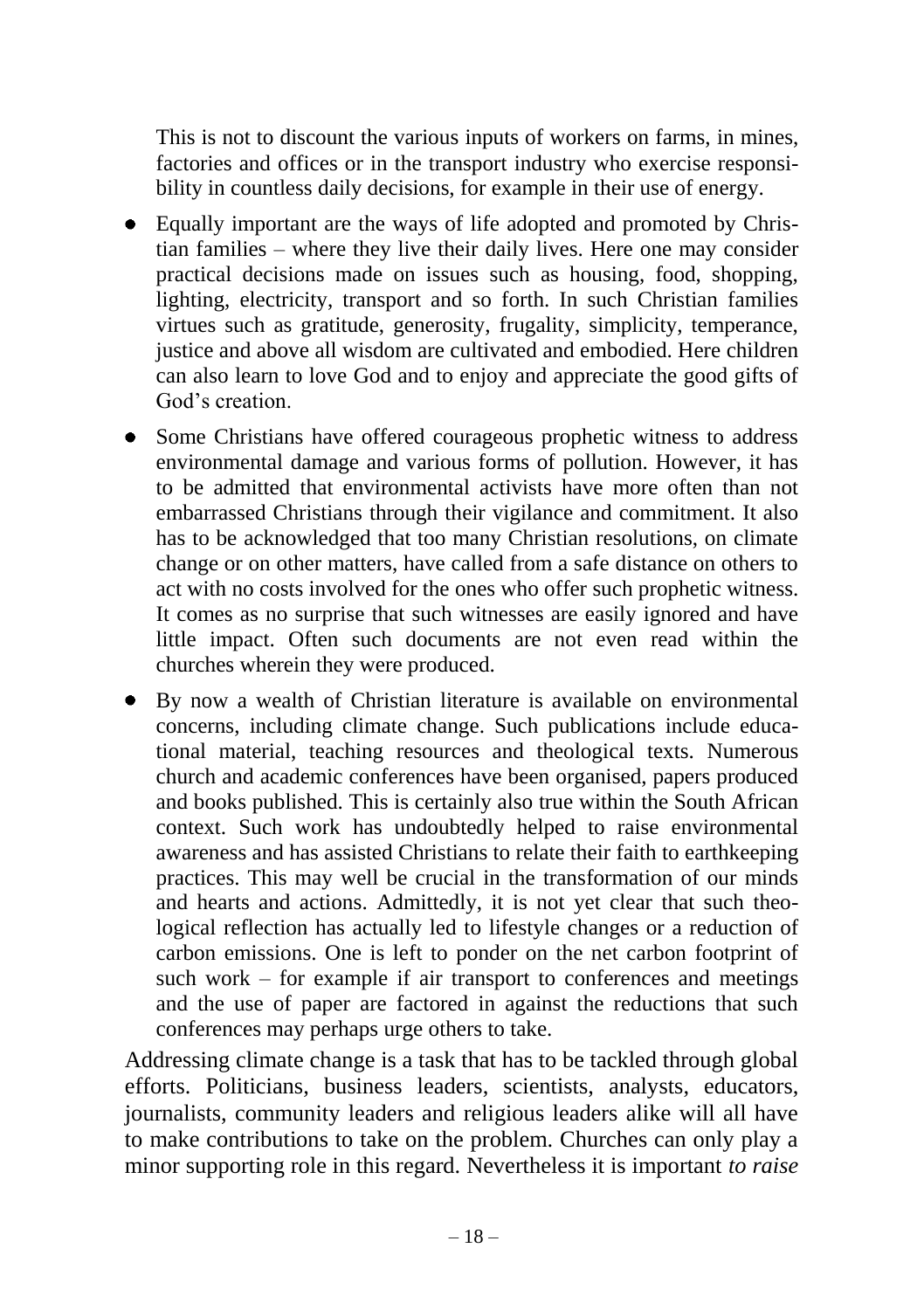*the question whether the existing responses are really in line with the gravity and the global scale of the problem*. Although these responses may be sincere and the admirable commitment shown, will this really be enough, even if everyone (or all Christians) were to follow such examples? Or is this, yet again, a matter of doing too little, too late?

It is important to recognise what is at stake in this question. Those of us in the urban middle class find it difficult to adopt a lifestyle that is not harmful to the environment. We may take some modest steps to address climate change – such as reducing the use of electricity, water, transport and chemicals, while recycling and re-using resources. Such steps are highly appropriate to challenge consumerist habits and demand considerable effort and dedication. However, a guilty conscience and a 10% reduction in resource usage would not nearly be sufficient, given the scale of the problem. By contrast, those of us who are poor lack the resources to alter our squalid living conditions and to steer away from the (comparatively minute) environmental damage that we do cause. We naturally desire to obtain more of the wealth that we observe around us – but we can scarcely be concerned about the impact that what we desire (but do not yet have and perhaps have little hope in getting) would have.

This question obviously requires some clarity on the causes, scope and scale of imminent climate change. In the next section on "seeing", these aspects will be investigated in more detail.

# **3. Investigating what is at stake ("Seeing" and the need for social analysis)**

### **Seeing the analyses of scientific experts on climate change**

There is no need here to repeat the analyses and predictions of scientists and other experts on the scope and the potential impact of climate change. A wealth of literature is available on that – in the media, in books and pamphlets and on the internet for those who have access. As Christians in South Africa we have the duty to familiarise ourselves with such material and keep ourselves updated according to our context and level of education. We therefore refrain from including any such information, also because we cannot claim the expertise to do so. We recognise that the widely endorsed reports of the Inter-governmental Panel on Climate Change (IPCC) are considered to be the most reliable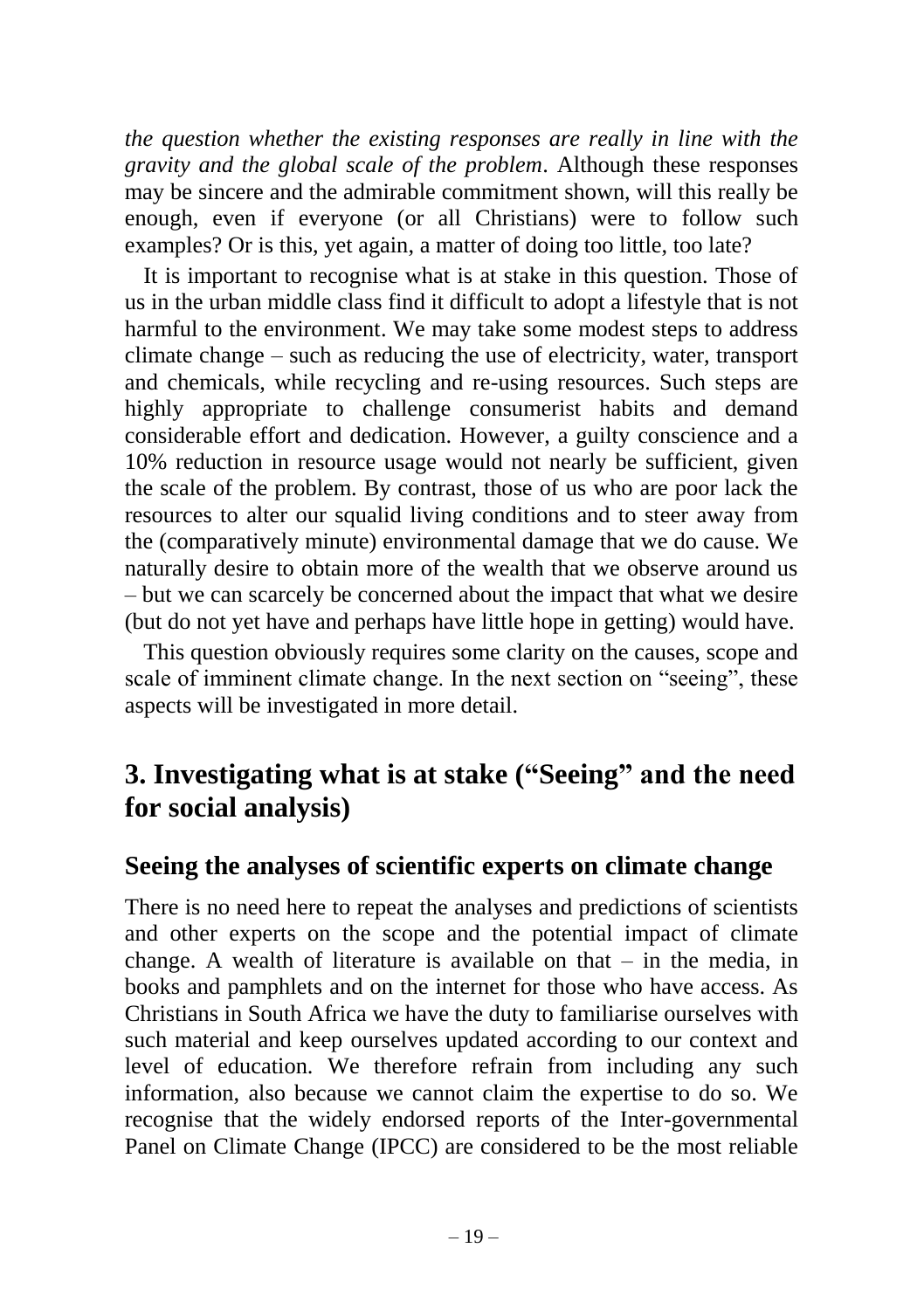source of information in this regard. If anything, these reports would underestimate the extent of the problem since only well-established scientific evidence is taken into account. In addition, we need to warn against the danger of giving equal weight to the positions of climate sceptics compared to for example the IPCC reports – presumably in the name of adopting a balanced position. As is often argued, such climate sceptics attract more attention from the media (due to the hype associated with that) than from the scientific community.

For Christian discernment with regard to such analyses by experts on climate change a number of observations are important:

Firstly, we need to acknowledge the very strong correlation between the concentration of greenhouse gases in the earth"s atmosphere and the global average surface temperature. In layperson"s terms, one may point out a widespread recognition that climate change is induced by human lifestyles and that global heating is more or less inevitable as a result of the greenhouse gases already emitted into the earth"s atmosphere. This is because the greenhouse gases function like a blanket preventing more of the sun"s heat from being reflected from the earth. Such a rise in the global average temperature leads to the melting of polar ice and glaciers and therefore to more water that becomes part of the weather cycles. It is also associated with a slow but sure rise in sea levels as ice melts and water expands as a result of increasing temperatures – which could lead to changing coastlines and flooding of low-lying areas.

Such a temperature rise will also lead to multiple changes in specific areas and ecosystems. Some will become wetter, others drier. Some will become hotter, others colder. In the process the fluctuations in weather patterns and extreme weather events – storms, winds, rains and droughts – will become more frequent and more severe. We note, for example, the predictions that the Western half of South Africa may become drier and more drought-prone than it is now, while parts of the Eastern half may become wetter. Such changes in the weather patterns will have an impact on all forms of life, including humans. Numerous species will not be able to survive drastic changes. Already we hear stories from within South Africa about the plight of rooibos farmers, the spread of malaria, flooding in KwaZulu-Natal, and problems everywhere related to food security. We are all faced with rising food prices and transport costs and wonder what is happening.

Secondly, we realise that such changes in the climate are extremely complex and have to be understood as a function of the cycles of carbon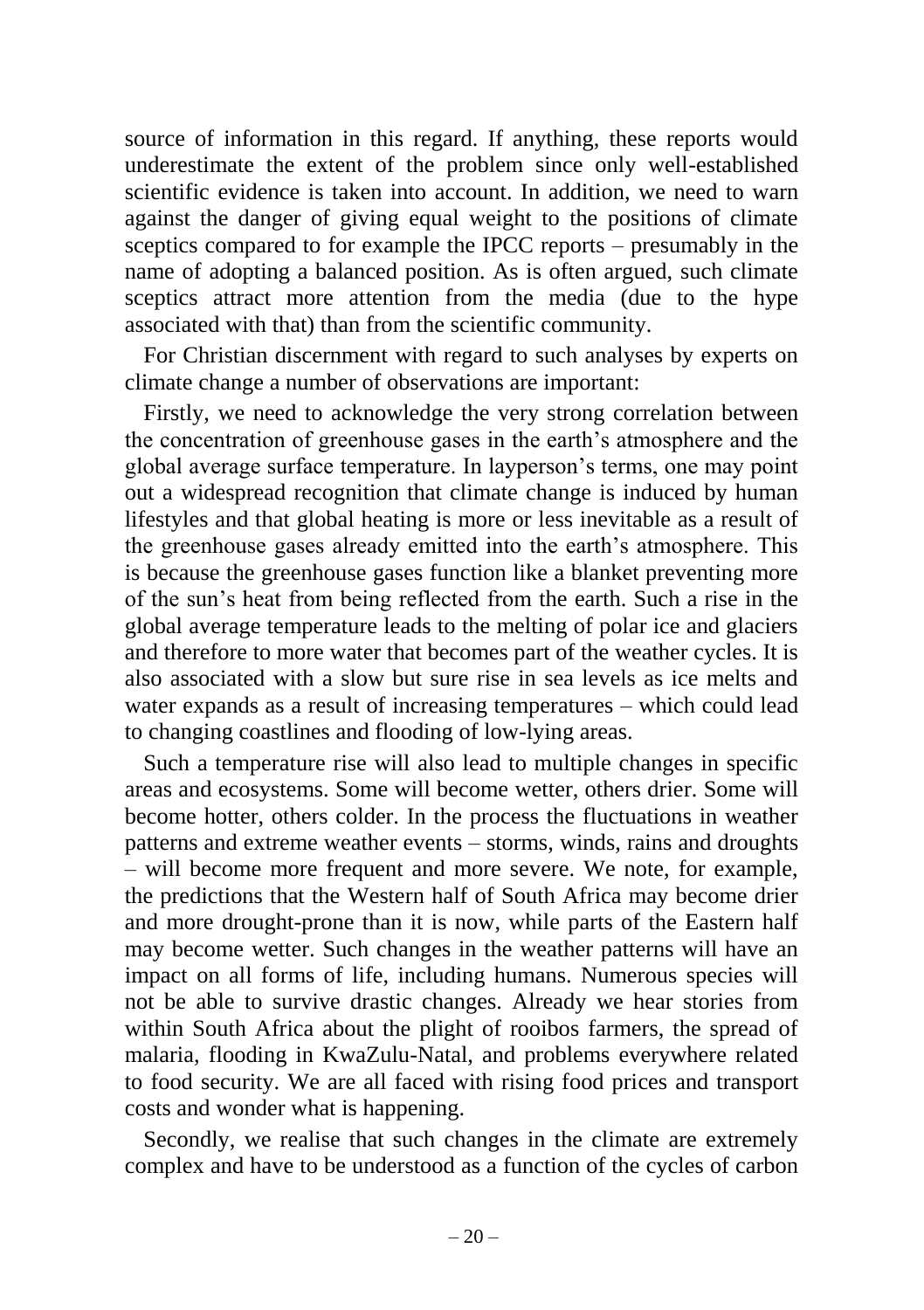in the biosphere. We breathe out carbon dioxide and we release carbon into the atmosphere whenever we burn wood, coal, gas or oil. Such carbon is again absorbed through the process of photosynthesis in plants and through carbon sinks for example in the ocean. On this basis we need to explain to ourselves why we are releasing so much more carbon into the atmosphere than previously. The simple answer has to do with the burning of fossil fuels such as oil, coal and natural gas. But it also focuses on cutting down forests as well as the methane released by domestic animals such as cows.

Thirdly, we also need to understand how we are contributing to the burning of fossil fuels ourselves. We do so sometimes more and sometimes less directly:

- We burn fossil fuels when we use coal or gas stoves, use electricity (in South Africa mainly derived from coal) or when we travel by car, taxi, bus, train or aeroplane.
- We buy and use various products that required energy to be produced for our sake. This applies to the food that we eat, the goods we consume and the appliances we utilise. The full life cycle of every product has to be taken into account. Consider the so called "embodied energy" in a can of soft drink: the energy required for mining aluminium, to transport the raw material to the factory, the considerable energy required for melting aluminium, the industries required to produce the soft drink, the packaging involved, the transport required to take it to a supermarket, the costs to build and maintain the supermarket, the refrigeration costs, the transport costs to take the soft drink to one"s home, the need for refrigeration there and the recycling of the can after its content has been consumed. In addition one has to consider the role of marketing the product and the extensive networks required. In each case the role of the workers and management staff overseeing the process also has to be factored in – including their business meetings, office space, and workrelated transport. Of course, such energy has to be divided for a single can of soft drink, but considerable energy is required for each aspect  $$ far more than the energy that it provides in the form of nutrition.
- A large percentage of energy is used on our behalf in the public sphere. Consider the construction of roads and railways, telecommunication services, streetlights, shopping malls, sports venues, airports, government buildings and educational facilities. In each case such energy is not used equally since the consumer class benefit from and make use of such facilities more than the poor. The poor suffer the negative effects of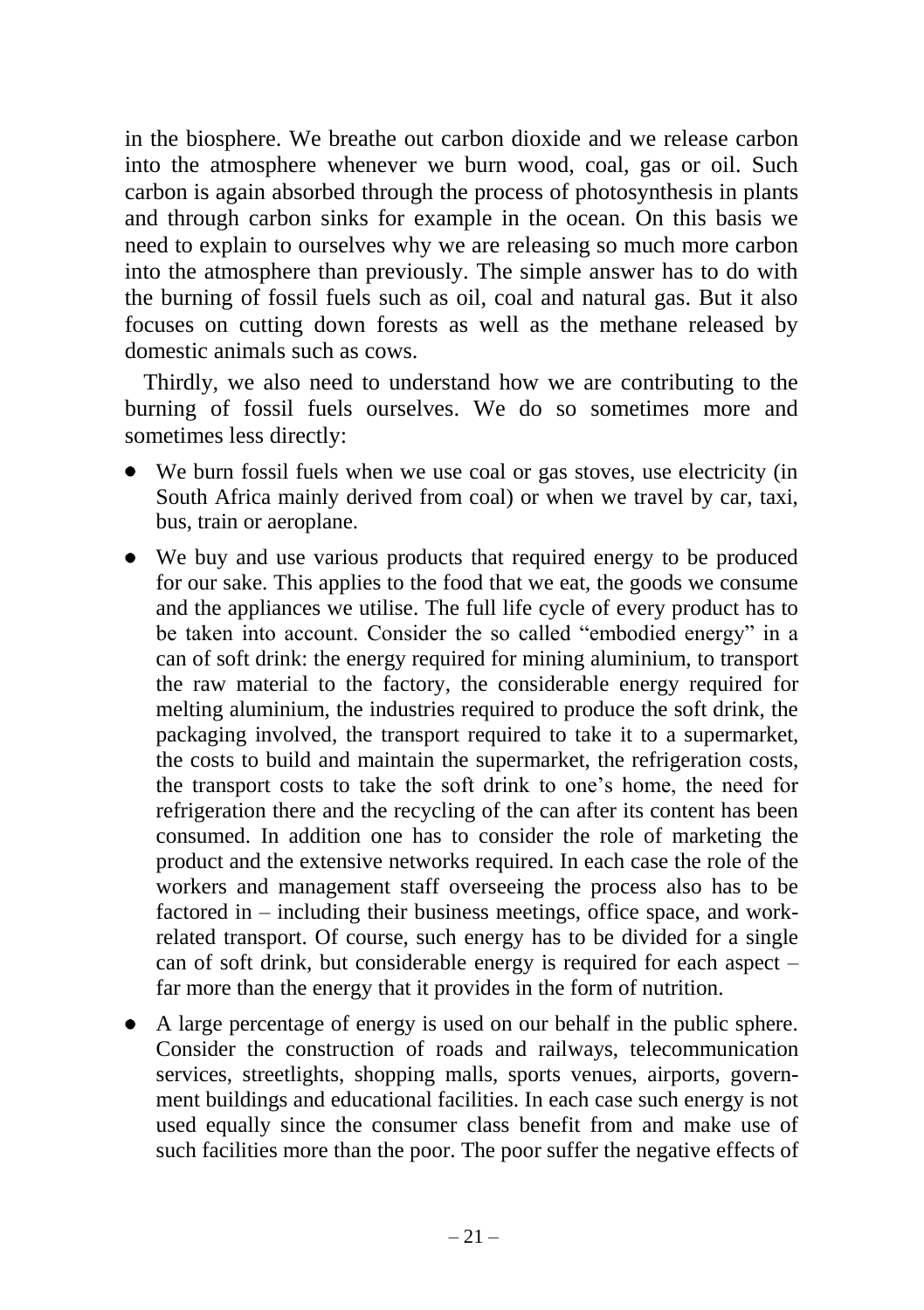such facilities more than the affluent do (consider the noise pollution from highways and the dangers posed to children"s safety).

Fourthly, we need to acknowledge that South Africa"s position in terms of carbon emissions is ambiguous. Since our economy is classified as a "developing" one, we have some freedom to expand our carbon footprint – under current international proposals to address climate change. However, at the same time, carbon emissions in South Africa are very high. According to the latest *Human Development Index*, South Africa contributed 436.8 million tons of  $CO<sub>2</sub>$  emissions in 2004. [These figures are for carbon dioxide emissions only, i.e. emissions stemming from consumption of solid, liquid and gaseous fossil fuels, as well as from gas flaring and the production of cement.] This makes South Africa the country with  $12<sup>th</sup>$  highest  $CO<sub>2</sub>$  emissions in the world!

Finally, given the global economic inequalities, also reflected in South Africa, it is important to translate such figures on a per capita basis. We are told by experts that carbon emissions of approximately 2 tons per person (on the basis of the 1990 world population) would be sustainable since the earth"s biosphere would be able to absorb such greenhouse gases, for example through photosynthesis. This has to be compared with the global average of 4.5 tons of carbon emissions in 2004/5. Moreover, since 1990 the world"s human population has increased from 5.2 to 6.7 billion. This difference between the current global emissions per person and sustainable emissions lies at the very heart of the challenge facing us.

Such figures still mask the inequalities in terms of carbon emissions. South Africa's carbon emission was 9.8 tons of  $CO<sub>2</sub>$  per person in 2004/5, up from 9.1 tons in 1990. This can be compared with 20.6 tons per person in the USA and 0.2 tons in Zambia. The share of the income and expenditure of the most affluent 10% of South Africa"s population of 47.5 million people (in 2004) was 44.7%. On this basis one may calculate their annual  $CO<sub>2</sub>$  emissions to be around 41.1 tons per person (if the use of energy in the public sphere is treated on the same basis). Even that hides the difference between children growing up in a consumer class home and their parents who travel far more extensively (usually because of work).

This explains why climate change has to be regarded as an issue of justice. Those who contributed relatively little to the problem will suffer disproportionally worse from the impact of the climate change. This becomes even more obvious if not only the current emissions per year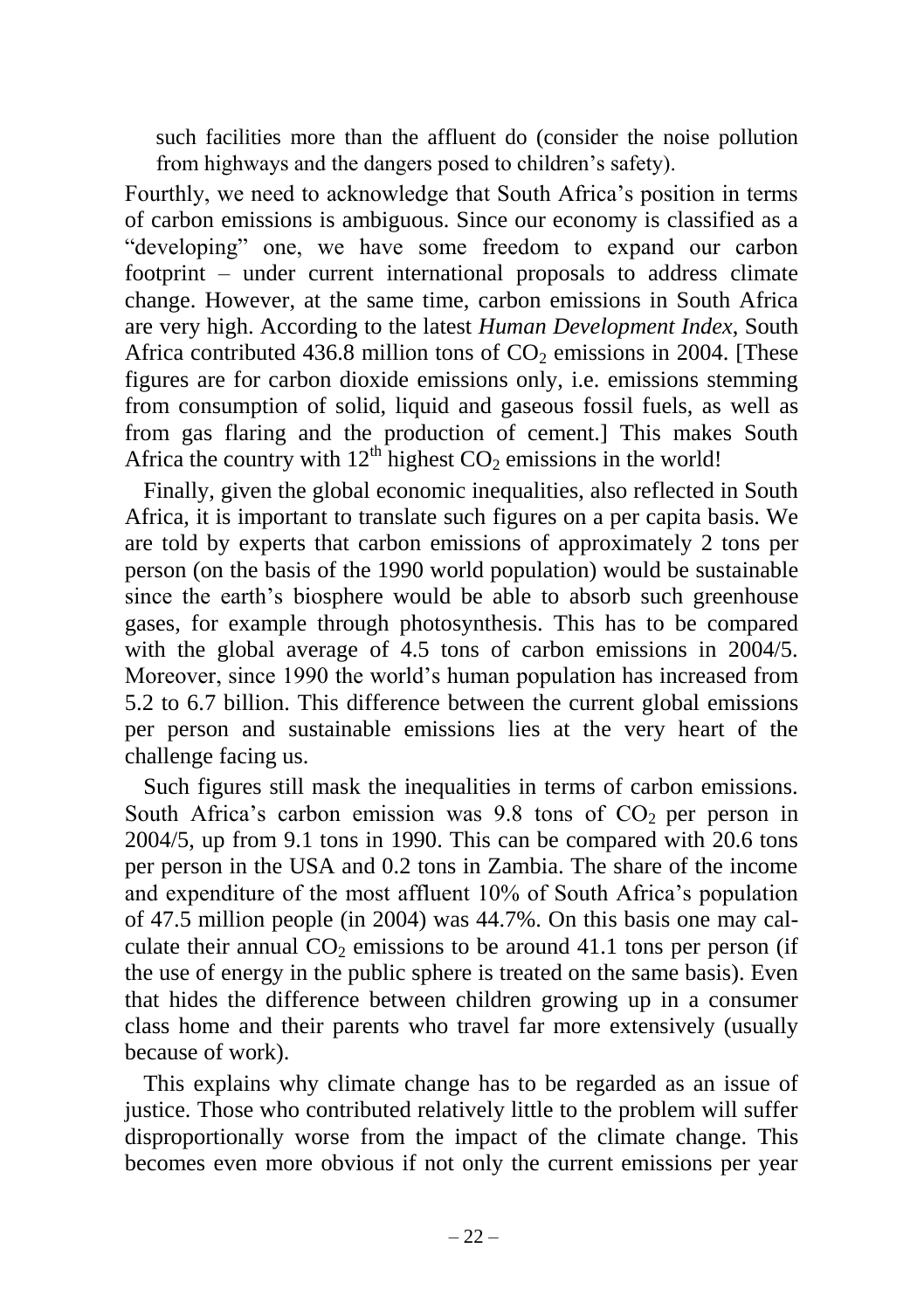are taken into account but the total emissions per country since the industrial revolution. Here the countries of Western Europe and North America, traditionally associated with Christianity, bear a special responsibility.

## **Seeing the recommendations of policy makers**

As Christians in South Africa we also have to take into account the recommendations of policy makers and analysts. It is crucial to familiarise ourselves with such policies. These generally cover two themes, namely 1) ways of reducing the greenhouse gases in the earth"s atmosphere ("mitigation") and 2) assisting those affected by climate change ("adaptation").

# **a) Mitigation**

By now considerable consensus prevails in secular literature on climate change as to what appropriate targets for addressing climate change would amount to. If the mean surface temperature of the earth (which has remained stable around 15ºC since the end of the last ice age 15 000 years ago) would rise by more than 2ºC above pre-industrial levels, this may have catastrophic consequences. The temperature has already risen by around 0.75ºC above pre-industrial levels. An increase beyond 6ºC may well lead to the collapse of the Earth"s biosphere on a scale similar to the Permian extinction 251 million years ago when a series of volcanic eruptions produced large quantities of sulphur dioxide and carbon dioxide that warmed the planet by between 6ºC and 8 ºC, triggering the extinction of around 96% of all [marine](http://en.wikipedia.org/wiki/Marine_biology) [species](http://en.wikipedia.org/wiki/Species) and 70% of [terrestrial](http://en.wikipedia.org/wiki/Terrestrial_ecoregion) [vertebrate](http://en.wikipedia.org/wiki/Vertebrate) species.

In order to prevent that, the levels of greenhouse gas in the atmosphere have to be stabilised between 450 and 490 particles per million (ppm) of carbon dioxide and its equivalents. The current level is 430 ppm (380 ppm for carbon dioxide itself) and this has been rising at 2.54 ppm over the last decade (1.8 ppm for the previous decade). The stabilisation of the levels of carbon dioxide and its equivalents around 550 ppm would imply a global average temperature increase of around 3ºC.

In order to achieve such stabilisation, the global greenhouse gas emissions have to be reduced by 2050 by at least 50% compared to 1990 levels. In order to allow impoverished countries to increase their use of fossil fuels, industrialised countries will have to cut their emissions by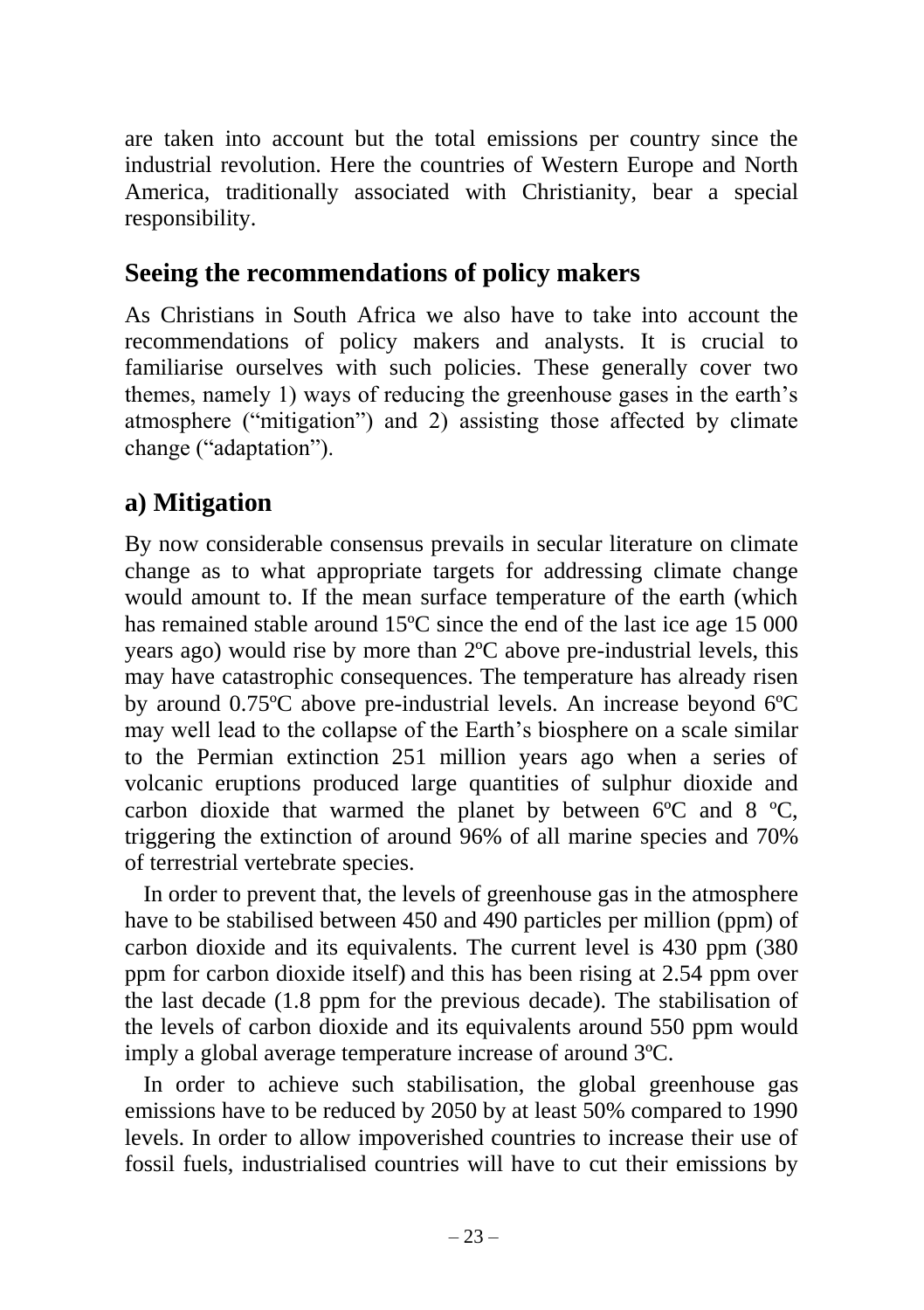around 80%. Such a reduction will require quite drastic measures within the first decade already.

It is difficult for any one of us to comprehend the scope of this enormous challenge. In short, this will require the entire global economy to move away from fossil fuels such as oil, coal and natural gas as the main sources of energy in order to find more sustainable alternatives. This has to be done within only a few decades. In the section below on "Renewed Acting", we will return to what the church may be called to do in response to this challenge.

Over the last two decades very significant international efforts were made to address the challenge of mitigation. Such efforts are symbolised by the work done at the Rio Earth Summit in 1992, the Kyoto Protocol of 1997, the World Summit on Sustainable Development held in Johannesburg in 2002, the Bali Summit in 2007 and the Copenhagen Conference of the Parties to the UN Framework Convention on Climate Change (COP 15) planned for December 2009. Such efforts focus rightly on appropriate policy making and the legal frameworks within which the challenge of mitigation can be addressed. Such policies cover a wide range of issues concerning energy and emission targets, economic production, trade, technology and so forth.

These crucial issues need not be addressed or repeated here. The South African government has recognised this as a priority through its Long Term Mitigation Scenarios. In decades to come this should affect policy making in every sphere of society. Together with other environmental organisations we welcome such policies in principle but will monitor further developments in this regard vigilantly.

We also recognise that such policies have to be understood in the context of the politics of globalisation and the conflict between the major power blocs internationally. We enter a time when the USA may be losing its position of dominance, South East Asian countries are becoming major role players and European countries reposition themselves on the basis of renewing and exporting technologies. In such a time there is a tendency to regard Africa as only relevant insofar as it can supply raw materials and offer markets to export surplus products. In a time of financial crisis the powerful first seek to safeguard their own interests. Finance for the implementation of the Millennium Development Goals is thus hard to come by. We therefore fear that such political interests will dominate the Conference of the Parties and trump concerns about mitigation or adaptation (see below).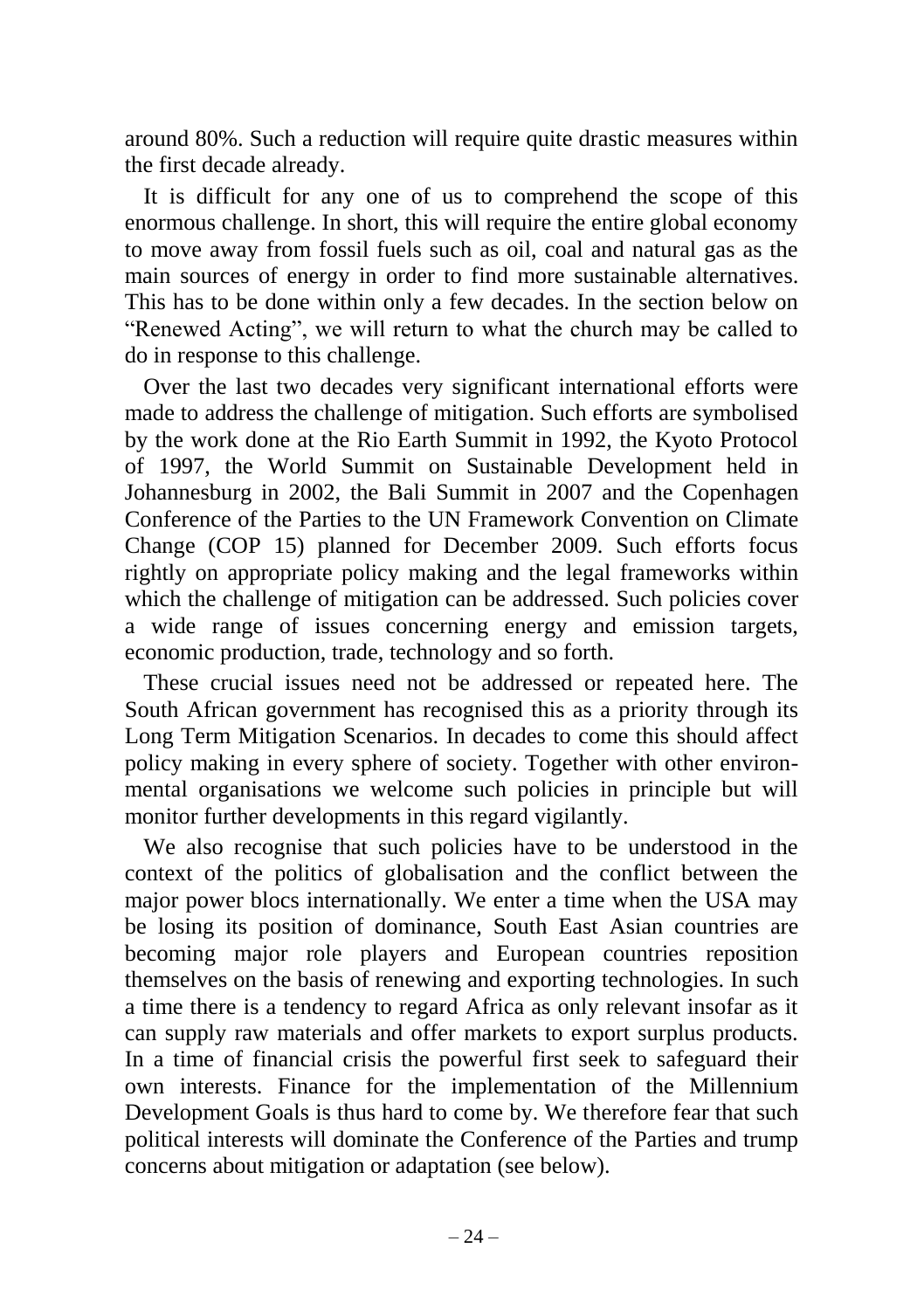Christians in South Africa are called to follow such developments and to exercise prophetic vigilance according to their position in society and level of education. We are grateful that the World Council of Churches has taken the lead in this regard through its task team on climate change. We will return to this aspect in the section on "Renewed action" below.

# **b) Adaptation**

Secondly, churches worldwide have been at the forefront of emphasising the need to assist victims of climate change. There is no need here to repeat the predictions on the impact of climate change. However, we do need to emphasise that a collective failure to meet targets for mitigation will of course make the task of adaptation much more difficult. Economists have observed that the impact of climate change may still be handled economically if the rise in average global surface temperature does not exceed 2ºC above pre-industrial levels. This is for example argued in the influential report by Sir Nicholas Stern and subsequently by many activist groups. However, more recently, analysts have warned that we may have to plan for a rise in temperature of around 3ºC and face up to the possibility of a rise of up to 6ºC, perhaps even by the end of this century. Since such changes would be completely unprecedented in the history of humanoid species, it would be very difficult to know what to expect.

At an international level, strategies will be required for adapting to changed climatic conditions – ranging from suggestions to build higher dykes in the Netherlands, policies to prevent the spread of malaria in southern Africa to the evacuation of some Pacific islands that would no longer be habitable. In addition to such adaptation measures, plans for disaster relief would be necessary. It will require budget reserves and appropriate plans to prevent disasters with the same devastating effects from occurring. Since such strategies are likely to remain insufficient, structures will have to be put in place to respond to more frequent requests for emergency help and to relieve the plight of millions of environmental refugees.

Such assistance and emergency measures are often thwarted when powerful institutions face an economic, financial or military/security crisis. Then the tendency is to attend to one"s own interests first. Thus, at a time of financial crisis as experienced in 2008, politicians tend to be more worried about the standard of living of their voters than about the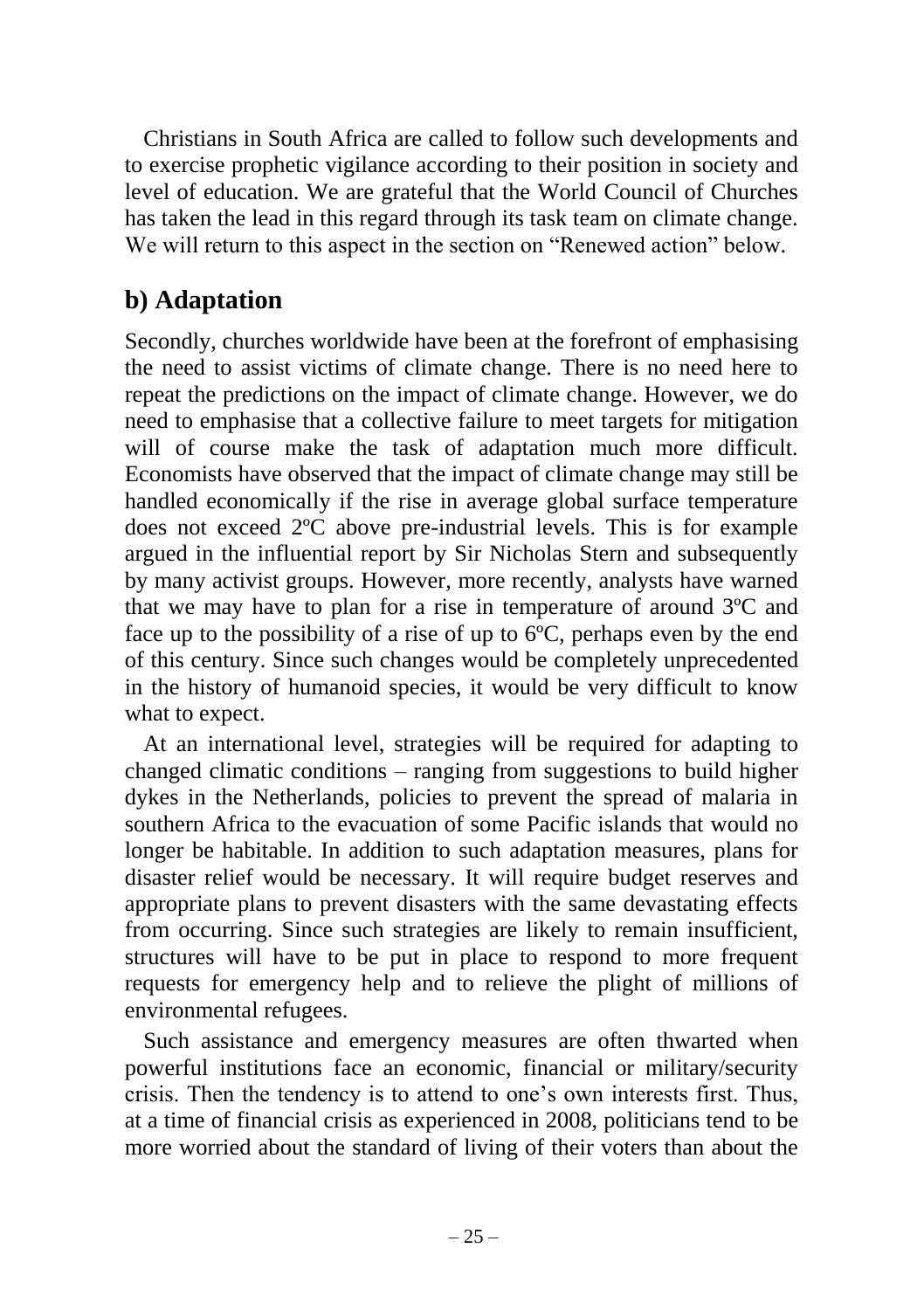global poor. Likewise, when security threats emerge – as will be increasingly likely due to conflict over scarce resources – these tend to override any concerns over sustainability. In such a context, when love tends to "grow cold", churches can and have played a crucial role in assisting the victims, including those of climate change.

# **Seeing beneath the surface: The structural causes of climate change**

For Christians it is not enough merely to hear what others are saying and doing about climate change. The task of "seeing" also requires from us to see what is beneath the surface, to gain deeper insight and to understand the structural causes of climate change. In order to heal the future we need to look into the past in order to establish who is responsible and what lies at the very roots of this threat.

One may say that the root causes are economic (given the environmental impact of the global economy), but also cultural (the ways of life that people have adopted that stimulate the economy). In both cases this has been deeply distorted by various forms of what we as Christians would call *sin* – violence, greed, pride, selfishness, domination and alienation. We need to recognise that discourse on climate change is influenced by a) the production, b) the distribution and consumption and c) the various ways of understanding wealth.

## **a) The production of wealth**

The excessive *production* of wealth (understood mainly as "prosperity") in the current global economy is based on a number of factors, spurred on by the rise of capitalism as an economic system. Each of these factors is deeply influenced by historic injustices and the legacy of imperialism, colonialism, classism, racism, sexism and cultural elitism. The factors that contribute to the production of wealth include the following:

- Access to energy sources (consider the availability and use of fossil fuels);
- natural resources, including various non-renewable resources and renewable resources such as water, soil, trees and plants and fish stocks (access to cheap sources was a driving force behind colonialism, remains crucial for many industries, leads to a current scramble for raw materials available in various African countries and are often mono-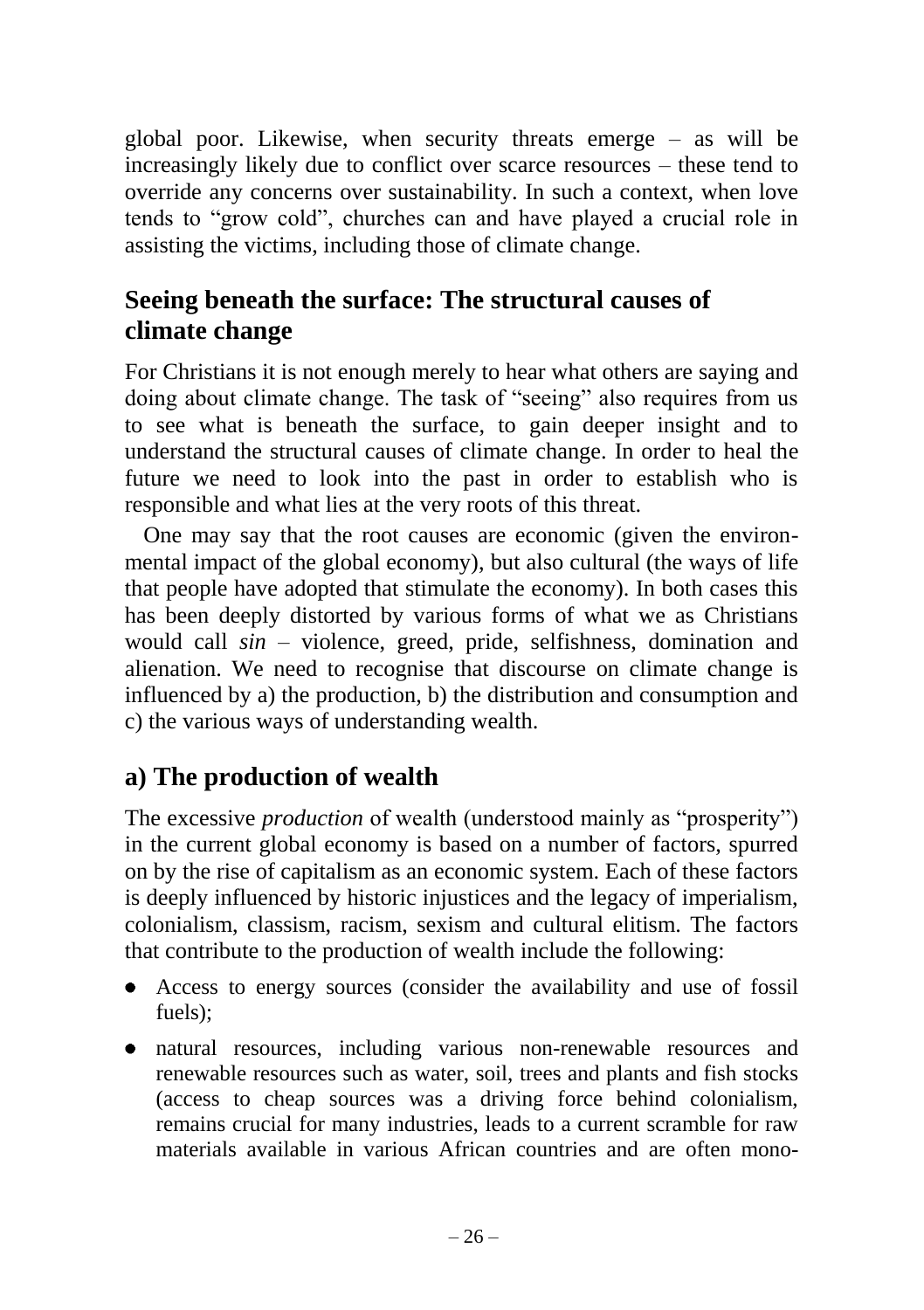polised by powerful economic institutions);

- land/property (consider the conquest of land through war and imperialism, ensuring political control over such resources);
- labour and employment (consider the role of slavery, the exploitation of cheap labour, the tendency towards outsourcing labour costs, the impact of trade unions and the cutting of labour costs by replacing it with technology);
- knowledge and skills (consider the role of research, ingenuity, education and training and unequal access to quality education);
- $\bullet$  the means of production (including various forms of technology that are sometimes beneficial, sometimes destructive);
- the formation of strong institutions such as business corporations with efficient management systems which allow for the sharing of risks and give some groups a competitive advantage over others (consider the ways in which the globalised economy is dominated by powerful multinational companies and the interests of their shareholders);
- cultural values and virtues (consider the emphasis on entrepreneurship, creativity, innovation, dedication, diligence, productivity, efficiency, innovative leadership) as well as economic drives (consider the quest for progress, success, fame, affluence);
- the availability of capital to finance large new projects based on previous profits (consider the role of credit, judgements on creditworthiness and interests paid on such credit) as well as the role played by investments, shareholding and the quest for profit, interests on investments and the lucrative transfer of money or financial products where no trade in goods is involved (i.e. making money from money alone, without adding anything to economic well-being);
- access to viable markets to sell products (influenced by legislation and trade agreements) and the stimulation of consumer demands through advertising.

This analysis is crucial to comprehend the factors driving climate change and the difficulties experienced in getting to grips with it. The same factors that have led to economic inequalities have also contributed to climate change. We need to emphasise that the wealth that has been created is necessarily based on an interplay between all these factors. Some may wish to emphasise the role of cultural values, virtues and the proper management of corporate institutions. Thereby they tacitly imply that those who are poor are relatively lazy, stupid, slow,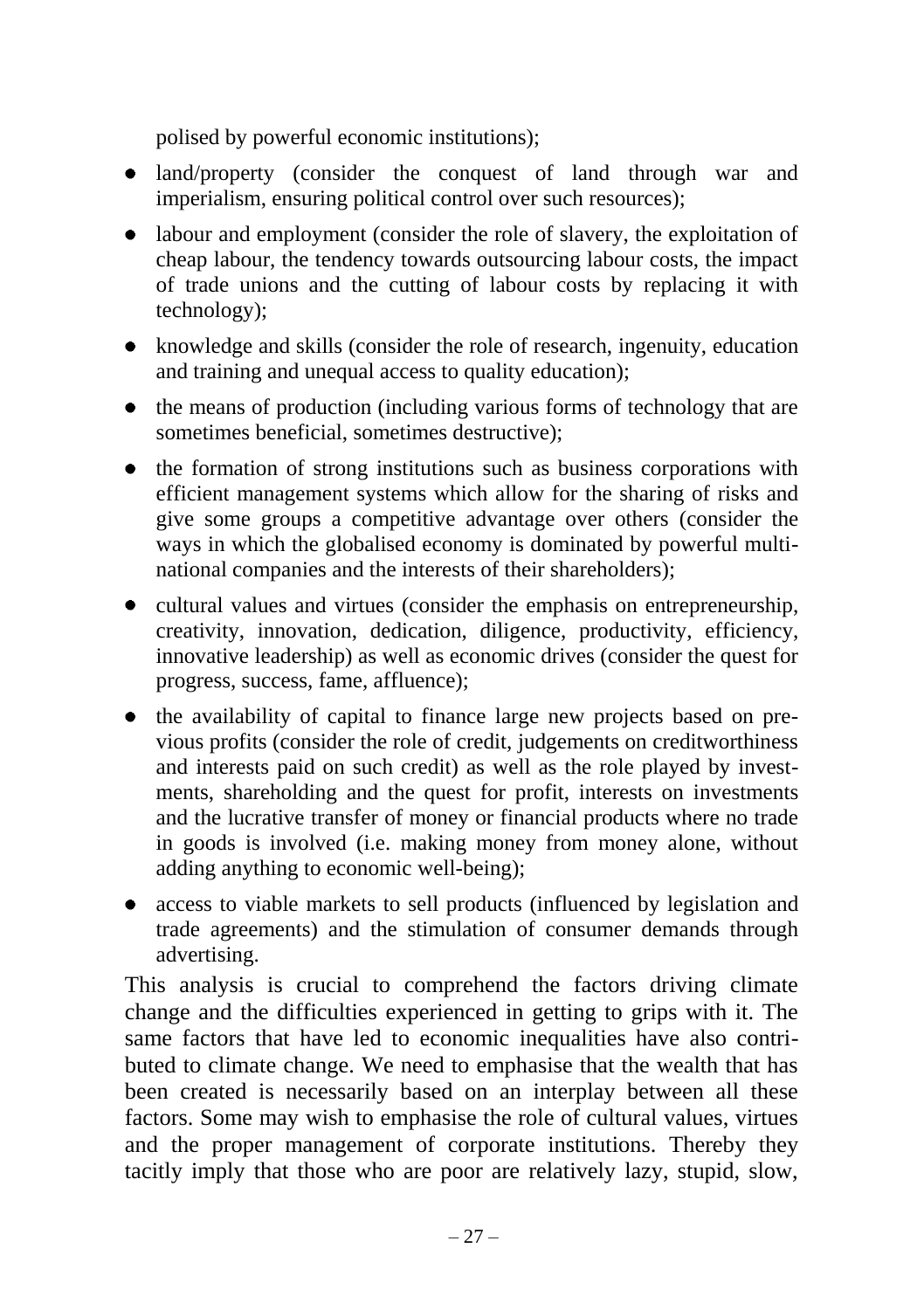corrupt or unlucky. By contrast, those of us who emphasise injustices typically focus on all the other factors, including access to the means of production, labour costs and unfair trade relations.

The problem is that such emphases become one-sided if the need for the production of wealth is underplayed and if we fail to recognise that all these factors are indeed required for the production of wealth. All too often ecumenical statements are not heard by those in positions of economic power because of such a one-sided emphasis.

The decisive factor in climate change is obviously the use of fossil fuels, but since this is itself a valuable commodity, it is shaped by all the other factors. It should be clear that climate change can only be addressed adequately by changing the ways in which wealth is produced. Here those involved in economic production have a huge responsibility.

However, such economic production is driven by consumer demand for economic products. This implies that climate change is a cultural matter – it is shaped by what and how much we buy, by our use of energy at home and at work and by the modes of transport we choose. Of course, the discrepancies between the purchasing power of the consumer class and the poor have to be taken into account in this regard.

## **b) The distribution of wealth**

According to the paradigm whereby the production of wealth is emphasised, it is assumed that, if the size of the proverbial economic cake can be enlarged, everyone will eventually receive a larger share. Accordingly, there will be a trickle down effect so that everyone will benefit in the end. Or, in President John F. Kennedy"s famous words, "A rising tide lifts all boats." Accordingly, it is not necessary to take from the rich in order to address the plight of the poor. As long as the living conditions of the poor improve, redistribution policies are not required. That will presumably be ensured by market forces. The dominant policies to govern the problem of distribution may be captured in terms of the development of more sophisticated technologies, training and education, economic and social development, international "aid" and peacekeeping where required.

Such arguments can point to the spectacular production of wealth over the past few centuries (alas, based on fossil fuels), from which millions of people have indeed benefited. However, this is typically based on the assumption that infinite economic growth (if measured in terms of bio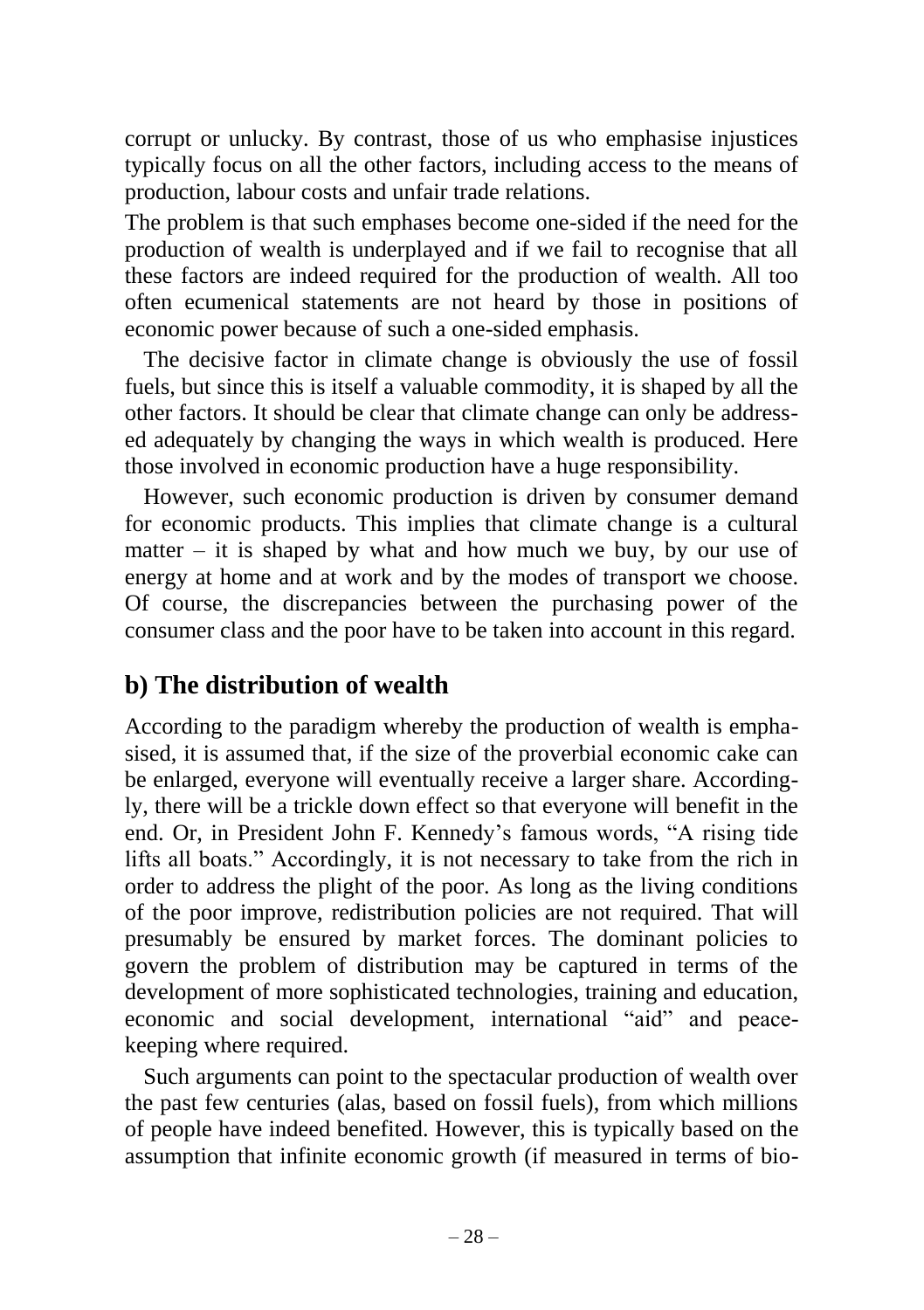physical economic output) is possible on a finite planet. In the discussion below we will return to the notion of limits to economic growth.

Such assumptions about economic growth also underlie much of the current discourse on development. To put the problem in proverbial terms: Discourse on economic development is typically based on the assumption that it is better to teach someone how to fish in the river or lake than to give that person a fish to eat. The problem is that indigenous knowledge has been lost and must be retrieved through education and training in innovative ways. This requires financial resources in order to obtain a fishing rod and other gear. Once this is in place, one needs to ensure access to the fishing waters and fishing permits amidst other powerful role players and international regulations. Once that is in order, one may be confronted with the problem of overfishing: the fish stocks are depleted and the fish that are caught have diminished in size. Moreover, even if sufficient fish are caught, it may be difficult to get access to appropriate markets in the midst of trade agreements and regulations that favour the powerful.

Once such limitations of the production of wealth are recognised, it should be clear that it will be impossible to resolve the problem of climate change without dealing with economic inequalities. The problem of the fair distribution of wealth should also be addressed. Those with a (neo-liberal) capitalist mindset have emphasised the production of wealth as a key to creating more wealth for all. By contrast socialists and trade unionists often take such production of wealth for granted, but call for a more egalitarian *distribution* of wealth through government intervention (including taxation and black economic empowerment). Here wealth is understood in terms of finances, land or resources.

It is important to acknowledge the underlying tensions between an emphasis on the production or distribution of wealth. More emphasis on production may lead to graver inequalities while emphasis on redistribution may inhibit incentives towards the production of wealth. It is far from clear what the best strategy for the redistribution of wealth might entail (financial aid, safety nets, social welfare, a basic income grant, economic empowerment, tax reform, public works programmes, education and training, fair trade agreements) and how these can be sustained in the long run. In light of economic inequalities and the injustices associated with that, Christians are called to emphasise the need for such redistribution, even though they may not have the expertise or be in the position to implement appropriate strategies in this regard.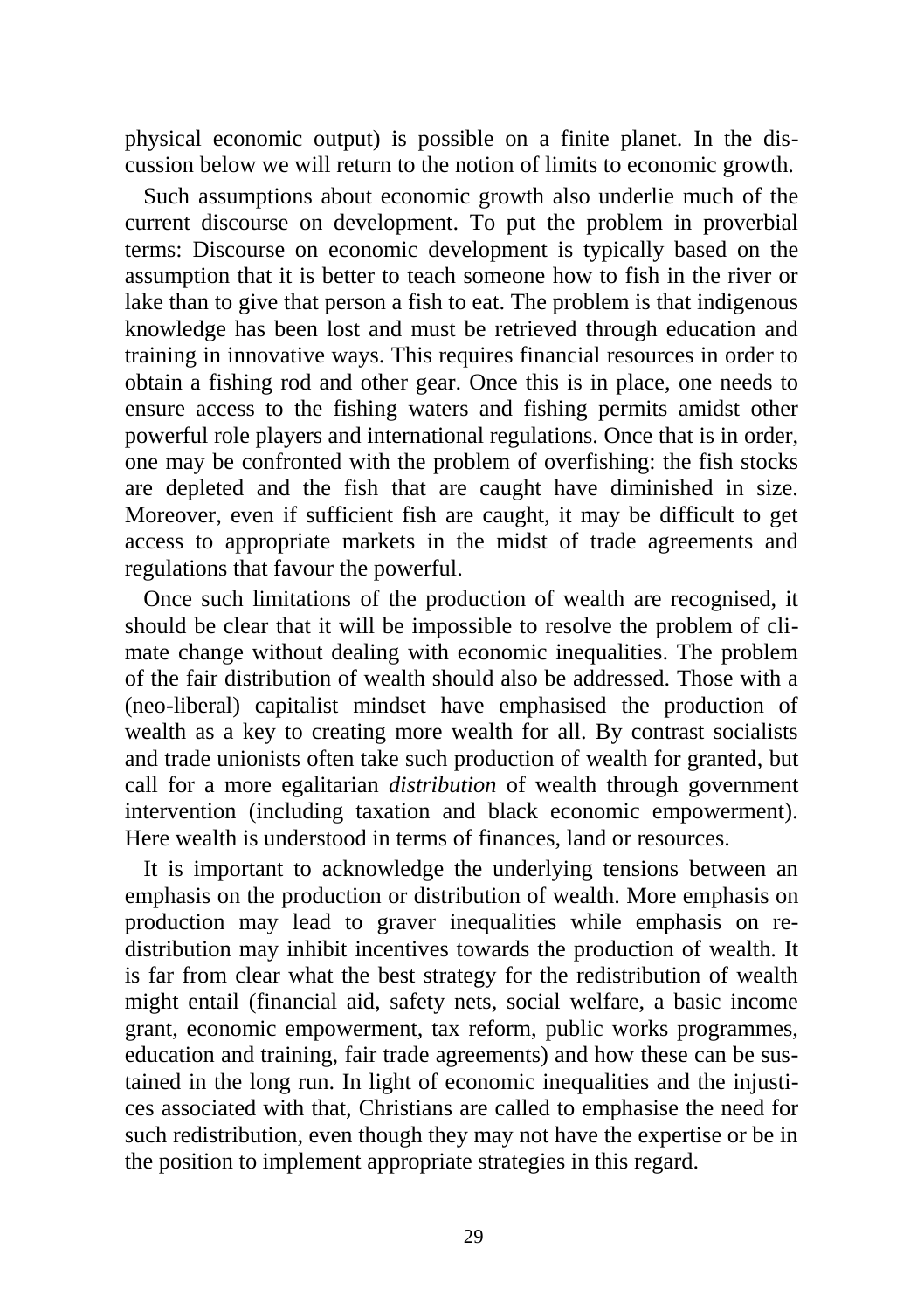Thus far climate change has resulted mainly from the carbon footprint of the consumer class. However the attempts of others to copy this lifestyle will worsen the problem in years to come. Climate change is therefore deeply related to the skewed distribution of wealth. It is quite understandable that the poor, as well as those in the so-called middle class, would desire to share in the wealth that is so visibly portrayed in our society and through the media. This merely illustrates that the lifestyles of people in the consumer class are unsustainable since such lifestyles cannot be copied by all. Moreover, in years to come those of us with low carbon emissions will have to suffer the consequences of the economic activities of those with higher emissions.

The levels of consumption enjoyed by the affluent (in South Africa) therefore raise serious questions of global justice. Such consumption levels can only be sustained at the expense of others – the poor, coming generations and other living organisms. It would simply be impossible for the planet's entire human population to replicate the lifestyle of the affluent centre. The solution cannot imply a system of consumer apartheid that upholds affluent binge habits but denies the poor a decent standard of living. The affluent seemed to have wreaked environmental havoc so that they might attain a comfortable and healthy lifestyle. They are clearly not in the position to caution others not to seek a comparable standard of living, giving as reason that it would jeopardise ecological sustainability.

In the global context, it may be true (and for many quite terrifying) that countries such as China and India may soon equal or surpass countries in Europe and North America in terms of total greenhouse emissions. However, those Western countries that have traditionally been associated with Christianity would scarcely have the moral authority to require from Asian countries to reduce their per capita carbon emissions to levels that are significantly lower than their own.

It should therefore be abundantly clear that climate change raises issues of justice concerning a fair distribution of wealth, opportunities, responsibilities and also of the global costs for adaptation to the impact of climate change. Current inequalities in this regard cannot be altered overnight. The term "historical emissions" is often used to indicate the total sum of emissions per country since 1800. In other words, one cannot merely take current emissions into account; historical and future emissions should also be factored in.

In ecumenical circles this has prompted the recognition of what is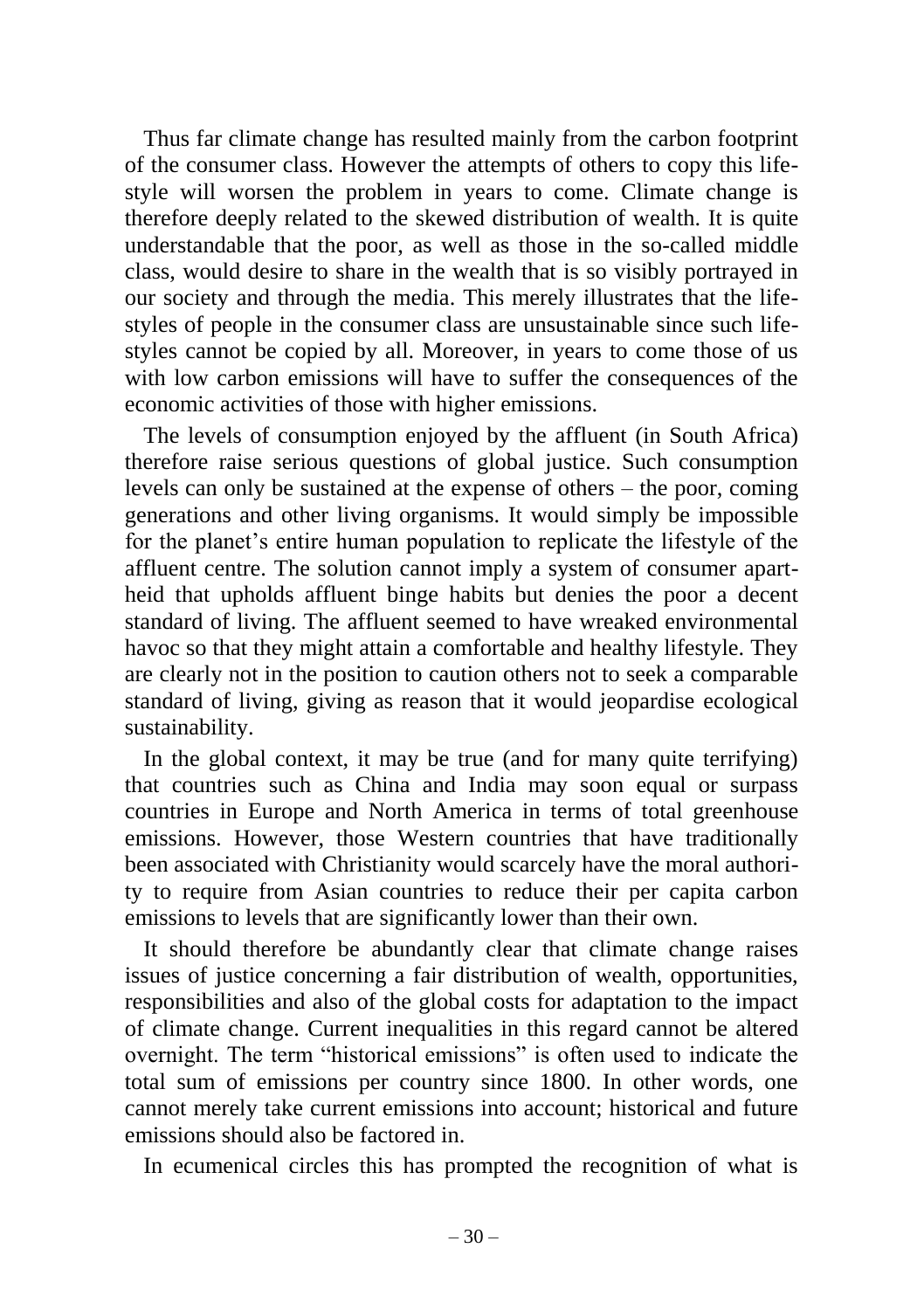termed "ecological debt". This is explained in a recent statement of the World Council of Churches:

Ecological debt refers to damage caused over time to ecosystems, places and peoples through production and consumption patterns; and the exploitation of ecosystems at the expense of the equitable rights of other countries, communities or individuals. It is primarily the debt owed by industrialized countries in the North to countries of the South on account of historical and current resource plundering, environmental degradation and the disproportionate appropriation of ecological space to dump greenhouse gases (GHGs) and toxic wastes. It is also the debt owed by economically and politically powerful national elites to marginalized citizens; the debt owed by current generations of humanity to future generations; and, on a more cosmic scale, the debt owed by humankind to other life forms and the planet. It includes social damages such as the disintegration of indigenous and other communities.

### **c) The redefinition of wealth**

This analysis regarding the production and the distribution of wealth indicates that there is a need, in the global as well as South African context to reconsider *our very understanding of wealth*. This has been emphasised in circles of what is termed the "new economics", in opposition to both capitalist and socialist thinking. On this basis many have explored viable alternatives to global capitalism as an economic system.

The argument is typically that neo-liberal capitalism will almost inevitably collapse because the production of wealth is not sustainable and because of the tensions associated with economic inequalities. This system cannot easily overcome economic inequalities because of the financial incentives to shed jobs. Economic growth can only lead to job creation if the pace of growth is faster than that of job creation. The recent worldwide financial crisis is thus regarded as a symptom of a deeper systemic problem that cannot be cured with governmental interventions to get economic growth back on track. The problem lies with the growth paradigm itself.

On this basis there is a need to learn from the successes and failures of specific economic experiments at a local and national level – for example in countries such as Tanzania, Sweden and Cuba. In "new economics" circles various supplementary strategies are proposed to correct the failures of the global economy. Often such strategies focus on self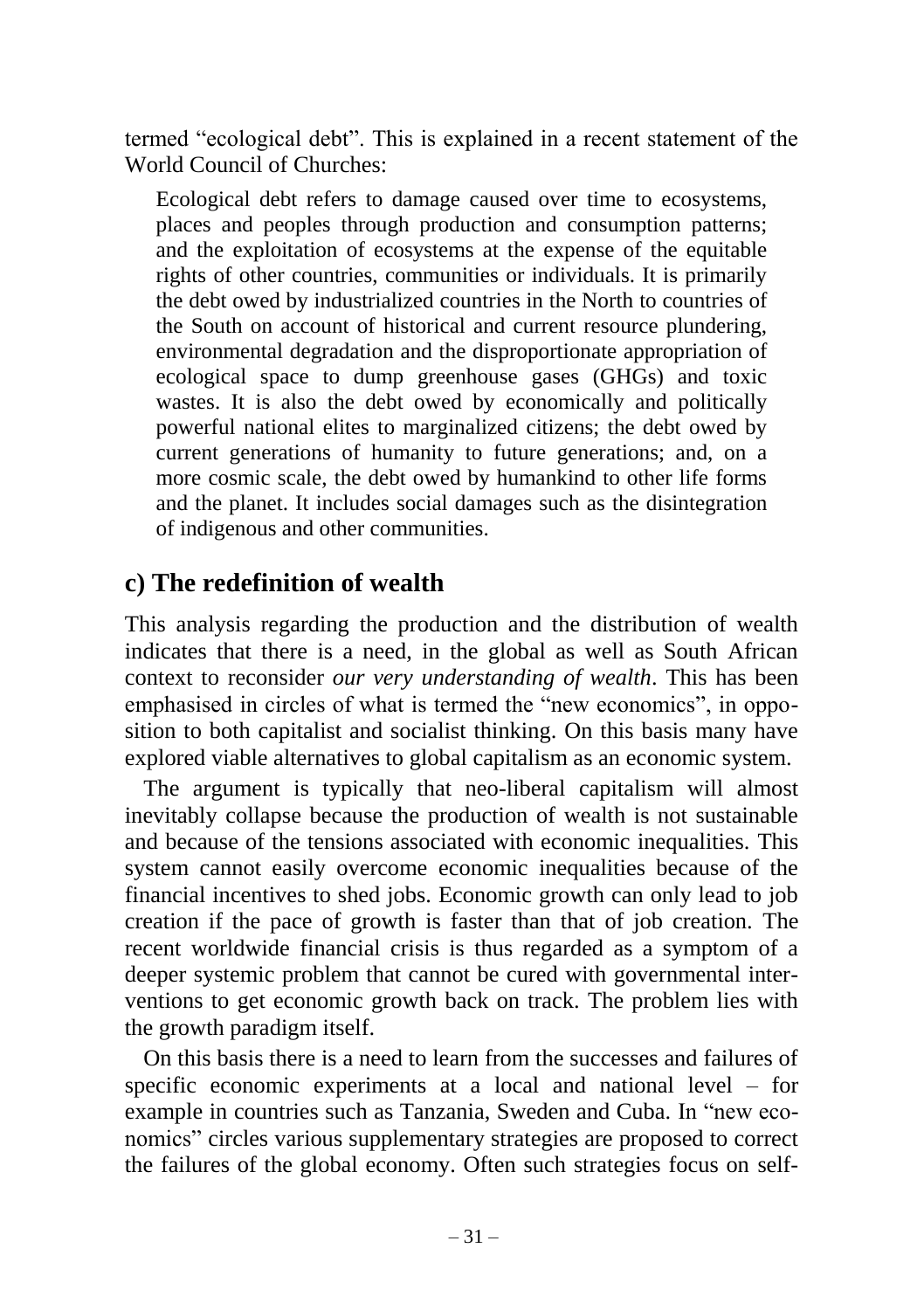sufficiency and available assets at the local level. Since money is often in short supply but time is equally distributed, parallel financial schemes based on hours of work done for others are promoted in order to stimulate economic activity aimed at the well-being of local communities.

In such discourse it is generally accepted that definitions of wealth in terms of the Gross Domestic Product are grossly (!) inadequate. It seeks to measure wealth in terms of what people produce, purchase, consume and own. It seems to assume that *what economists cannot count does not really count.* In response, wealth may be redefined in terms of other assets, including available resources, skills, relationships between family members and friends, support structures and community structures. Wealth is thus understood as well-being and not only in terms of money, possessions or prosperity. Indeed, the value of love, friendship, children and companionship can scarcely be expressed in monetary terms.

In traditional societies within (South) Africa wealth was measured in terms of the size of one"s land, the number of cattle that one owns and the number of one"s adult children. In our present context, as many have observed, wealth is indicated by certain status symbols: the house in which one lives, the cars in one's driveway, the clothes that one wear, the apparatus used and other even more luxurious material objects such as boats, holiday mansions or private jets. Others may prefer less tangible, more hidden but equally material indicators of wealth such as money in the bank or shares on the stock exchange.

Yet others who recognise that money is not everything prefer to focus on things that "no one can take away from you" (in a crime-ridden society). They therefore explore stimulating experiences such as luxuryious holidays, restaurant meals, wonderful concerts or even escapades with drugs, sex or occult practices. Sadly, those of us who are poor tend to follow the same pattern. We still place our hopes and desires on what money can buy and are keen to display small symbols of increasing wealth (such as stylish clothes or cell phones). Even though we have little, we would love to have much more.

There is no doubt that those who are deprived of access to nutritious food, adequate housing, health services, education and public transport would need to increase their consumption of energy in order to adopt a decent and humane way of living. However, there are indicators that, once the most basic needs are met, well-being is not determined by increasing income or expenses. What, then, does "the good life" entails? The factors that contribute to well-being are actually well-known: they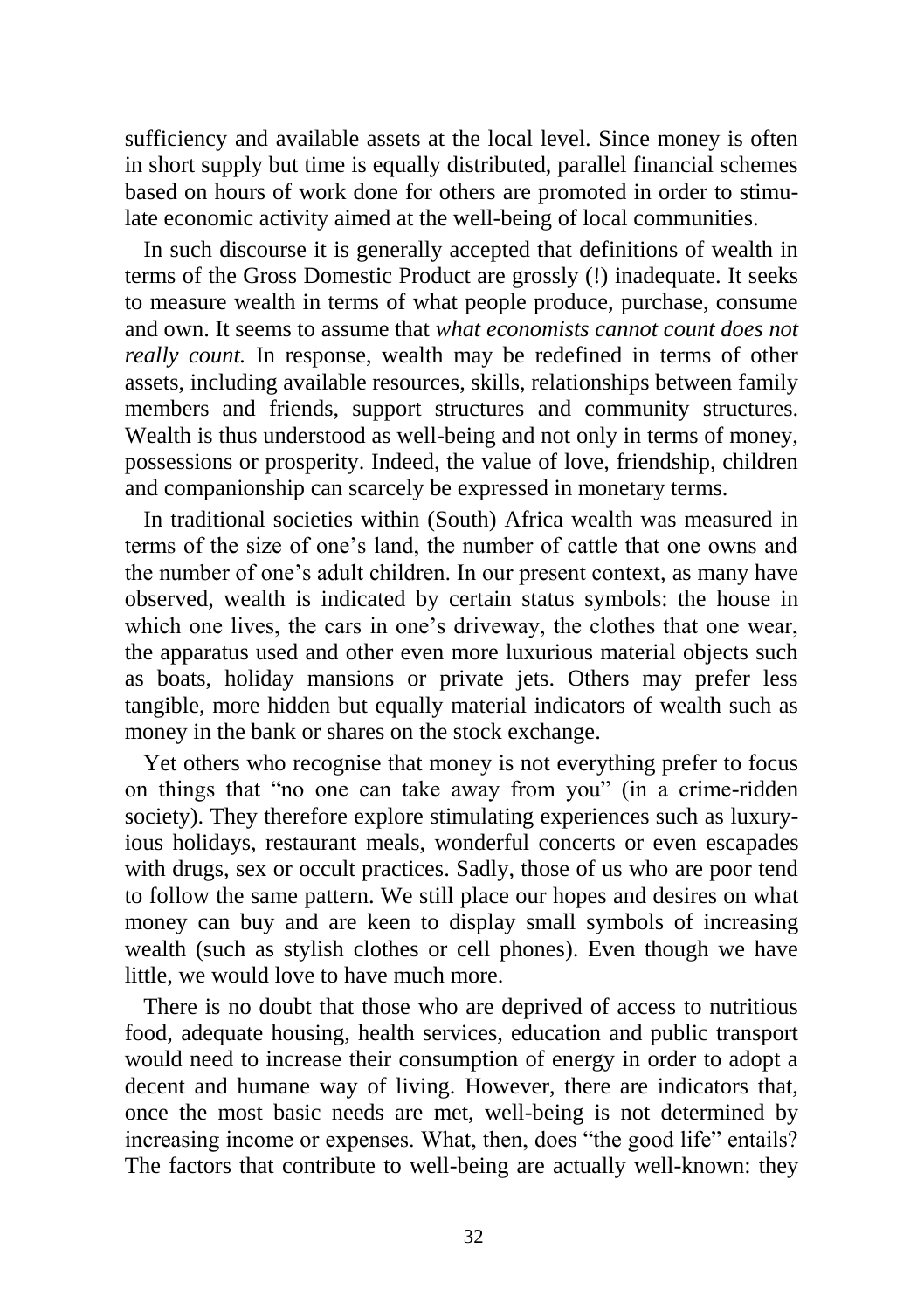include satisfaction with family life, especially marriage, followed by satisfaction with work, time and opportunities to develop one"s talents, and friendships.

Christian communities have an urgent need to redefine wealth along such lines. Nevertheless, we need to admit that it is easy to preach this to others, but more difficult to follow because there are always felt needs that we still hope to meet. Even the super rich and famous easily fall into that trap: They long for increased security and more privacy and seek financial means to ensure that. This also illustrates the need for renewed discussions on the distinction between *basic human needs* and unsustainable desires. How could the need for housing, transport, household appliances and consumer goods be addressed in a more sustainable manner? This is a crucial task, but cannot be undertaken in this document. Here we may well tap into indigenous knowledge and wisdom, especially amongst rural communities in South Africa. Some communities remain which have resisted the lure of the consumer society and have kept alive an alternative, more sustainable way of living.

In the Bible and in the history of Christianity there are rich resources that may be explored for an alternative notion of wealth. Some call for frugality, others for temperance. Some seek wisdom, others adopt an ascetic way of life as a corrective to the excesses of consumerism. As Christians in South Africa we are often guilty of condoning economic inequalities and of conforming to the culture of consumerism around us. As long as we fail to challenge the current global economy as if there is no alternative, we are responsible for the degradation caused to our ecosystems. We are also guilty insofar as we fail to employ the resources in our own traditions to adopt an alternative notion of wealth.

#### **Understanding the interplay between the production, distribution and redefinition of wealth**

There can be little doubt that the three aspects discussed above, the production of wealth, the distribution of wealth and the need for a redefinition thereof, stand in tension with one another, even though most would recognise the need to attend to all three these aspects. The ways in which Christians and others deal with such tensions are clearly different.

Here we need to be quite honest. Those who retire with a more or less adequate pension can easily talk about the need for a redefinition of wealth and can adapt their lifestyles accordingly. However, this is based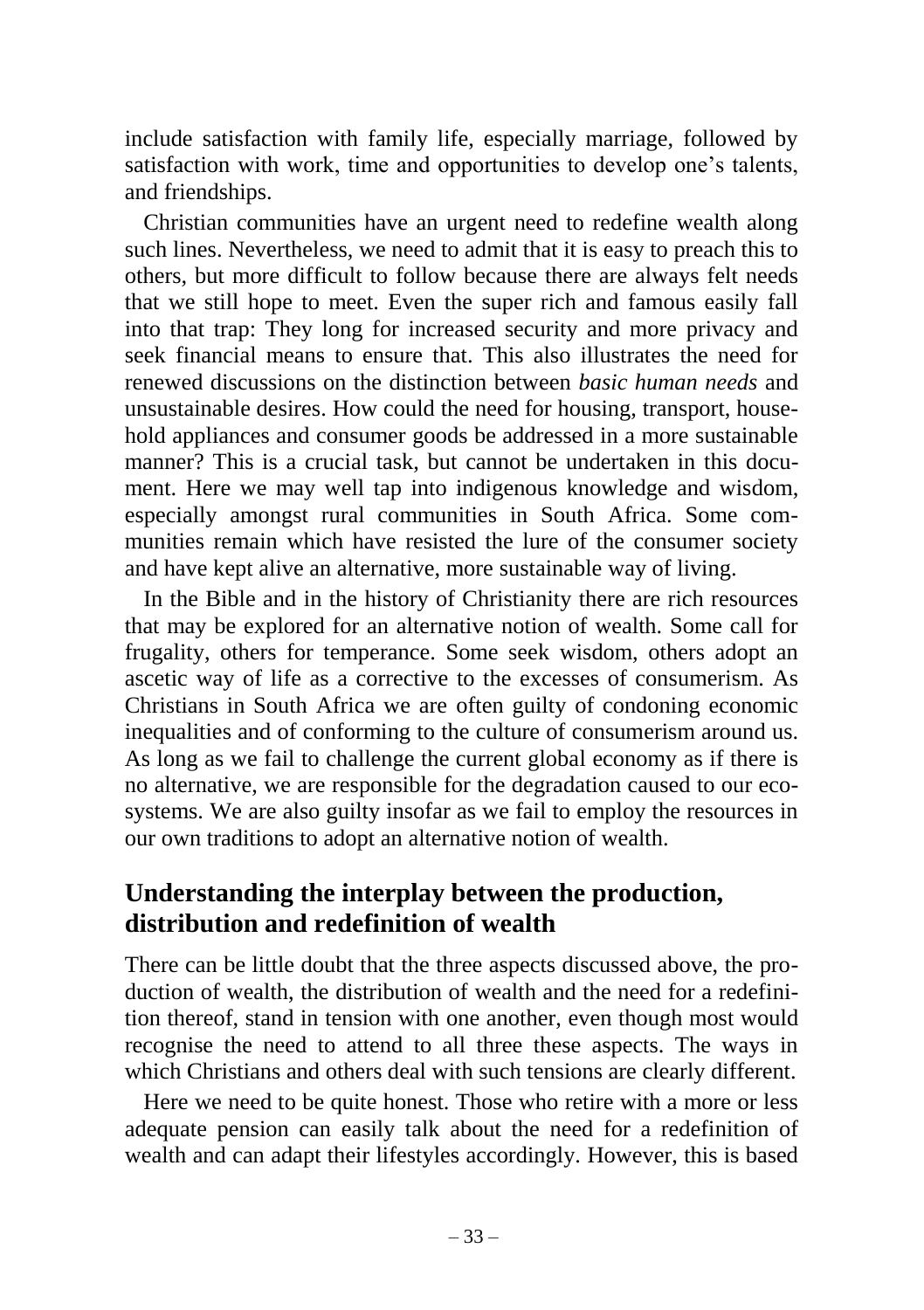on the production and accumulation of wealth over a lifetime (or even on the basis of an inheritance). Poor Christians seldom talk about the need for a redefinition of wealth. Those who speak on behalf of workers can call for a redistribution of wealth, but that remains rather facile when they are not responsible to ensure the sufficient production of wealth. It is therefore not surprising that, *when confronted with the tensions between these three aspects, people in positions of power tend to emphasise the production of wealth above the other two aspects*.

People emphasise the need for the production of wealth both individually and collectively. Thus parents in the consumer class are quite willing to sacrifice quality time with their children in order to obtain a better income – ironically often in order to look after the needs of the family (and to send children to quality schools). Many feel the need for a double income to help maintain their standard of living. Parents who are employed, but have a low income, often work away from home or spend long hours using public transport. Likewise, economic policies tend to emphasise the production of wealth more than the other aspects.

The problem though, as we saw above, is that such an emphasis on the production of wealth is not by itself able to address the other two aspects. In fact, this tends to increase economic inequalities. A 10% increase on a salary of R30 000 per year means R3 000 extra but on a salary of R300 000 it means R30 000 extra. Baking the cake is therefore one thing, cutting it is another. As it is often stated in ecumenical circles, the rich are becoming richer while the poor are becoming poorer. Many would add that the rich are becoming richer precisely at the cost of the poor – in terms of using their labour, monopolising the available resources, controlling the markets through trade regulations and advertising and selling processed products to the poor at a higher price.

The problem is that, even where unskilled workers may be able to increase their standard of living (and thereby their carbon footprint!), they tend to fall even further behind in terms of their education and skills. Moreover, many remain unemployed and after decades some have become unemployable. It should also be noted that such an emphasis on the unequal distribution of wealth thus underplays the significance of creativity, diligence as well as effective management and administration in producing wealth (which are emphasised by those in positions of power, perhaps rightly so).

In the face of climate change it needs to be stated again that such production of wealth is not sustainable. Infinite economic growth on a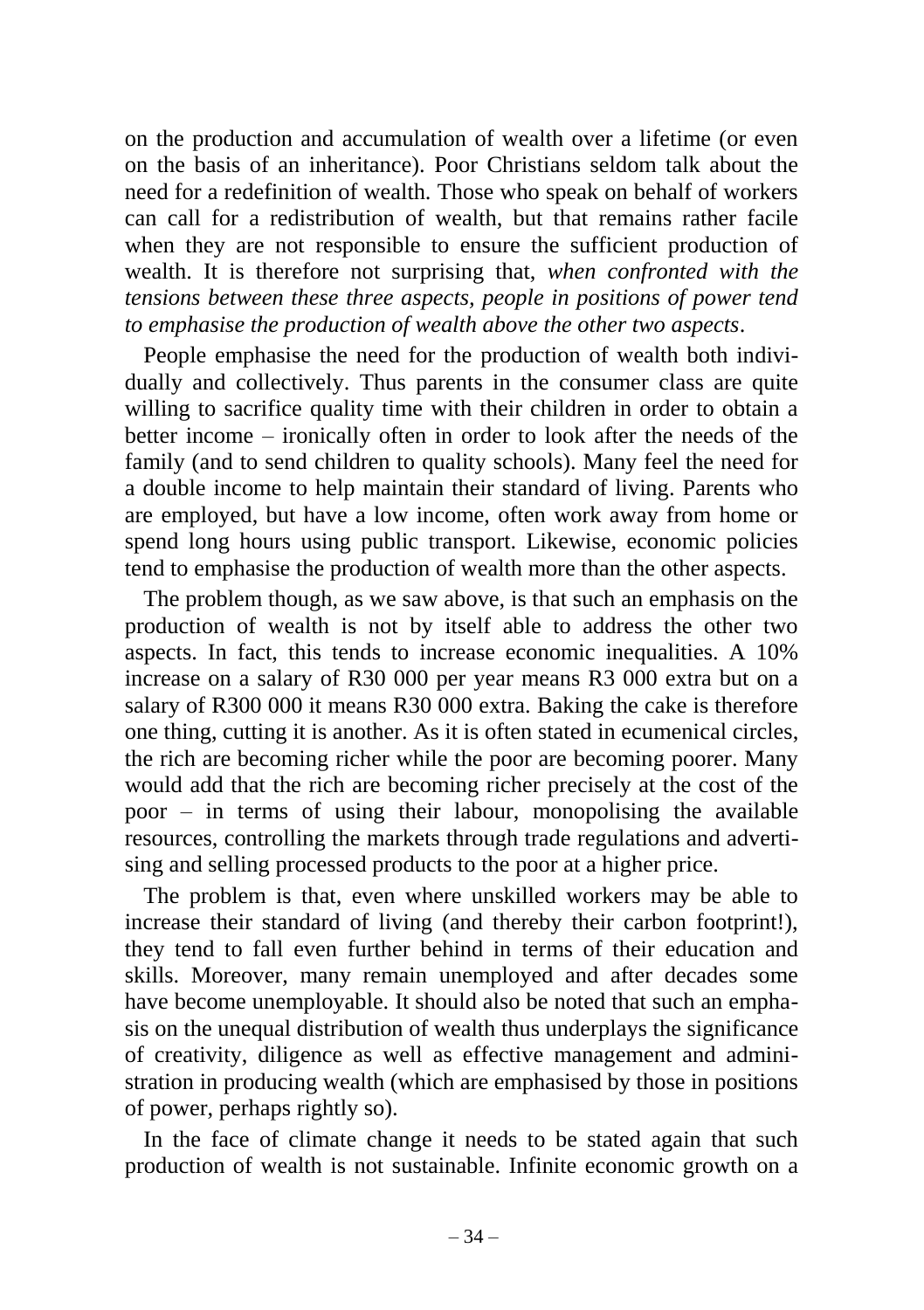finite planet cannot be sustained and is simply not possible. It is by now quite evident that this is the case pertaining to the use of fossil fuels for energy. We cannot increase the use of fossil fuels in the same way as we have done over the previous century. It would clearly not be possible in terms of the available resources. It would also be quite impossible in terms of the destructive impact that climate change would have on such economic activity in the long run. If every family in South Africa would own and drive a private vehicle, it would cause a nightmare scenario on our roads in terms of traffic jams, pollution and increased accidents.

Would it be possible to increase the size of the global economy and the global use of energy if more sustainable energy sources (solar, wind, water) are employed? Is it not true that human ingenuity seems to know no real limits? Here some discernment is required:

- Economists observe that, except for fossil fuels, non-renewable sources are still widely available and unlikely to be depleted soon. On this basis some argue that the notion of limits to economic growth is mistaken.
- The more serious problem is, somewhat surprisingly, the sustainable use of renewable resources. This has to do with the problems of soil erosion, depletion of soil fertility, sustainable forestry, over-fishing and of maintaining biodiversity. Even if we can find alternative energy sources, it could still be disastrous to enlarge the global economy in light of the impact that this may have on the sustainable use of renewable resources in other sectors of the economy.
- An even more serious issue is the absorption of waste products in the earth's biosphere. The biosphere has a remarkable ability to recycle waste products, but this ability is limited and takes time. The most serious example, as indicated by climate change, is the absorption of carbon dioxide (an odourless and colourless, and otherwise harmless, gas). People worldwide are currently emitting more greenhouse gases (4.5 tons per person per year) than what the biosphere is able to absorb (roughly 2 tons per person per year on the basis of the 1990 global population). Similar problems include municipal waste management and the recycling of toxic and nuclear waste. Alternative sources of energy may solve this threat although it may cause new problems. Solar energy, for example, could create problems related to the recycling of batteries. Similar difficulties plague electricity generated from nuclear sources.

One may therefore conclude that real and quite rigid limits to economic growth remain, at least if measured in terms of biophysical output and if based on fossil fuels as a source of energy. This recognition cannot be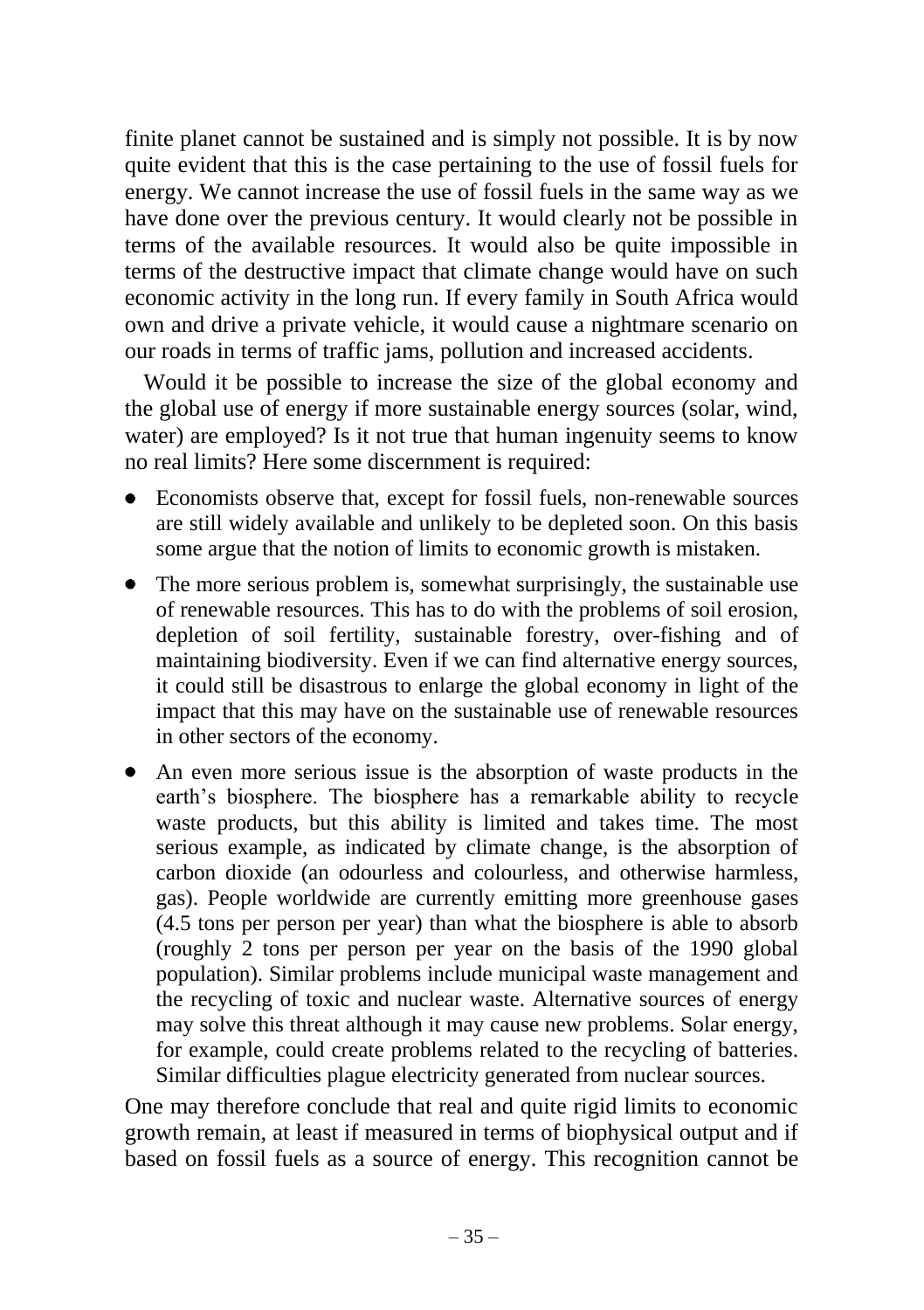put into practice by appealing to human ingenuity. Economic inequalities therefore cannot be addressed merely through increased production.

#### **Discerning the significance of the production of wealth**

Despite such an emphasis on the distribution and redefinition of wealth, it is important to understand that an emphasis on the production of wealth is not merely motivated by the interests of the affluent and the powerful. Given the current human population of 6.7 billion people, the expected rise in the human population towards 9 billion people by 2050 and the needs of the hungry and the destitute, we can ill afford to neglect the factors that contribute to the production of wealth. This is illustrated by every economic recession and by the recent global financial crisis.

People who are hit the hardest are those who are already vulnerable and who stand to loose their jobs and their houses as a result of the shrinking of economic activity. This applies, for example, to the motor industry in South Africa and elsewhere in the world where job losses leading to a downward spiral in terms of economic activity is evident. Those of us who call for a redefinition of wealth may, for a moment, wish to rejoice in the closure of such industries that are major contributors to climate change. We may call this "a blessing in disguise". However, we would then need to accept responsibility for the devastating impact that this may have on the lives of millions of families that are affected by such closures.

It should therefore be clear that the transformation of the global economy needs to take place in a well-structured manner in order to ensure the sufficient production of wealth (especially food) in the transition period. Systems could change overnight, but only on the basis of catastrophes (associated with fires, flooding, wind storms or earthquakes). Such catastrophes may become more frequent, precisely due to climate change, but it would be irresponsible to rejoice over them. All too often we tend to think that such a catastrophe would be the only means to enforce change. Even if that was true, it would be irresponsible for us as Christians to await it, to do nothing in the meanwhile and to put our hope in something like that.

A purist position on the redefinition of wealth is therefore ill-advised. It may be attractive to dream about an agrarian, pre-industrial lifestyle, but that may arguably only be possible for a global human population of less than two billion. Likewise, any calls for wealth redistribution have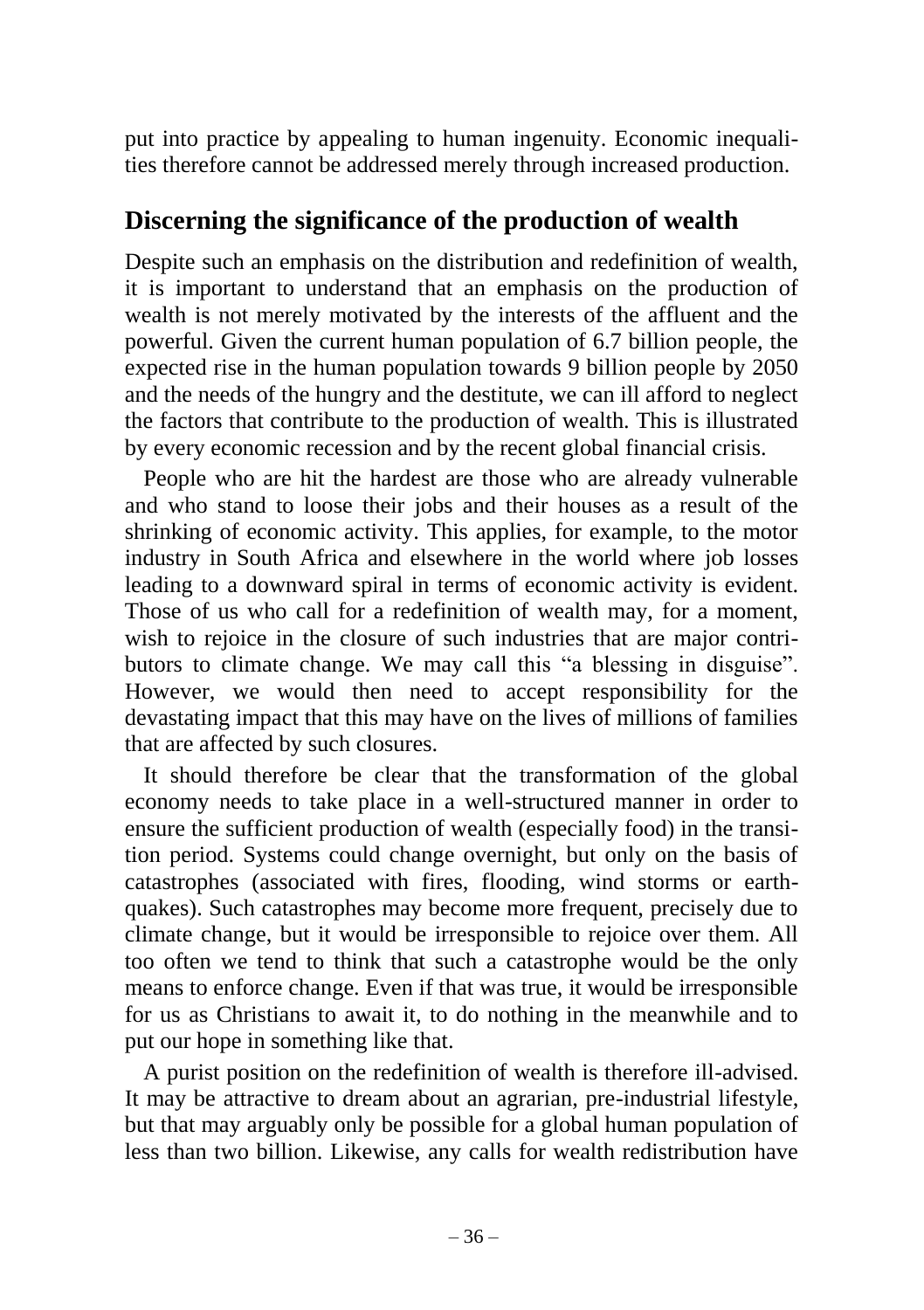to consider how such wealth is produced in the first place. Perhaps the first step required is to inhibit wasteful economic activities (e.g. gasguzzling cars) through taxes and appropriate incentives.

These comments illustrate the tensions between an emphasis on the production, distribution and redefinition of wealth. Discernment and ethical judgement are extraordinarily difficult in this regard. Perhaps the task of Christians could be to emphasise the aspect underplayed in a particular context. Given the dominance of the neo-capitalist economic order, it is crucial to call for a redefinition of wealth as this is so often neglected. As we will suggest below, Christians have much to contribute towards an alternative vision in this regard.

However, in other contexts it may be equally or more important to emphasise the need for a redistribution of wealth. In the Jewish-Christian tradition there are rich resources for prophetic critique against economic inequalities and expressions of solidarity with the vulnerable, the marginalised, the poor and the oppressed. Even then, it would undermine the credibility of Christian witness if we fail to recognise the need for the production of sufficient wealth to feed 6.7 billion people, to provide at least basic housing, means of public transport in urban areas and resources for health and education. In many rural contexts the production of sufficient wealth amongst impoverished communities (ensuring a sustainable livelihood) remains the primary responsibility.

# **4. Identifying the roots of the problem ("judging" and the need for theological discernment)**

#### **Judging the inability to offer an alternative economic vision**

Climate change has now been on the global agenda for more than two decades. Nevertheless, despite significant international efforts, greenhouse emissions have not yet been reduced. In fact, all indicators are that carbon emissions will increase over the next decade or so. Why is this the case?

Current initiatives to take on climate change are thwarted by at least four factors. Firstly, there is a need to recognise that levels of consumption and the use of energy, also of fossil fuels, are still rising amongst the consumer class alone. Affluence leads to apathy. Therefore a voluntary simplification of lifestyle seems to fall outside the desire of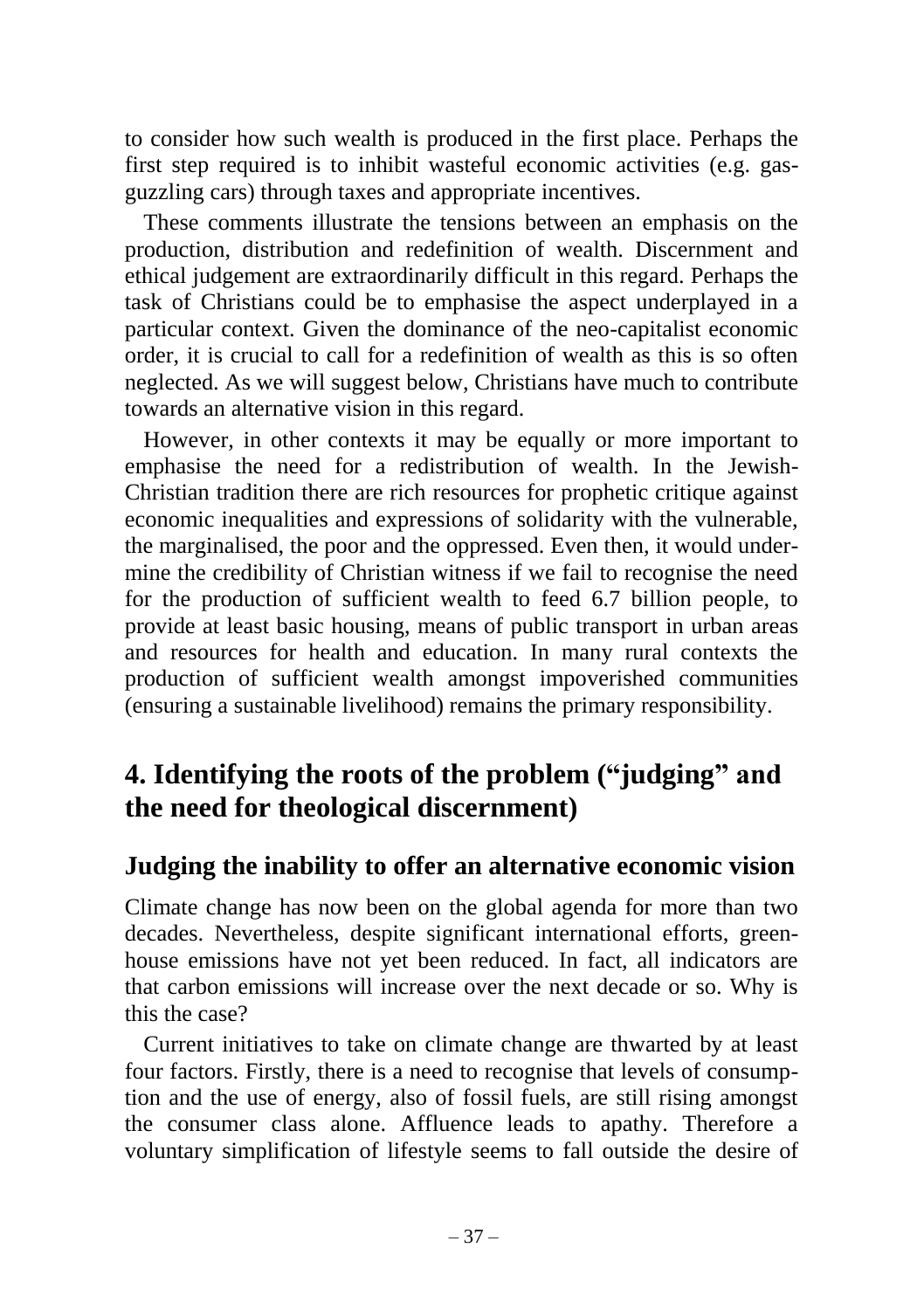the consumer class. Secondly, the global human population is predicted to rise from the current 6.7 billion to approximately 9 billion in 2050. In 2008 alone 139 million babies were born while 57 million people died, increasing the population by 82 million. Thirdly, the rapid expansion of the economies of China and India can scarcely be halted. Fourthly, the hope and aspirations of the world"s poor are understandably to attain the standard of living that they observe amongst the affluent.

Moreover, it is important to recognise that any reduction in global emissions, and subsequently in the concentration of greenhouse gases in the atmosphere, is impeded by accumulated decisions of the past. Here one needs to mention scientific data indicating the complex cycles of carbon in the biosphere – which implies that carbon dioxide emitted currently will continue to have an impact for decades to come.

More significant, though, are decisions regarding town planning, architecture, power plants, roads, public transport and other forms of infrastructure. Such decisions necessarily have long-term implications. For example, the expansive suburban areas virtually demand from those in the consumer class to have private modes of transport to get to work, school and church. This requires a whole network of roads, while public transport is often not used. Houses can be better insulated but this is not always easy, given the ways in which they are designed. To build new houses or refurbish old ones will also have a significant environmental impact. Coal-fired power plants are expensive to build and cannot be replaced overnight.

Further examples can easily be multiplied. The point is that social engineering, that is, changes to social structures (not to mention the entire global economy!) are usually slow and cannot be effected overnight. There are limits to the pace with which societies can respond to a challenge such as climate change. This raises a moral challenge, namely to respond now to an imminent catastrophe that is already evident, but will become increasingly clear only in decades to come.

To grasp the extent of the problem, it is important to acknowledge that the necessary information on climate change is accessible on the basis of numerous scientific reports. Moreover, technological solutions to curb human-induced climate change are readily available. There has been no lack of appeals to take the necessary steps. The reports of the Intergovernmental Panel on Climate Change have received as much media coverage as one would hope for. It has now become clear that to overcome climate change will demand far more than what science and new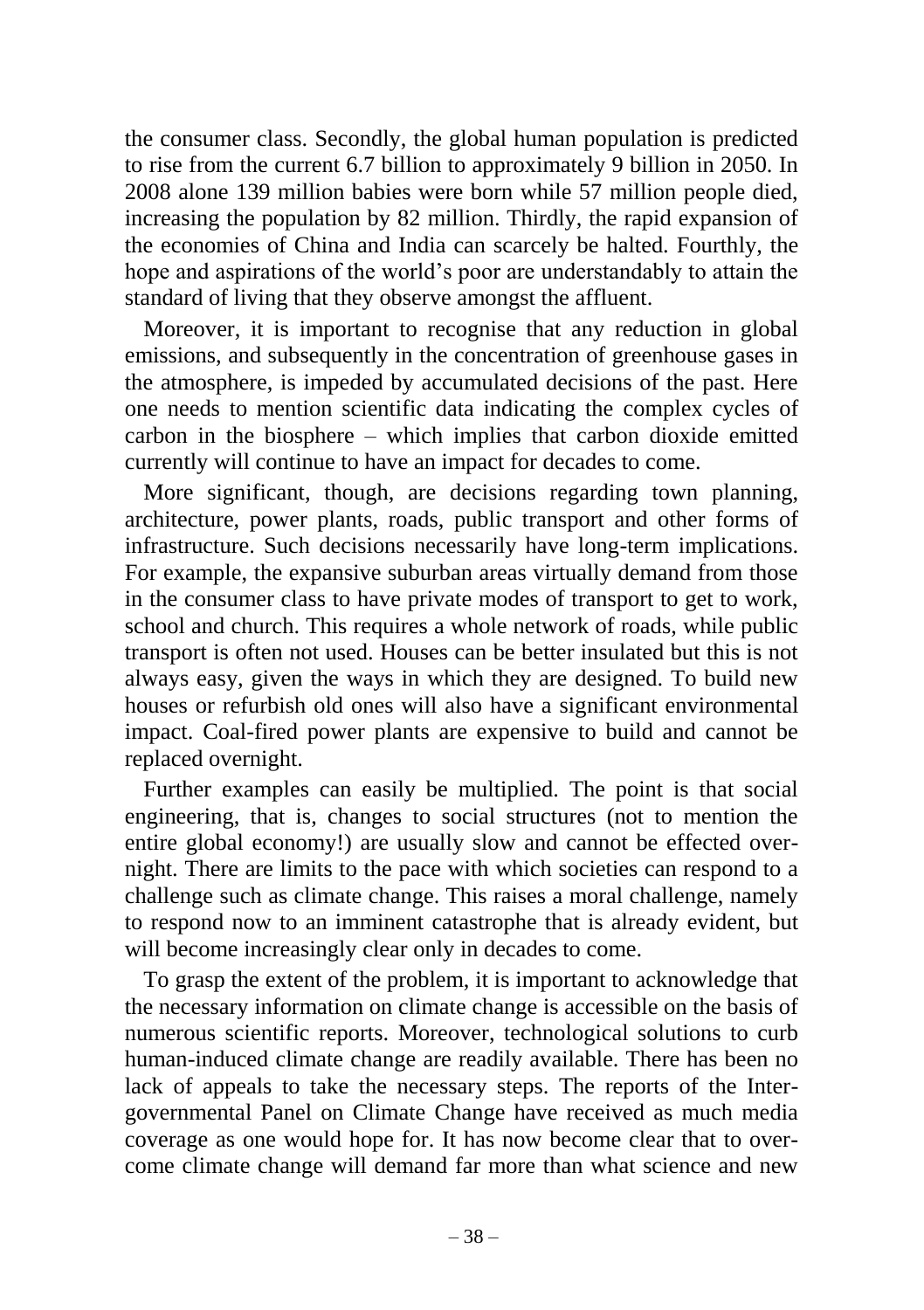technologies may offer.

This poses another set of crucial questions: How would it be possible to muster sufficient political will from all over the world to address climate change? Such political will is only possible on the basis of voter support and social pressure. In forming the opinions and attitudes of voters a far more widespread reorientation in civil society will therefore be required. Here the role of civil institutions (including churches), role models and the media will be crucial. How, for example, can the media"s support for economic growth on the basis of a bombardment of advertisements be re-orientated towards sustainable goals? How can consumer resistance against higher energy prices be handled? How can the consumerist habits, attitudes or aspirations of the world"s 6.7 billion people be re-orientated?

The true complexity of this issue becomes apparent when one realises that even those of us who have developed an acute environmental awareness often find it difficult to translate such an awareness into appropriate forms of action. All too often environmental problems seem so daunting and overwhelming that it is difficult to know where to start. A lingering gap lies between knowing that we face serious ecological problems and acting on this knowledge through our personal, political and social choices. Many of us therefore do little more than trying to conscientise others about the gravity and the scope of the problem – though sermons, talks, publications, workshops and conferences. That somehow makes us feel that we have accomplished something, although our actual carbon footprint remains roughly what it was.

The underlying problem is not just a lack of information or planning. It is a liberal fallacy to assume that information and education is sufficient to prompt moral action. Likewise, even though South Africans are generally well-informed about HIV and Aids, such awareness seems to be insufficient to stop the rampant spread of HIV-infection. Christians know that they need to love their neighbours like themselves, but still find it difficult to do so. The problem is evidently not just a lack of knowledge.

This may help us to understand why human-induced climate change points in the direction not merely of an *economic* or *ecological* crisis but towards a deeper *cultural* and *spiritual* one. This problem has to be addressed through moral *formation* and not merely by providing more *information*. It is not simply a matter of agreeing with a memorandum spelling out some common values or listing desired actions either. Moral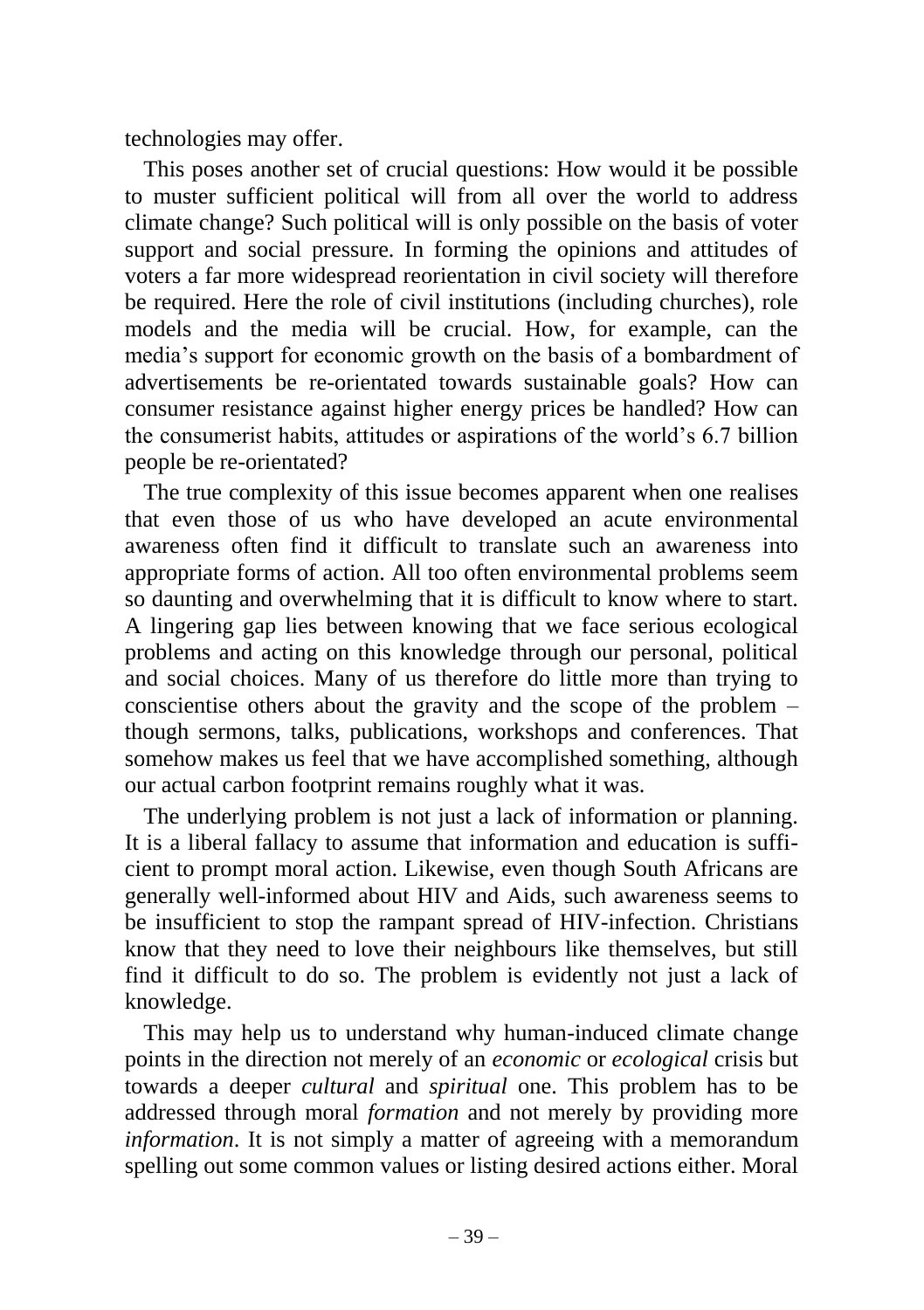formation typically takes place within faith communities. This implies that the ecological transformation of religious traditions is critical to the emergence of an ecological ethos.

We suggest that, at a deeper level, the problem may be one of *a lack of moral imagination, moral courage and moral leadership.* It is indeed a matter of moral vision. We need to envisage alternatives to the current global economic order that has caused climate change – alternatives that will be able to *generate* sufficient wealth, *distribute* such wealth more equitably and help to *redefine* our very understanding of what wealth entails. Such a vision needs to be attractive enough to motivate millions of people, to energise and mobilise action. Or to put it in other terms: The question is whether "a different world is indeed possible" – as the World Social Forum professes.

Several observers, including those from the secular sphere, have recognised the potential of the world"s religious traditions to offer the necessary inspiration, spiritual vision, ecological wisdom, ethical discernment, moral power and *hope* to sustain an ecological transformation. Religious traditions can offer the mystic motivation and enthusiasm for earthkeeping projects that no other secular or government initiatives can muster on such a wide scale. Religious traditions can provide what science cannot: they promise not only meaning, but also deliverance, healing, comprehensive well-being. Religions help to shape our attitudes toward nature in both conscious and sub-conscious ways. They provide basic interpretative stories of who we are, where we have come from, and where we are going. If moral imagination is required, regaining the role of religion in society may be crucial. Those forms of religion that have not become secularised in a technocratic society, for example from within the African context, may well lead the way.

Are the world"s religious traditions able to muster sufficient moral power and vision to turn the tide, to show a path out of the downward spiral of environmental degradation? Indeed, can religion really make a difference? It seems clear that this will require nothing less than a transformation of each tradition (preferably in terms of each own heritage and particularity). Given the complicity of Christianity in the crisis that we have to face globally, it should be clear that Christians will have to and may play a crucial role in coming to terms with the deepest roots of the crisis. We may engage with others to help find solutions, but we can only do so with integrity if we do not disassociate ourselves too eagerly from such complicity.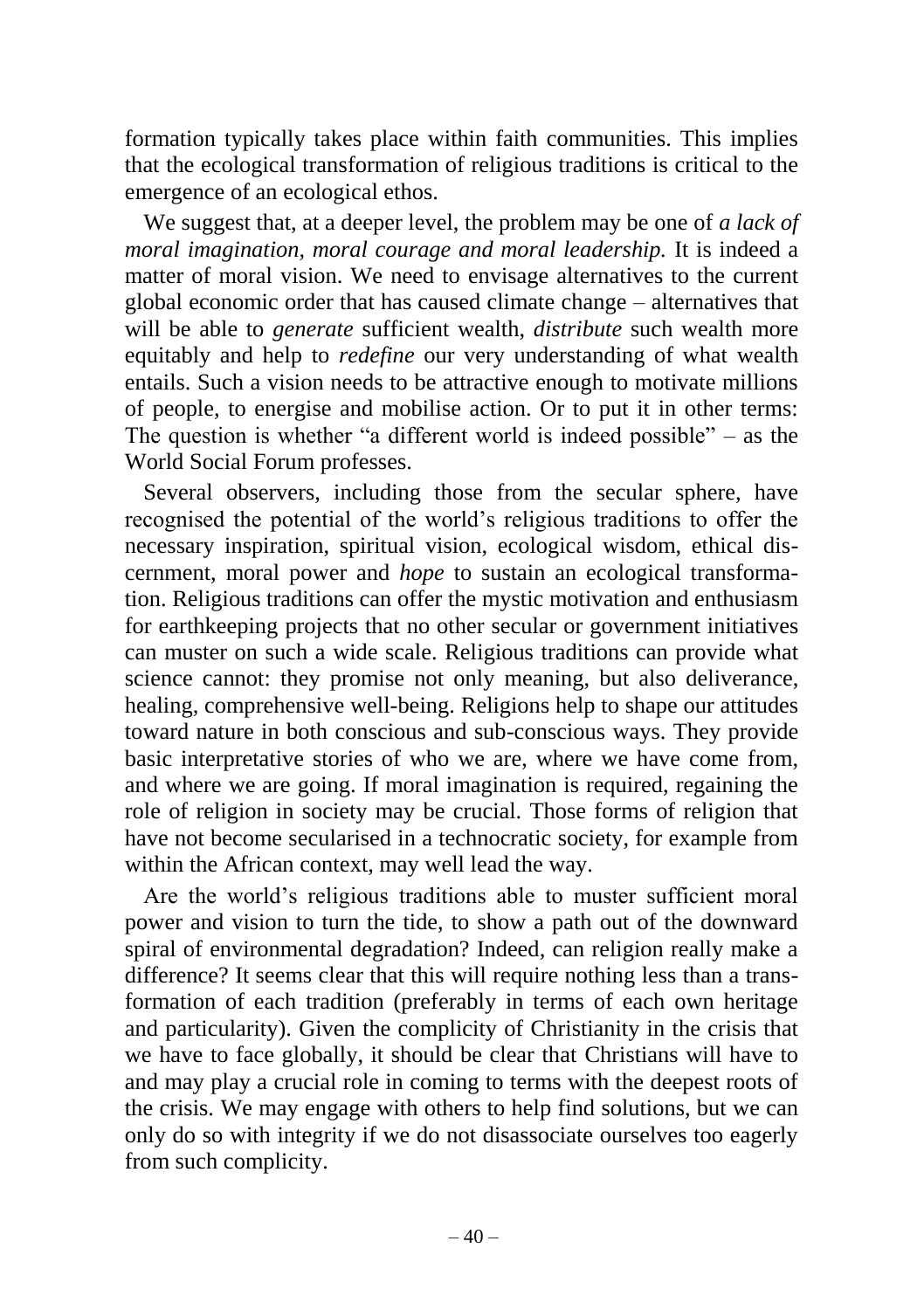#### **A lack of moral vision amongst Christians in South Africa?**

The struggle against apartheid in South Africa required clarity on an alternative vision for society. In order to replace a political dispensation based on racial segregation many of us worked towards a non-racist, non-sexist democracy in a unitary state. This political vision inspired us to resist apartheid policies. Christians offered their own interpretation of such a vision, typically based on notions of human dignity, justice and solidarity with those in need. Others portrayed this in terms of the Christian hope for the coming of God"s reign, on earth as it is in heaven.

This raises the question whether Christians can uphold an alternative moral vision in a world threatened by climate change. We live in a time that lacks a compelling moral vision, even though most businesses and institutions continually talk about their vision and mission. It is deeply worrying that we as Christians, too, so often seem unable to portray through our witness and action the alternative that is required. This is strange because the Jewish-Christian tradition has such a cherished heritage in this regard.

In fact, many Christians have been supporting a vision that is currently proving to be destructive. We have placed our faith and trust in human ingenuity, scientific progress and technological innovation. We believe that knowledge and education (or suitable qualifications) will offer us, and especially our children a ticket to prosperity. We have followed the secular dreams of increasing prosperity and economic development. We have come to follow a lifestyle (or to hope to be able to adopt one) that is unsustainable and cannot be adopted by all others. We have been captured by the lure of what could now be described in terms of the ideologies of consumerism, hedonism or materialism. This means that the focus of our hopes, trust and enjoyment is to gather wealth, to be able to buy and consume whatever our hearts desire, and to pursue a life of pleasure.

Those Christians who have seen that present economic practices and the lifestyles of the consumer class are not sustainable have often become despondent. Some have grappled with a sense of fatalism and nihilism where there is little hope of embodying an alternative vision.

What we need is therefore a new vision, a new way of seeing. The key to the renewal of our minds, our hearts, our attitudes and our practices lies in perceptions. We need to see but not with our eyes only. We need to identify sharply what is at stake; we also need to see beneath the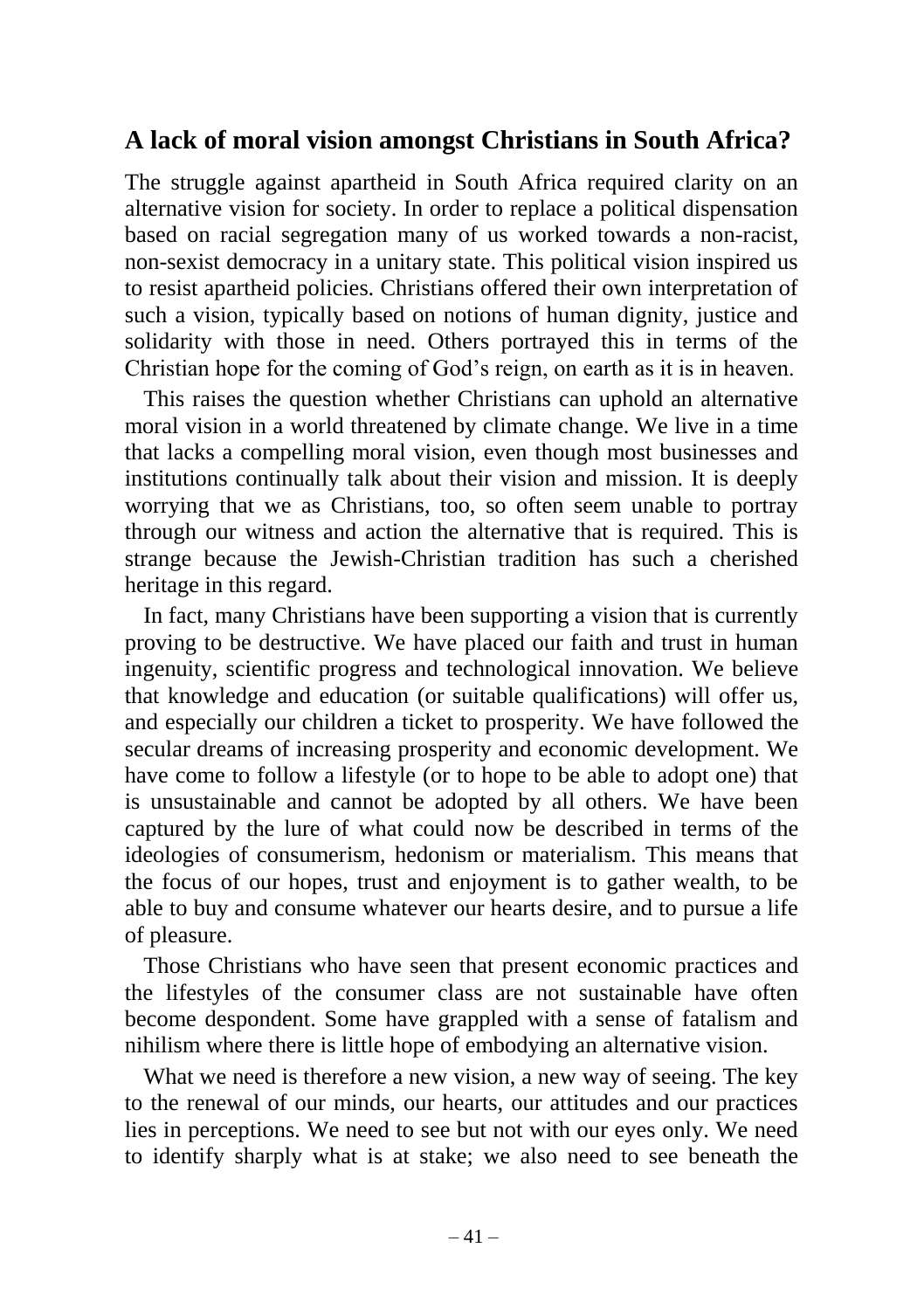surface in order to develop deeper insight; and we need to interpret the future with the necessary foresight. Such foresight should include the scenarios of scientists and policy makers but should also reach well beyond that. It should be based on the future that God envisages for the whole of creation

However such a vision is difficult to obtain when we are blindfolded by our own immediate interests and by the structures of violence in which we are trapped by our collective sins. Here the Christian liturgy and proclamation based on the biblical roots of the Christian tradition will be crucial to open our eyes. Through Christian worship we may again learn to look at the world around us through God"s eyes – with mercy and compassion.

## **The gospel is being compromised within the context of consumerism**

It is perhaps still understandable that we as Christians have been trapped by the lure of wealth. However, it is especially worrying that we are all too often interpreting and proclaiming the gospel accordingly. This leads to a form of cultural Christianity that fits snugly with the consumer society in which we find ourselves. Here we need to mention the following ways in which the gospel has been compromised in our midst:

- In a context where a wide variety of churches are available, we tend to consider churches to be places where our needs can be met. We Christians thus select a church that will cater for our needs, where we can find our preferred mode of worship and can associate with people with whom we feel at home. We tend to "go shopping" for a church where our felt needs will best be met and where we can "Pick & Pray" to our hearts content. Therefore churches are branded to suggest subtle differences in style – more or less in the same way that other products and services are marketed.
- Where religious affiliation becomes a matter of consumer choice, churches become vendors of religious services and goods. They seek to cater for the spiritual needs of their members and wonder what on earth could be wrong with such a calling. A commodity-orientated church stands in competition with other churches to deliver the best goods and to deliver those goods in a more digestible form than its competitors do. Religious service providers have current and potential customers and compete with other firms seeking to serve that market. Accordingly, the clergy are the sales representatives of the church; the gospel, church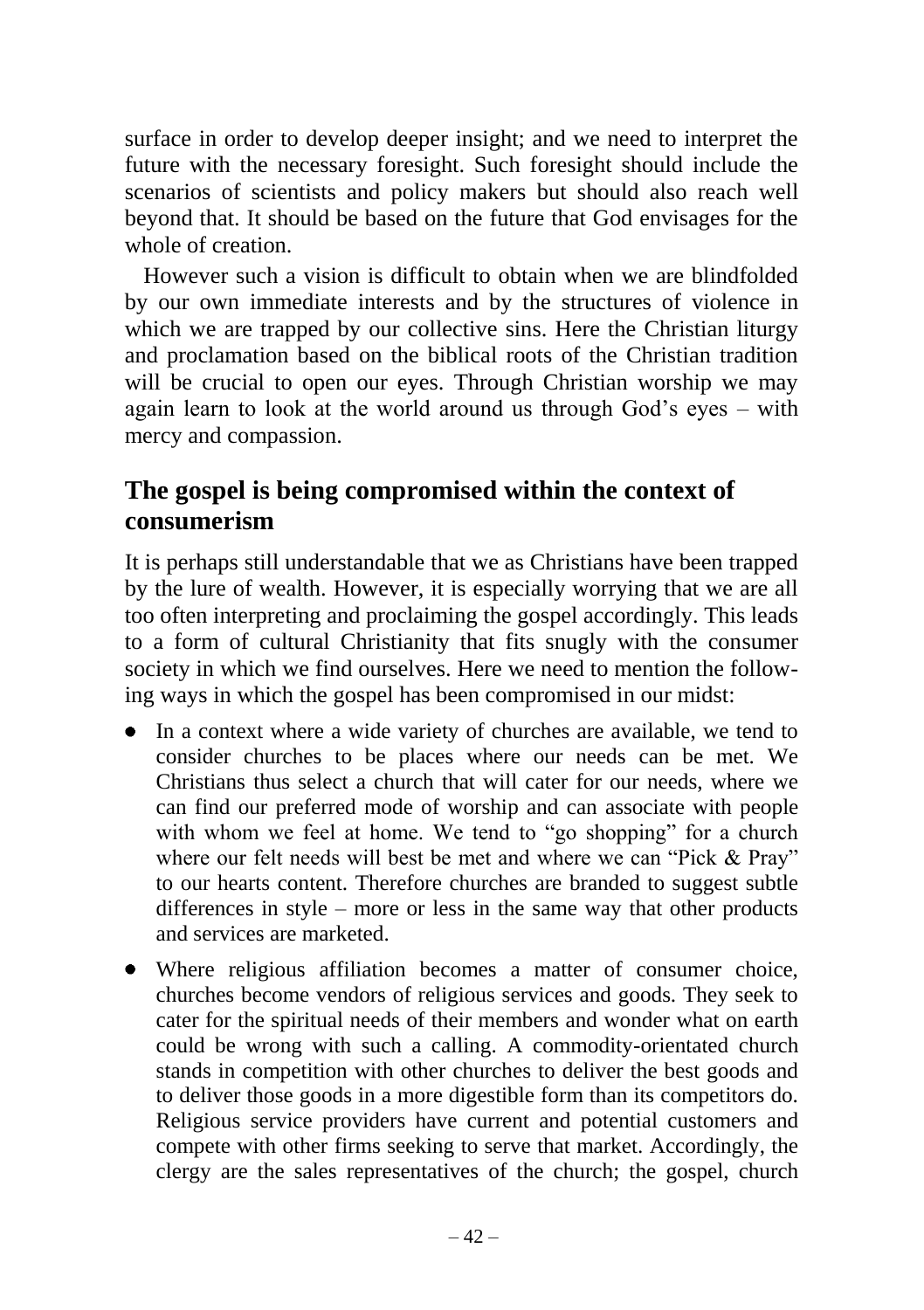doctrines and various ministries are its products and proclamation its marketing techniques.

- Churches that do, in fact, manage to attract a large attendance, complain that many worshippers are not members of that specific local church, that they only attend church when their needs are satisfied and that they are easily lured elsewhere. The pews may be filled but not with the same people from one week to the next. As a result the worship team needs to do its utmost to ensure religious brand loyalty and to market its own product. Those leaders of religious communities who are able to attract a significant market segment may even enjoy celebrity status.
- Preachers find themselves at logger heads with other local churches to attract a larger attendance for "their" worship services. Indeed, in a competitive market only the "fittest" churches will survive. The pastor has to become a manager, a marketer and a marketable asset for the congregation, one whose appointment can be financially justified. Likewise, congregations are viewed as economic institutions. This is the case whether they struggle to survive financially or not.
- All too often churches reflect management structures derived and  $\bullet$ adopted from the corporate world. On this basis local churches require a needs analysis, business plans and growth models adopted from corporate models. The business of the church should be under firm control of management (prompting uneasy questions about the guidance of Word and Spirit) and the objectives in the business plan should be measurable, even numerically so.
- The gospel has all too often been portrayed as a consumer product which has to be marketed. Accordingly, this product should be packaged in a way that would be attractive to religious consumers. Advertisers marketing their products have often adopted the evangelical fervour of Christian proclamation. Ironically and tragically, in a consumer culture the gospel may well be marketed by adopting strategies through which advertisements evangelise us with the "good news" – even the salvation! – that consuming a particular product would bring. Meeting people"s spiritual needs is thus reduced to just another form of therapy, another way of "satisfying the consumer". In this sense churches cater for the ministerial needs of their members in the same way that other agencies are eager to identify and satisfy clients' needs.
- The Christian faith itself is understood as a form of self-gratification rather than as service to God and within the community. Aspects of the Christian heritage that may be less attractive to consumers, such as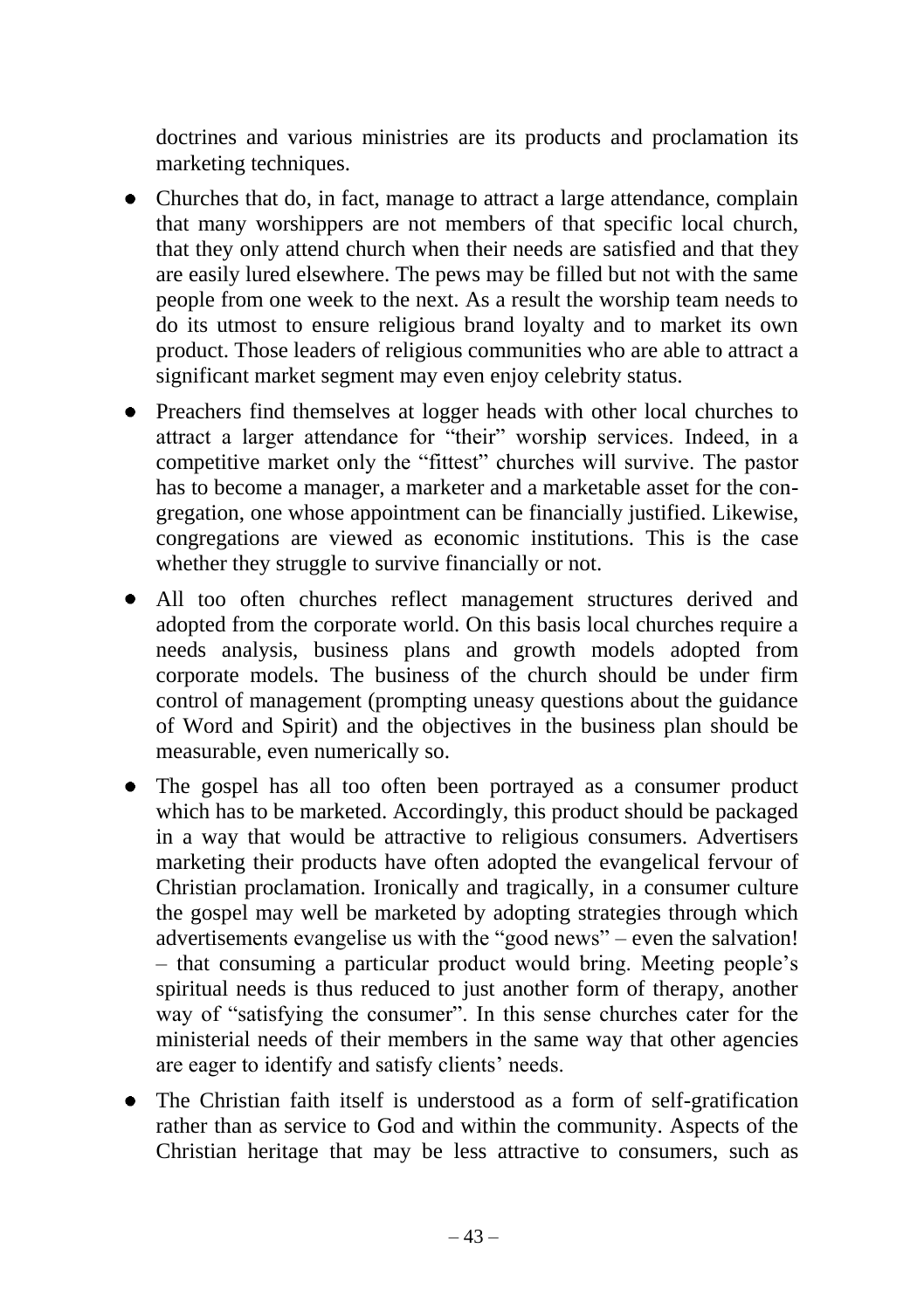themes of divine judgement, justice, sin, discipleship, self-sacrifice, are often toned down. By contrast, aspects of the Christian tradition that could be attractive are emphasised through soft-selling techniques (for example divine affirmation, grace, fellowship, love). Indeed, an experience-based form of religion (spirituality) can be a very marketable commodity. The market for such religious products (including gospel music, books, DVDs and so forth) is quite sizable, also elsewhere in Africa. There seems to be a large market for cheap religious products, but only a small niche market where the costs of discipleship are high. As the prophet Isaiah proclaimed, God may well be sick and tired of religious ceremonies that are devoid of a concern for justice (1:11-17)!

As a result, the ethos of all too many churches merely reflects a consumerist attitude. This constitutes yet another example where the church is tempted to bridge the gap between itself and the world by becoming more like the world – and losing its distinct message as a result.

## **The Christian faith itself is being distorted: Prophetic critique, idolatry and heresy**

In the context of apartheid some believed that the separation of people on the basis of race was the only way to ensure peace and prosperity. Accordingly, people were deemed to be so different that they cannot be reconciled with each other. The only way to protect one's own culture and way of living was to separate people from each other. Some thus *believed* in apartheid; they put their trust in it. To them it became a route towards *salvation*, for protecting their identity and safeguarding their social position and sense of "civilisation".

In the context of consumerism Christians have to reflect anew on the dangers of idolatry. We have to ask ourselves whether we have not been worshipping Mammon instead of God. Of course, no one would do so explicitly, but then (as Luther once noted) the object in which we put our faith in fact becomes our God. Several surrogates for trust in God have emerged: political power, quality education, access to swift technology, the power of positive thinking, marketing and, perhaps above all, the Market.

The Market has assumed several divine characteristics. It is supposed to be benevolent, invisible and omnipresent, even omnipotent in order to produce wealth and distribute benefits, costs and obligations to all. We are called to trust that the Market will indeed deliver, even where these results are not yet obvious. This even poses a consumerist version of the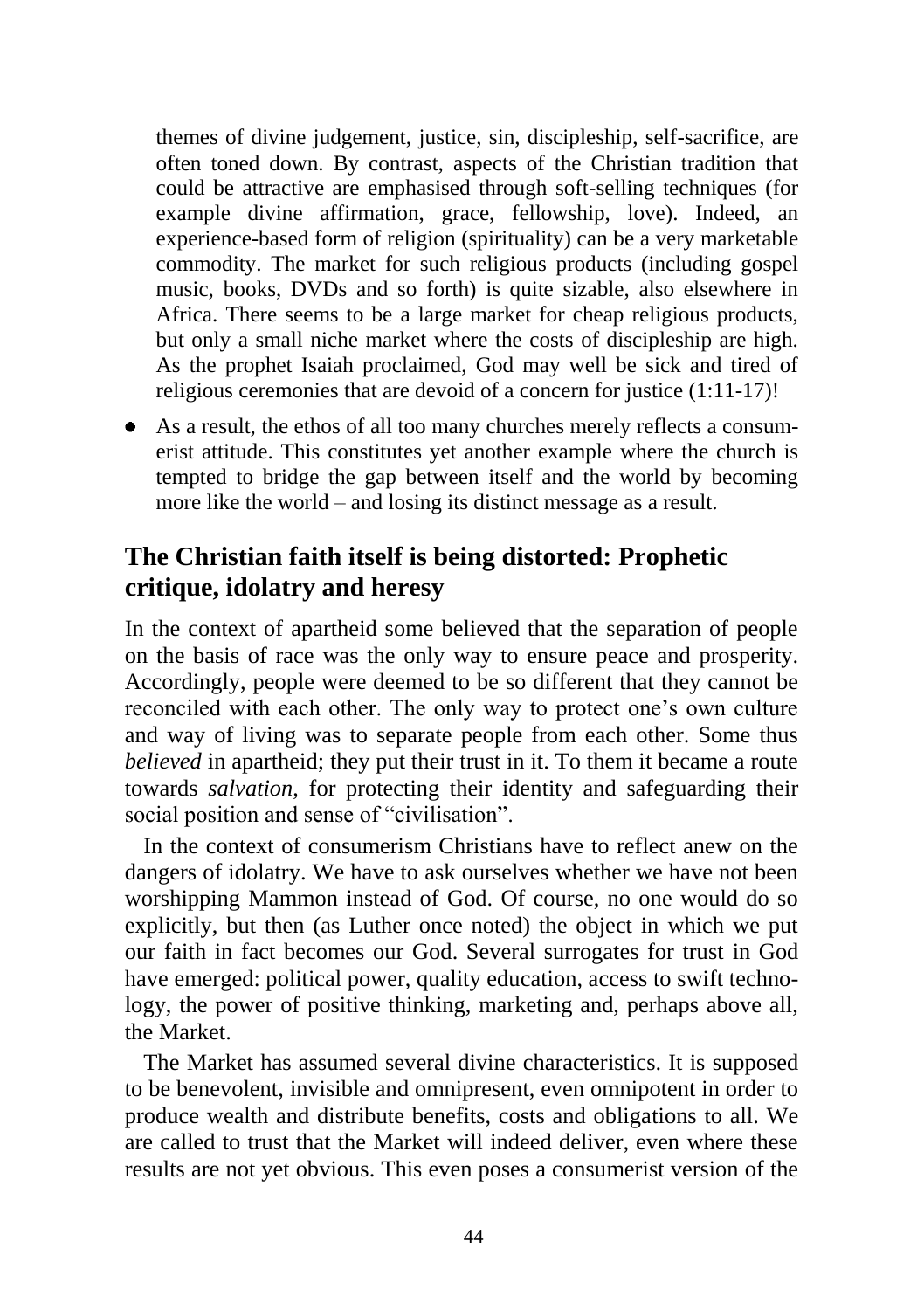theodicy problem: Why does an omnipotent, omnipresent and omniscient (if invisible) Market fail to deliver well-being to everyone, if it is in principle benevolent? Why do bad things happen to poor people if the Market should ensure that resources are distributed more or less equitably? In the South African situation education is perhaps regarded as equally important. We believe and hope that better education will in the end make the difference – for our children and for the country as a whole. No one would doubt the importance of education and training. Nevertheless one has to ask what has happened to the Christian conviction that the Way of the cross is the route to salvation. Exactly how are these forms of trust related to each other?

In light of these observations it is now becoming clear that climate change concerns more than an ethical issue. It is also a matter where the content and the significance of the Christian faith are at stake. To see this clearly we may again draw from the decades of struggle against apartheid.

Apartheid entailed more than just an oppressive political system, an unjust way of organising society or a brutal security machinery to repress resistance. As noted above, for some it became *the gospel,* a way towards salvation. In this form it infiltrated the churches as well, even churches that expressed prophetic critique against the then political system. Even today local churches are more segregated on the basis of race than most other sectors of society. Although there are no longer rules in place to enforce that, the differences of race, class and culture continue to separate Christians from one another.

When injustices are perpetrated in society and where this is done by the government of the day, this calls for *prophetic critique*. When such injustices are propagated, defended, condoned or practised within the church, it requires more than prophetic critique. It requires brotherly and sisterly admonishing, self-reflection, penitence, *a call to conversion and restitution*. This the *church* struggle against apartheid also involved. When Christians begin to believe that their well-being can only be ensured on the basis of separating themselves from others such a notion would require, as we noted above, *a critique of idolatry*. Where such a surrogate gospel is not only preached but defended theologically and offered as an adequate reinterpretation of the Christian gospel and the Christian faith, it becomes *a matter of heresy*. Apartheid was declared a heresy not merely because of the injustices associated with it, but because it was defended theologically. By the 1980s it was not so much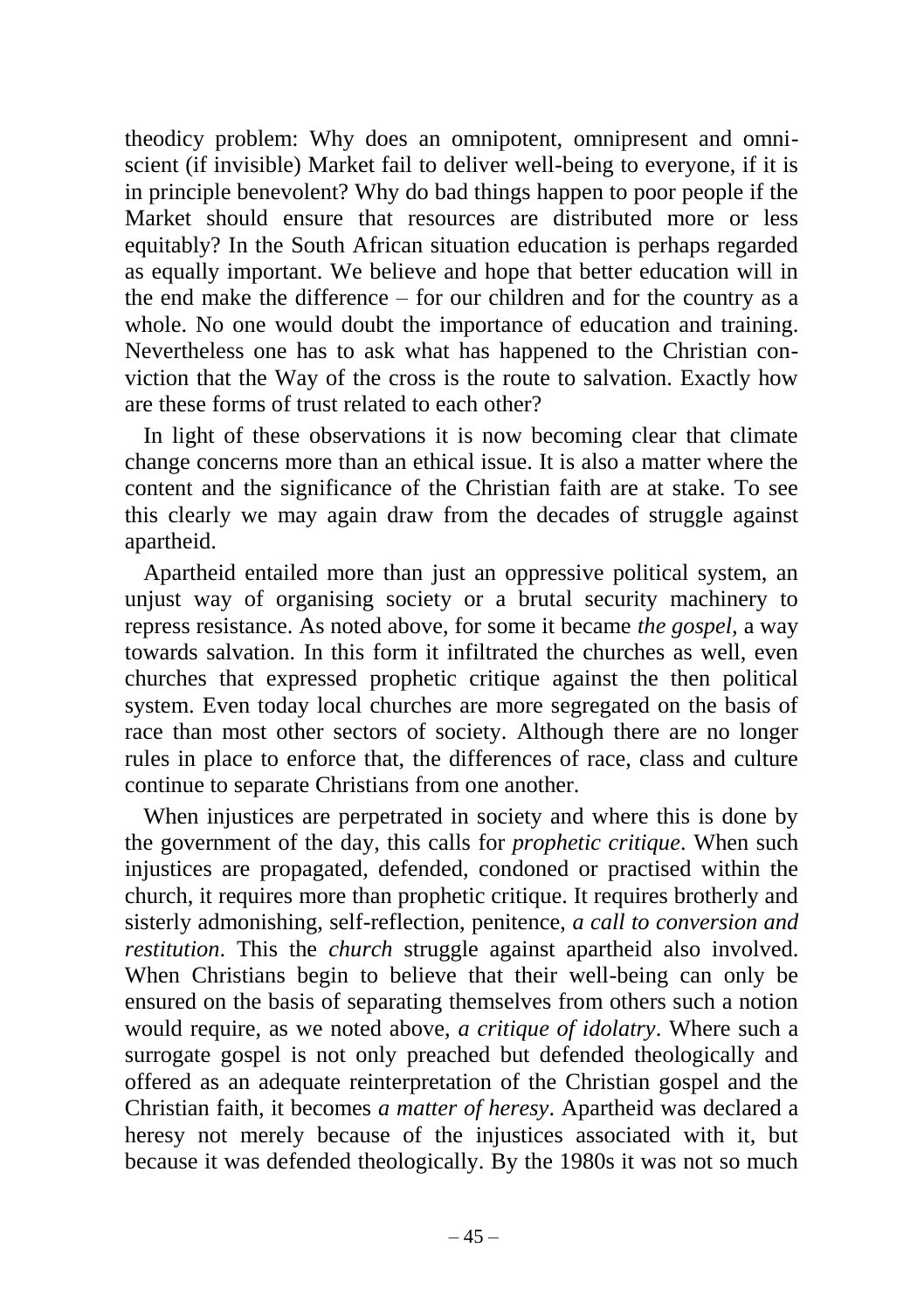defended through theological arguments but condoned (also by Christians) in the name of practical expediency and state security.

In the context of climate change we as South African Christians are again called to discern what is at stake. The gross economic inequalities and injustices, as well as the ecological destruction associated with the current global economic order, call for prophetic witness and resistance in order to express concerns over justice, peace and a sustainable society. In this sense prophetic theology needs to reach beyond the previous critique against apartheid. The issues around sustainability have helped us to recognise that the struggle against apartheid were sometimes all too easily watered down to the quest for material wealth for those who were previously disadvantaged and attaining access to the fruits of Western technologies, at least for a new elite. This recognition calls for a critique against idolatry as such, not only against domination and oppression.

Moreover, where the gospel itself is being compromised (within Christian churches) action beyond prophetic witness is required. Then it becomes a matter of Christian confession and of resistance against the heresies that continue to thrive also within our midst. In the past we have failed to see how the gospel is being compromised within a consumer culture in the ways we indicated above. The most overt way in which the consumer society is defended theologically is through the propagation of the prosperity gospel. However, as was the case with apartheid, it is also defended, condoned or practised in several other subtler ways. In the past we could see with clarity that any theological defence of the apartheid system amounted to heresy. *The very purpose of this document is to confront and expose new ways in which the Christian faith is being distorted in our midst*.

## **In search of an alternative vision of hope**

The Bible is filled to the brim with images of hope. One may consider the following images: the return from exile, the new Exodus, the reinstatement of God"s law, the hope for a new Davidic ruler, the coming of the Messiah, God"s just judgement over the evils of history, God"s peace (*shalom*) on earth, a new Jerusalem, the resurrection of the dead and indeed a new heaven and a new earth. Such hope is not based on a sense of optimism or on signs of development or progress. It is a hope that emerges, despite present realities, on the basis of faith in the promises of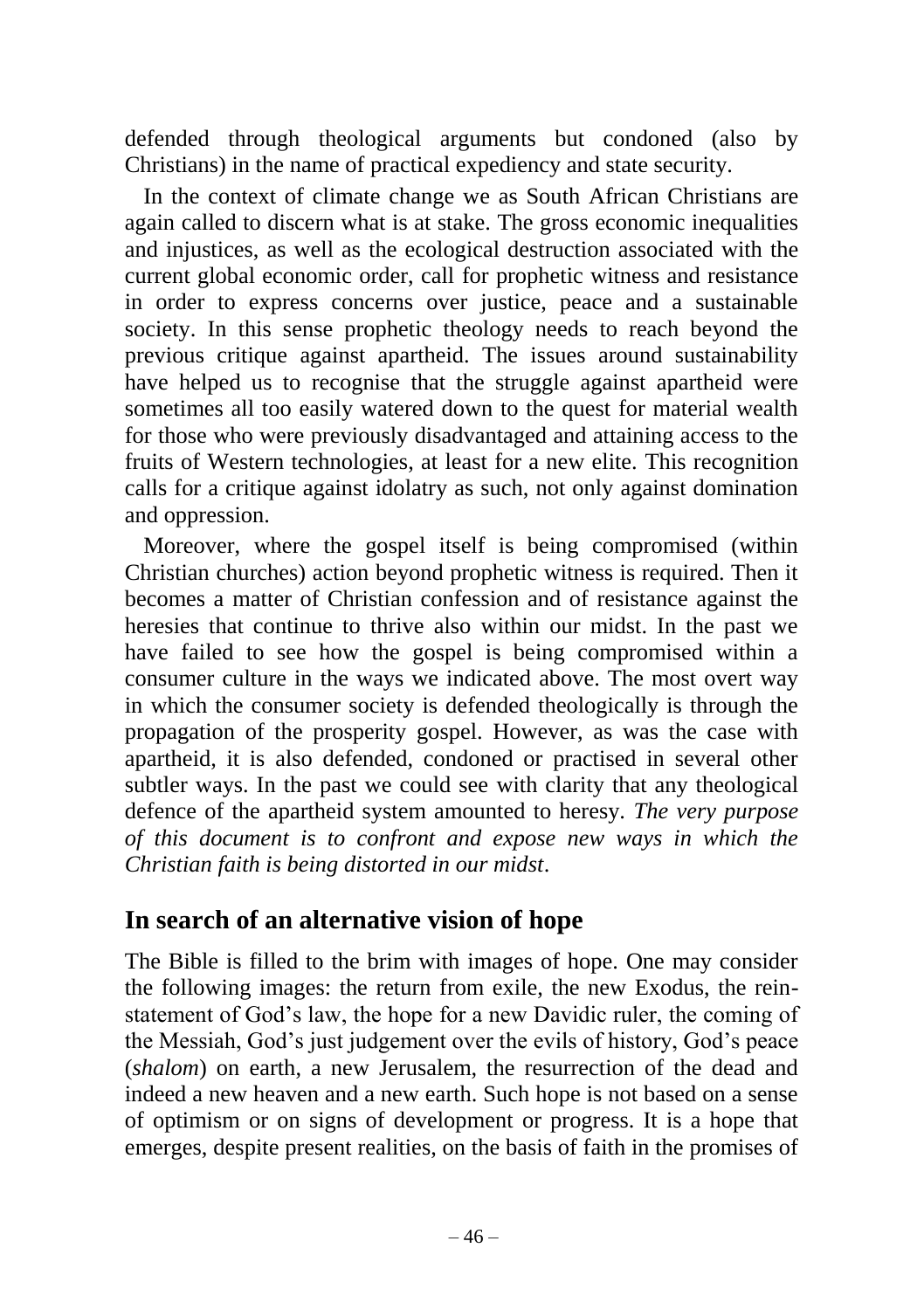God. To paraphrase the words of the prophet Habakkuk (3:17-19): even though the fig tree may not blossom, even though there may be no grapes on the vine, even when the olive produce fails and there is no cattle in the kraal, I would nevertheless rejoice in the Lord, my strength. Such a hope can continue to inspire and sustain us, however serious the threat of climate change may become in the decades that lie ahead.

How is such hope relevant in a time when we are faced with the looming disaster constituted by climate change? In ecumenical discourse since the Nairobi assembly of the World Council of Churches in 1975, especially three concepts have been employed to express an appropriate vision, namely justice, peace and a sustainable society. In each case this also indicates an appropriate social agenda for churches. These three concepts remain as relevant as ever before in the context of climate change. It is important to see how these apply to climate change, how they are radicalised due to climate change, what the deepest significance of these expressions of Christian hope entails, and how they are related.

### **a) Justice**

The ecumenical vision of justice is usually related to the economic inequalities and injustices that prevail in the current globalised (neoliberal) economic order. This pertains to the production, distribution and consumption of goods. In numerous ecumenical documents such injustices are pointed out, while the processes and institutional structures that tend to aggravate such inequalities are subjected to prophetic critique. It is not necessary to repeat such prophetic critiques here. Such inequalities and injustices are at the very heart of current international debates on climate change. In short, such economic inequalities underlie the consumer culture of the affluent and the relentless consumerist desires of the consumer class, but also of the desires of the middle class and the poor.

The rising levels of consumption, together with the production processes necessary to meet consumer demand for such products, may be regarded at one level as the root cause of climate change. In a world where we are so acutely aware of such economic inequalities we seek to defend what we have or strive to gain as much as others may have. Climate change therefore simply cannot be taken on without coming to terms with the legacy of ecological debt and with the tendency towards increasing economic inequalities.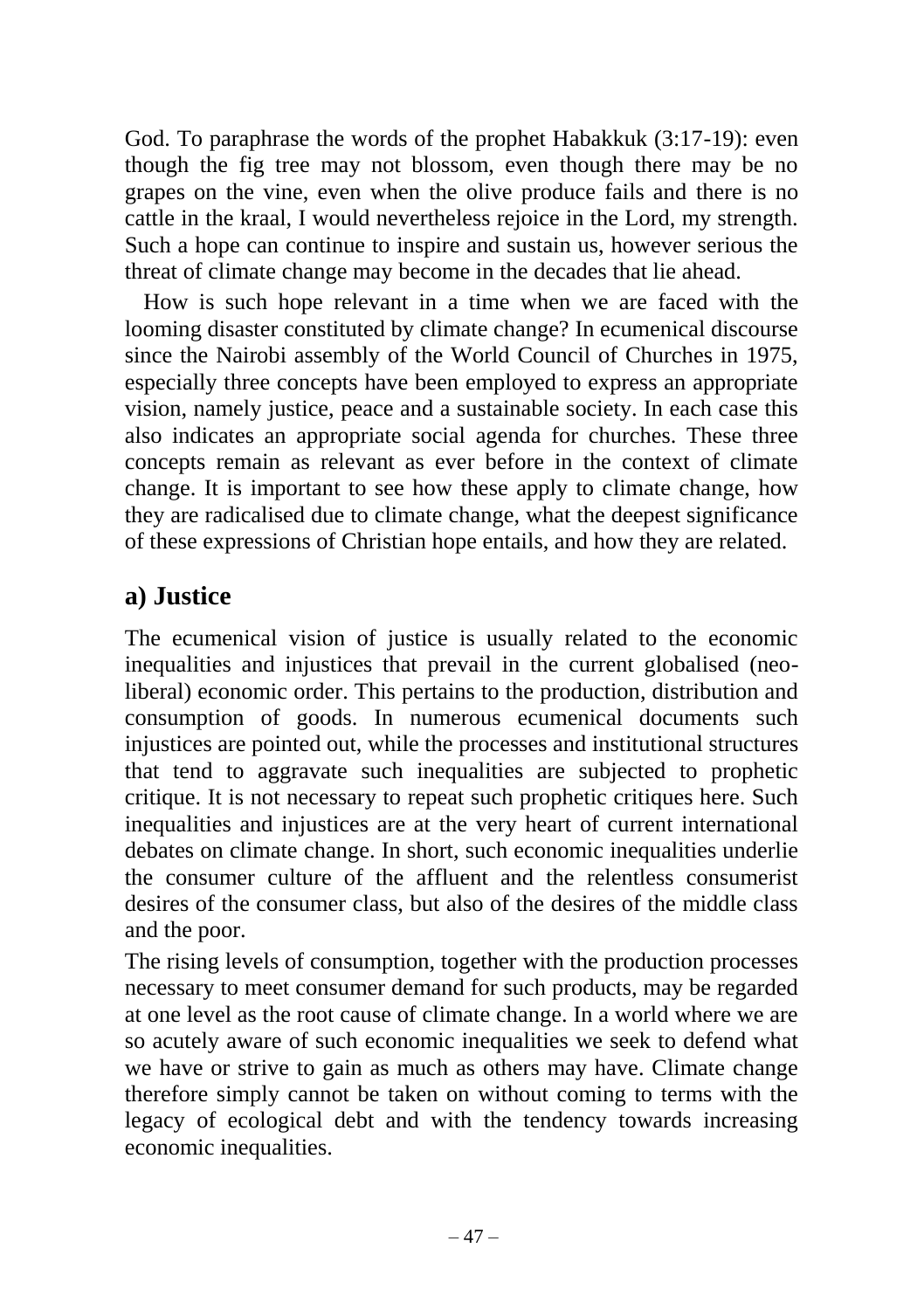In addition, climate change will also aggravate current injustices. Some countries and some sectors of the population have a relatively high carbon footprint and therefore contribute far more to the problem. Some have done so for a century or more, while others have recently begun to add to global carbon emissions. As pointed out above, South Africa"s position is ambiguous in this regard since our national carbon footprint is more than double the global average, despite our position as a so-called "developing" economy. Moreover, the stark and still increasing economic inequalities in South Africa tend to hide the discrepancies between the carbon footprint of the consumer class and that of the poor within our country. By stark contrast, it is well established in climate change discourse that the human victims of climate change will typically include those who have contributed least to the problem. This also applies to the African continent as a whole and to South Africa itself. This is an obvious case of gross injustice.

Christians are therefore right to regard this situation primarily as a matter of justice. Here we may draw on a rich tradition of prophetic critique in the biblical roots of Christianity. Sometimes we have domesticated these powerful memories but in times of crisis prophets have come along to unpack the transformative power of these stories.

In this regard Christians may find numerous allies from other faith traditions, in civil society and in other interest groups around climate change. In the context of such common witness we need to realise that the authenticity of our position on justice will be tested in years to come on our willingness to act in solidarity with the victims of climate change. We will have to answer new questions not only *about* our neighbours but also *from* our neighbours about the true meaning of neighbourly love.

As the World Council of Churches pointed out in a publication entitled *Solidarity with the victims of climate change* (2002), this will not be easy. As resources become scarcer, as conflict over such resources emerge and as countries defend their own interests, there is a distinct possibility that, under difficult circumstances, "love will grow cold" (Matt 24:12). In such a context we as Christians need to abide by our faith in God alone, in our hope and in our love for the other.

There is even more at stake: In the context of injustices we as Christians may hope for God"s judgement over our situation, our lives and our culture. We may hope for God's just reign, on earth as it is in heaven. This is expressed in the Hebrew word *mishpat*. In Christian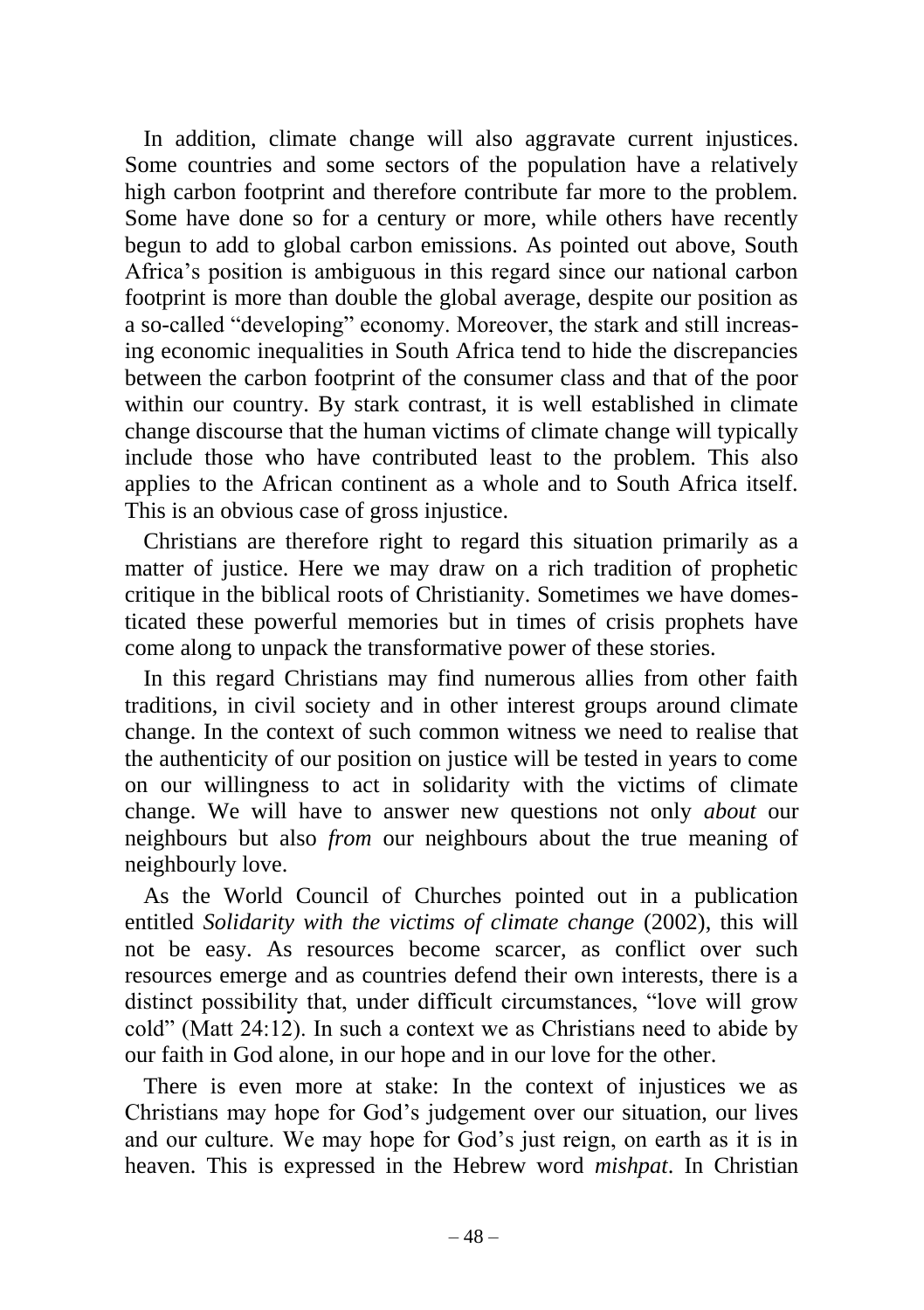communities in South Africa, as elsewhere in the world, divine judgement is often regarded as a source of fear and trepidation, not of hope or joy. In the context of climate change this is understandable. Our tacit acceptance of the legitimacy of prevailing economic inequalities, our consumerist lifestyles and aspirations and indeed our entire Industrialised civilisation will be confronted by God"s judgement, not merely by shallow human judgements. We have to examine ourselves to discern what would survive God's judgement. However, for Christians divine judgement is actually a source of hope. The victims of history cry out for a just verdict in the face of inequalities, injustices, oppression and extermination. In the context of climate change such victims include numerous other species whose habitats have been devastated through urban expansion and commercial agriculture.

Moreover, the long-term scenarios portrayed in discourse on climate change provide ample illustrations that such judgement over our lives, our economies or our cultures, may become frighteningly realistic and vividly concrete. How may Christians discern the benevolent judgement of the triune God in such predictions? There is ample room for prophets of doom and destruction to proclaim a message of fear.

The challenge to Christians is to discern God's justice in such a way that it will elicit fresh hope – for the many victims of society and indeed for the perpetrators. That may certainly help us to revise our understanding of the basis, content and significance of Christian hope. We will have to learn anew what it means to trust in God alone. What we need perhaps most of all is a just verdict, a clear verdict that will liberate those that are currently victimised and that will offer a fresh beginning for all on that basis.

#### **b) Peace**

The ecumenical vision for peace on earth should be understood in the face of various forms of violent conflict that continue to attract headlines in the media. It is important to list the full range of such conflicts – which include war between countries, acts of terrorism and war on terrorism, civil war, ethnic and religious conflict, political conflict (sometimes leading to civil war), organised crime and mob violence, gangsterism and street violence, domestic violence (including wife battering), rape and violence against vulnerable women and children.

It is widely recognised that the key to peace is *justice.* Without justice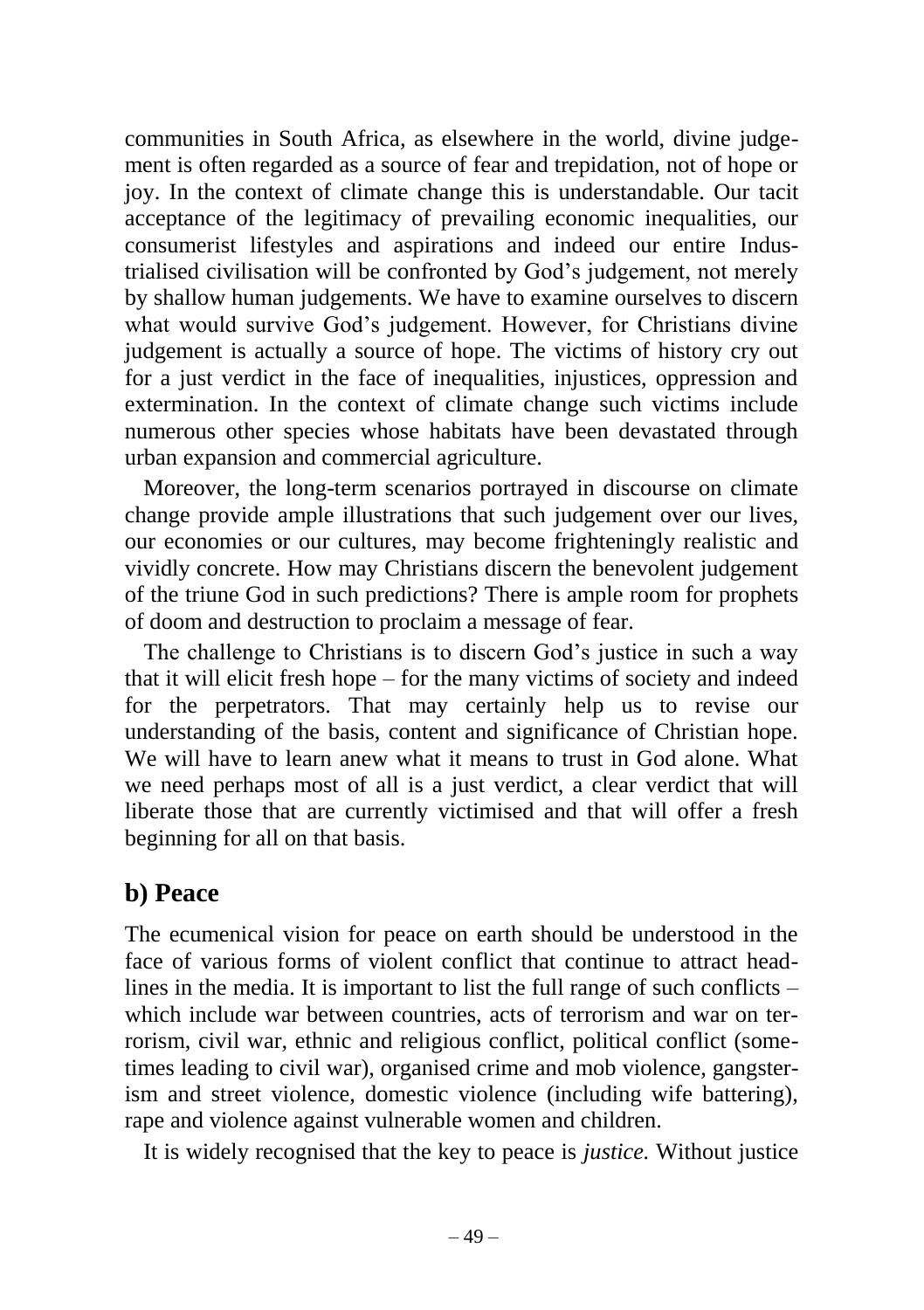there can be no lasting peace. In this sense justice has a certain priority over peace. Moreover, in order to sustain a lasting peace it is also important to ensure the participation of as many people as possible in decision making processes that may affect their lives. This is expressed in political views on democracy but also in an ecumenical discourse on a "participatory society" – as expressed in the motto of the Nairobi Assembly of the World Council of Churches in 1975. It should be noted, though, that other forms of life usually do not have a voice in such human decision making processes – even though their habitat and very survival may be dependent on it. As someone said in jest, if there were to be a parliament of all creatures where each would have one vote, its first decision may be to get rid of human beings given their threat to the survival of all others. The human species may be a species too dangerous to tolerate!

The vision expressed in Christian hope is not only for *peace* but also for *peace making*. This is far more complex. In the secular world this is understood in terms of categories such as mediation and conflict resolution. One may also refer to movements towards what Ghandi called *satthyagra*. This implies resistance against oppression through methods that show solidarity and compassion with the victims, but also honour the dignity of the oppressors and therefore refrain from violence.

In a Christian context there is a need to go beyond that, namely to explore what reconciliation in Jesus Christ entails. In human terms reconciliation is incredibly complex and includes aspects such as the accurate identification of the divisive issue at stake, the recognition of guilt, repentance, signs of remorse, confession of guilt, forgiveness, accepting forgiveness, embrace and appropriate forms of restitution. In light of ongoing discourse concerning the legacy of the Truth and Reconciliation Commission, it is not necessary to explore these aspects here in any detail.

It is at least important to understand that doing injustice always includes an element that can never be undone. Although restitution is often possible and necessary, there will always remain a deficit that cannot be addressed by the perpetrator due to the flow of time. For example, one can express remorse over a word that offended someone so that the impact of such a word could be minimised, but once such a word has been uttered, it can never be retracted. In other cases, for example rape or murder, the deficit between the harm done and what can be restored through acts of punishment or restitution will be much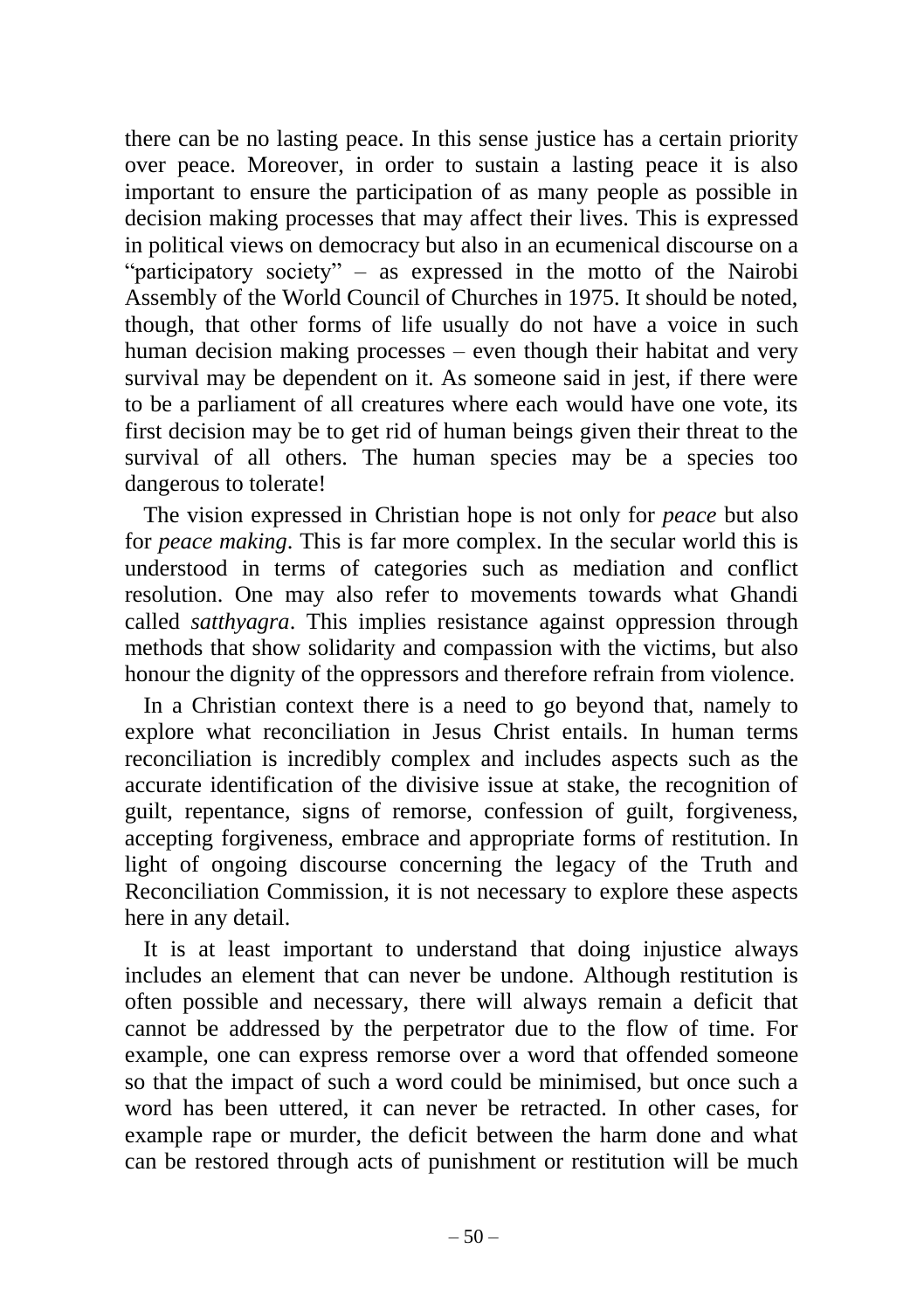more significant. Such a deficit can be used as a weapon for revenge but can also be tolerated, condoned, forgotten or forgiven. This also implies that full justice, giving everyone exactly what is due to them, is never possible. In this sense, peace and reconciliation surpasses the quest for justice. In history, and in South Africa, there have been many examples of people (including parents, community leaders and martyrs) who have demonstrated a willingness towards reconciliation despite the injustices done to them. To forgive someone is to deem the continuation of that relationship to be more important than the harm that was done to oneself.

How is this relevant in a context of climate change? Here it is crucial to note that climate change is likely to aggravate numerous conflicts over scarce resources, especially water and oil. It should also be clear that this issue is likely to worsen the polarisation that already exist – between East and West, North and South, the Christian and the Muslim "worlds", the consumer class and the poor, (over)-industrialised and socalled "developing" economies, urbanised Africa and rural Africa, gated communities and (environmental) refugees, previous and coming generations (ancestors and the unborn) as well as between the interests of humankind and otherkind.

One may therefore suggest that the threats posed by climate change can only be handled on the basis of some form of reconciliation which would facilitate cooperation between people from different continents, cultures and religions. That this is crucial should be evident from the observation that, wherever violent conflict erupts in the world, this tends to take precedence over any other social concerns. In the South African context we were scarcely able to address social concerns over housing, education, health and the HIV and Aids pandemic before the end of the apartheid era and the multiple conflicts that characterised that era.

What message of reconciliation could Christians then offer with regard to climate change? There can be no easy answer to this question. Firstly, those countries that have proportionally a high per capita emission of greenhouse gases are also countries where Christianity has historically been influential. Secondly, Christians with a large carbon footprint face other Christians with a smaller footprint across the table. While Christianity is associated with the affluent West, at least historically, in (South) Africa most church members are indeed poor and the likely victims of climate change. The problem is that such Christians, typically come to the table of international dialogue on climate change without having been reconciled with one another at the Lord's table.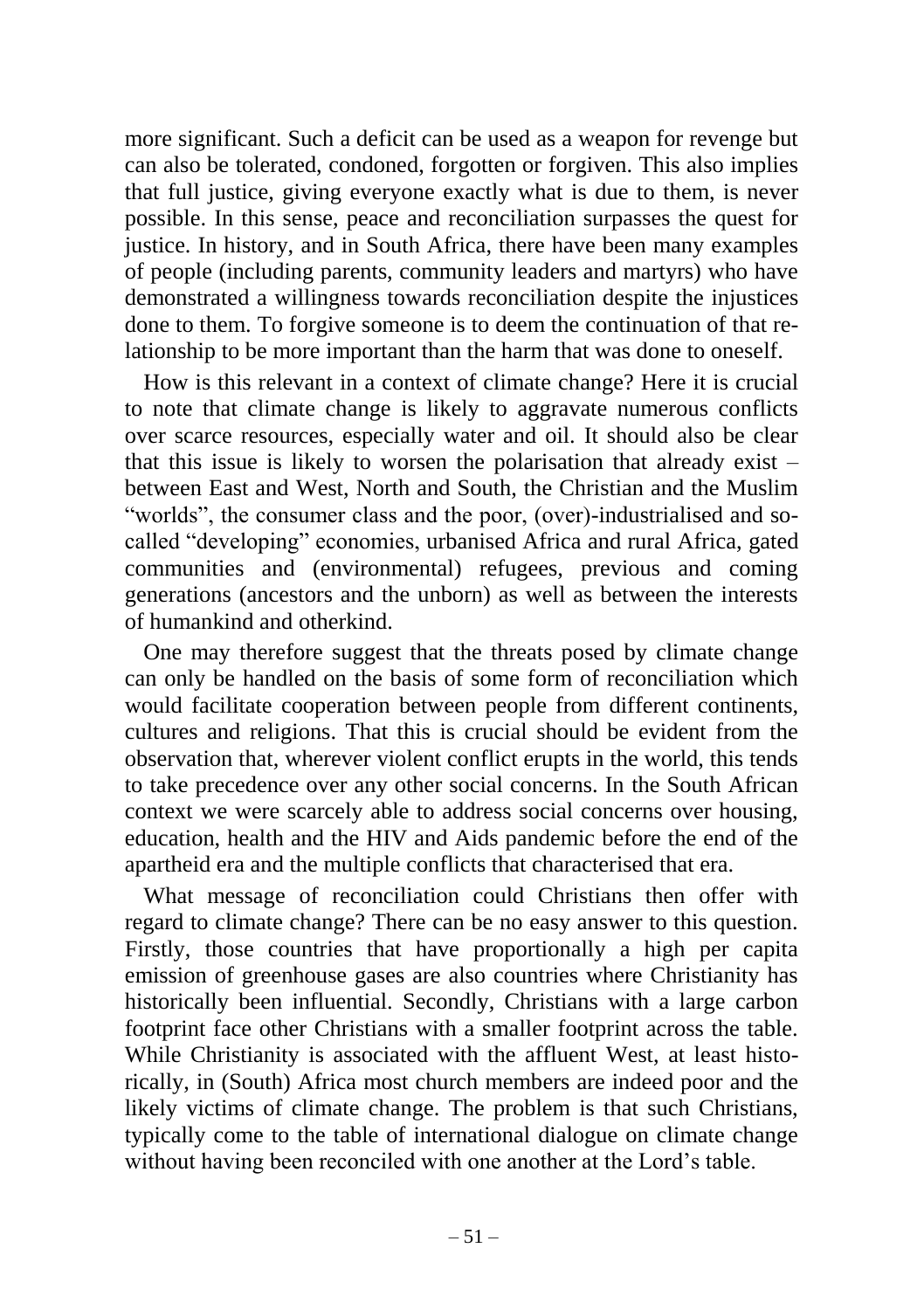Such observations may leave one with the impression that Christian views on reconciliation have little to offer in the face of climate change. That may well be what non-Christian dialogue partners would suggest. In international negotiations on climate change talks about quotas for carbon emissions, carbon trading and carbon taxes may be more appropriate. Here forgiveness certainly cannot imply condoning the ways in which some contribute to the predicament at the expense of others.

Yet, the immense complexity of the problem may also help us as Christians to finally realise that this is a situation way beyond our own power. It helps us come to terms with the fact that we are caught in the trap of a web of guilt, in what may be called structural or systemic violence; that we cannot escape from the sins of the past; that our own good intentions remain deeply flawed and that the impact of our actions may in future prove to be highly ambiguous.

In this regard it may become appropriate for Christians, especially those of us with a large carbon footprint, to confess our indebtedness to the triune God and not only to our victims. We may reach a point where *we will also need God's forgiveness*. This is the point where we may discover that what we require is beyond our own initiatives but not beyond God"s mercy. Here we need to realise the distinction between the church"s ministry of reconciliation and what Christ has done once and for all outside of us and on our behalf, not only in us and through us (Romans 6:10). This is where we may recognise that we need not be burdened with doing God"s work and understand that what holds the church community together is not common moral activity. This is were we need to acknowledge a fundamental asymmetry between divine and human action, an unbridgeable gulf between the work of Christ through which God reconciled the world to Godself (2 Cor 5:19) and our ministry of reconciliation.

The question is whether those of us with a large carbon footprint can indeed sincerely claim to be forgiven by God. Or is this perhaps the deeper reason why it seems so difficult to confess guilt in this case. Could it be that we sense we are not (yet) forgiven, not by ourselves, nor by others with a smaller carbon footprint, and perhaps not even by God? How can we continue with our consumerist lifestyles if we know what the long-term impact will be? Clearly, we cannot take it for granted that forgiveness by God will follow such a confession. We are not able to live from God"s forgiveness, as was noted above. Therefore we anxiously and frantically seek to save the planet through our own efforts –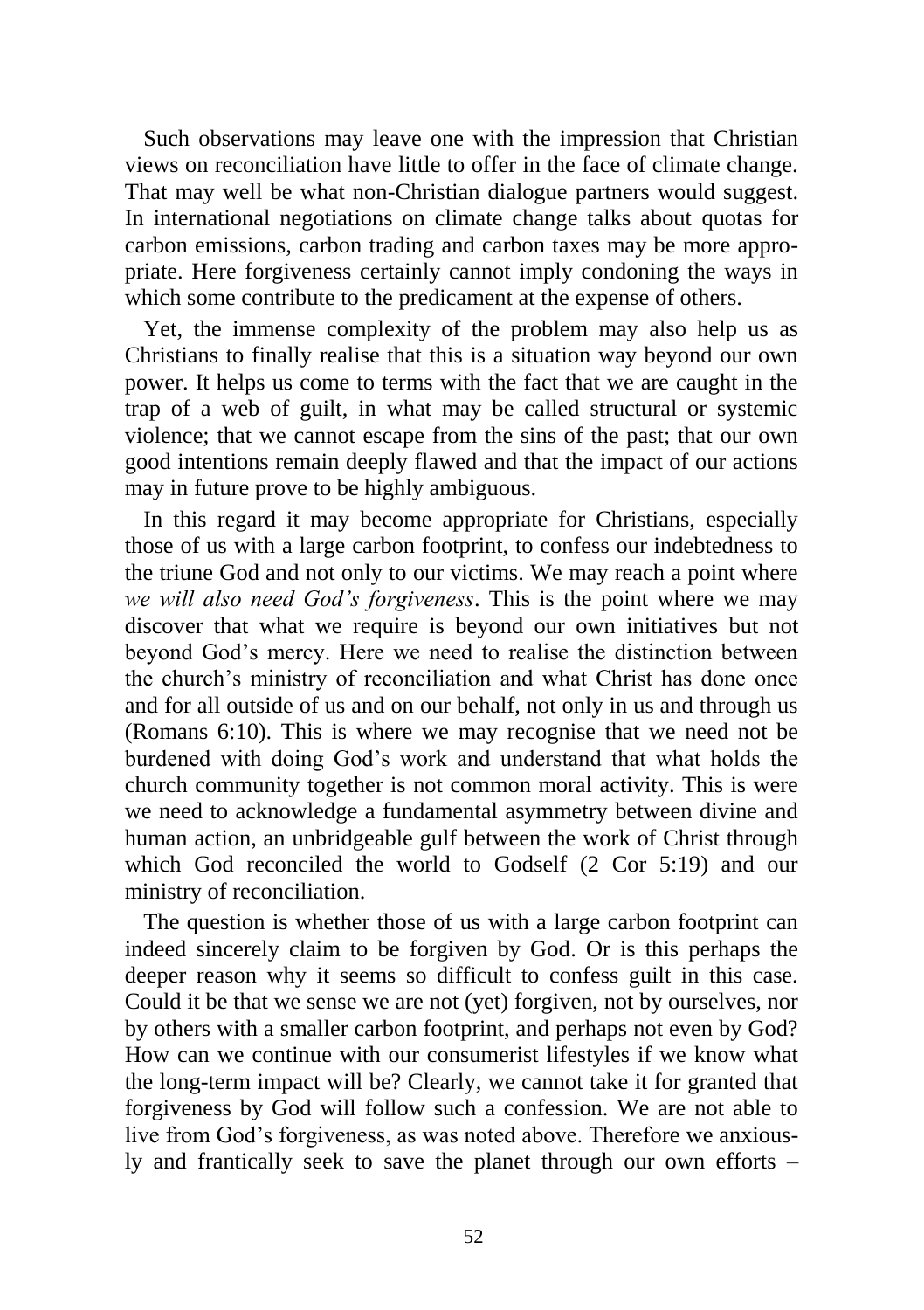through practical innovations, activism or through conscientising others.

By contrast, those of us with a smaller carbon footprint find it difficult to relate to such a sense of guilt. We are angered by the injustices that are at stake. This is why any confession of guilt by those with a large carbon footprint can only be done with integrity on the basis of reconciliation with other Christians and in the presence of the victims. This includes victims from other countries and people from other faith traditions. It also indicates how difficult it is to speak (in this document) with multiple voices over a common challenge and a common witness.

## **c) A sustainable society**

In 1975 the World Council of Churches included the phrase "sustainable society" in describing its vision and social agenda in terms of a "Just, Participatory and Sustainable Society". At that stage this was a new term indicating an emerging understanding of the notion of "limits to (economic) growth". In 1983 at the Vancouver Assembly of the WCC this was rephrased in terms of "the integrity of creation". Since then the concept of "sustainable development" came to be used throughout the world in order to recognise the need for "development" in some parts of the world, but also the need for such development to be sustainable. Since the meaning of such "development" is disputed, this led to ongoing debates on what "sustainable development" could mean.

In the context of climate change such reflections on issues of sustainability have become more urgent than ever before. It indicates that economic production and consumption simply cannot continue as usual. Why not?

- Firstly, we need to recognise the limited availability of some natural resources that provide us with energy. This is especially the case with oil, but also with natural gas, uranium and eventually also with coal. We will require alternative sources of energy sooner or later. It is unfair towards future generations to deplete such resources within the space of one or two centuries.
- Secondly, these resources are being depleted more rapidly than in the past due to a growing world population and rising levels of consumption per person, also amongst the consumer class.
- Thirdly, there is also an emerging recognition that *renewable* resources should be used in a sustainable way. This applies to the usage of land for agriculture, the fishing industry and the pillage of indigenous forests and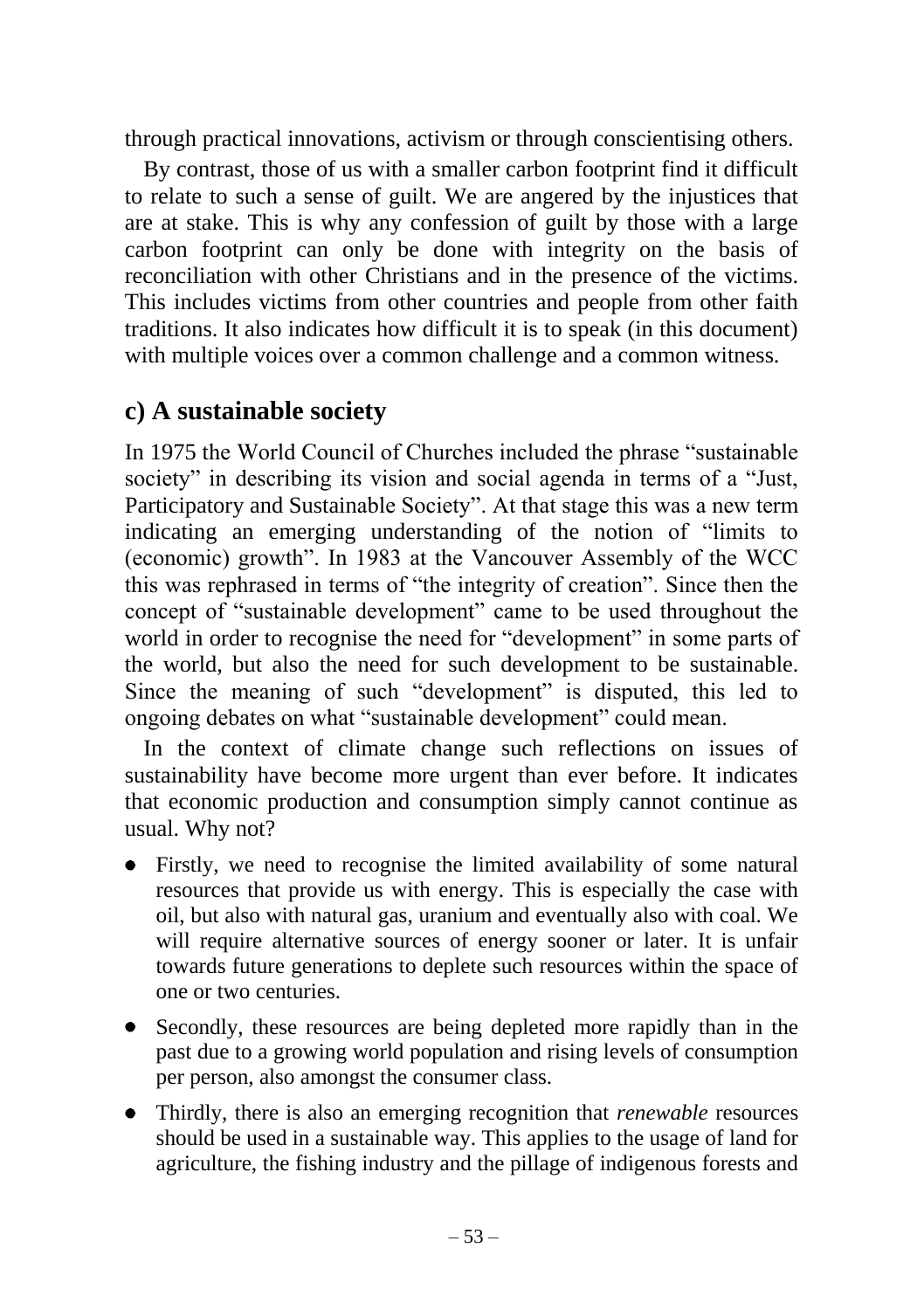plantations. These renewable resources will no longer sustain human beings (and other animals) if we misuse those resources with the result that the ecosystems would eventually disintegrate. The concept of "carrying capacity" and "environmental footprint" is often employed to calculate the hectares of farmland needed per person to sustain a particular lifestyle in terms of the use of organic resources (for food, timber, paper, cotton, etc). Indications are that the carrying capacity of the land is already exceeded – which may have disastrous consequences. This may be likened to a lifeboat. It is always possible to add another person to it, but beyond a certain point (called the plimsoll line) the boat will become increasingly unstable in turbulent waters. Eventually, it will necessarily sink if more weight is added.

- Fourthly, there is a need to recognise that the earth"s biosphere has a limited ability to absorb the waste products of an industrialised economy. Here one may consider anything from aluminium cans to plastics to nuclear waste. Every product can be recycled through natural processes, but in the case of nuclear waste it would take thousands of years. Precisely here climate change is quite relevant because the underlying problem is the biosphere"s limited ability to absorb greenhouse gases such as carbon dioxide (an otherwise harmless substance). It can be recycled, for example through the natural process of photosynthesis, but humans are adding carbon dioxide quicker than it can be absorbed.
- Finally, there is also a need to recognise the limited ability of societies to change rapidly. In the case of natural disasters (flooding, fires, earthquakes) we are forced to make quick changes. However, social transformation is necessarily a slow process. The large ship of the global economy can change direction but not overnight. This is precisely the challenge, namely to shift the energy basis of the entire global economy from fossil fuels towards sustainable alternatives. This will require an immense process of restructuring. This has to take place within a period of approximately 40 years – of which the first decade will be critical. Nevertheless, the decision to begin changing direction can be taken in a much shorter period. The *kairos* moment when the global human community needs to decide upon that is this year (2009) – in light of the Conference of the Parties to be held in Copenhagen in December 2009. Only on the basis of such a definitive decision (with clear targets) can the necessary steps be outlined and implemented to change the direction.

What does this have to do with the Christian faith? Christians have always recognised God"s providence, nourishment and sustenance. This is a not merely a statement about the availability of resources. It is a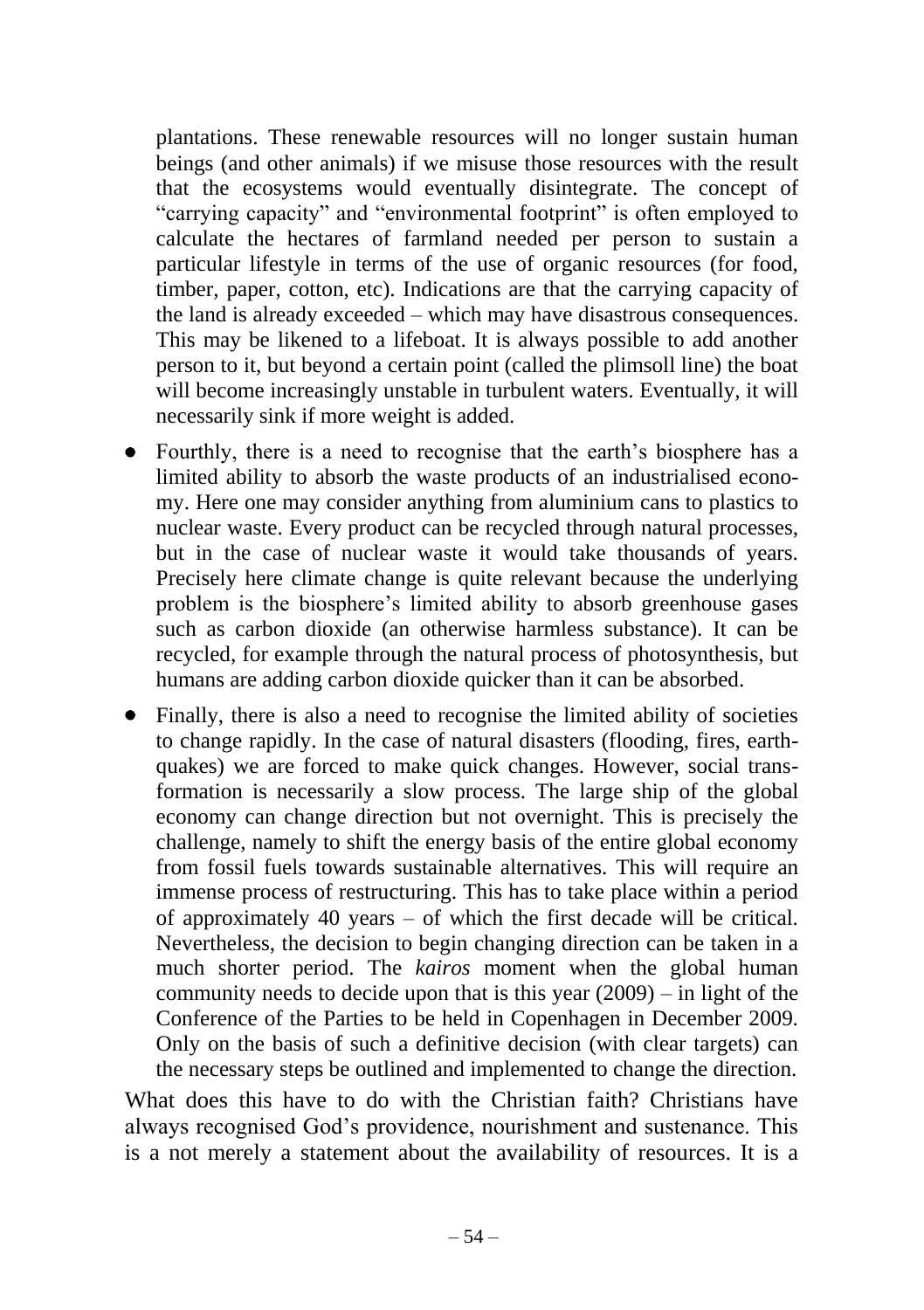deeply Christian confession of faith in God who has remained faithful to God's own creation even though we as a human species have not remained faithful to God. For Christians, the symbol of God"s faithfulness is the life and ministry of Jesus Christ. God cares for us even when we do not care much about God. God continues to provide in our needs despite the impact of a consumer society with expanding needs where there never seems to be enough wealth for everyone. We demand more even though God"s grace is abundant.

In the context of climate change this faith in God"s provision and sustenance is being tested. Will God remain faithful to Noah"s children even when we engage in activities that threaten to destroy the ecosystems that sustain our lives? How long will God have patience with us? How long will God's mercy sustain us? Will we learn that God's mercy is sustained by God"s justice? What about God"s judgement over our lives, our ways and standards of living, our cultures and civilisations? Is God's judgement not also a way in which God's mercy is sustained? When will God begin to use the forces of chaos to destroy that which is no longer sustainable in order to start anew, to bring forth something that is creative, surprising and a source of wonder and amazement?

These questions may help us to see that the most important question in reflecting on sustainability is not *how* something can be sustained or *whether* it is sustainable, but *what* exactly is being sustained. Natural processes, the cycles of life and the thrust of evolutionary processes will continue with or without human interference. The real question is whether industrialised civilisations can continue along more or less the same lines for another century or so. As many have recognised, what is at stake is the very foundations of our notion(s) of civilisation.

Embedded in this are questions about the sustainability of many aspects of contemporary society that those of us in the consumer class have become so used to: suburban housing, the tourism industry, air travel, mega-sports events, educational institutions, structures of governance and economic systems. These aspects can be sustained, but only at grave costs and only when sacrifices are made elsewhere in order to make that possible. Some may need to travel more, but that is only sustainable if others travel less (if using fossil fuels). Some may want to have a carbon footprint above 2 tons per year, but then the footprint of others have to be less than that. *The real problem is that decisions over what should be sustained are not made by those who have to make the sacrifices.*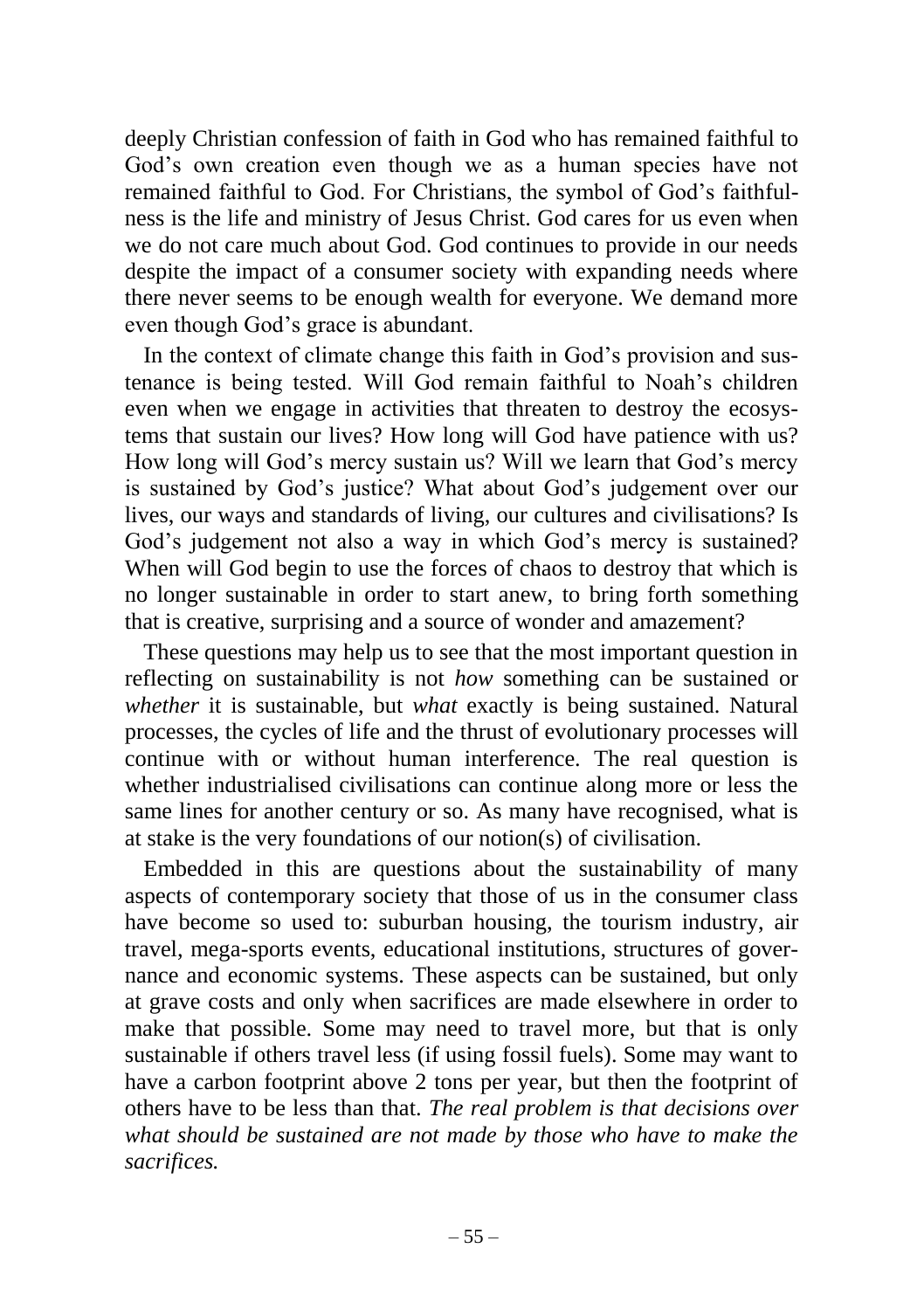It should be abundantly clear that the sharp inequalities that characterise the global economy cannot be sustained indefinitely. Not only would it be impossible for the global poor to adopt the standard of living of the consumer class; in a world with scarce resources the societal tensions associated with such inequalities cannot be contained. It will put an unbearable strain on local, national and international social services – for poverty relief, humanitarian aid, the handling of millions of refugees, disaster management, health services and education facilities.

### **d) How are these three visions related to one another?**

We need to recognise that these three aspects of an ecumenical vision are not always in harmony. In fact, it is quite evident that they are in tension with one another:

- Those of us who work towards nature conservation and wilderness preservation and who are concerned about environmental issues may be inclined to emphasise the integrity of creation above issues of justice and peace. We argue that we need to care for the earth in order for the earth to care for us. We insist that no economic activity will eventually be possible if it cannot be sustained in the long term.
- Those of us who are primarily concerned about economic inequalities and such injustices are afraid that global environmental concerns may shift the focus away from the plight of the poor and the destitute. We notice that those who are concerned about environmental issues and climate change all too often come from the consumer class. This may well be an appropriate form of "contextual theology" for the consumer class, but we tacitly feel that nature conservation is a luxury that those who have time and energy to attend to can worry about. It is far more urgent to attend to people"s immediate needs for food, shelter and medication currently than to worry about climate change decades from now. If life becomes a struggle for basic survival, as is often the case in Africa, it becomes increasingly difficult to resist environmental destructtion. While the rich may see beauty and grace in the movement of an animal, the poor may regard it as a necessary source of food. At the same time, we recognise that it is the poor who suffer the consequences of environmental destruction and that they (we) will become the first victims of climate change.
- Those of us in decision-making bodies at a local, regional and national level recognise the potential for conflict over scarce resources. We also see how various interests play a role in different strategies proposed to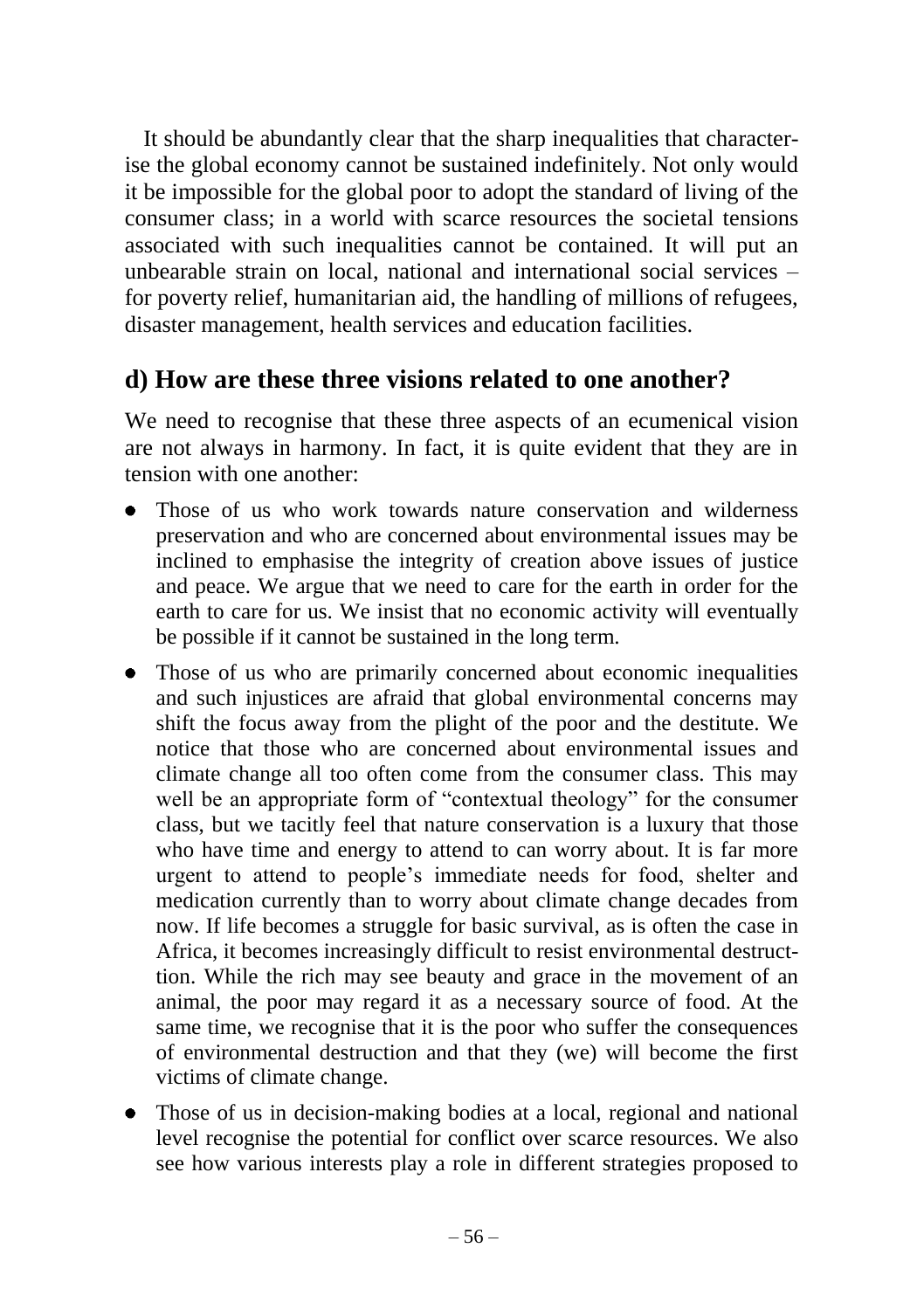address climate change. We are deeply worried that such potential for conflict will require ever more urgent attention and that a failure to curb potential conflicts currently will make any collective efforts to address climate change (which would be the only way forward) impossible later. In times of violent conflict (such as war), handling such conflict takes precedence over anything else. Then it becomes a matter of survival on a daily basis so that long-term survival seems trivial.

The tensions between these agendas also indicate that the one cannot be given attention without the other. One further observation is important, namely on the use of "survival language". This comes to the fore in each of the perspectives. Long-term survival is only possible on the basis of sustainability. The lives of many poor and destitute people in South Africa are indeed accurately depicted as a basic struggle for survival. Amidst violent conflict one's survival and meeting one's own immediate interests necessarily becomes the priority.

At the same time such "survival" language can easily be abused. Even those of us in the consumer class often slip into a "survival" mode. We do that by trying to protect what we have at all costs – amidst the real threats to life, property and employment security. We also struggle to cope with the demands of life and the tempo and competition of an industrialised urban society and often just try to "get through each day".

 In such a context it seems that we will need to learn anew how mercy and loyalty, justice and peace are intimately connected. In the words of Psalm 85:10-11 (NRSV):

Steadfast love [*hesed*, loyalty, solidarity] and faithfulness [*'emet*, truthfulness] will meet; righteousness [*tsedakah*, justice] and peace [*shalom*] will kiss each other.

Faithfulness will spring up from the ground and righteousness will look down from the sky.

The Lord will give what is good and our land will yield its increase. Righteousness will go before him, and will make a path for his steps.

# **A biblical analogy**

A biblical analogy may be appropriate here. There was a time during the reign of Josiah, king of Judah, when drastic reforms were seen as the only way to avert a looming catastrophe. This stimulated a return to the Torah, to an understanding of how God"s just and merciful laws have to be reinterpreted within the context of that time. That understanding created the environment for the emergence of the Second Law – the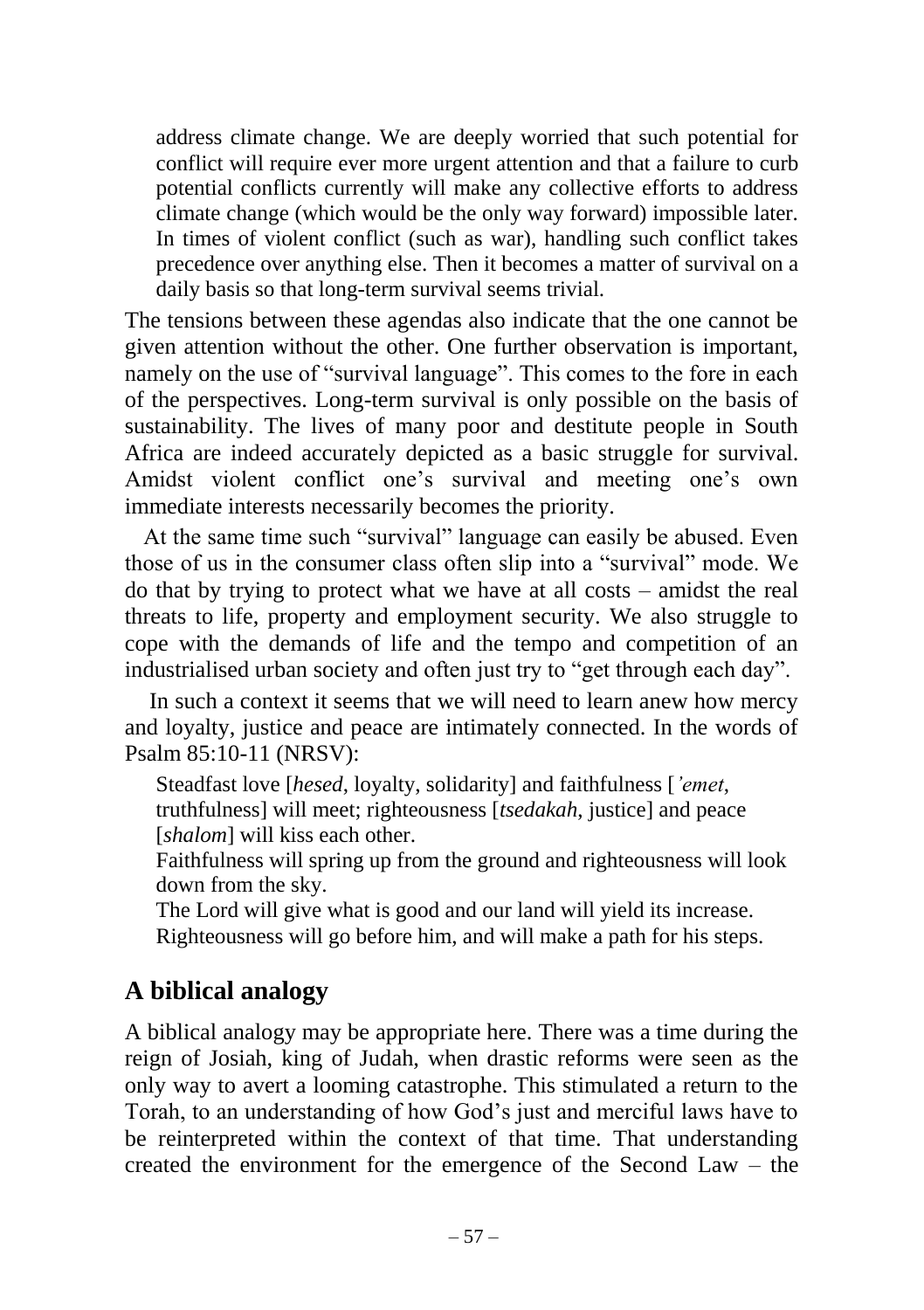book of Deuteronomy.

However, a few decades after that the prophet Jeremiah came to a point where he had to realise that a catastrophe could no longer be averted. The earlier messages of warning were not heeded. The crisis was imminent. In hindsight we know what that meant: that everything precious to him was lost. The dynasty of David came to an end. The temple was destroyed. The city of Jerusalem lay in ruins. Lament was the only appropriate response.

Yet, when the crisis was at its most severe point, Jeremiah maintained a different form of hope. This was not a hope that the crisis could be averted or that he would personally survive the looming catastrophe. Instead, he placed his hope in God alone. He bought a piece of land in a city that was to be destroyed. This signalled the hope that, after the day of judgement, God would remain faithful to God"s people and to the land that was laid waste; the belief that God would once again create something new out of the ruins. Again, in hindsight we know that this actually did take place, but only three generations later, namely during the time of the return from exile. It is portrayed by Deutero and Trito Isaiah as a new exodus, indeed a new creation. Yet, this new beginning was less spectacular than these prophets had hoped for. They therefore cast their eyes into the distant future, hoping for the coming of the Servant of Yahweh, the Messiah who would bring healing to the land.

The biblical analogy of Josiah would be more appropriate for our times than that of Jeremiah. It is not yet too late. We know that we have only a decade or so to take on the challenge. This would require a decisive change of direction, in biblical terms a conversion (*metanoia*), a change of heart and mind, towards a sustainable economy as well as such a lifestyle.

Later, hopefully much later, we may come to a point where our only hope would be that life on earth will again flourish, even if that may mean the extinction of our species. Of course, this would not be something to rejoice in or to even contemplate as a source of hope from our point in history. Later, hopefully much later, Christians may, through the eyes of faith, come to see such judgement – on our generation"s insane addiction to material wealth – in terms of God's loyalty to God's own beloved creation. This may help us to rest in God"s work – which is done in us, through us and even without us – and to heal us from a frantic activism where we try to save the planet through our own efforts.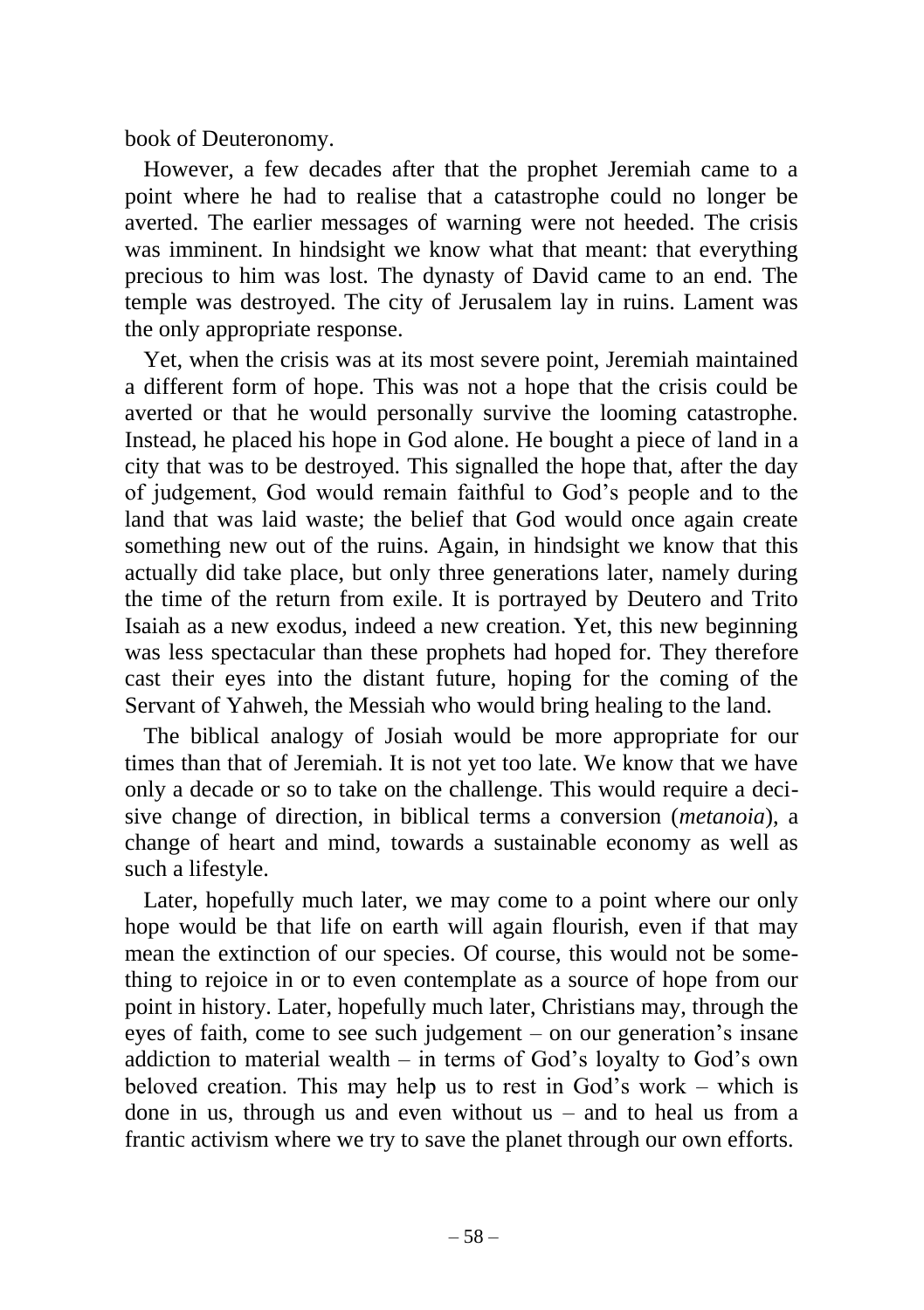### **In search of appropriate theological metaphors**

In reflecting on the content of Christian hope (in terms of God"s justice, peace and sustenance) there is also a need for metaphors and theological models to explain the significance of such hope for us today. These models may help to concretise such a vision. What is required in order to move in the direction of such a vision?

Several models are already widely used, each with some strengths, but also some limitations. Each has roots in the biblical traditions, but each also extends that tradition and may well distort it as well. For the sake of clarity and in order to find a way forward it may be helpful to identify some of these models:

- The key metaphor used in the Kairos Document of 1985 was that of *liberation*. This helped to portray God as the Liberator of those who are poor and oppressed. In the South African context of political oppression at that time it was a particularly influential metaphor. Some also recognised that there would be no liberation for the oppressed without the liberation of the oppressors. In the context of the economic injustices that characterise the neo-liberal economic order, "liberation" has lost nothing of its power. In the context of ecological degradation one may also speak of the liberation of the whole of God"s creation – to show that other forms of life also need to be set free from human domination.
- In the African context after 1990 several theologians suggested the metaphor of *reconstruction*. This builds on the reconstruction in the post-exilic period in Israel and emphasises the need for African countries to accept responsibility for (re-)structuring their own societies. Even though the imbalances and injustices of the global economy still require some form of liberation, it is futile to blame all societal ills on domination from the outside. What we need is also a spirit of cooperation, wisdom, energy and dedication in order to ensure good governance in every sphere of society. In South Africa this was of course understood in terms of the Reconstruction and Development Programme (RDP). Many would see such work as a sign of the coming of God"s reign, on earth as it is in heaven.
- In the mid-1990"s in South Africa many others explored the significance of truth and *reconciliation*, justice and restitution. Of course, this has to be understood in the context of the Truth and Reconciliation Commission"s work, the need to come to terms with the legacy of the past, the healing of memories, the task of nation building, land redistribution and many other aspects of restitution that are still required. The key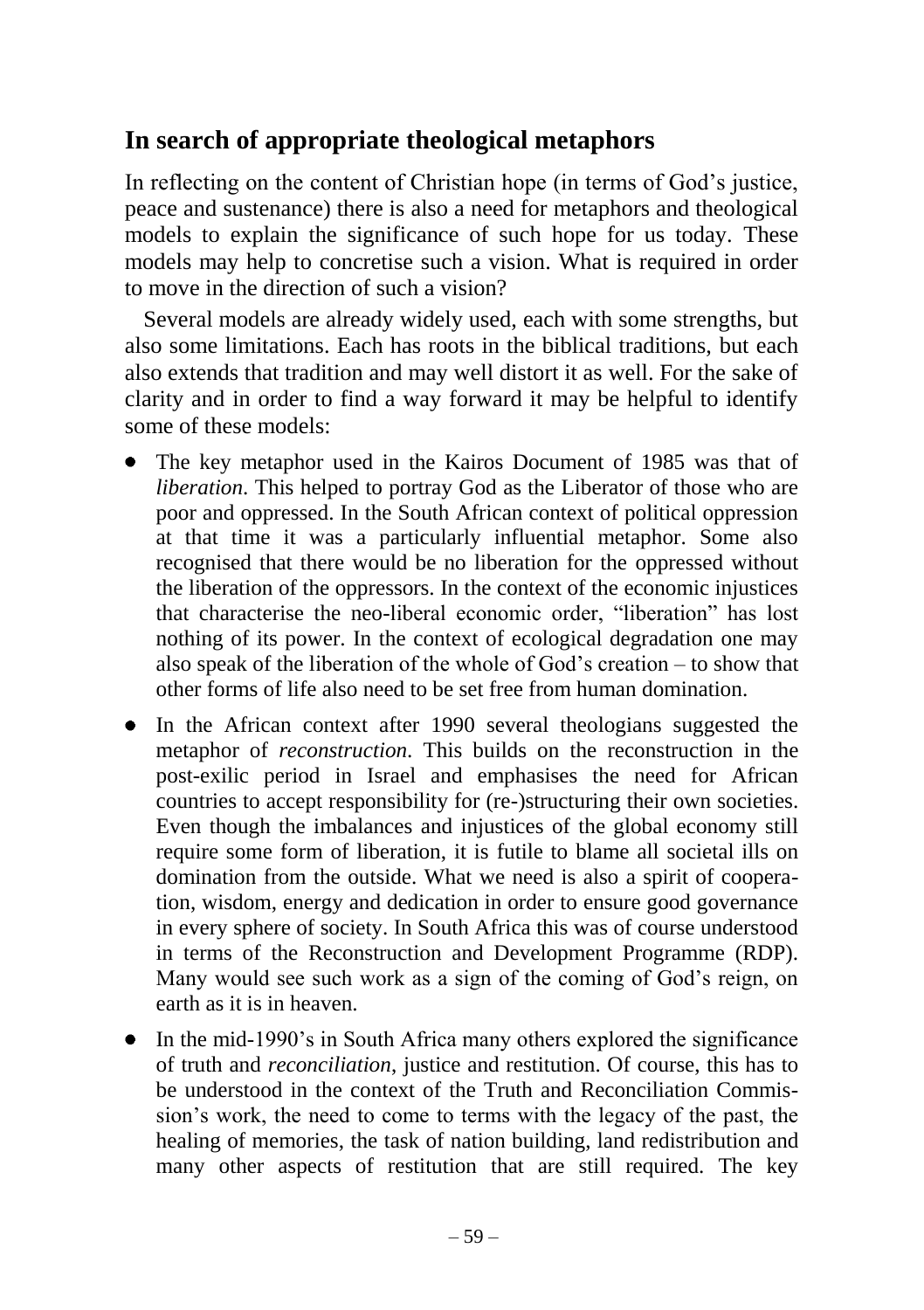metaphor in this regard is probably reconciliation and the need for forgiveness in order to be liberated from the legacy of the apartheid past. It should be noted that the notion of reconciliation has been highly contested – as is for example evident from the ways in which it has been discussed in the Belhar Confession (1982/1986) and the Kairos Document (1985/1986). As argued above, given the polarisation around climate change issues, there is no hope to tackle the problem without cooperative efforts that will require some form of reconciliation, also amongst Christians. We still need to rediscover the meaning of our reconciliation with God through Jesus Christ and the ministry of reconciliation that has been entrusted to us.

- Around the turn of the century the reality of the HIV and Aids pandemic became increasingly evident and started to dominate all other social agendas in South Africa. Soon we started to explore the meaning of health, *healing* and regeneration. We reflected on a theology of life – but also of death. Such healing can easily be extended to consider the healing of memories, healing from demonic possession that is so important for many of us and the healing of the land. Ecological healing in the context of climate change would certainly include a stabilising of the levels of greenhouse gases in the atmosphere. For Christians such healing may be ascribed to the work of the Holy Spirit, but then on the basis of the healing that we find in Jesus Christ and his ministry.
- Over the last number of years many of us have become attracted to the notion of the "whole household of God". *Oikos*-theology is based on the recognition that economic injustices and ecological destruction are deeply related. The power of this metaphor lies in its ability to integrate especially three core ecumenical themes on the basis of the Greek word "oikos" (household) – which forms the root of the quests for economic justice (the *nomoi* or regulations within the household), ecological sustainability (the *logoi* or underlying principles of the household) and ecumenical fellowship (*oikoumene* – participating as members of the entire household of God). One may therefore suggest that the household of God may serve as a metaphor to integrate a number of concerns, including the integrity of the biophysical foundations of this house (the earth's biosphere); the economic management of the household's affairs and the need for peace and reconciliation amidst ethnic, religious and domestic violence within this single household. This includes a concern for issues of health and education; the place of women and children within this household and an ecumenical sense of the unity not only of the church, but also of the whole of humankind and of all of God"s creation, namely the entire inhabited world (*oikoumene*). This raises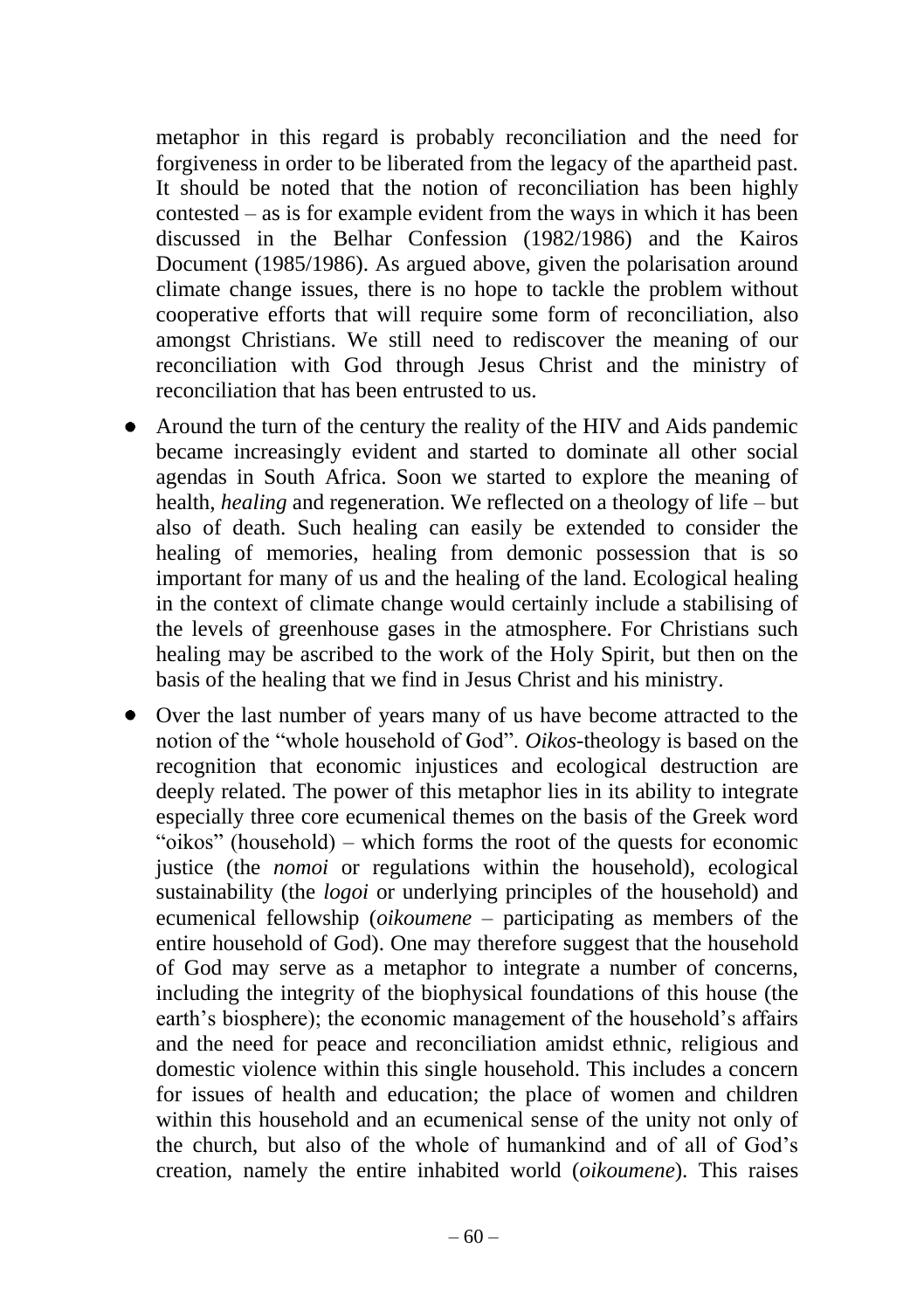many further questions regarding the Architect and Owner of the house (God) and the place of the church within this larger household of God.

- Many other metaphors may of course be explored as well. Some may wish to consider the metaphor of responsible *stewardship* – often emphasised by those in positions of power. This metaphor has been widely criticised and has become somewhat sterile since it seems unable to elicit a vision of hope. Nevertheless there can be no doubt about the need to exercise a sense of responsibility, depending upon one"s sphere of influence in society.
- Others find an emphasis on *sanctification* fruitful. We need to see how the Holy Spirit calls us as individuals, Christian families and Christian families to embody and practise God"s will for our lives and our world. We are called to be the "light of the world" and "the salt of the earth", a "holy people". The church may in this way offer a visible sign of hope, an alternative community, in a world characterised by injustices, conflict and unsustainable habits.
- Another important metaphor is the notion of divine *wisdom.* This may draw on the Hebrew notion of wisdom portrayed as a woman, on the Greek understanding of *Sophia*, on the Christian recognition that Wisdom has been incarnated in Jesus Christ (the Logos), in the Spirit of Wisdom that will lead us to Truth, on parallels in the wisdom literature of other religious traditions and on indigenous knowledge in the African context. There is an obvious need for considerable wisdom in the decision-making processes in the context of climate change. Such wisdom is best understood when born from recognition of the limitations of human wisdom and a sense of wonder when contemplating God"s wisdom in creation and history.

It is not necessary to choose between these theological metaphors, although some theologians have argued for the priority of, for example, liberation, forgiveness or wisdom. In the context of climate change we will probably need a whole array of such appropriate metaphors to guide us in our decision-making in a particular instance. These metaphors can supplement and correct each other. There is also a need for theological reflection on how these models are related to each other. At least we may welcome more than one such a model in order to discern the challenges that have to be taken on in order to embody and practise such a vision of hope.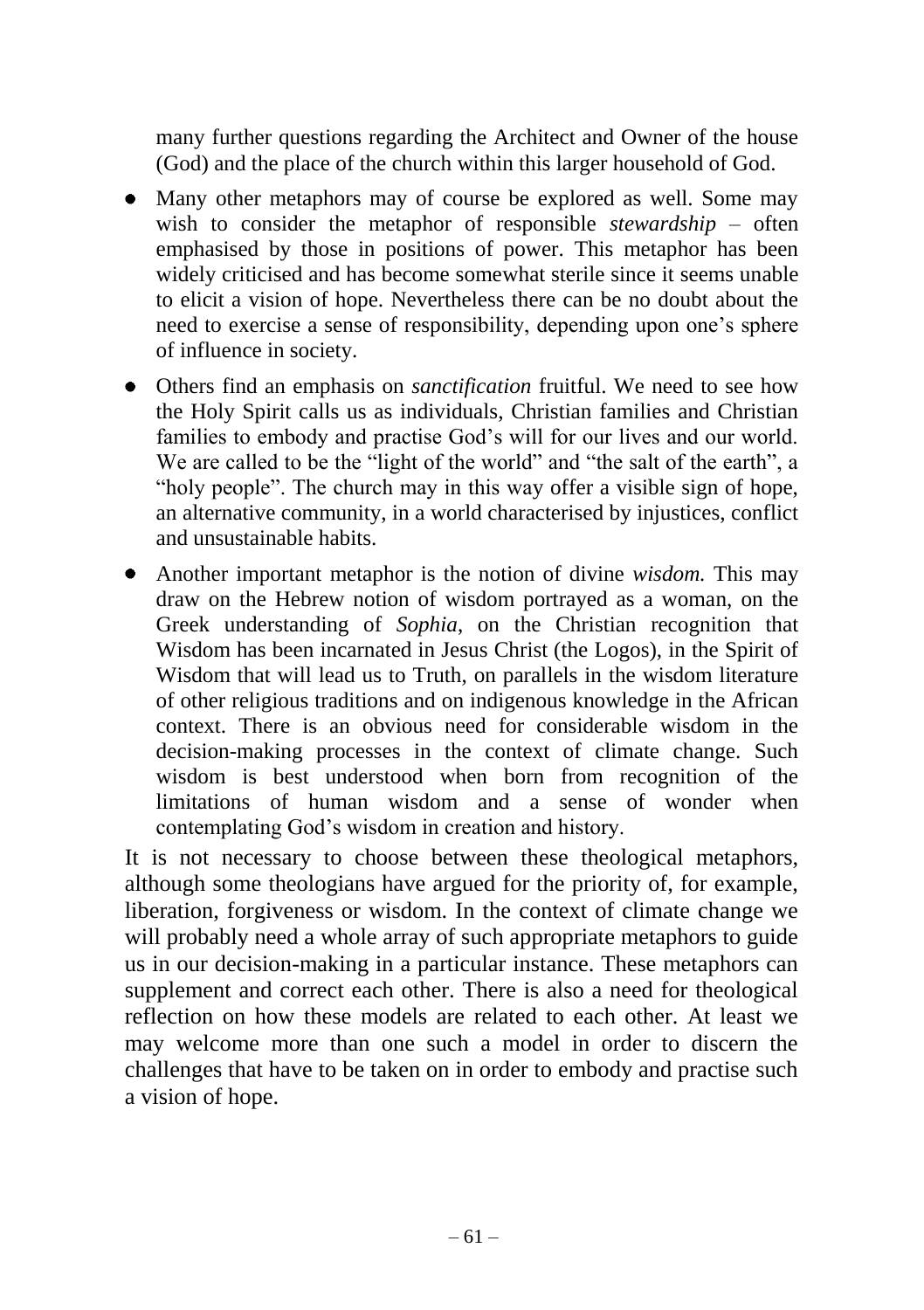### **5. Responding to this vision (renewed acting)**

#### **A moment of reflection on Christian action**

We now dare to reflect on an appropriate response to the challenges climate change pose to Christians in South Africa. In doing so we recognise a number of dangers:

- In acting anew we recognise that we have already been acting and that we stand to be judged before God, people of other faiths, citizens of other countries, future generations, other forms of life and especially the current and future victims of climate change, in our midst and further afield, because of inadequate actions taken.
- We also recognise that a failure to respond is also a form of disobedient response.
- We recognise that we cannot call upon others to respond appropriately with any integrity without the witness of our own paltry earthkeeping ministries.
- We need to remind ourselves of the danger that we simply repeat what others have said in terms of a checklist of do"s and don"ts that people can attend to at home and at work. Although we should add our voices to such calls, Christians can and should do more.
- We acknowledge that the only adequate response would be one which would lead the world"s human population collectively to stabilise the concentration in the earth's atmosphere within the space of four decades.

As Christians there is an added danger, namely that we can seek to respond to this enormous challenge through our own strength and efforts. We would thus seek to do God"s work ourselves. This applies especially to those of us in the consumer class who have become secularised in our everyday lives, our habits and ways of thinking. Since we are no longer certain how to make sense of God"s action in the world, the only option is to try, rather desperately, to save the planet ourselves.

Others amongst us may hope and pray for a miracle, for some divine intervention to reduce carbon from the atmosphere – but this may easily become a pious way of evading concrete responsibilities. Those of us who have kept a traditional African worldview alive may recognise visible and invisible, material and spiritual forces at work, but we struggle to explain this to scientists, politicians and activists working on climate change issues. Indeed, how would that make a difference?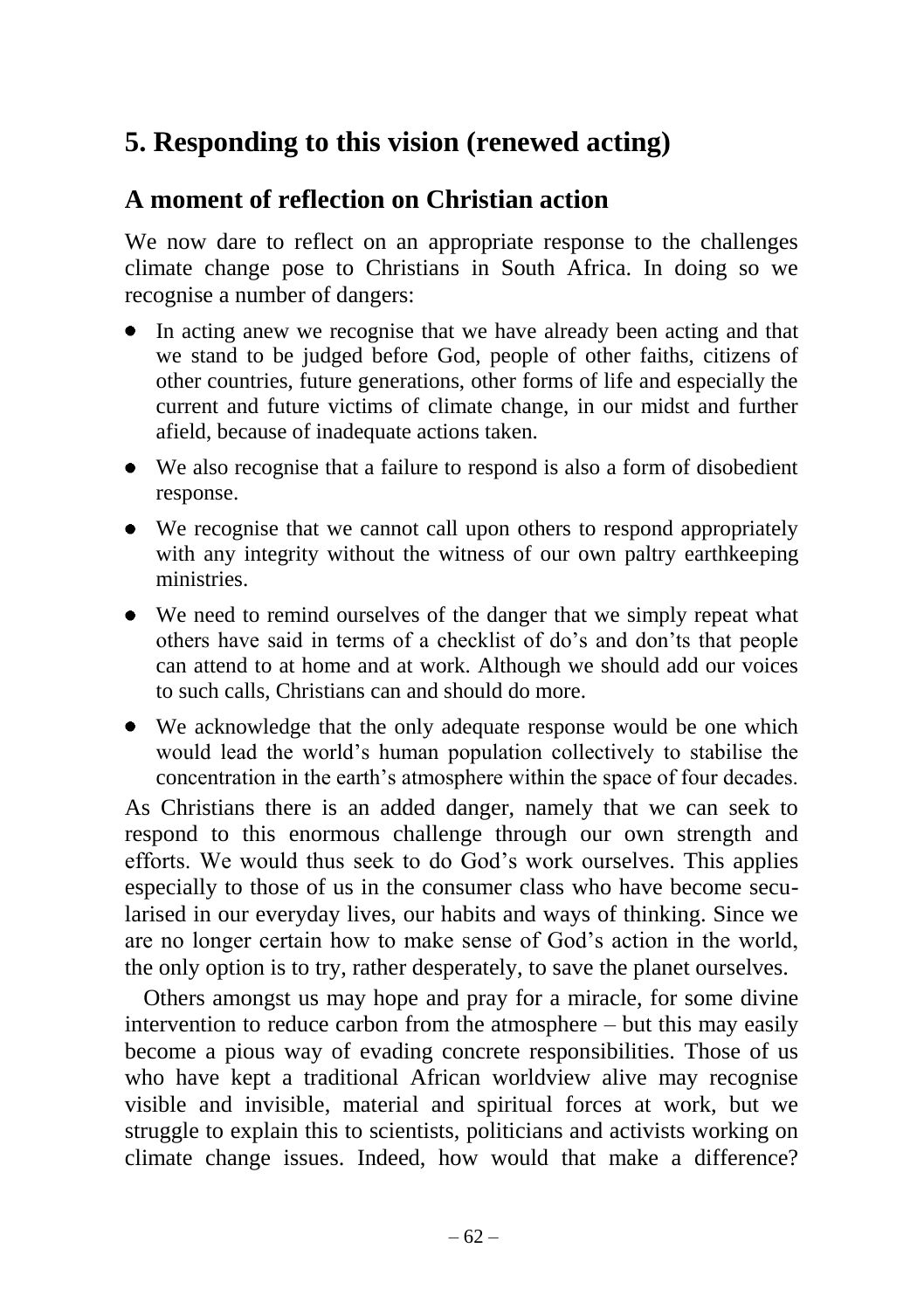Where can we discern the presence and transformative power of the Spirit of Jesus Christ?

Many of us have learnt to speak of the work of the church as God"s mission (*missio Dei*), not ours, or the church"s. God"s mission of earthkeeping is not dependent on us: It and can take place with or without us, or even despite our efforts. At the same time, we believe that God does not prefer to work without the church of Jesus Christ in South Africa. This, too, may easily become pious talk. The temptation is to use Godlanguage merely for decorative purposes. We pray for God's mercy and announce to the world that we put our trust and hope in God, without being able to make sense of what that actually entails. We therefore act as if we have to do what we can to save the planet ourselves. We fail to take our own message seriously. We reduce the gospel of God"s work in Jesus Christ to save the world from sin and destruction to the feeble call upon Christians and others to "make a difference" themselves. This danger has been aptly referred to as one of self-secularisation.

This is tragic, precisely because the church in this way fails to make a contribution that few other role players can do. Moreover, this kind of contribution is sorely needed in current discourse on climate change. As observed above, the problem is not a lack of information, or conscientising, or available technology. There have been more than enough prophetic calls upon people to respond. The deeper problem is one of a lack of moral imagination, moral leadership and therefore of moral will. We know that we need to do something, but find ourselves unable to muster sufficient courage and moral energy to do what is required. We need an attractive moral vision that can inspire Christians and others to do what needs to be done. Clearly, to play on people"s conscience, sense of guilt, fear, will-power, strength of character, positive thinking, obedience, dedication, or creativity will not be enough. Instead, we need to explore the rich vocabulary in the Christian tradition to offer a message that is so sorely needed to the world.

This, one may say, is a message of faith, hope and love  $-$  of trust in God's faithfulness to God's own creation, of faith in God's work in Jesus Christ through the power of God"s Spirit, embedded in God"s mercy for the victims of evolution and of human history and of hope in God"s promises to make all things new.

To use the language of grace in the context of climate change is of course dangerous because it has so often been abused. It has become cheap whenever we grab for ourselves more and more of God's gifts,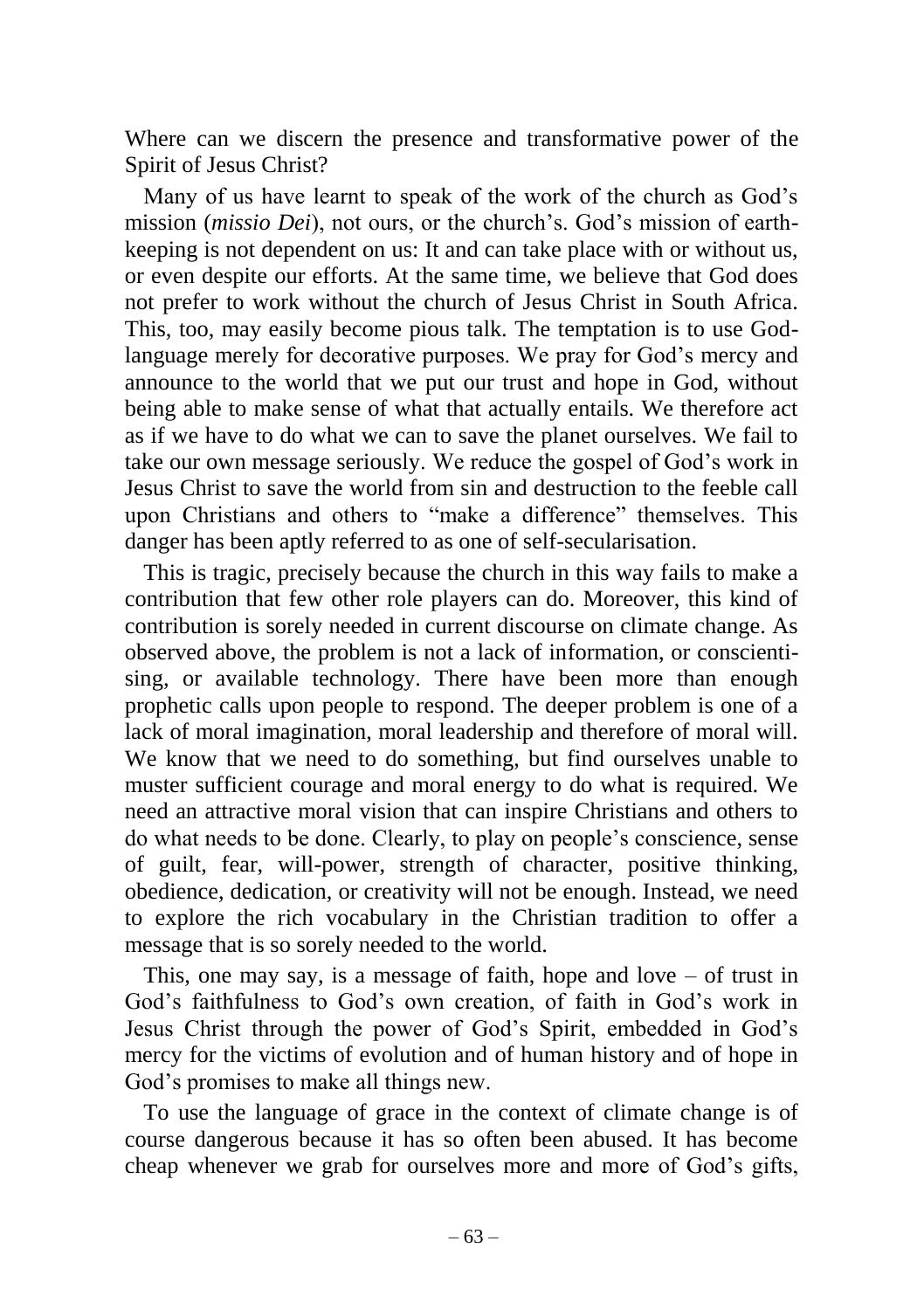more than what is sustainable, and understand that as God"s blessing, as grace bestowed on us. Grace can so easily become an excuse to justify our consumerist lifestyles or aspirations. It can also become an excuse whenever we fail to carry out our responsibilities – in the hope that God would rectify what has gone wrong through our laxity. Yet, an awareness of God"s abundant grace is perhaps the only message that can save the world, the only dynamo that can spur on Christian action. In this lies our last, most profound source of hope.

#### **New commandments for an age of climate change**

In the Jewish-Christian tradition God"s law is not regarded as onerous but as a source of wisdom, inspiration and joy. It provides a sense of direction, a rule for gratitude, that God's faithful may gratefully receive. It forms the way in which God"s transforming grace becomes effective in the lives of believers and Christian communities. In describing a set of new commandments for an age of climate change we therefore wish to portray them as signs of grace, not as a burden or a threat.

*1. Worship in the context of the Christian liturgy provides Christians an opportunity to see the world through God's eyes – with mercy, compassion and justice, especially for the victims of history.* 

Christian worship is sometimes criticised for being other-worldly. This is based on a misunderstanding. The orientation of worship is indeed on God alone. Here religion cannot be seen in purely functional terms as a handy instrument to be used for other purposes. However, it is precisely in seeing through God's eyes that we begin to comprehend something of God's vision for the world. This is based on God's mercy for sinners, for the poor, the oppressed, the marginalised, the vulnerable, the meek, the dying, the extinct and the victims of history. This is expressed through the Way of Jesus Christ. Here "orientation" may be taken literally as a focus on the Orient, on Jerusalem, on Calvary. This is a strangely attractive vision that can transform the world.

The beauty of Christian worship – of singing, dancing, preaching, witnessing, being together, appreciating the visual arts, including liturgical decorations – can help to change the world. It may be true that beauty is in the eye of the beholder and therefore is contextual. Yet, it is also important to observe that an inspiring vision can only be based on something that is attractive, that can *attract* people beyond the temptation of more and more consumer goods. This is especially true in a world of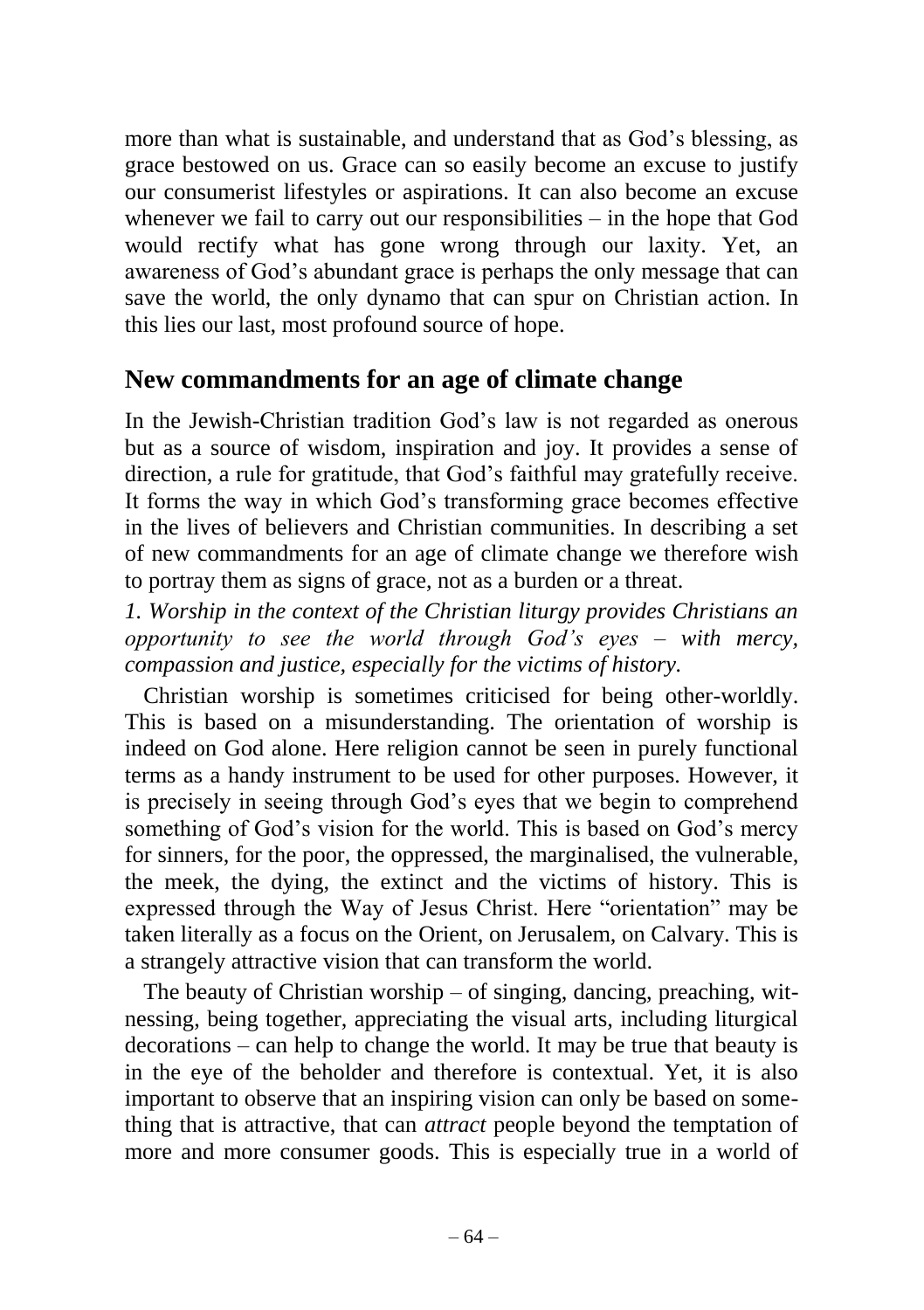ecological destruction, where much beauty has already been irrevocably lost. It is also true in impoverished contexts. The poor amongst us do not only need bread (a hunger that can be satisfied); they also need beauty (a hunger that can never be satisfied). After all, the poor are not only poor; they are also people. They are not merely objects of charity.

In the context of climate change there are ample opportunities to rediscover the significance of the Christian liturgy. We have already mentioned the Season of Creation (the Sundays after 1 September), Environment Sunday (closest to 5 June) and a range of other festive days, but every worship service provides such an opportunity. It may come as a surprise for some, but this may well be the primary responsibility that Christians have in a context of climate change. This is not something to be deemed onerous but joyful and celebratory. The focus is not on what we need to do, but on what God has done for us. Nevertheless, the liturgy may unleash an energy that can transform society according to God"s mercy. This energy is not derived from fossil fuels but from the power of compassion, epitomised by the cross of Jesus Christ.

Given this transformative potential of the Christian liturgy, it is deeply disturbing when the liturgy is merely geared to cater for the individual spiritual needs of church members along the pattern of other products and services which are marketed in the consumer culture. When people look for a place where their liturgical needs can be met, the focus is no longer on worshipping God or on seeing the world through God's eyes.

*2. The awareness of God's presence calls for celebration, for a break in our everyday activities, for times of rest. To keep the Sabbath may be exactly what the earth needs to restore itself.* 

Climate activists rightly call upon others to act, to change the structures of society, the policies that are introduced as well as the dominant economic patterns. However, the enormity of the challenge may well leave everyone exhausted and despondent. The Jewish-Christian tradition has kept alive the practice of keeping the Sabbath, of celebrating periods of rest, which may be appropriate here. Resting is counter-intuitive as we tend to think about what we need to engage with. Yet, this may well be what is actually needed as the interruption of our ongoing economic activities will provide the earth"s systems an opportunity to restore itself. The earth"s biosphere can absorb the carbon that is emitted but only slowly and if given a chance to do so.

This has many implications. Firstly, a day of rest would help to slow the tempo of an industrialised society where people always find them-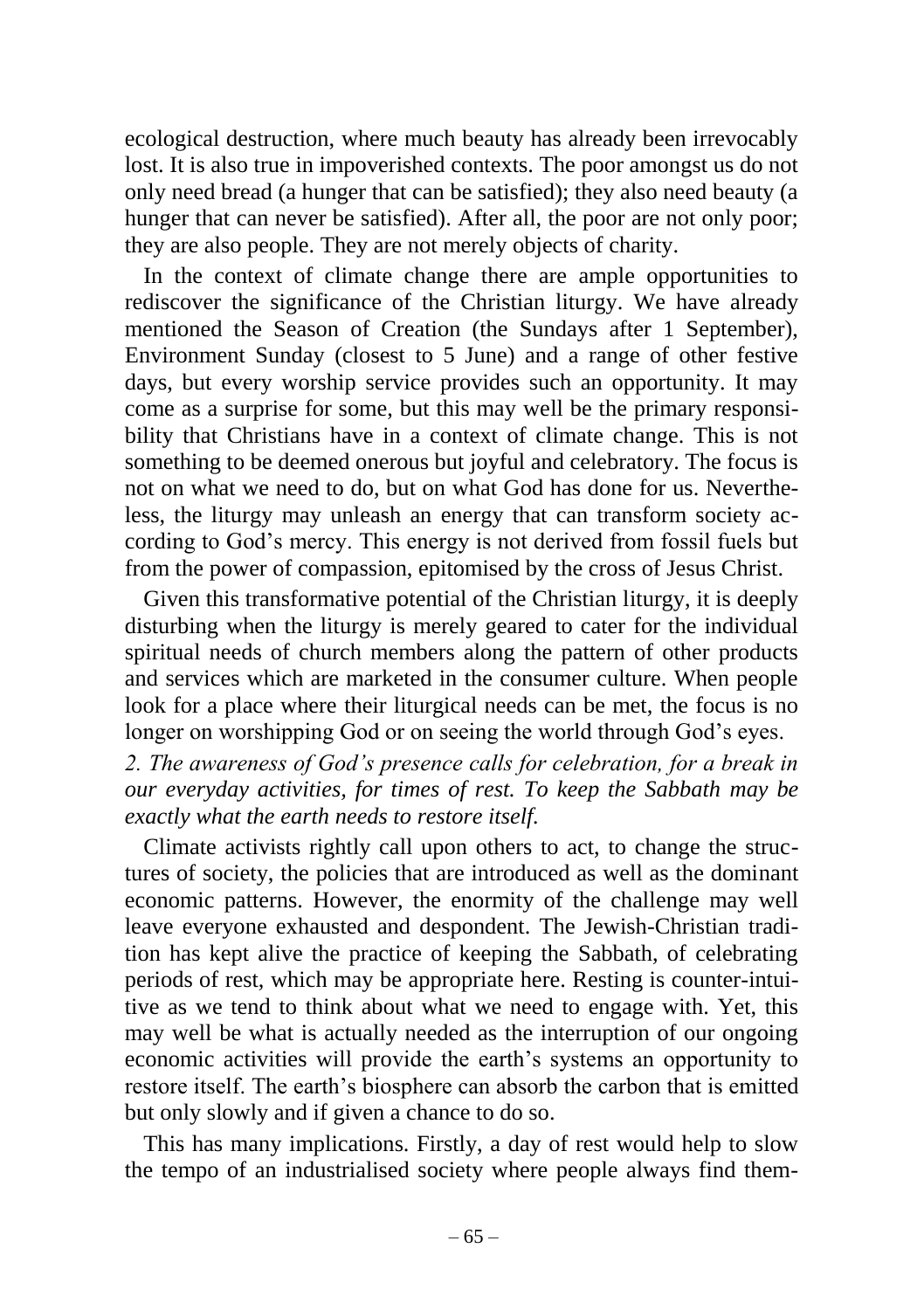selves too busy and left with too little time and energy to do what they deem necessary. To rest may sound inappropriate if one has too much to do. Some may argue that it would prompt laziness and laxity. However, the discipline of a day of rest interrupts one"s activities enough to cause a rethink of priorities and agendas. Indeed, it may help to change the world! Secondly, many practices recommended by activists focus not on what we should do, but on what we (those of us in the consumer class) should *stop* doing. Examples would be using cars less, using less electricity, putting off the lights, etc. If we rest in these ways, the earth may be able to replenish itself. Thirdly, those involved in agriculture recognise the value of a year of rest, to let the land lie fallow so as to restore its fertility. Fourthly, the notion of a Year of Jubilee has inspired many people to call for a cancellation of the debt of poor countries. This is crucial in a context of climate change in order to address the economic inequalities that characterise the current global economy. Since this is to be celebrated only once in 50 years, it provides the victims of history an opportunity to start anew but also with the responsibility of taking care of their own needs for the next two generations.

*3. An experience of God's compassion and mercy may indeed alter the plight of the victims in our own midst. An experience of such compassion may also prompt us (where applicable) to recognise our guilt before God and the world and to confess our sins of greed, our consumerist aspirations, our idolatrous clinging to what money can buy and our trust in the powers that shape the world. We can only cleanse the world if we are cleansed by the waters of baptism.* 

Confessing guilt is often seen as a burden. However, many of us have experienced it as liberating to confess one"s guilt before God and before others. It frees one from the burden of pretending to be other than what one is, from hiding one"s sins from others even though they can see that perfectly well. Any Christian confession of guilt has to be specific or otherwise it becomes generalised, vague and meaningless. As in the case of marriage conflict (for example where a husband infected his faithful wife with HIV), each person may have a confession to make, but the content of that confession would differ radically.

In the context of climate change those of us with a high carbon footprint have much to confess. The deeper problem is not an unwillingness to confess one"s sins, but to see the implications of that for one"s way of living. We simply cannot claim to be forgiven by God and continue with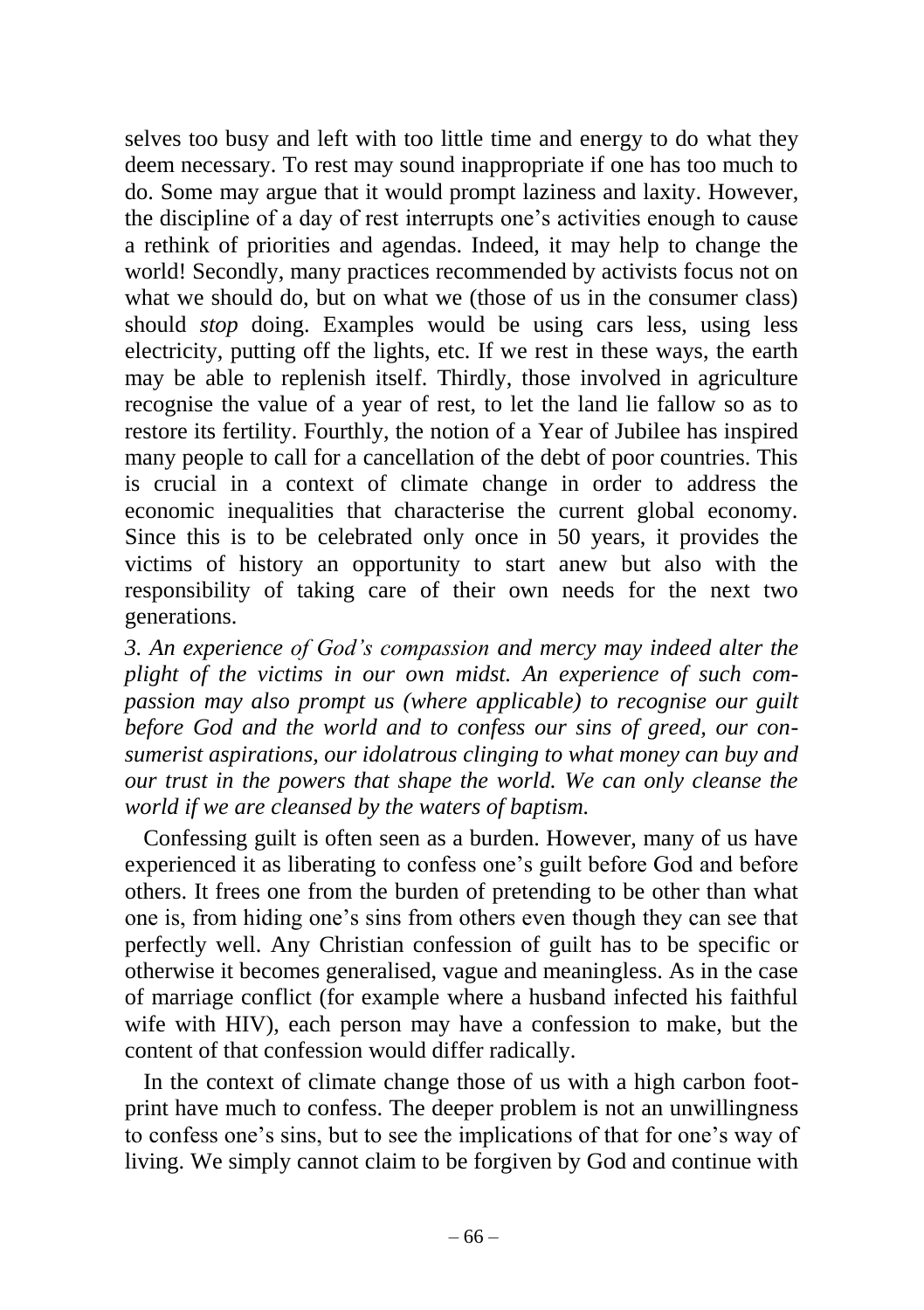our consumerist lifestyles. As a result, we cannot live from the joy of God"s forgiveness, and therefore desperately try to save ourselves through our good works in the area of climate change.

Those of us with a smaller carbon footprint may have less to confess, although we cannot hide our consumerist aspirations either. We have a special responsibility: to find the courage to confess our sins of aspiration. This may shame those with a much larger carbon footprint and help them to recognise the impact of their lifestyles on others. However, such a confession by us with a smaller carbon footprint can so easily be abused by those who wish to maintain their lifestyle, and that is why such a confession would be truly courageous.

In a world where water, lakes and rivers have become heavily polluted and where drinking water is scarce and a source of intermittent conflict, we need, more than ever before, to be cleansed by the water of one baptism, for the forgiveness of sins. We can only cleanse the world if we are cleansed ourselves, if all of us, the consumer class and the poor go through one baptism. Can the healing power of the Holy Spirit also cleanse such chemically polluted waters?

*4. Christians are called to be witnesses of God's mercy; they are beggars who in bold humility may show others where they have found bread – enough bread for the whole world.* 

As Christians we do not occupy the truth; at best we are witnesses to the truth. We do not possess the truth; at best we are possessed by the Truth. For Christians in conversation with people from other living faiths and with activists in civil society this may be difficult to acknowledge. However, like beggars who have found bread (comparable to witnesses to a sports victory), it is difficult not to tell others of the truth we have found. This is the joy and the responsibility of Christian preaching and teaching. In the context of climate change this is crucial. We need education and not only about the dangers of climate change. We need to understand who we are, where we come from, where we are going to and what we stand for. Only from a sense of Christian identity can we work with others to address the challenges that we face together.

*5. Christian families and communities would want to cultivate the virtue of gratitude for what God has provided us – not to justify what we have as "God's blessings", but to counter the consumerist experience of lacking what we need, want or desire.* 

In many Christian families and Christian communities there is the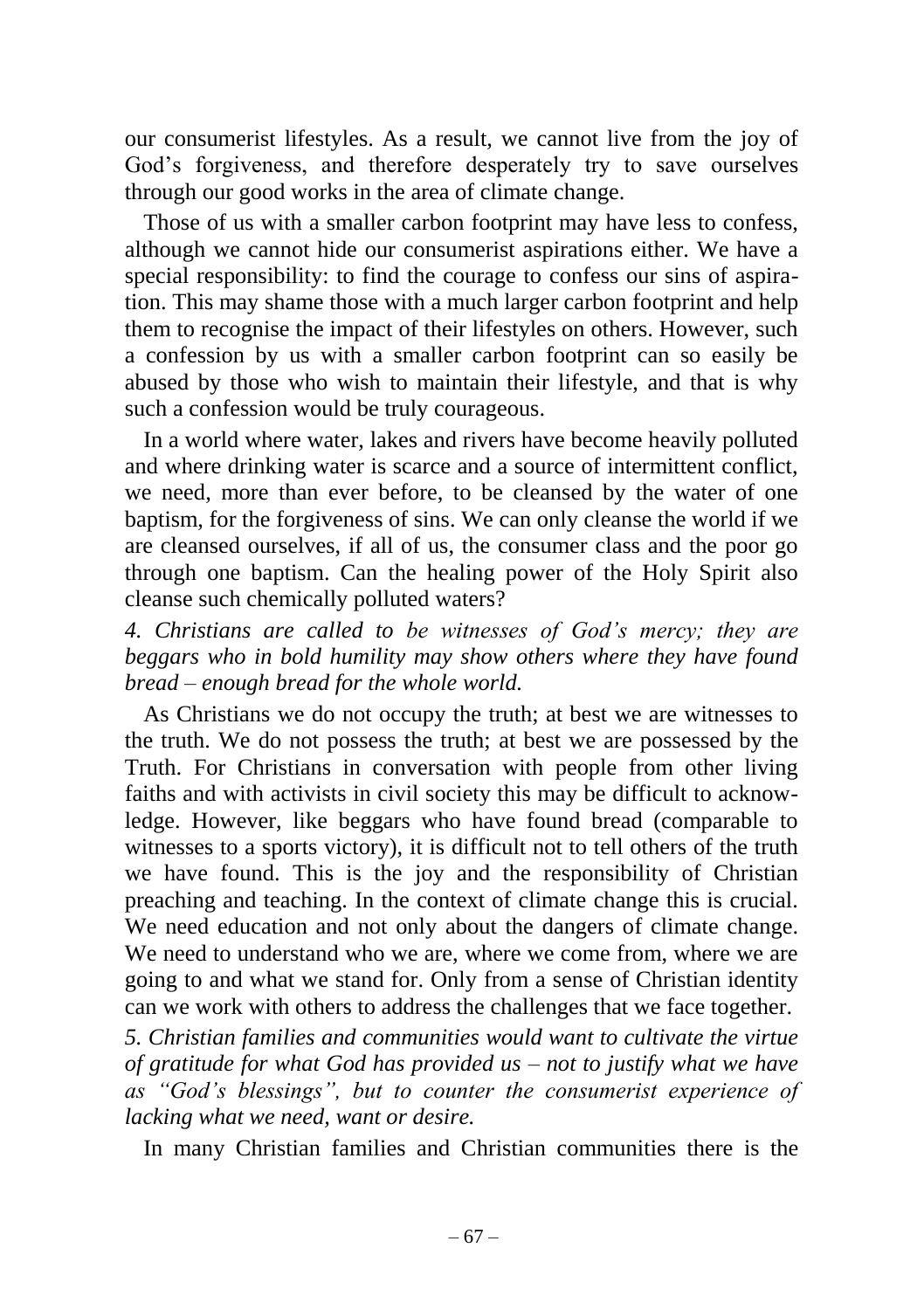habit of "saying grace" for the food that is served. That is true in the context of abundance and even more so in a context of scarcity and threat. The gratitude for what we have received is not to be taken for granted. In fact, Christian parents often struggle with the complaints of their children about what they do not wish to eat and what they would actually prefer to have. This is reinforced by consumerist desires and preferences and by a multitude of advertisements that suggest that ultimate happiness may be found through more consumer goods. This leads us to focus on what we lack, more than on what we have. The entire economy is built on this premise: how to produce and distribute wealth in the midst of scarcity. By contrast, an economy of gratitude focuses on the abundance that we have received, more than whatever we may lack. Indeed, to express gratitude for what we have received may well be the first step to check the way in which desires so often spiral out of control. Here the battle is often won or lost.

When things are received as gifts from God and used in service to God, they are enriched with gratitude. Contentment lies not in obtaining things you want, but in giving thanks for what you have. This is not dependant on how much you have. This is illustrated by a story about refugees in Mozambique who had "nothing but the tattered clothes they wore and a few pots for cooking" and who left their village in search of food while many villagers had already died. A World Vision group who met with the refugees reported: "… a group of women began dancing in a circle, singing and clapping, their faces beaming as they first moved in one direction, then the other. They repeated the same words over and over. I finally asked someone, "What are they singing?" The man translated, 'We have food. We have clothes. We have everything.' These people, destitute beyond belief, were rich in gratitude."

*6. Christian families and communities would want to cultivate the virtue of generosity in order to share in the abundance that they recognise they have.* 

Gratitude for what one has received, energises generosity to address the needs of others. If God has given us his Son and if the Son has given his life so that we may live, this cannot but stimulate a sense of reciprocity, a sharing of what we have.

For those of us in the consumer class this is often very difficult to comprehend. We are trapped in the logic of consumerism which always emphasises what we lack and what we are prompted to obtain. On this basis we are daily reminded of our unfulfilled needs and we therefore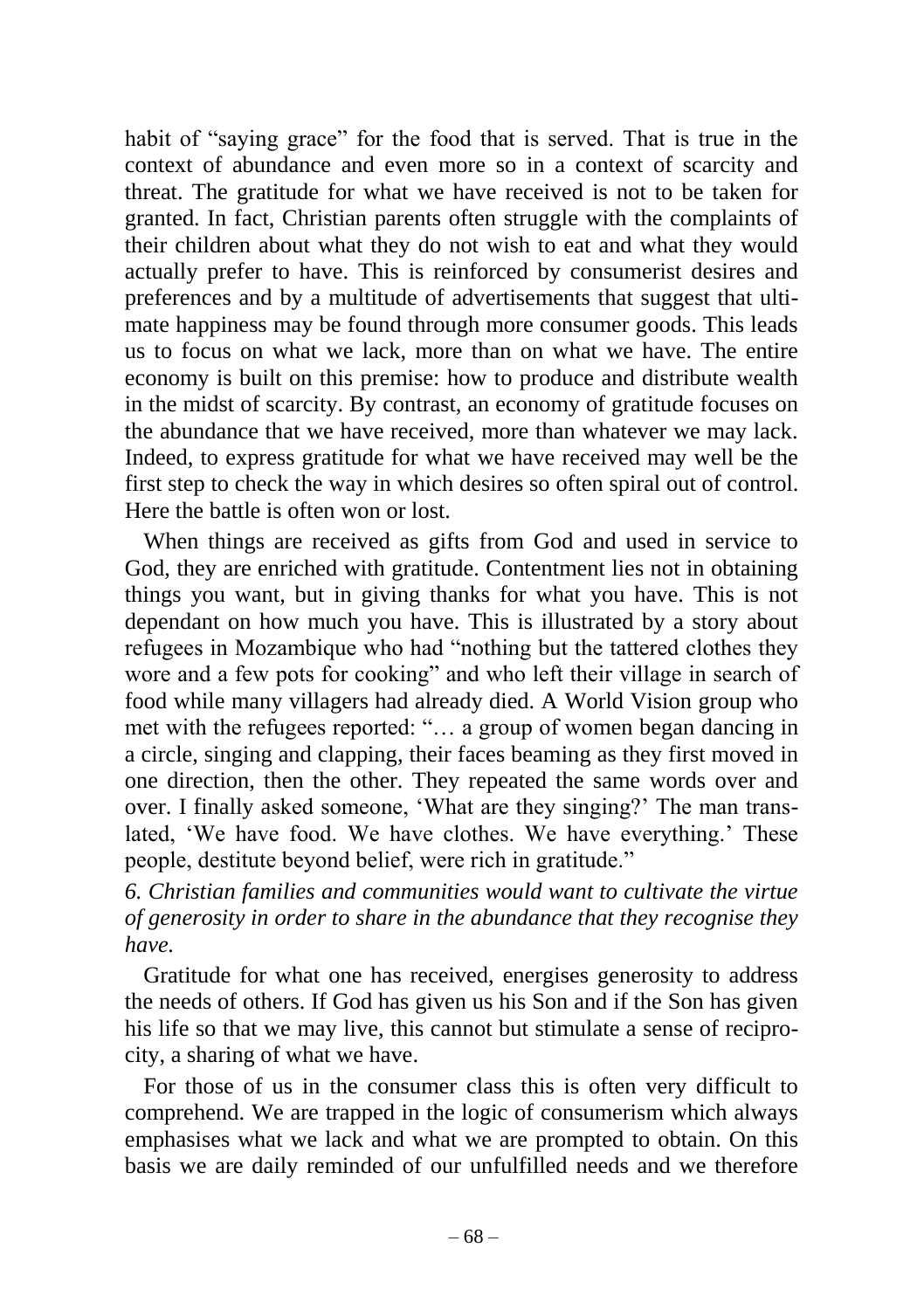crave for more. We fail to experience the joy of generosity and sharing.

For those of us working amongst the poor sharing is sometimes (but not always) easier. We recognise another danger. So often the affluent regard the poor as objects of pity and charity. We wonder what we could give the poor that would make a difference. Often the poor are kept at a distance in this way. The affluent thus wish to give without any suggestion that they may receive something from the poor. This is generosity without humility and without respect for the dignity and humanity of the poor. And sometimes those of us who are poor regard the affluent only as sources from where we can receive something. And then we become dependant on such gifts. We become beggars who undermine our own dignity and the dignity of the person from whom we are begging.

The virtue of generosity only makes sense in a context of sharing where there is reciprocity. It may be worthier to give than to receive, but sometimes the opposite is true. To be willing to receive and to be served makes us vulnerable to the other. To receive a gift is to owe a reciprocal response. Those of us who are affluent find this hard to swallow because we do not expect to be recipients of the generosity of a poor person. Those of us who are poor know that we have much to give, if perhaps not in monetary terms.

The Christian practice of tithing may well become redemptive in the context of climate change. Offering the tithe has an effect that is similar to keeping the Sabbath. In order to give 10% of one"s income (if necessary after tax) to God's work, people cannot be spending everything on themselves. To find 10% in an overextended family budget would imply that the family"s entire lifestyle would have to change. One"s monthly budget would need to revolve to a certain extent around the tithe. It then becomes impossible to merely expand one's own needs without seeing the needs of others. In this way we would give to God what belongs to God (which includes everything). However, tithing would not be redemptive if it emerges out of sense of duty. It can only follow from a spirit of generosity.

#### *7. Christian families and communities would want to cultivate the virtue of frugality.*

Amidst the consumer culture the virtue of frugality is often regarded as old-fashioned. Instead we are encouraged to spend in order to stimulate the economy. We need to do our duty as shoppers in order to encourage economic growth. In such a context the virtue of frugality is subversive, because this virtue counters the perception that humans are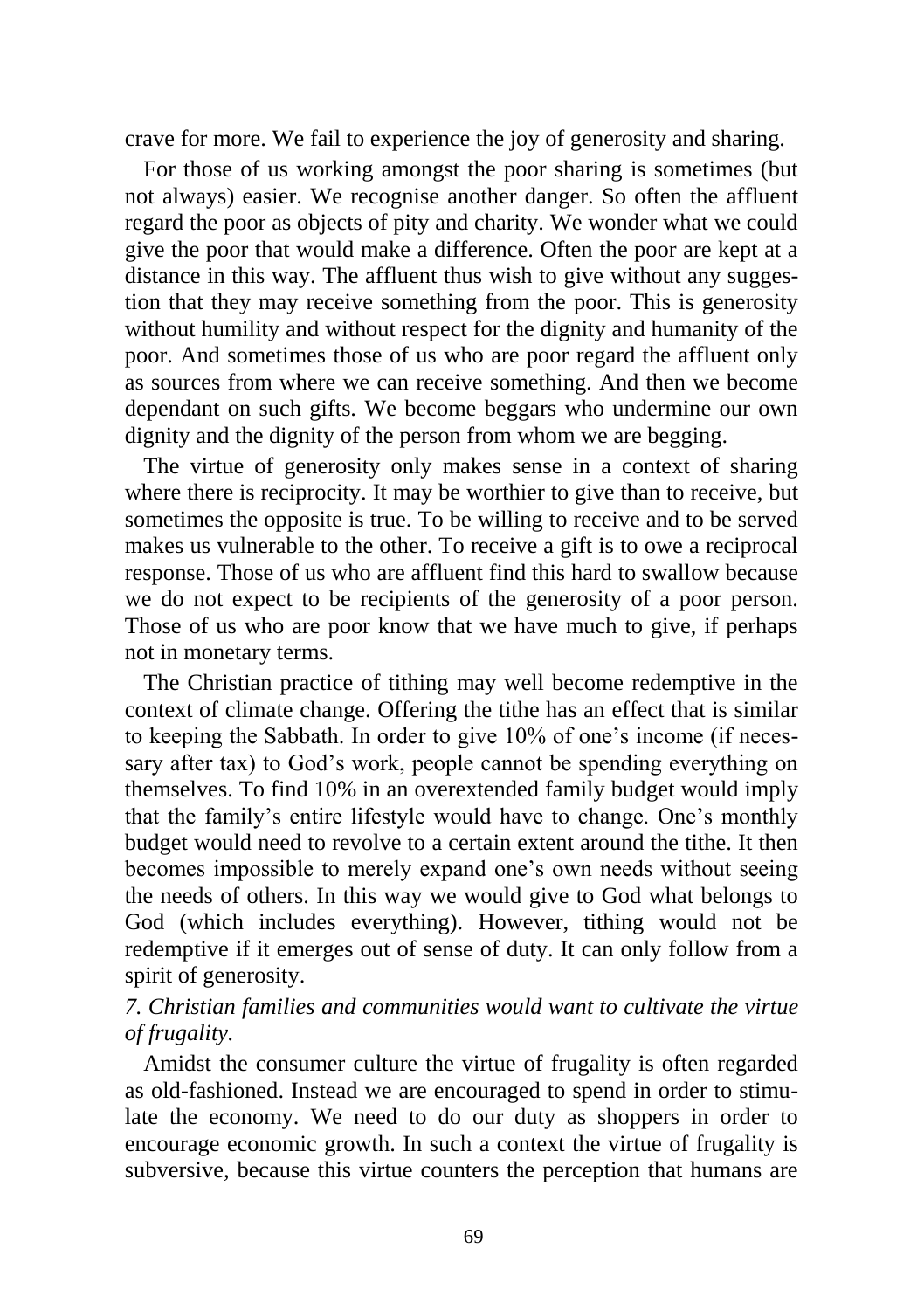insatiable creatures, ceaselessly craving for more consumer goods and seeking to maximise pleasure. It resists the temptations and pressures put on us through advertising.

Frugality implies thrift, moderation and contentment. It is not the same as simplicity, moral stricture or bigotry. That is illustrated by a famous story about Crates the Theban who cast all his goods into the sea because he thought that unless they were destroyed, they would destroy him. On this basis some people regard it as a virtue to permit themselves only bread and water. Instead, we may regard things such as food and clothes not merely as a matter of necessity; they are also a source of delight and of attraction.

Indeed, frugality may be associated with celebration and an affirmation of life – also amidst poverty, suffering, and degradation. Happiness, fun and games are not the prerogative of those who can afford it only. The festivities of the affluent will always be undermined by the surrounding suffering, starvation, and conflict. If your neighbours do not eat, you would not be able to sleep in peace. The celebration of life is not only prevalent amongst the affluent but also in many poorer communities that also engage in joyful celebrations, precisely in the midst of deprivation. Such celebrations call for a festive meal. In the midst of scarcity, food and drink are saved for the occasion. In celebration, human beings are able to transcend the scarcities and limitations of everyday life. Joy is the emotion which expresses the experience of overflowing abundance and the gratuity of life.

In the context of climate change such an appreciation for the virtue of frugality is crucial. There are numerous calls for practical steps that people can follow in order to lower their own carbon footprint (mitigation). We hear: "Switch your light bulbs," "Put off the lights," "Use solar heating for warm water," "Buy a smaller car," "Share a ride with others." Such calls make good sense in the context of the consumer class. Every single thing that an individual may do would help. Churches with members in such contexts have to add their voice to such calls, but would want to emphasise the joy that frugality brings. However, if you have only three light bulbs in your shack, it makes little sense to reduce your use of electricity. If you do not even have access to electricity, such calls make even less sense. Nevertheless, the virtue of frugality is in such a context even more important. All too often those of us who are poor become indebted because we yield to our desires for what we cannot really afford.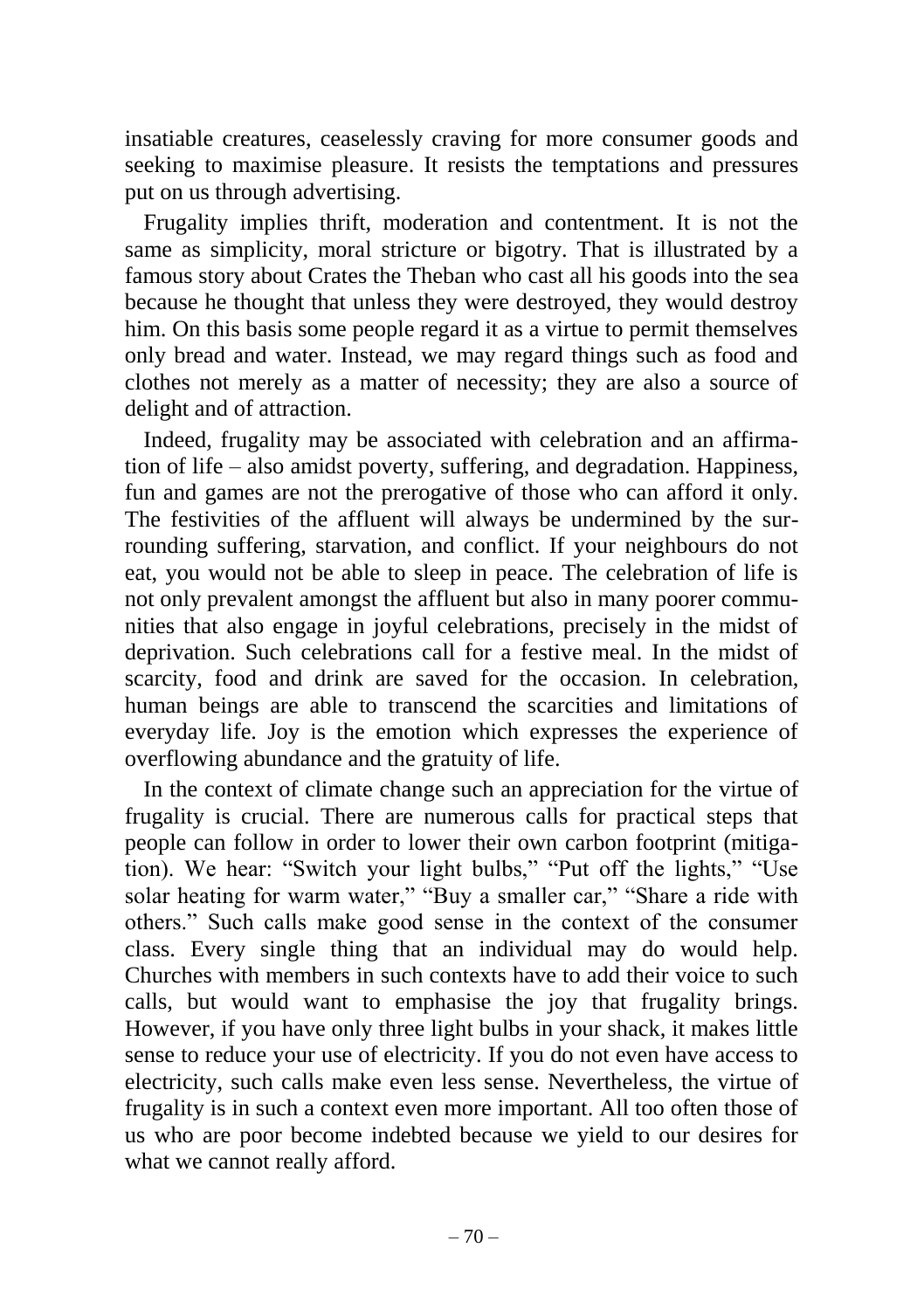*8. Christian communities would want to become, not only earthkeeping communities, but in themselves ecological communities.* 

Above we referred to the movement to encourage local congregations to become eco-congregations. Although this movement is still in its infancy, this is the way forward. This does not only imply that some earthkeeping projects be launched within the community. It also implies that the community itself be transformed in order to become an ecological community.

Climate change provides an acid test for such a congregation. What is the carbon footprint of the congregation if its building, transport to worship services and other ministries, use of electricity, use of paper and parsonage are taken into account? Does the liturgy, witness and teaching in the congregation actually lead members to reduce their carbon footprint? Does this make a difference? Such questions are far more difficult to answer for congregations located in suburban areas than in poorer areas. Here, then, is an opportunity where those who, of necessity, have a lower carbon footprint can teach others how this may be done.

*9. Since one Christian community or group cannot change the world through any specific project, it may be appropriate to select a project that can serve as a symbol for the transformative power of the gospel.* 

Numerous Christians have initiated earthkeeping projects in the context of congregations, Christian communities, families, youth groups and Christian organisations (see above). Although such projects remain far too few and far between, they do offer islands of hope, symbols of what can be done. Given the enormous scope of the challenge, the limitations of energy and the presence of so many other role players, it is perhaps wise for Christians to reflect on what they should do. This is necessarily relative to the local context. Perhaps Christians are called to do what no one else is doing.

We encourage Christian groups to identify the most serious challenge around climate change in their own immediate context. One may then pick one aspect of this challenge and seek to discern how the gospel and the power of the Holy Spirit can transform this situation into a symbol of hope. What is needed is not necessarily something at a large scale where the complexity of the situation may thwart our best efforts. Instead, some small, meaningful and highly symbolic steps may be more appropriate. One example would be the strategy of "adopt-a-spotnearby". Here one would focus on a place / area that has become heavily degraded, deeply contaminated by sin. Visualise a street corner infested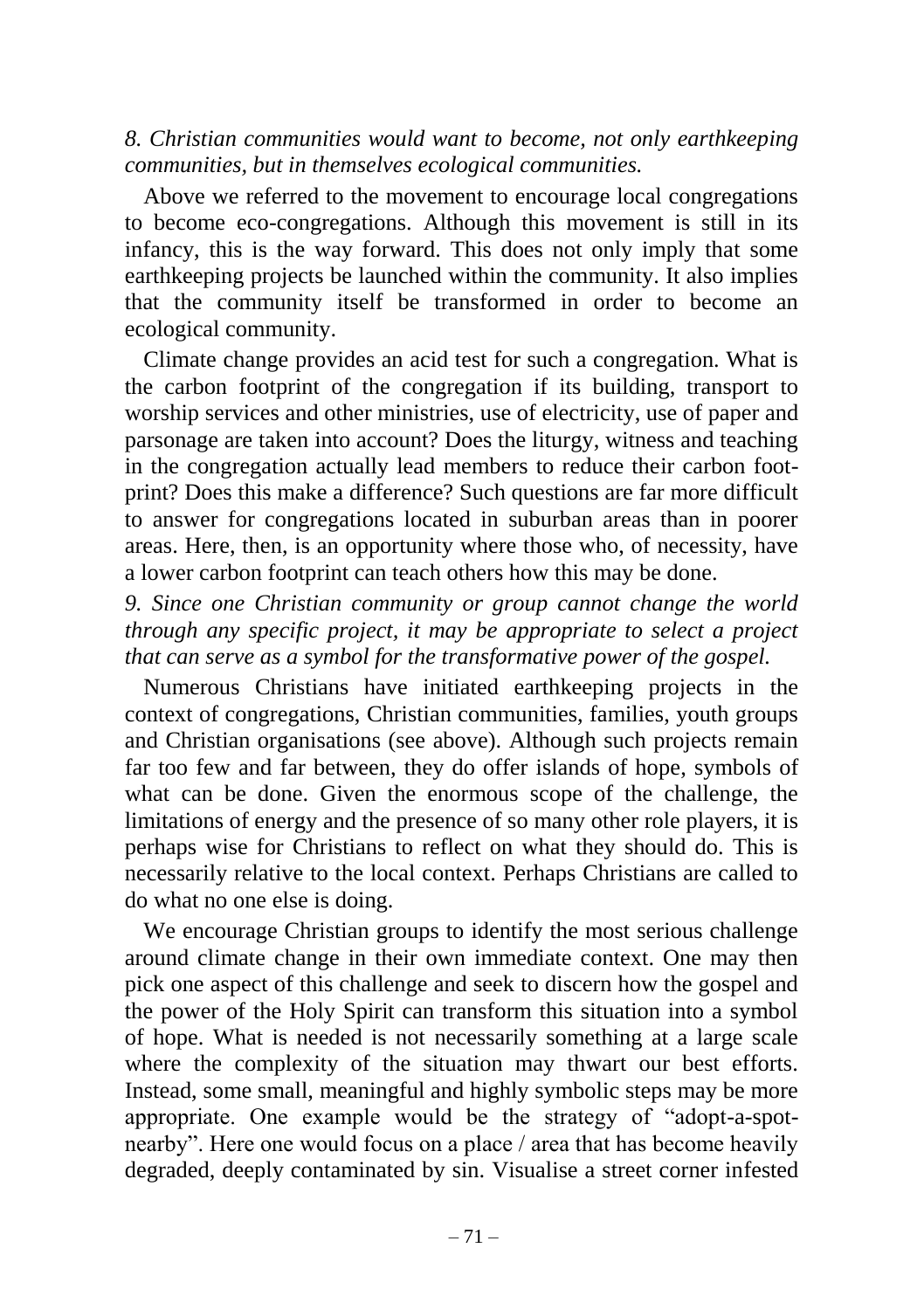by gangsters, prostitutes, drug dealers, rubbish and filth. How can that spot be transformed? How can Christians be used in such transformation? How can this exercise in visualising help us to address specific challenges around our own carbon footprint? How can this help us to challenge those in positions of power in various levels of government, various institutions and in the economic sector to alter their policies in the direction of more sustainable alternatives?

We are encouraged by what Christians in South Africa and elsewhere in the world have already done in this regard. Perhaps the initiatives of the World Council of Churches deserve special mentioning here. This reminds us also of the duty to network with others in order to change global policies. We need to add our voice to those groups lobbying for specific targets for mitigation and adaptation.

From a South African perspective we are conscious of those South Africa citizens and refugees from elsewhere who are already or will become victims of climate change. We will therefore need aid for adaptation in order to demonstrate solidarity with the many human victims of climate change, not forgetting the plight of other species. We recognise that financial sources for adaptation may not be readily available in a world where there is conflict over scarce resources. In situations wherever "love becomes lukewarm" we as Christians again have a special responsibility to demonstrate God's mercy for the victims of history.

At the same time we are also aware that South Africa"s carbon emissions are unacceptably high and that, at least at a national level, we need to lobby for appropriate strategies for mitigation. Here, too, we need to identify those aspects of current policy that have to be confronted headon. This need not be spelt out in the context of this document.

*10. Celebrating the holy communion, consuming the bread and wine in communion with others, perhaps provides the acid test for our commitment to address climate change. It also serves as the source of our energy to do so.* 

The challenges of climate change cannot be addressed without coming to terms with consumerism. However, it should also be noted that the Christian gospel does emphasise that which is material, bodily and earthly. There can be nothing wrong with owning money, with purchasing goods and with consuming products. We have to eat in order to live and we may enjoy that. After all, Jesus was called a glutton and a drunkard because of his parties with the outcasts in terms of Jewish law. It would not help to end up with misplaced feelings of guilt whenever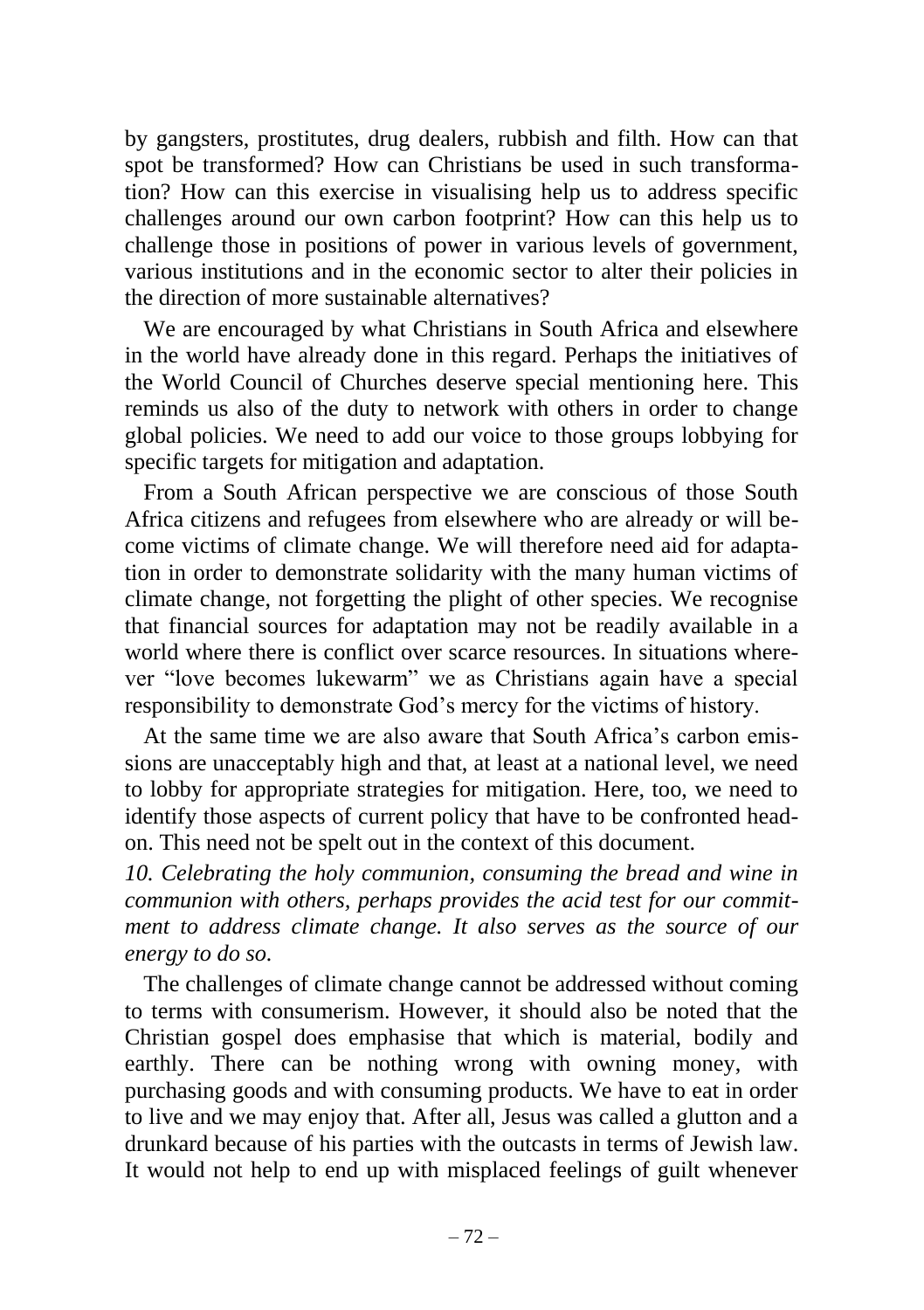we consume anything. It would also not help merely to call for moderation since this will always carry the connotations of gingerly denying the good gifts that God has provided and the pleasure that Godself found in creation. Such a message will evidently not be persuasive, given the many attractions of a consumer society. It will help even less to seek to surpass such attractions by portraying the Christian faith, the gospel and the church as the highest form of happiness, satisfaction and pleasure.

It is within the context of the Christian liturgy that Christians may learn what consumption means. The bread and the wine of the Holy Communion only make sense where one eats the bread with joy and when one drinks the wine with a merry heart  $-$  in relative abundance even when this takes place within the context of imminent threats. Jesus celebrated a meal with his friends even though he fully expected to die the next day. This can come to fruition where the Word of God is opened at the table and shared with one another, where the dangerous memory of Jesus is kept alive.

This is especially meaningful when rich and poor, employers and employees, madams and their domestic servants, come together at the same table in order to share their bread, their life stories and their joys and sorrows with each other. On this basis Christians may learn to embody the virtues of hospitality, generosity and mutual care. This necessarily implies a sense of reciprocity – of learning how to give but also how to receive in a way that does not undermine equal worth.

It would be even more meaningful if this takes place on the basis of a recognition of the sources of the bread and the wine. Where was it produced? At what cost to other species? By whose labour? Could such economic practices be regarded as sustainable and fair? How was it marketed, distributed, sold and purchased? In this way the Holy Communion may teach Christians how to consume all other products and to live in a sustainable way, with one another, on earth, and before God.

### **6. Doxology**

An African Regional Consultation on Environment and Sustainability was held at Machakos, Kenya, from 6 to 10 May 2002, in preparation for the World Summit on Sustainable Development (WSSD) held in Johannesburg later that year. This consultation produced a statement that offers a fitting doxology for Christians in South Africa addressing the challenges of climate change.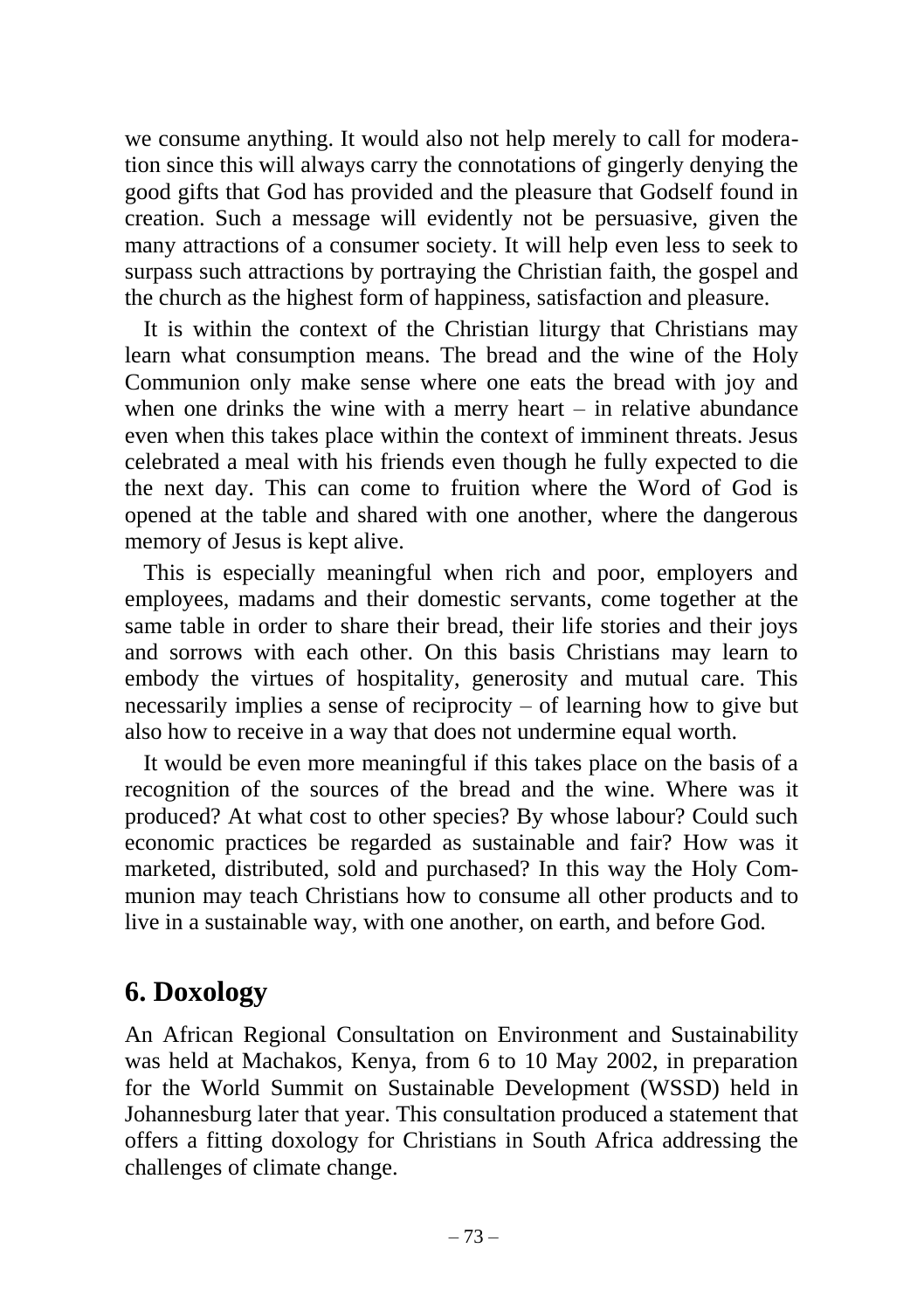### **The Earth Belongs to God**

"The Earth is the Lord's and all that is in it, the world and those who live in it; for he has founded it on the seas and established it on the rivers. Who shall ascend the hill of the Lord? And who shall stand in his holy place? Those who have clean hands and pure hearts, who do not lift up their souls to what is false, and do not swear deceitfully. They will receive blessing from the Lord, and vindication from the God of their salvation." (Psalm 24:1-5)

*In the household of God (oikos) the management of the house (economy) has to be based on the logic of the house (ecology).* 

*1. In Africa today, it does not appear as if the earth belongs to God. Instead, it belongs to:* 

- Governors who control the earth"s resources often for their own benefit;
- Business and industry, Trans-National Corporations (TNC's), the World Bank, the International Monetary Fund (IMF) and the World Trade Organization (WTO), the forces of globalization that control the global economy in their own interest;
- Developers whose development projects do not benefit local communities;
- The affluent 20% of the world's population who own 80% of the world"s resources;
- Industrialists whose factories pollute the environment at the expense of the poor;
- Men:
- Foreign investors who are more interested in profits on their investments than in poverty eradication and in the impact of debt on poor countries;
- The affluent and not the meek who will inherit the earth (Mt. 5:3-5).

*2. God has entrusted the land and all its natural resources to all people to care for, keep and use it within communities. This requires a vision of sustainable communities in which there will be:* 

- A just sharing of the earth"s resources;
- A working together in community;
- Participation of all in decision-making processes:
- The right to contribute to and sustain the common good;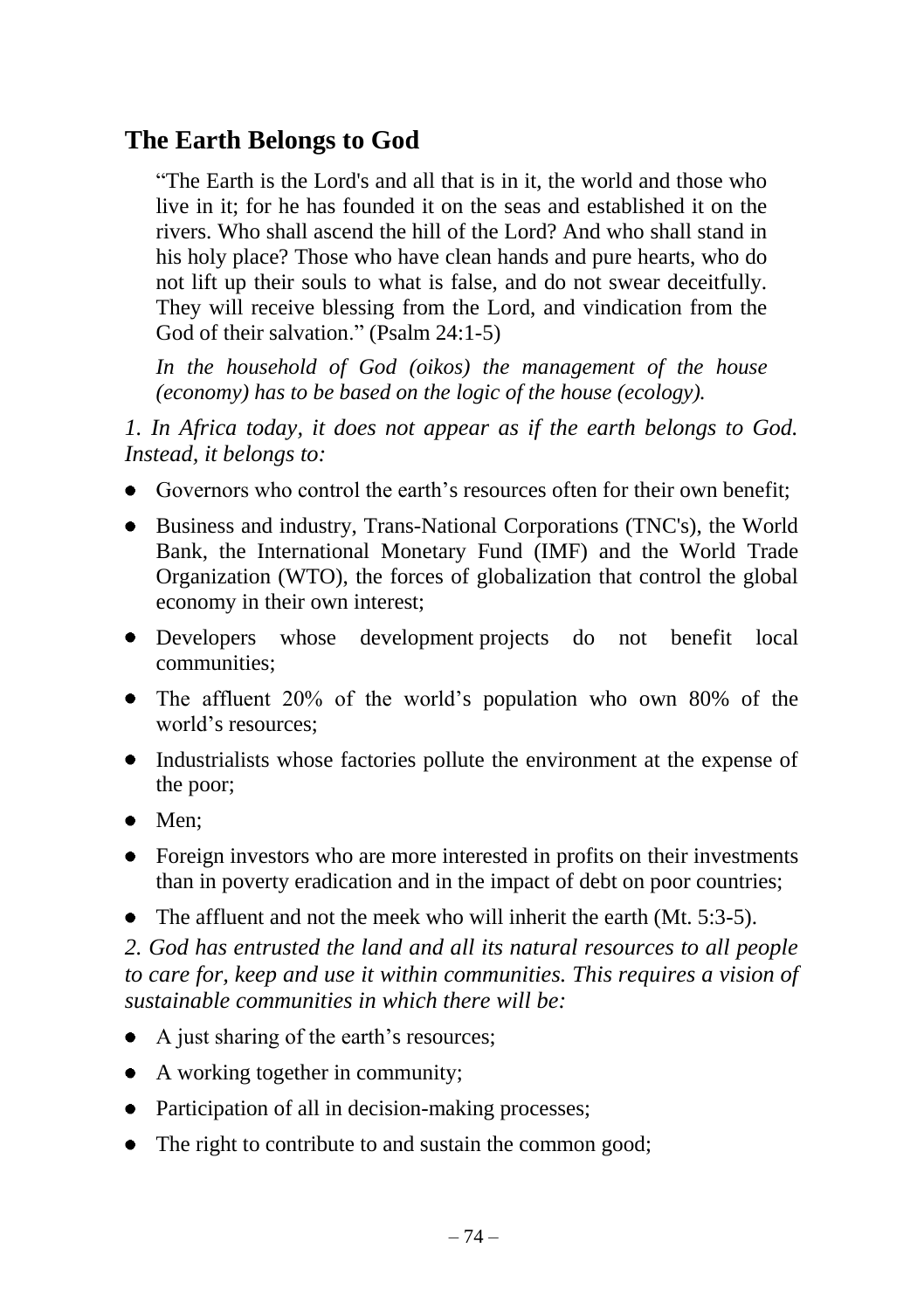- Cherishing of indigenous knowledge systems that are inclusive, participatory and consultative;
- A recognition and utilization of people"s indigenous knowledge and skills;
- Putting in place structures and mechanisms that will ensure the provision of a community's daily needs;
- Responsible leadership and self-reliant citizenry:
- Public institutions that address people's legitimate needs;
- Engendering a harmonious co-existence between all stakeholders;
- Respect for all forms of life.

*3. The land given to us by God does not only belong to the present community.* 

- It also belongs to our ancestors on whose contributions we build and whose memories we keep.
- It also belongs to the coming generations for whom we hold the land in trust and whose needs we should not compromise.

*4. The land does not belong to us as people. Instead, we belong to the land.* 

- We came from the earth and to the earth we will return.
- We are not living on the earth; we are part of the earth"s biosphere.
- We form part of the land and we live from the earth for the flourishing of the earth.
- The well-being of the earth transcends all of us because it is something bigger than our own interests.

*5. The land does not belong to itself. Ultimately, it belongs to its Creator, the One who sustains the Earth, and who will finally restore it. In the light of these considerations we are challenged to respond in the following ways:* 

We CONFESS that we as human beings have not always allowed the earth and its creatures to flourish. We have all too often abused and brought death to the land. We confess that we, especially as churches, have often been indifferent to environmental degradation and that, as a result, we have participated in the destruction of the environment. In many ways, we are doing to the land what AIDS is doing to our bodies. Now the land itself is infected with AIDS.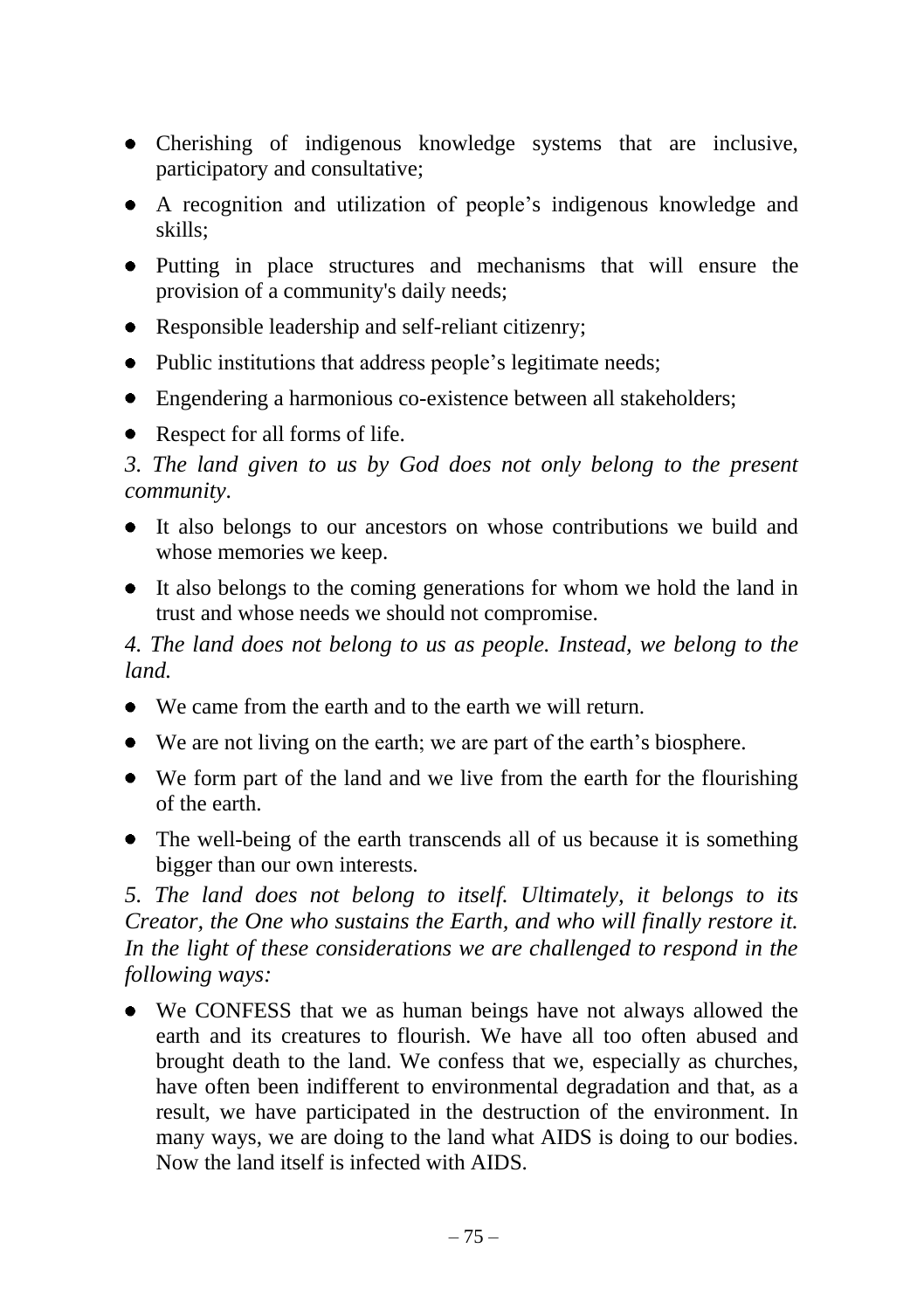- We ACKNOWLEDGE our responsibility, especially as churches, to keep the land and to care for it as the land cares for us.
- We COMMIT ourselves, especially as churches, to promote relationships that enhance and do not undermine sustainable communities. Therefore, we commit ourselves:
	- To promote the harvesting of water, especially in small community  $\bullet$ projects in arid or semi-arid areas;
	- To help ensure food security for all, especially through indigenous means of food production, and to avoid dependence on external means of agricultural production;
	- To promote practices that enhance the fertility of the soil;
	- To resist all forms of deforestation and to promote tree-planting;
	- To speak out against industrial pollution caused elsewhere in the light of its impact on geographical areas such as the African continent and the Island States that are particularly vulnerable to climate change;
	- To seek appropriate forms of waste management and to resist the disposal of toxic and other forms of waste in impoverished countries;
	- To promote the use of new and renewable sources of energy;
	- To promote technologies that add to natural resources and that do not only extract from nature. Where technologies do extract from nature, ways of replenishing such resources must be sought.
	- To promote participatory and inclusive forms of governance;
	- To promote gender justice in the light of the crucial role of women in ensuring sustainability;
	- To attend to the re-education and re-orientation of local communities.
- We CALL upon leaders of Christian churches, of other faith communities and various levels of government, in African countries and elsewhere in the world:
	- To promote the well-being of the land and all its creatures
	- To resist the greed and self-interest of affluent and powerful minorities.
- We PRAY for the healing of the land.

God, help us not to destroy the land and to stop fighting over resources that ultimately belong to you. God graciously hear us. AMEN.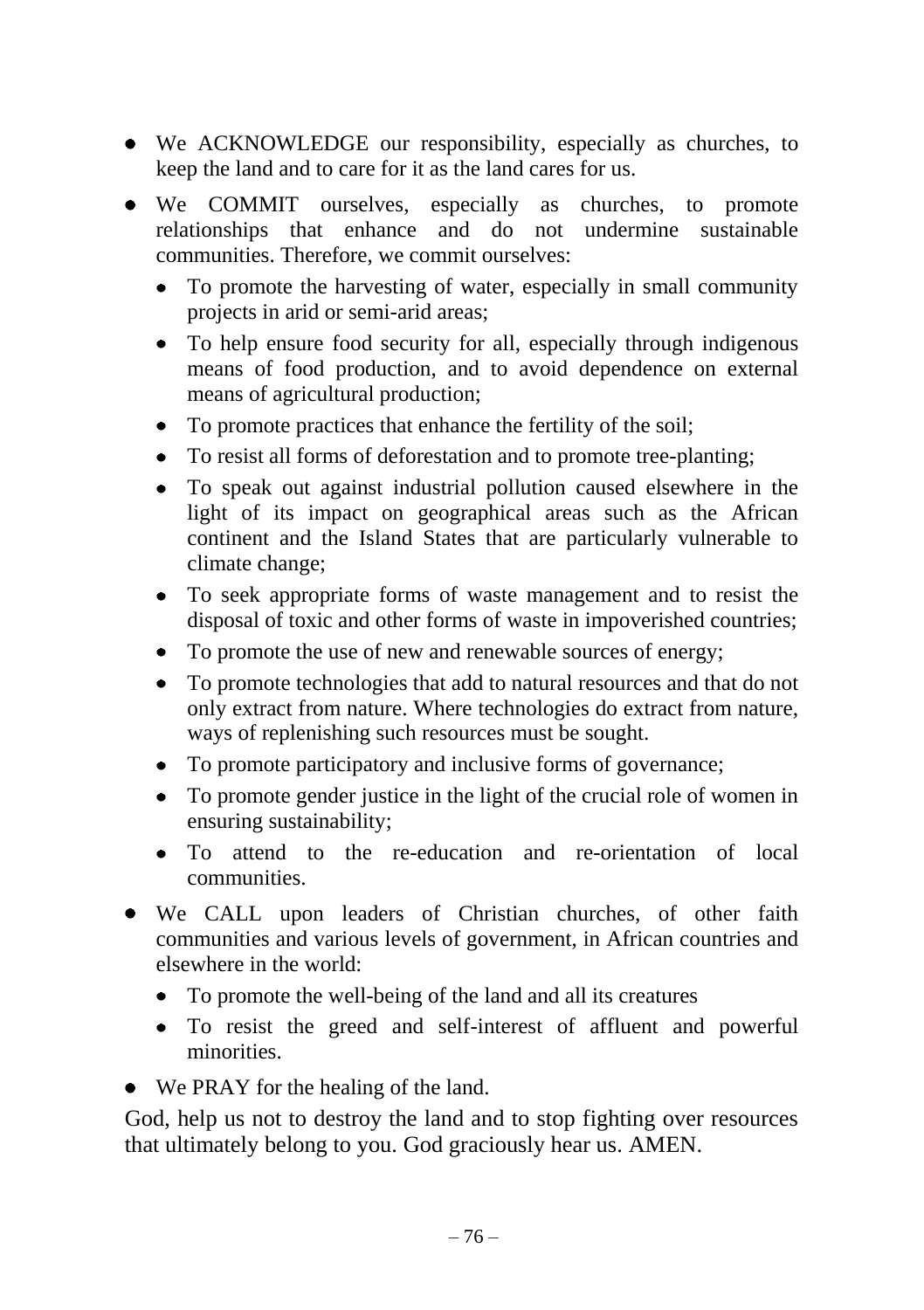## **Addendum A: Endorsements**

The South African Council of Churches and the committee responsible for drafting this document hereby invite other South African church structures (at various levels ranging from Bible study groups to diocese, synods or ecumenical organisations) as well as individual Christian leaders to endorse this document. To have endorsed this not only implies that this document is regarded as an appropriate statement to churches in South Africa on the challenges related to climate change. It also indicates an acceptance of the responsibility to help disseminate the document and the themes that are addressed within a particular sphere of influence.

Such endorsements may be forwarded to the secretary of the Climate Change Committee, of the SACC (Western Cape) at the following address: deon.snyman@telkomsa.net.

A list of endorsements will be appended to the electronic version of the document and made available by 1 December 2009. The following format will be used:

A) The South African church structures (at various levels) that are listed below have endorsed this document by 1 December 2009.

1. Name of church structure, denominational or ecumenical context (if applicable), town (if applicable)

 $2<sup>2</sup>$ 

3.

4.

B) The following Christian leaders, involved in ministries at various levels in South Africa, have endorsed this document by 1 December 2009.

1. Name and surname of individual, church affiliation, town/city

 $2<sup>2</sup>$ 

3.

4.

Other church structures, Christian communities and individual Christian leaders are invited to endorse the document also after 1 December 2009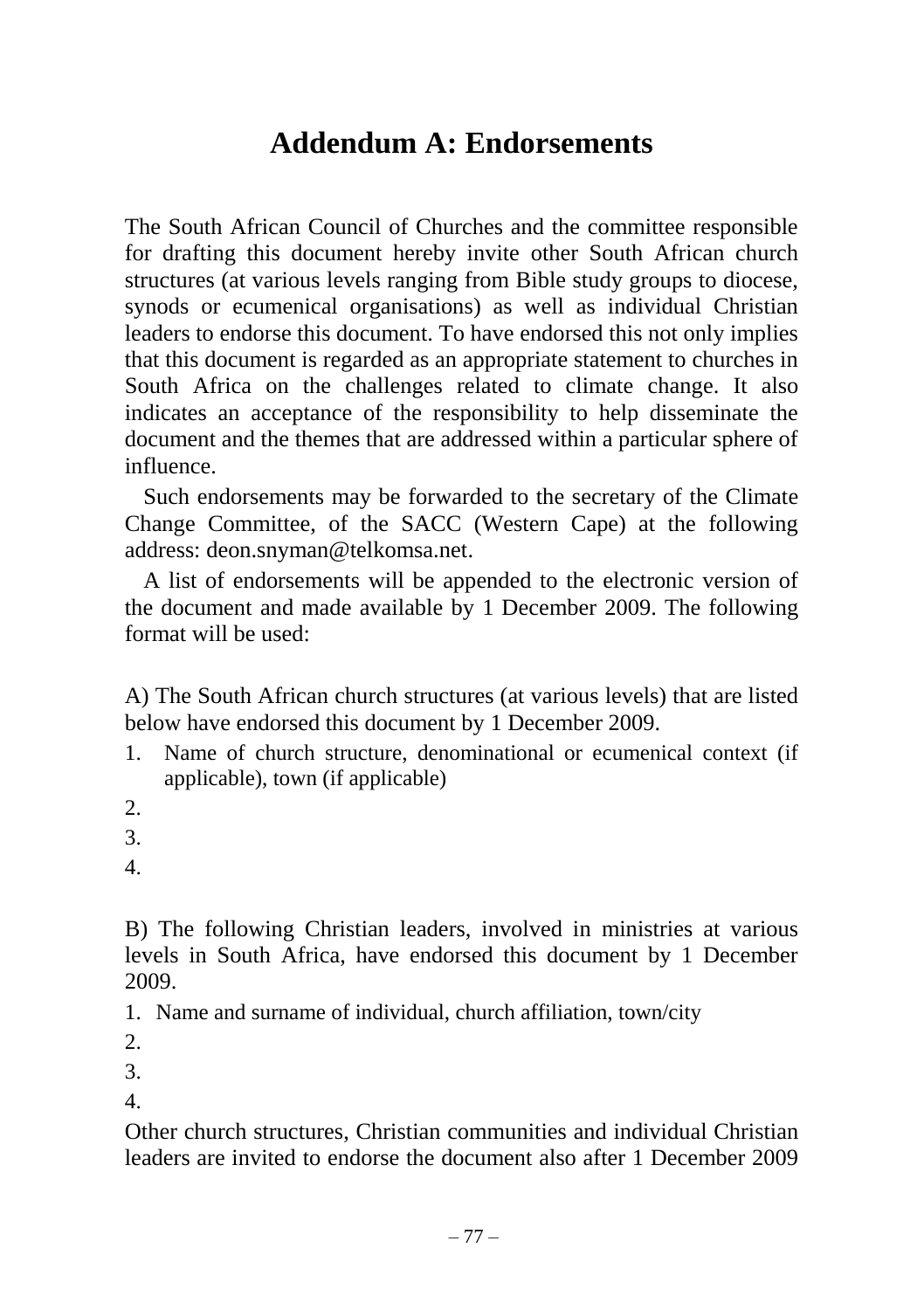and to demonstrate a commitment to address the challenges posed by climate change in this way.

It is also hoped that many others will help to develop the wide range of resources required to do so. These resources include hymns, prayers, posters, lyrics, poetry, DVD's, colour-in books, T-shirts, bite-size chunks for reflection in internet chat-rooms, and, especially, stories about what Christians have done concretely – with all the failures and successes that it may entail.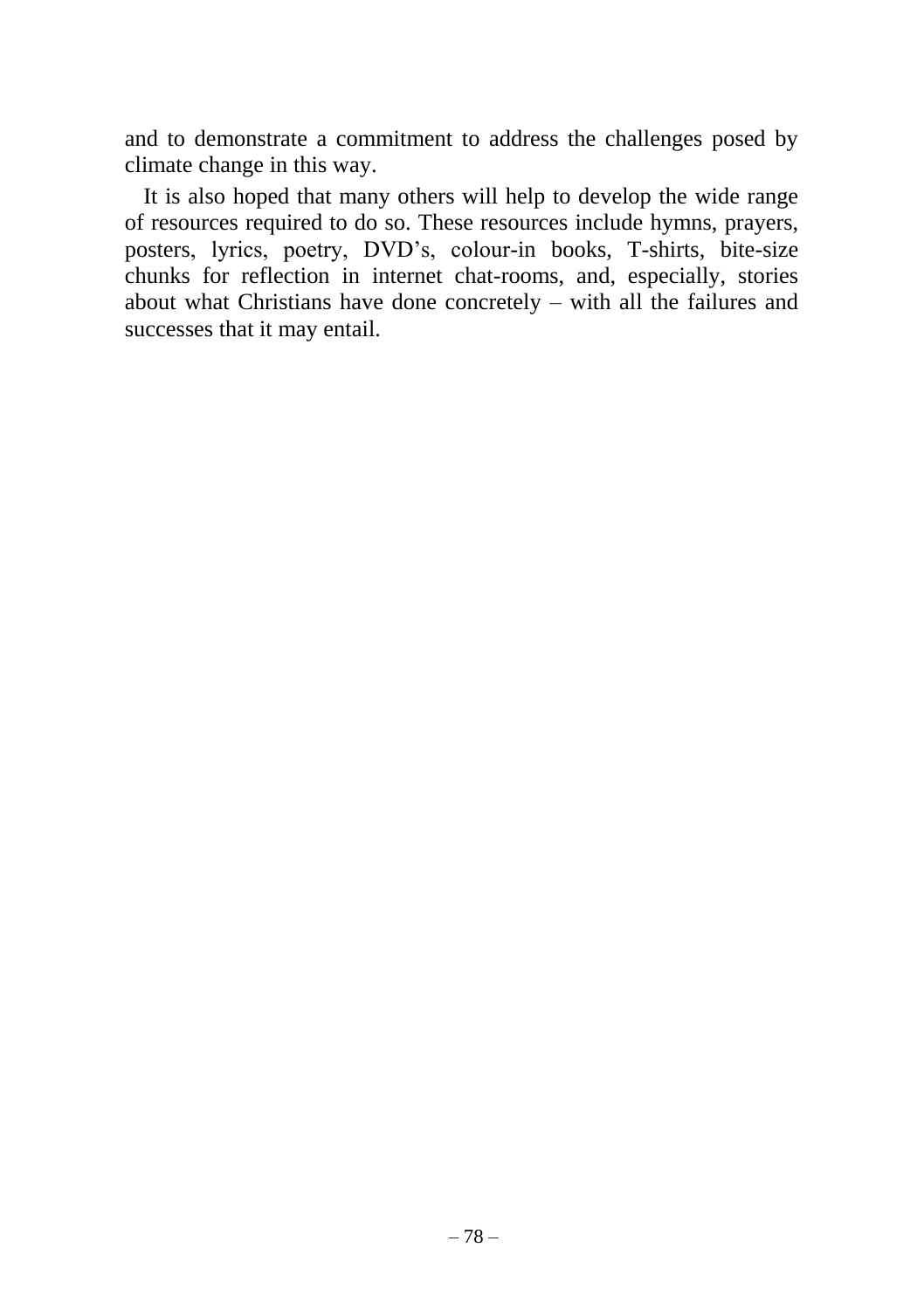# **Addendum B: Resolution on climate change adopted by the 2007 triennial national conference of the South African Council of Churches**

#### Whereas:

We who worship a creator God believe God has charged us to care for, look after and nurture creation, to "keep it" (Genesis 2:15) for future generations.

We therefore believe that ensuring a sustainable future for our children is a primary responsibility.

We recognize that climate change and environmental degradation is a critical threat to sustainability.

We believe that in order to ensure sustainability, we must establish justice for all.

We therefore:

1. Call upon government to:

a) Introduce regulatory legislation that will sufficiently reduce CO2 emissions to ensure that global warming remains below a 2o C rise;

b) End all subsidies to fossil fuel and nuclear energy generation;

c) Subsidize and promote at all levels – community, city, provincial and national – the development and building of renewable energy generation, achieving at least 15% by 2015; and

2. Urge our churches to:

a) Lobby for the above changes; and

b) Develop and disseminate resource materials and support training which encourages energy efficiency, the use of renewable energy and raises awareness about climate change.

We make this call in our response to God and for the sake of future generations who should not be disadvantaged by our irresponsibility.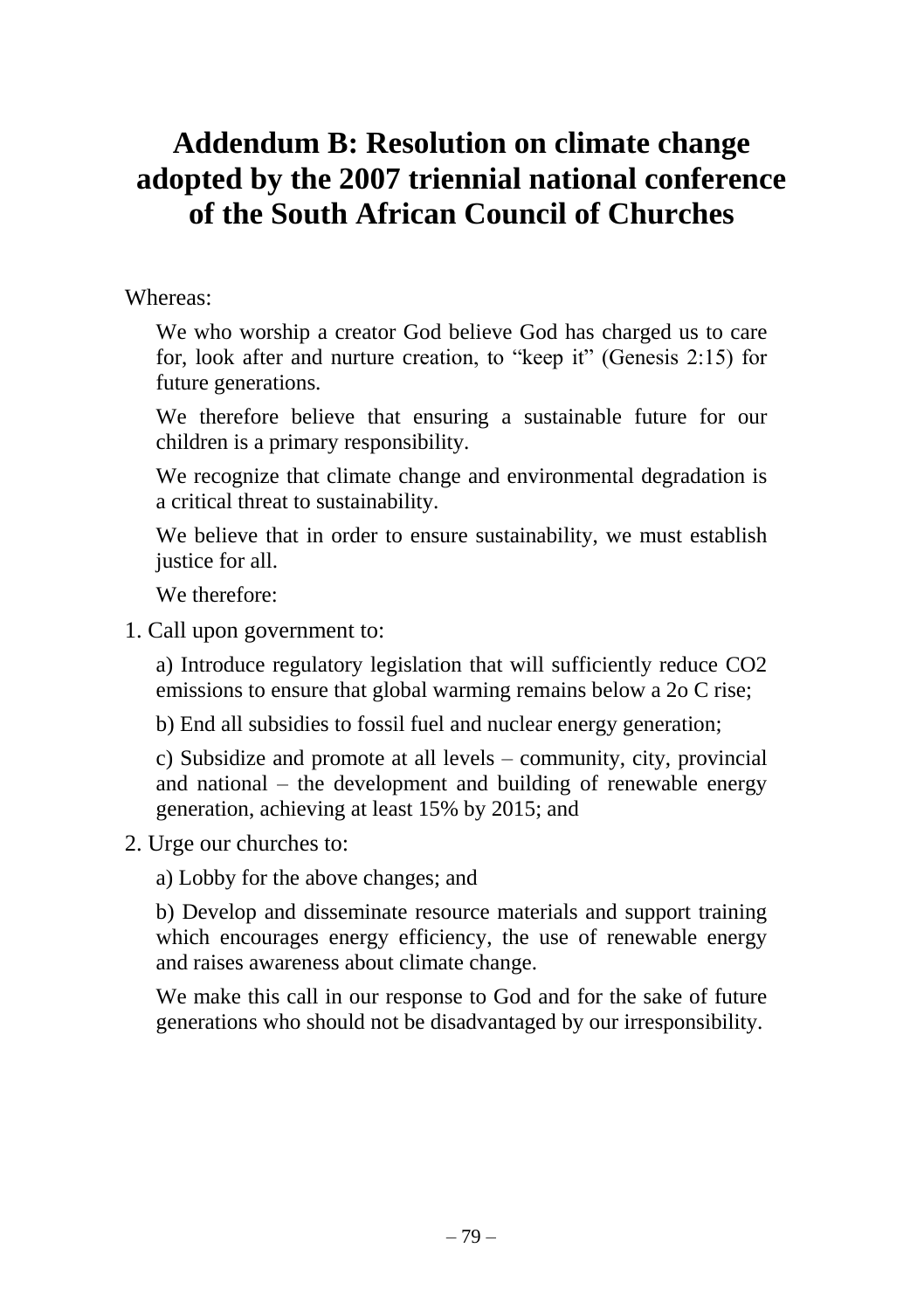# **Addendum C: Declaration of the Fellowship of Christian Council in Southern Africa (FOCCISA) on ecological debt and climate change**

WE, members of FOCCISA, from National Church Councils (NCCs) in Southern Africa, met in Maputo, Mozambique from 27 – 29 July 2009, under the auspices of the Economic Justice Network to reflect the engagement and the role of the Church on Ecological Debt and Climate Change;

**Carrying** the biblical responsibility to care for, nurture and creation, (Genesis 1:28 and 2:15, Romans 8:20-23) and conscious of the mandate to collectively work towards resolving the economic and ecological challenges confronting our people in the region;

**Affirming** the assertion that the church has a moral and theological responsibility to embrace its role of stewardship to lead in caring for creation;

**Acknowledging** our gratitude to God, whose providential care is immanent in creation and the renewal of all species, and cognisant that the voice of the Church carries with it moral authority;

**Aware** that the Earth, and all its inhabitants, human and non-human, are facing an unprecedented ecological crisis brought about by climate change, which has already brought mass suffering and loss of livelihoods for the vulnerable, particularly in Africa;

**Acknowledge and agree** on the concept of ecological debt which has been defined as: "... the accumulated, historical and current debt, which industrialized Northern countries – their institutions and corporations – owe to the countries of South for having plundered and used their natural resources, exploited and impoverished their peoples, and systematically destroyed devastated and contaminated their natural heritage and source of sustenance […] Industrialised countries are also responsible for the gradual destruction of the planet as a result of their patterns of production and consumption, and environmental pollution that generates greenhouse effects."<sup>1</sup>

**Deeply** concerned that our world and particularly Africa's

 $\frac{1}{1}$  In: *Ecological debt: The people of the South are the Creditors* edited by Athena K. Peralta, World Council of Churches 2008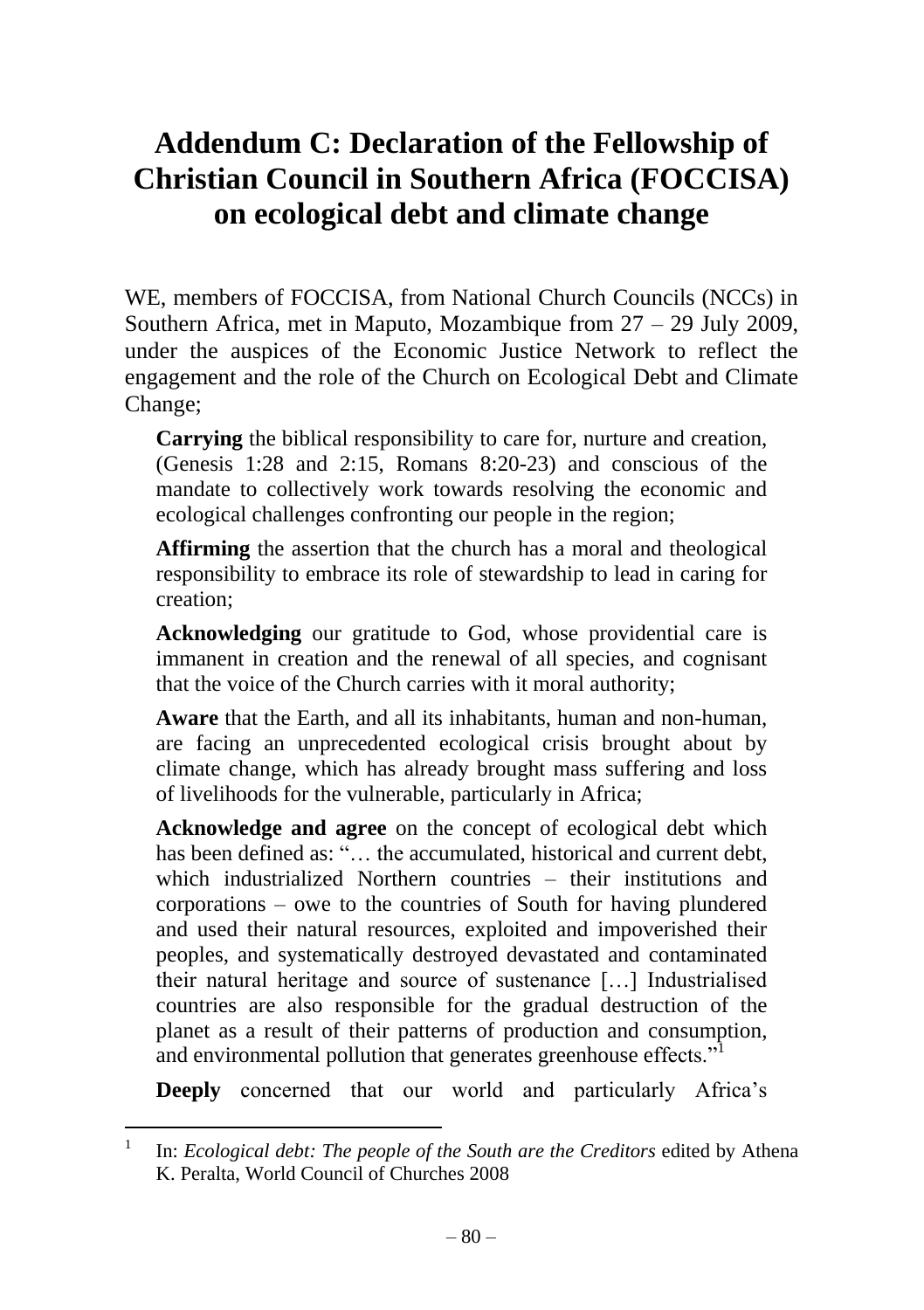sustainable development efforts and the Millennium Development Goals are under threat from over consumption and unsustainable, selfish use of its resources resulting in green house gas emissions mainly from burning fossil fuels;

**Further concerned** that the church has been complicit in this history through its own consumption patterns and lack of guidance;

**Recognizing** that a timely and bold intervention by the churches as part of the civil society can assist to mitigate this precipitous disaster;

**Noting** that there has been a lot of rhetoric within the political leadership rather than action to address the ecological and climate crisis;

Therefore, we declare as follows:

A. On the current international dialogue on the suitable post 2012 International Climate Change Treaty:

We call on the political leadership in Africa and globally to demonstrate moral responsibility and commitment to their peoples by;

- **Strong** political will to push for the recognition that industrialised countries have the primary historical responsibility to pay their carbon debt and adaptation to developing countries;
- **Warranting** that agreements reached are binding, ratified and implemented so that the global community can drastically reduce greenhouse gases to keep climate change below 2 degrees Celsius and distribute the burden in an equitable way in accordance with the principles of common but differentiated responsibility and respective capabilities;
- **Ensuring** that African negotiation teams are inclusive, well supported and resourced, both financially and in terms of expertise;
- **Ensuring** that accessing Global Environmental Funds/LDC funding processes for climate change adaptation through the National Adaptation Program of Action (NAPA) are transparent, democratic, participatory and simplified.

We call on African governments to:

- **Ensure** that climate change issues are integrated in all national sustainable development agenda in a transparent and inclusive manner;
- **Allow** the free flow of information so that the true nature of the damage to our ecologies and environments is in the public domain for all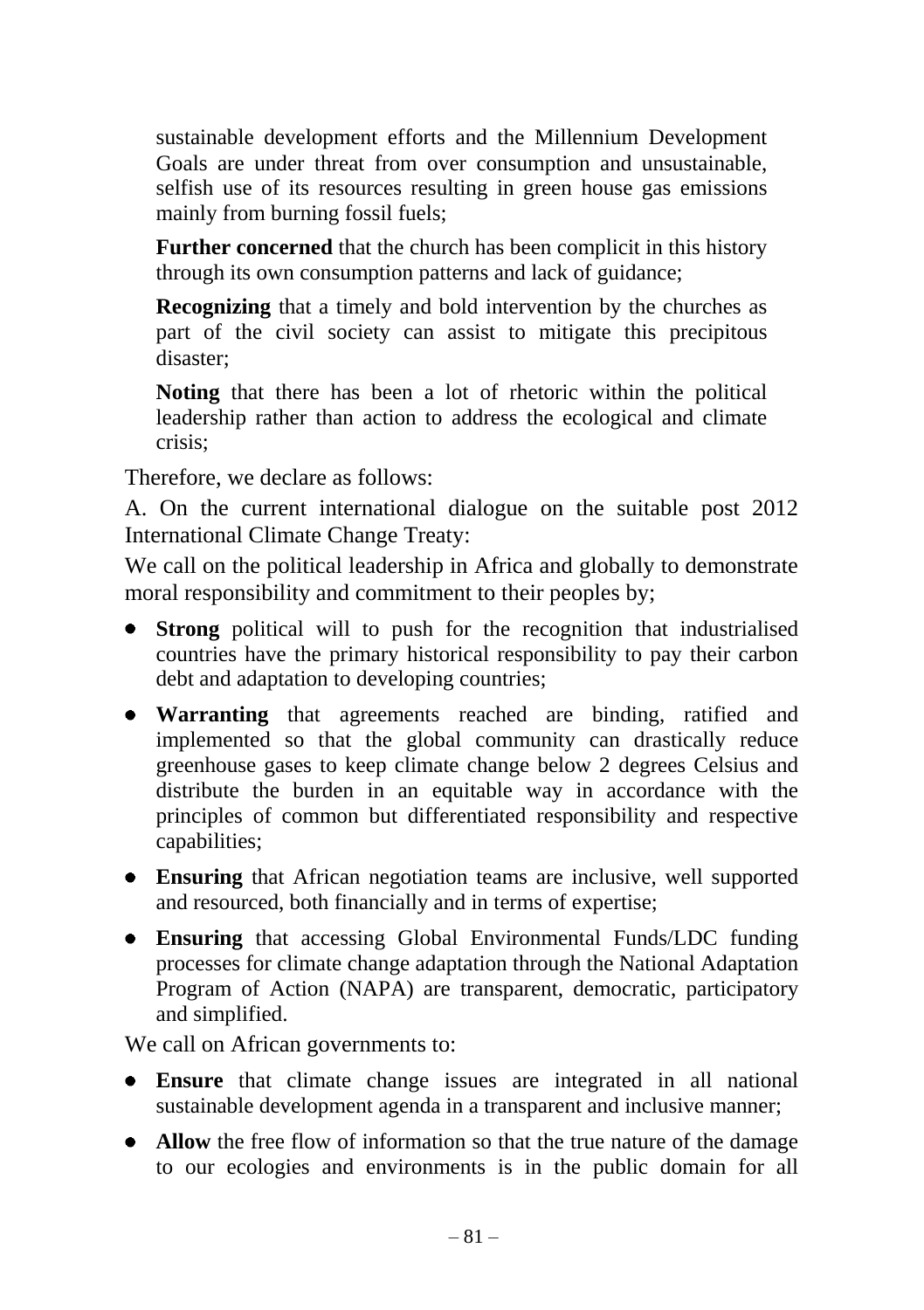concerned to see and take action on;

- **Prioritize** funding to climate change activities through the national budget.
- B. On Ecological Debt and Extractive Industries

We call on African governments to:

- Stop the exploitation of Africa's resources through extractive industries;
- **Halt** their involvement in actions and enterprises and policies that are to the detriment of our peoples and lands, and for which little or no gains are made or are discernable;
- **Ensure** that regulations are in place that make environmental plunder costly by increasing penalties for environmental and human rights damage. In addition, our governments must ensure that institutional mechanisms exist to ensure close monitoring and enforcement;
- **Set up** effective multi-stakeholder bodies to undertake comprehensive assessments of both historical and contemporary Ecological debts of each country, demand recognition, apportion responsibilities and develop fair restitutions mechanisms for affected communities where required;
- **Use** their membership in the African Union (AU) and Southern Africa Development Community (SADC) to set up advisory and monitoring mechanisms so as to ensure that all Member States are informed on models and practises with respect to natural resource extraction regulatory regimes.
- C. We, therefore commit ourselves to:
- Continue awareness-building and theological reflections among member churches and congregations on ecological debt and climate justice;
- Engage with our governments and build partnership with relevant stakeholders within the current climate change negotiations to ensure a fair, equitable and ecologically just deal in Copenhagen;
- Admitting that we have failed in our responsibility and that creation is rapidly being destroyed, we seriously assess our own practises and contribution to climate change and to environmental damages and promote among our institutions and our countries, strong advocacy, leadership and actions in favour of climate, ecological and economic justice.

/Ends.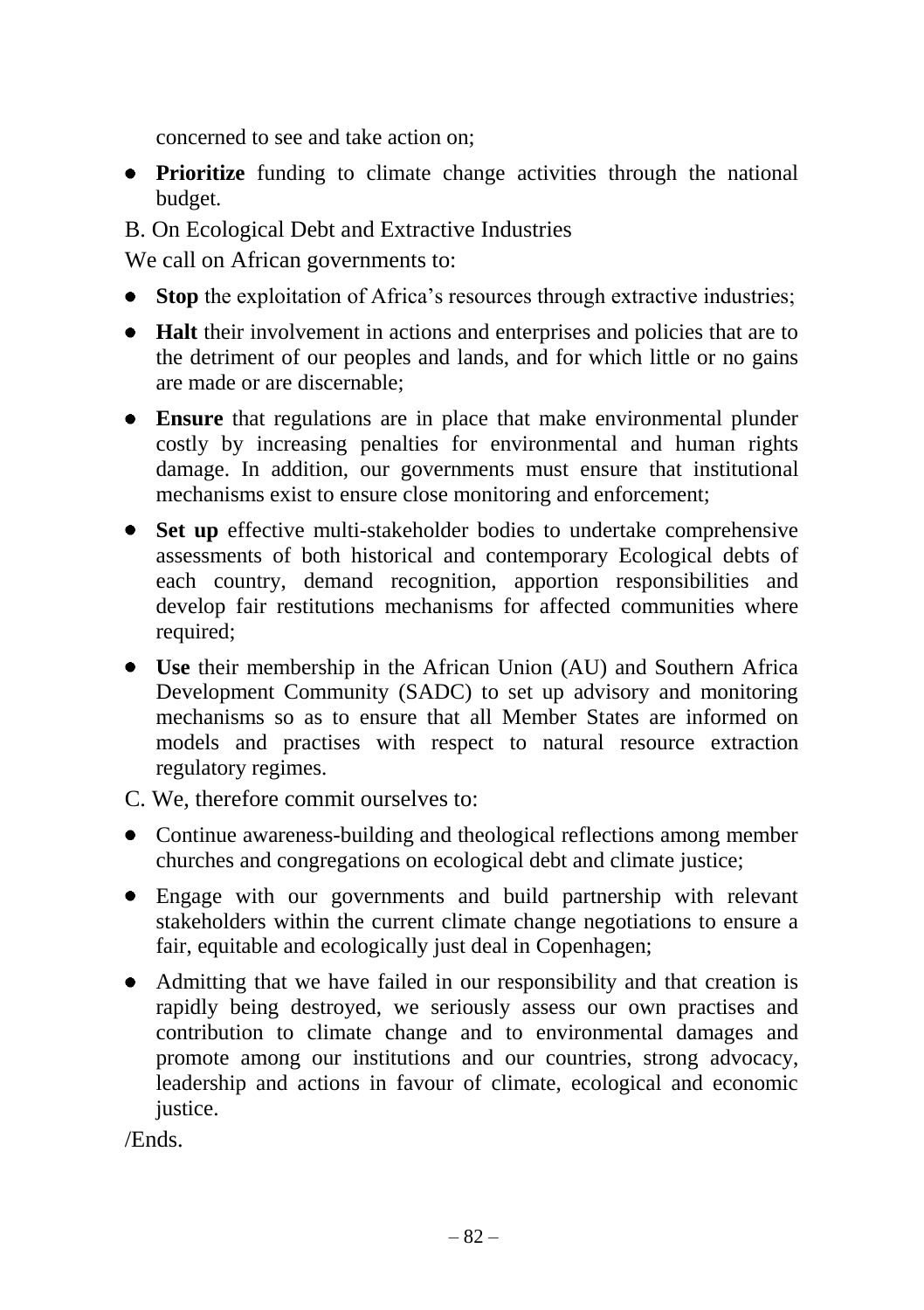## **Addendum D: WCC Statement on eco-justice and ecological debt**

The World Council of Churches (WCC) Central Committee adopted the following statement on Wednesday, 2 September 2009:

"Forgive us our debts, as we also have forgiven our debtors" (Matthew 6:12)

1. The era of "unlimited consumption" has reached its limits. The era of unlimited profit and compensation for the few must also come to an end. Based on a series of ecumenical consultations and incorporating the perspectives of many churches, this statement proposes the recognition and application of a concept that expresses a deep moral obligation to promote ecological justice by addressing our debts to peoples most affected by ecological destruction and to the earth itself. It begins with expressing gratitude to God, whose providential care is manifested in all God"s creation and the renewal of the earth for all species. Ecological debt includes hard economic calculations as well as incalculable biblical, spiritual, cultural and social dimensions of indebtedness.

2. The earth and all of its inhabitants are currently facing an unprecedented ecological crisis, bringing us to the brink of mass suffering and destruction for many. The crisis is human-induced, caused especially by the agro-industrial-economic complex and culture of the global North, which is characterized by the consumerist lifestyles of the elites of the developed and developing worlds and the view that development is commensurate with exploitation of the earth"s "natural resources". What is being labeled and co-modified, as "natural resources" is all of creation – a sacred reality that ought not to be co-modified. Yet the Northern agro-industrial-economic complex, especially in the current era of market globalization, has used human labour and resourcefulness, as well as the properties of other life forms, to produce wealth and comfort for a few at the expense of the survival of others and their dignity.

3. Churches have been complicit in this history through their own consumption patterns and through perpetuating a theology of human rule over the earth. The Christian perspective that has valued humanity over the rest of creation has served to justify the exploitation of parts of the earth community. Yet, human existence is utterly dependant on a healthy functioning earth system. Humanity cannot manage creation.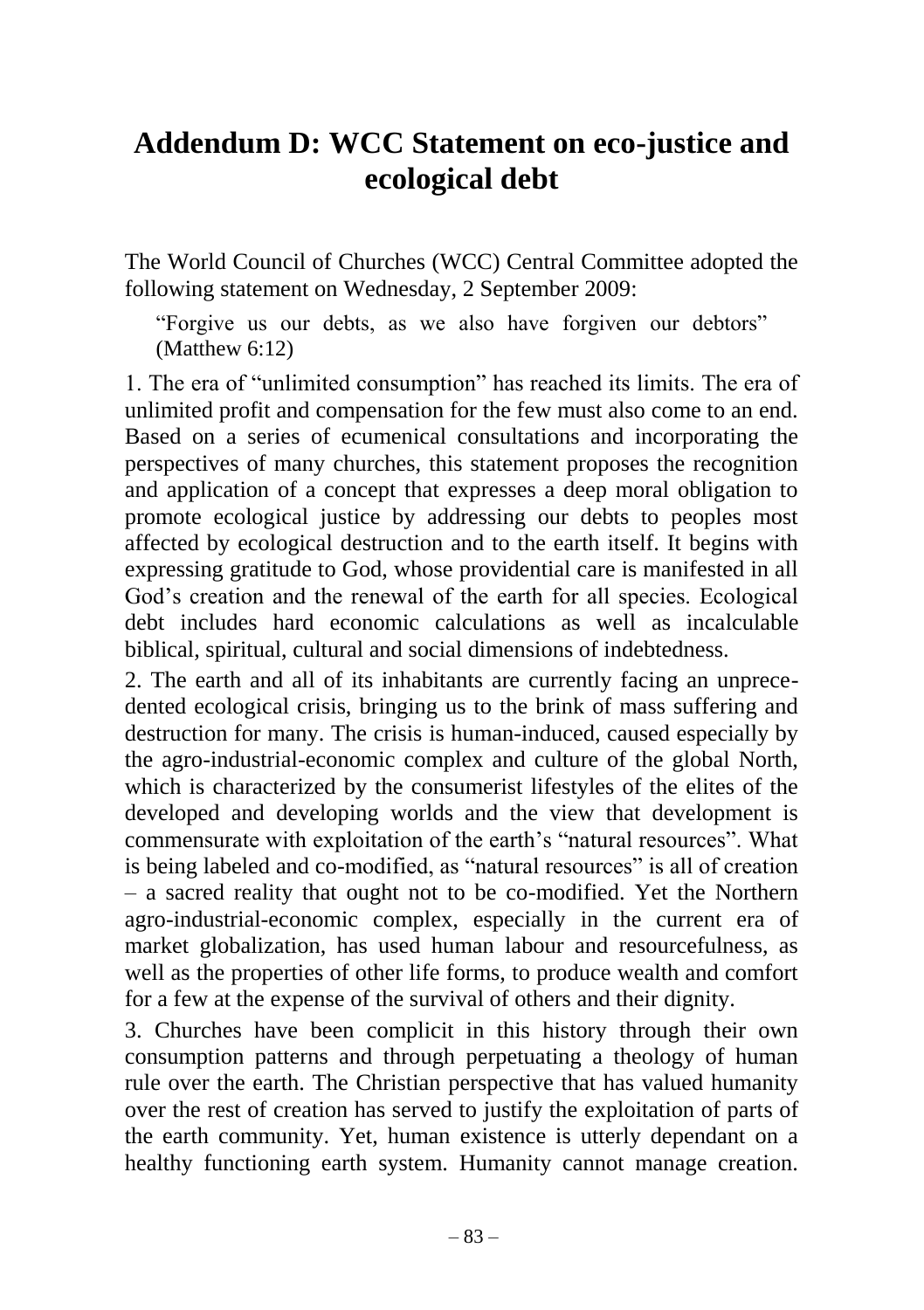Humanity can only manage their own behaviour to keep it within the bounds of earth"s sustenance. Both the human population and the human economy cannot grow much more without irreversibly endangering the survival of other life forms. Such a radical view calls for a theology of humility and a commitment on the part of the churches to learn from environmental ethics and faith traditions that have a deeper sense of an inclusive community.

4. The churches" strength lies in its prophetic witness to proclaim God"s love for the whole world and to denounce the philosophy of domination that threatens the manifestation of God"s love. The biblical prophets had long ago deduced the intrinsic connection between ecological crises and socio-economic injustice, railing against the elites of their day for the exploitation of peoples and the destruction of ecosystems (Jeremiah 14: 2-7, Isaiah 23: 1-24 and Revelations 22). Based on Jesus" commandment of love, as expressed in his life and parables, the World Council of Churches (WCC) must broaden its understanding of justice and the boundaries of who our neighbours are. For many years, the WCC has called for the cancellation of illegitimate external financial debts claimed from countries of the South based on the biblical notion of jubilee (Leviticus 23). It has taken a step further in addressing the ecological dimension of economic relationships.

5. Beginning with the articulation of the ideas of "limits to growth" in a Church and Society consultation held in Bucharest in 1974 and "sustainable societies" at the 1975 Nairobi assembly, the WCC has been working deeply on ecological justice for over three decades. At the 1998 Harare assembly, the harmful impacts of globalization on people and the environment came to the fore through the Alternative Globalization Addressing People and earth (AGAPE) process, leading to the ongoing study process on Poverty, Wealth and Ecology. As an offshoot of these important ecumenical reflections and actions, the WCC, in partnership with churches and civil society organizations in Southern Africa, India, Ecuador, Canada and Sweden, initiated work on ecological debt in 2002.

6. Ecological debt refers to damage caused over time to ecosystems, places and peoples through production and consumption patterns; and the exploitation of ecosystems at the expense of the equitable rights of other countries, communities or individuals. It is primarily the debt owed by industrialized countries in the North to countries of the South on account of historical and current resource plundering, environmental degradation and the disproportionate appropriation of ecological space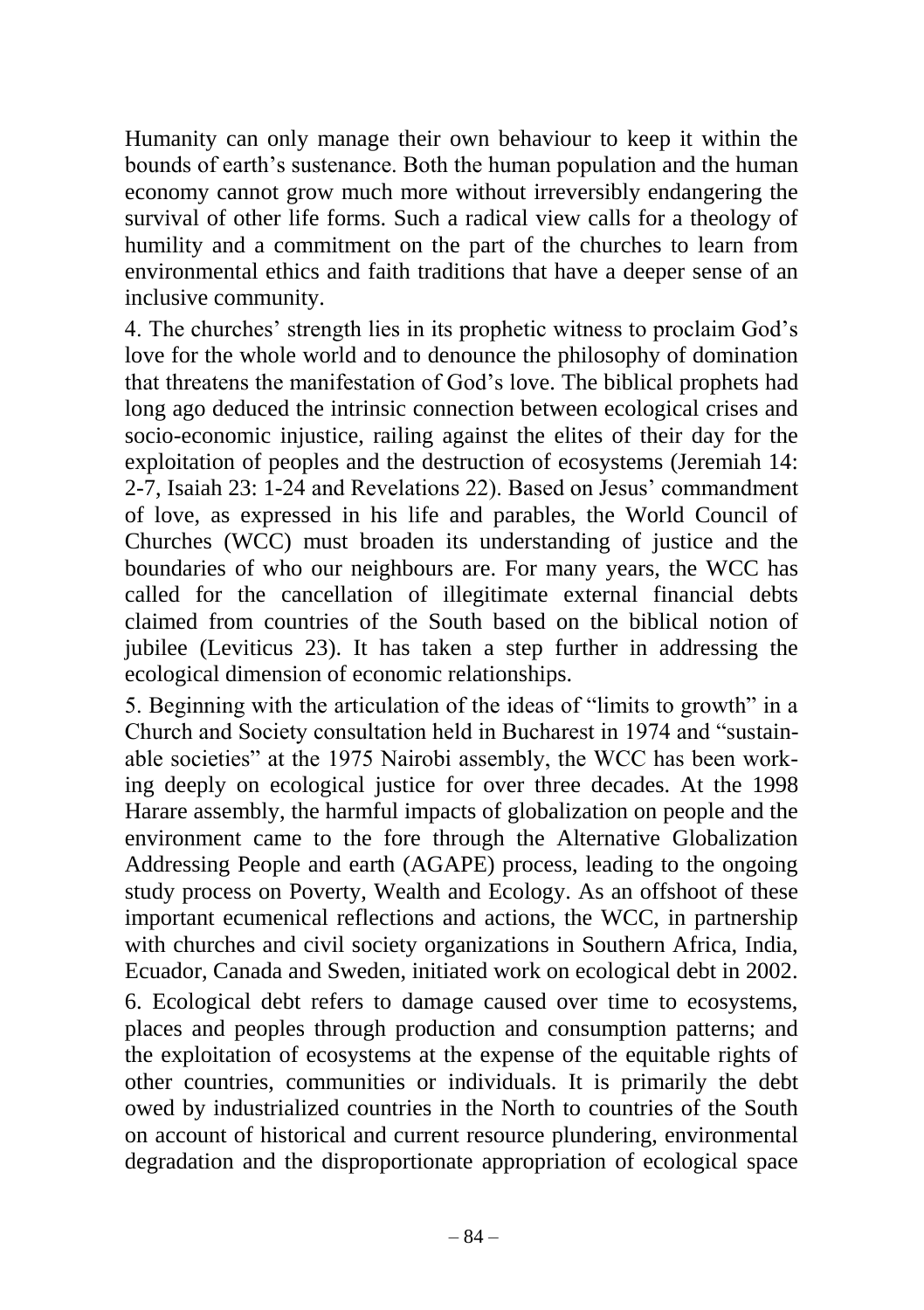to dump greenhouse gases (GHGs) and toxic wastes. It is also the debt owed by economically and politically powerful national elites to marginalized citizens; the debt owed by current generations of humanity to future generations; and, on a more cosmic scale, the debt owed by humankind to other life forms and the planet. It includes social damages such as the disintegration of indigenous and other communities.

7. Grounded on an overriding priority for the impoverished and a deep moral responsibility to rectify injustices, ecological debt lenses reveal that it is the global South who is the principal ecological creditor while the global North is the principal ecological debtor. The ecological debt of the global North arises from various causal mechanisms whose impact has been intensified in the current economic crisis.

8. Under the current international financial architecture, countries of the South are pressured through conditions for loans as well as multilateral and bilateral trade and investment agreements to pursue export-oriented and resource-intensive growth strategies. Ultimately it fails to account for the costs of erosion of ecosystems and increasing pollution. Many mega-development projects (e.g. dams) in countries of the South are financed through foreign lending by international financial institutions in collaboration with undemocratic and corrupt local leaders and elites, without the informed consent of local inhabitants and with little consideration of the projects" ecological and social consequences. Moreover, industrialized Northern countries make disproportionate use of ecological space without adequate compensation, reparation or restitution. Northern countries' ecological footprint (an approximate measurement of human impacts on the environment) presently averages 6.4 ha/person. This is more than six times heavier than the footprint of Southern countries at an average of 0.8 ha/person.

9. Human-induced climate change heightens the relationship of North-South inequity even further. Industrialized countries are mainly responsible for GHG emissions causing climate change (though emerging economies in the South are becoming major contributors to global GHG emissions in absolute terms). Yet, research indicates that the South will bear a bigger burden of the adverse effects of climate change including the displacement of people living in low-lying coastal areas and small island states; the loss of sources of livelihood, food insecurity, reduced access to water and forced migration.

10. In the light of Biblical teaching (cf. Matthew 6,12), we pray for repentance and forgiveness, but we also call for the recognition,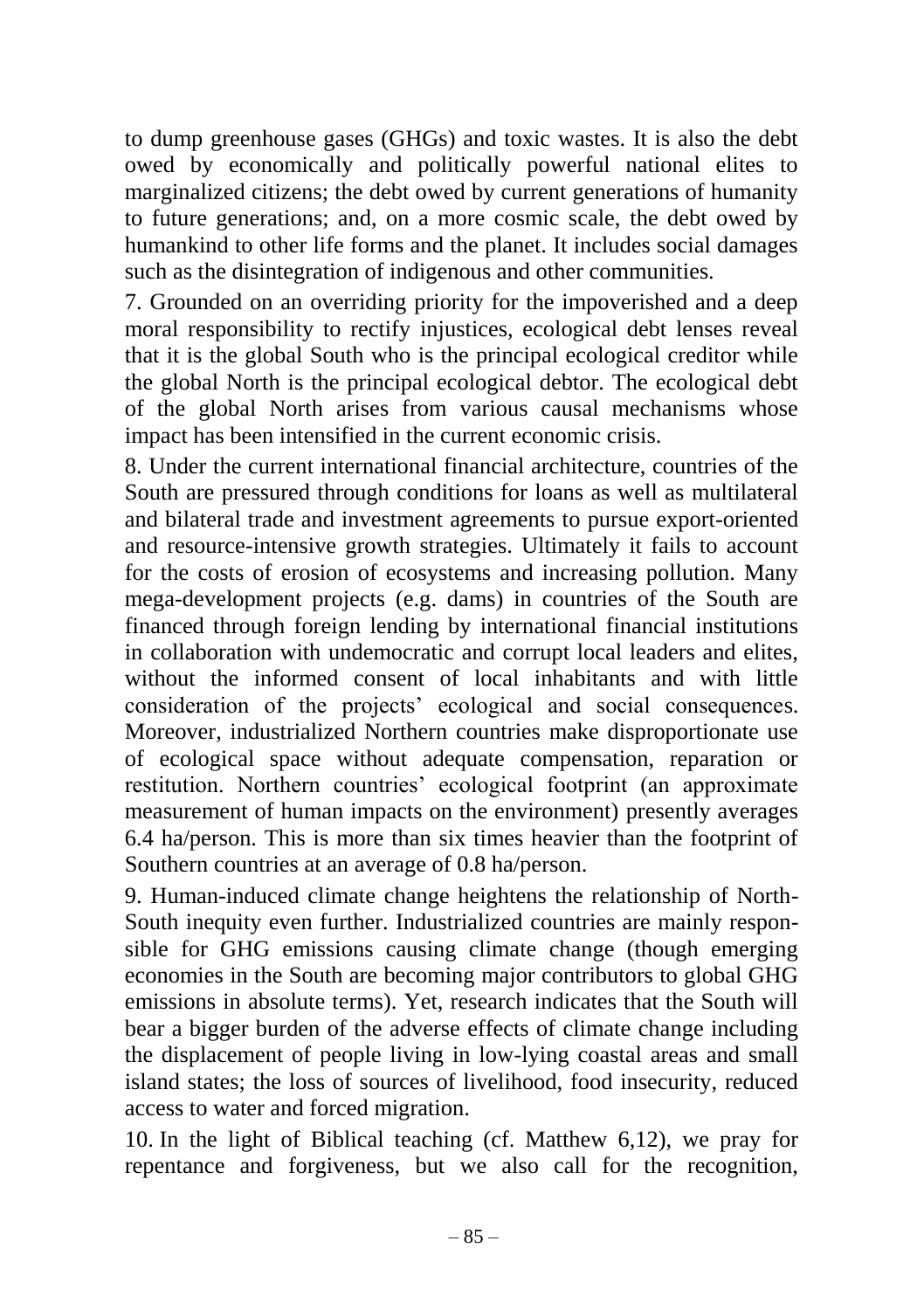repayment and restitution of ecological debt in various ways, including non-market ways of compensation and reparation, that go beyond the market"s limited ability to measure and distribute.

11**.** The central committee of the WCC recognizes the need for a drastic transformation at all levels in life and society in order to end the ecological indebtedness and restoring right relationships between peoples and between people and the earth. This warrants a re-ordering of economic paradigms from consumerist, exploitive models to models that are respectful of localized economies, indigenous cultures and spiritualities, the earth"s reproductive limits, as well as the right of other life forms to blossom. And this begins with the recognition of ecological debt.

While affirming the role of churches to play a critical role in lifting up alternative practices, as well as building the necessary political will and moral courage to effect urgent transformations, the central committee of the WCC meeting in Geneva, Switzerland, 26 August – 2 September 2009:

A. *Calls* upon WCC member churches to urge Northern governments, institutions and corporations to take initiatives to drastically reduce their greenhouse gas (GHG) emissions within and beyond the United Nations Framework Convention on Climate Change (UNFCCC), which stipulates the principles of historical responsibility and "common, but differentiated responsibilities" (CDR), according to the fixed timelines set out by the UNFCCC report of 2007.

B. *Urges* WCC member churches to call their governments to adopt a fair and binding deal, in order to bring the  $CO<sub>2</sub>$  levels down to less than 350 parts per million (ppm), at the Conference of Parties (COP 15) of the UNFCCC in Copenhagen in December 2009, based on climate justice principles, which include effective support to vulnerable communities to adapt to the consequences of climate change through adaptation funds and technology transfer.

C. *Calls* upon the international community to ensure the transfer of financial resources to countries of the South to keep petroleum in the ground in fragile environments and preserve other natural resources as well as to pay for the costs of climate change mitigation and adaptation based on tools such as the Greenhouse Development Rights (GDR) Framework.

D. *Demands* the cancellation of the illegitimate financial debts of Southern countries, most urgently for the poorest nations, as part of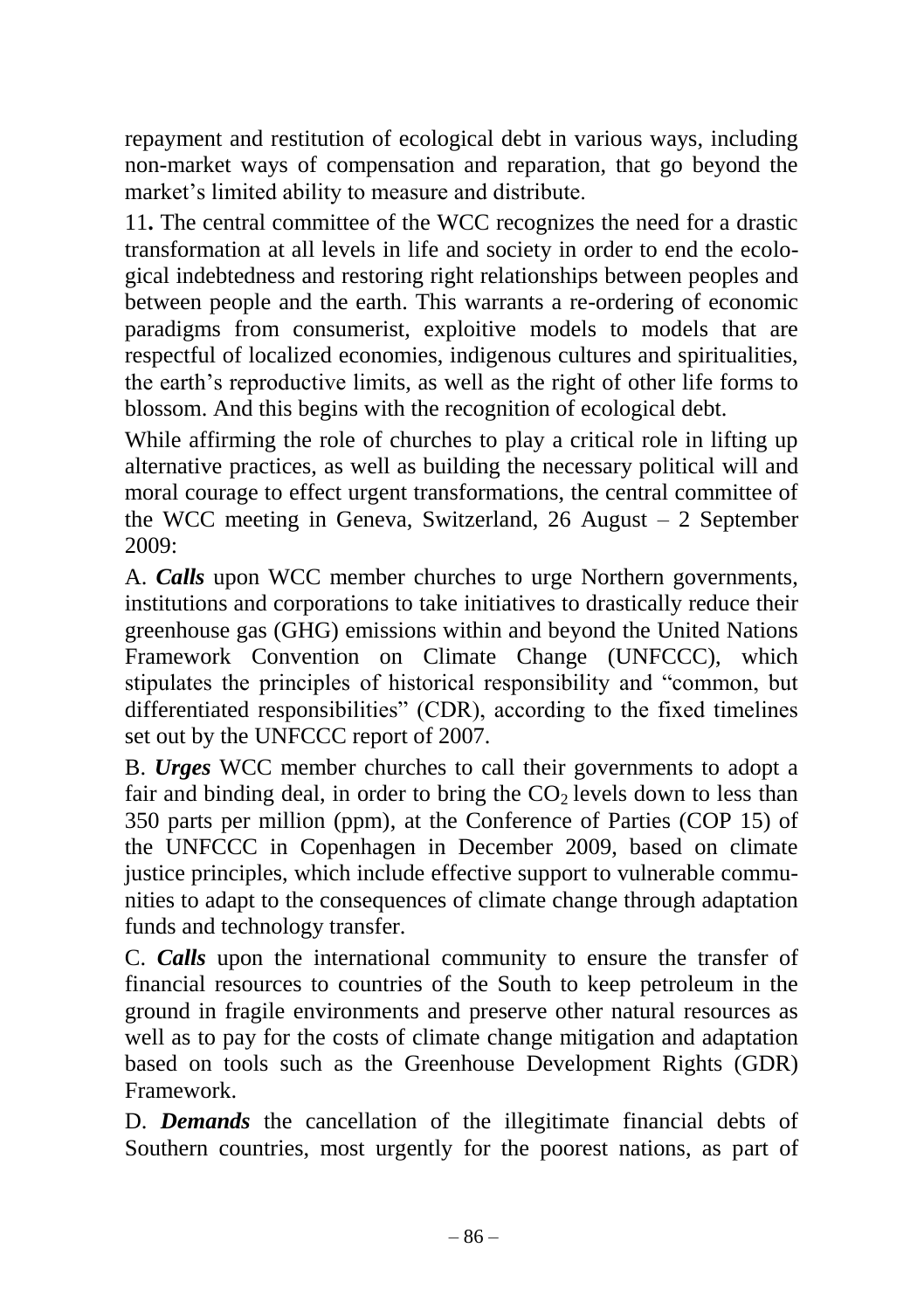social and ecological compensations, not as official development assistance.

E. *Recommends* that WCC member churches learn from the leadership of Indigenous Peoples, women, peasant and forest communities who point to alternative ways of thinking and living within creation, especially as these societies often emphasize the value of relationships, of caring and sharing, as well as practice traditional, ecologically respectful forms of production and consumption.

F. *Encourages* and supports WCC member churches in their advocacy campaigns around ecological debt and climate change, mindful of the unity of God"s creation and of the need for collaborative working between Southern and Northern nations. Specifically *supports* the activities of churches in countries that are suffering from climate change.

G. *Calls* for continued awareness-building and theological reflection among congregations and seminary students on a new cosmological vision of life, eco-justice and ecological debt through study and action, deeper ecumenical and inter-faith formation, and through the production and dissemination of relevant theological and biblical study materials.

H. *Urges* WCC member churches and church institutions to conduct ecological debt audits in partnership with civil society, including selfassessment of their own consumption patterns. Specifically, the WCC should establish a mechanism to provide for recompense of ecological debt incurred by its gatherings, and to collect positive examples of ecological debt recognition, prevention, mitigation, compensation, reparation and restitution in partnership with civil society groups and movements.

I. *Calls* for deepening dialogue on ecological debt and the building of alliances with ecumenical, religious, economic and political actors and between the churches in Southern and Northern countries.

J. *Stresses* the importance of accompanying ongoing struggles and strategically linking and supporting the efforts of peasant, women's, youth and indigenous peoples" movements through the World Social Forum and other avenues to design alternative compensation proposals, as well as to avoid amassing more ecological debt.

K. *Calls* upon WCC member churches through their advocacy work to encourage their governments to work for the recognition of the claims of ecological debt, including the cancellation of illegitimate financial debts.

L. *Calls* upon WCC member churches to deepen their campaigns on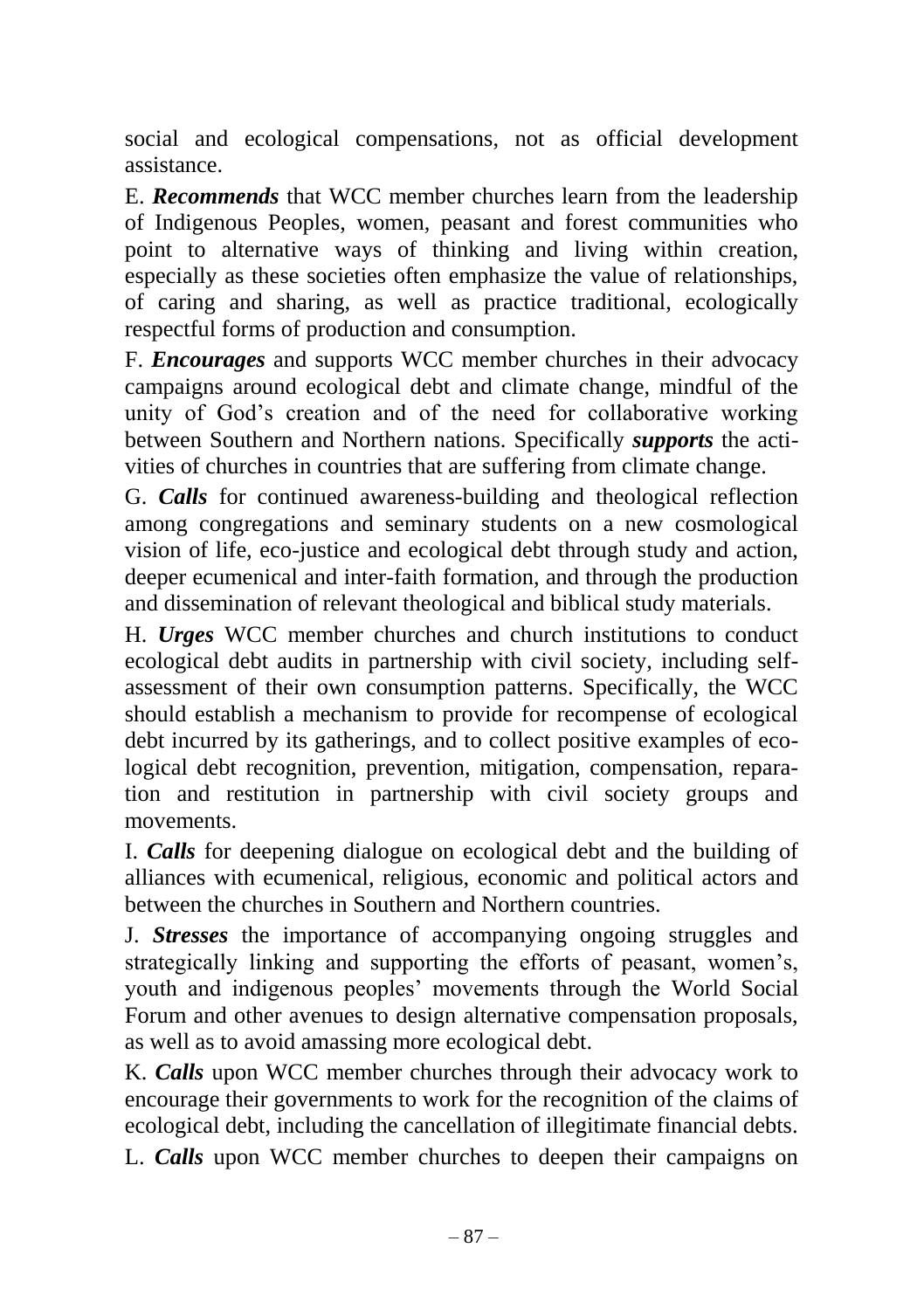climate change by including climate debt and advocating for its repayment by applying the ecological debt framework.

M. *Calls* upon WCC member churches to advocate for corporate social accountability within international and national legal frameworks and to challenge corporations and international financial institutions to include environmental liabilities in their accounts and to take responsibility for the policies that have caused ecological destruction.

N. *Calls* upon WCC member churches to support community-based sustainable economic initiatives, such as producer cooperatives, community land trusts and bio-regional food distributions.

O. *Encourages* churches all over the world to continue praying for the whole of creation as we commemorate on 1 September this year the  $20<sup>th</sup>$ anniversary of the encyclical of His All Holiness the Ecumenical Patriarch Dimitrios I, establishing the day of the protection of the environment, God"s creation.